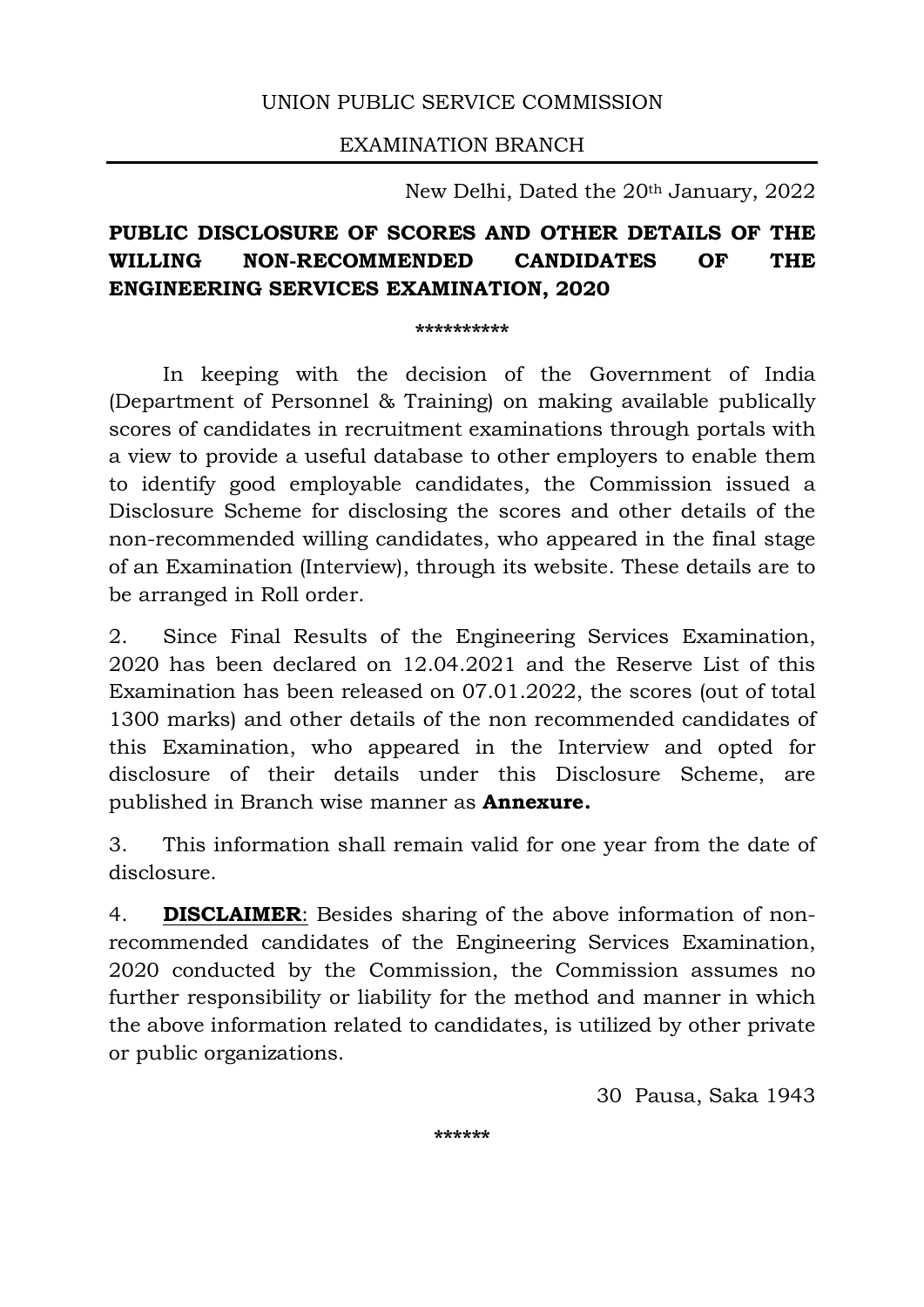#### **LIST OF NOT RECOMMENDED CANDIDATES WHO HAVE OPTED SHARING THE MARKS INFORMATION ON THE COMMISSION'S WEBSITE SERVICE- CIVIL ENGG.**

| S.NO. ROLL     |                | <b>NAME</b>                              | FATHER NAM D O B                                                  |              | <b>COMM</b> | <b>GENDER</b> | <b>EDU_QUALIFICATION</b>                                                                                          | <b>TOTAL</b> | <b>ADDRESS</b>                                                                                                          | <b>EMIAL ID</b>                  |
|----------------|----------------|------------------------------------------|-------------------------------------------------------------------|--------------|-------------|---------------|-------------------------------------------------------------------------------------------------------------------|--------------|-------------------------------------------------------------------------------------------------------------------------|----------------------------------|
|                | <b>NO</b>      |                                          | Е                                                                 |              |             |               |                                                                                                                   | <b>MARKS</b> |                                                                                                                         |                                  |
|                |                | 0402534 ANIL SINGH<br>YADAV              | <b>RAM RAJA</b><br>YADAV                                          | 22/10/96 OBC |             | <b>MALE</b>   | <b>DEGREE IN ENGINEERING.-</b><br><b>CIVIL ENGINEERING</b>                                                        | 731          | <b>GRAM GUDHO, THANA HARPALPUR</b><br><b>TEHSIL NOWGONG KAITHOKAR</b><br>CHHATARPUR Chhatarpur Madhya<br>Pradesh 471111 | yadavanilsingh1<br>022@gmail.com |
| $\overline{2}$ |                | 0402706 RAVI LAKAD                       | <b>SUBHASH</b><br><b>LAKAD</b>                                    | 05/09/98 OBC |             | <b>MALE</b>   | <b>DEGREE IN ENGINEERING.-</b><br><b>CIVIL ENGINEERING</b>                                                        | 722          | 168 SECTOR 1 DELCHI ROAD<br><b>MAKDONE MAKDONE UJJAIN Ujjain</b><br>Madhya Pradesh 456668                               | Ravipatidar144<br>@gmail.com     |
| 3              |                | <b>JADOUN</b>                            | 0403867 DIVAKAR SINGH LAKHPAT SINGH 13/02/94 GEN<br><b>JADOUN</b> |              |             | <b>MALE</b>   | <b>DEGREE IN ENGINEERING.-</b><br><b>Civil Engineering</b>                                                        | 765          | B 6-6 Mahakal Vanijya Kendra Near<br>Treasure Bazaar Mall Motilal Nagar<br>Ujjain Ujjain Madhya Pradesh 456010          | divakarjadoun@<br>gmail.com      |
| 4              |                | 0500213 BIRARI VIKAS<br><b>BALASAHEB</b> | <b>BIRARI</b><br><b>BALASAHEB</b><br><b>MOTIRAM</b>               | 21/09/94 OBC |             | <b>MALE</b>   | <b>DEGREE IN ENGINEERING.-</b><br><b>STRENGTH OF MATERIALS,</b><br>SOIL MECHANICS, WATER<br><b>RESOURCES ENGG</b> | 691          | At Post Kandhane Taluka Baglan<br>Kandhane Satana Nashik Maharashtra<br>423301                                          | vicksbirari21@g<br>mail.com      |
| 5              |                | 0505271 SIDDHANT<br><b>SHARMA</b>        | <b>SURENDRA</b><br><b>KUMAR</b><br><b>SHARMA</b>                  | 08/08/95 GEN |             | <b>MALE</b>   | <b>DEGREE IN ENGINEERING.-</b><br><b>CIVIL ENGINEERING</b>                                                        | 796          | 59, PHASE-3, WOOD-I-LAND COLONY<br><b>AMLESHWAR PATAN AMLESHWAR</b><br>Durg Chhattisgarh 491111                         | Siddhant2040@<br>gmail.com       |
| 6              | 0600401 ADARSH | <b>KUMAR</b>                             | BHOLA PRASAD 05/07/95 OBC<br><b>VARNWAL</b>                       |              |             | <b>MALE</b>   | <b>DEGREE IN ENGINEERING.-</b><br><b>CIVIL ENGINEERING</b>                                                        | 707          | SON OF BHOLA PRASAD VARNWAL<br>DAULATPUR DAULATPUR JAMUI Jamui h@gmail.com<br><b>Bihar 811313</b>                       | nittadarsh.adars                 |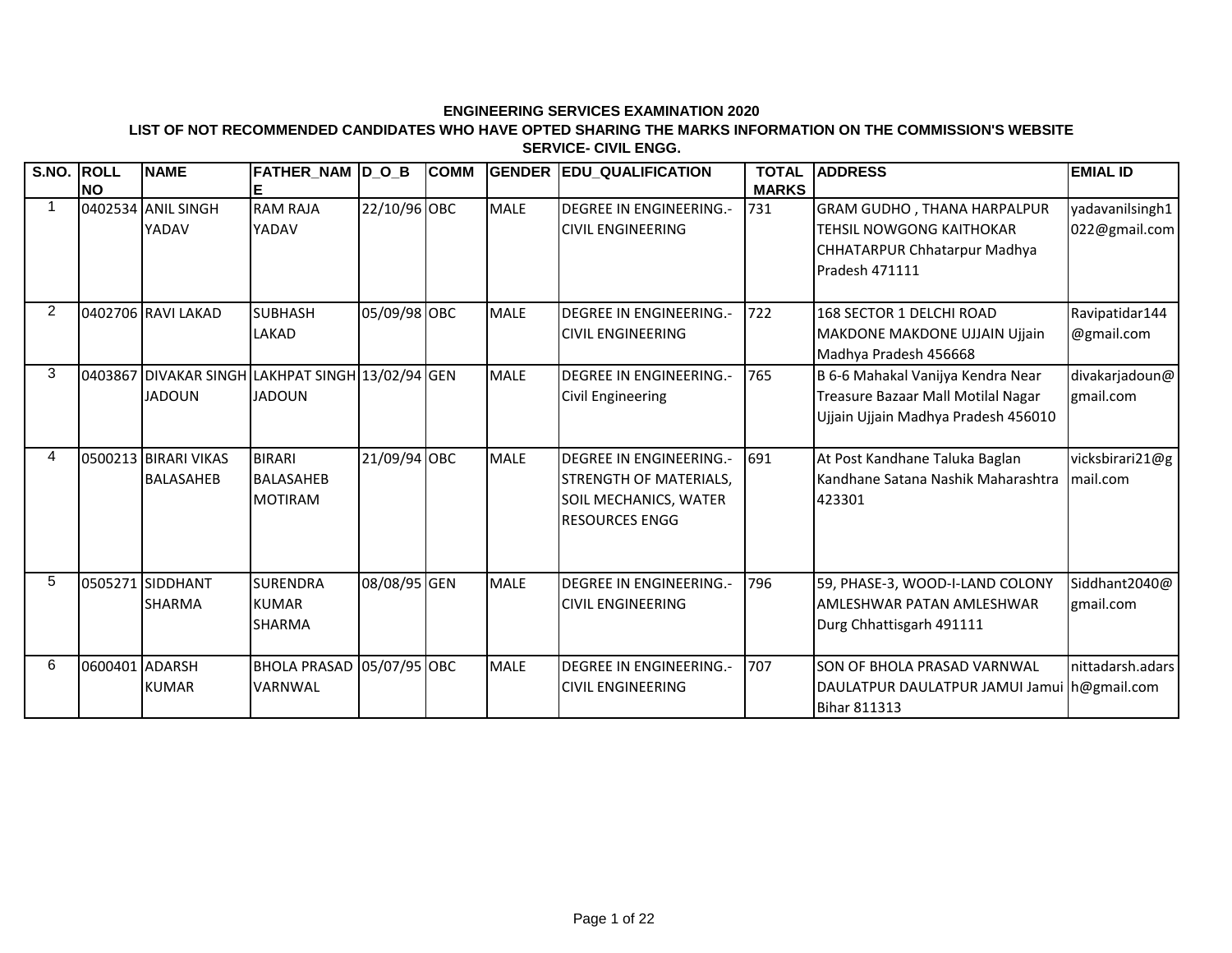| S.NO. ROLL     | <b>NO</b>     | <b>NAME</b>                            | FATHER_NAM  D_O_B                                    |              | <b>COMM</b> | <b>GENDER</b> | <b>EDU_QUALIFICATION</b>                                                                                                                                | <b>TOTAL</b><br><b>MARKS</b> | <b>ADDRESS</b>                                                                                                                  | <b>EMIAL ID</b>                |
|----------------|---------------|----------------------------------------|------------------------------------------------------|--------------|-------------|---------------|---------------------------------------------------------------------------------------------------------------------------------------------------------|------------------------------|---------------------------------------------------------------------------------------------------------------------------------|--------------------------------|
| $\overline{7}$ |               | 0602131 SAMYARUP<br><b>SENAPATI</b>    | <b>ASHOK</b><br><b>SENAPATI</b>                      | 29/12/93 GEN |             | <b>MALE</b>   | <b>DEGREE IN ENGINEERING.-</b><br>Civil Engineering, DEGREE<br>IN ENGINEERING.- SOIL<br><b>MECHANICS AND</b><br><b>FOUNDATION</b><br><b>ENGINEERING</b> | 767                          | Gharamipara, A.T. Ghosh Road,<br>Jagacha, Howrah, West Bengal GIP<br>Colony Howrah Howrah West Bengal<br>711112                 | samyarupx@gm<br>ail.com        |
| 8              | 0800113 MOHIT | KHANDELWAL                             | <b>SURESH</b><br><b>CHANDRA</b><br><b>KHANDELWAL</b> | 02/10/93 GEN |             | <b>MALE</b>   | <b>DEGREE IN ENGINEERING.-</b><br><b>CIVIL ENGINEERING</b>                                                                                              | 779                          | PLOT NO. 8, BHAJUKA BHAWAN, NEAR   mohit100053@<br>BAJARANG MAIDAN, RAJA COLONY,<br>DAUSA DAUSA DAUSA Dausa<br>Rajasthan 303303 | gmail.com                      |
| 9              |               | 0800261 AMIT SHEORAN HANUMAN           | <b>SINGH</b><br><b>SHEORAN</b>                       | 25/07/97 OBC |             | <b>MALE</b>   | <b>DEGREE IN ENGINEERING.-</b><br><b>CIVIL ENGINEERING</b>                                                                                              | 734                          | <b>OPP GOVT REFRAL HOSPITAL ANAND</b><br><b>VIHAR PILANI ROAD SADULPUR</b><br>RAJGARH Churu Rajasthan 331023                    | Amitsheoran25<br>06@gmail.com  |
| 10             |               | 0800583 NAKUL YADAV                    | PRADEEP<br>YADAV                                     | 19/08/96 OBC |             | <b>MALE</b>   | <b>DEGREE IN ENGINEERING.-</b><br><b>CIVIL ENGINEERING</b>                                                                                              | 748                          | JAY KIRANA STORE NEAR BUS STAND<br>IGLAS ADDA IGLAS ROAD HATHRAS<br><b>IHATHRAS HATHRAS Hathras Uttar</b><br>Pradesh 204101     | ny12@iitbbs.ac.<br>in          |
| 11             |               | 0800672 DEEPANSHU<br><b>PURI</b>       | <b>HARENDER</b><br><b>PURI</b>                       | 03/09/93 GEN |             | <b>MALE</b>   | <b>DEGREE IN ENGINEERING.-</b><br><b>CIVIL ENGINEERING</b>                                                                                              | 770                          | 93 VASANT APARTMENT MAYUR<br>VIHAR PHASE I EXTENSION DELHI<br>1110091 MAYUR VIHAR PHASE I DELHI<br>East Delhi Delhi 110091      | deepupuri786@<br>gmail.com     |
| 12             |               | 0800810 KARTIKAY<br><b>KAUSHIK</b>     | <b>RAJESH</b><br><b>KAUSHIK</b>                      | 23/08/97 GEN |             | <b>MALE</b>   | DEGREE IN ENGINEERING.-<br><b>CIVIL ENGINEERING</b>                                                                                                     | 796                          | FLAT NO. 2-B, D.L.W. GUEST HOUSE<br>RAILWAY OFFICERS CLUB ANAND<br>VIHAR EAST DELHI East Delhi Delhi<br>110092                  | kartikay.uce201<br>5@gmail.com |
| 13             |               | 0800819 PARITOSH<br><b>KUMAR SINGH</b> | <b>RAMASHRAY</b><br><b>SINGH</b>                     | 05/03/95 GEN |             | <b>MALE</b>   | <b>DEGREE IN ENGINEERING.-</b><br><b>CIVIL ENGINEERING</b>                                                                                              | 780                          | HOUSE NO 108, RAMASHRAY SINGH<br>VILLAGE- BELWA CHILUA Kushinagar<br>(Padrauna) Uttar Pradesh 274207                            | paritoshsingh14<br>3@gmail.com |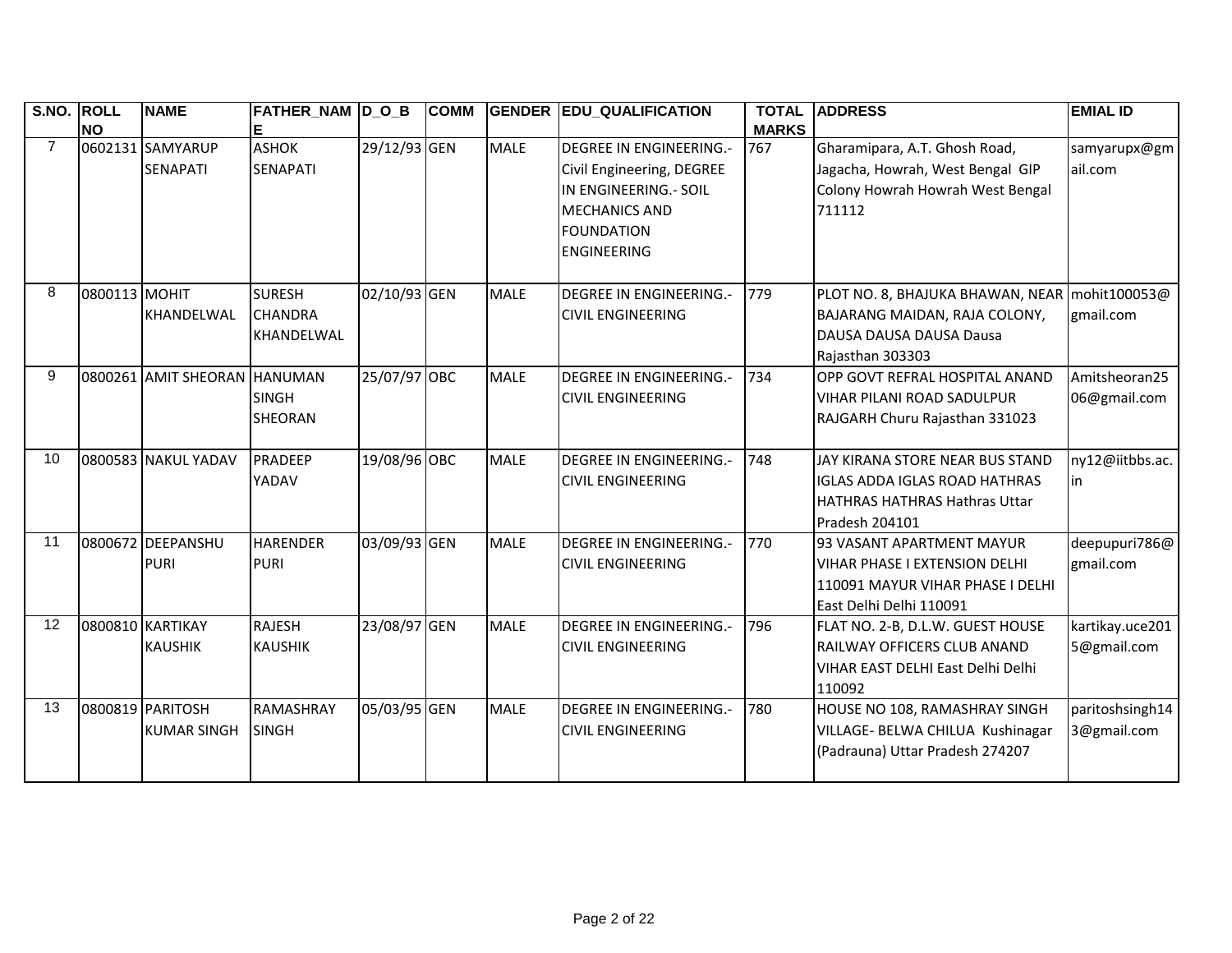| S.NO. ROLL | <b>NO</b>      | <b>NAME</b>                             | FATHER_NAM  D_O_B<br>Е                      |              | <b>COMM</b> | <b>GENDER</b> | <b>EDU_QUALIFICATION</b>                                                                                                                                                                                   | <b>MARKS</b> | <b>TOTAL ADDRESS</b>                                                                                                                 | <b>EMIAL ID</b>                        |
|------------|----------------|-----------------------------------------|---------------------------------------------|--------------|-------------|---------------|------------------------------------------------------------------------------------------------------------------------------------------------------------------------------------------------------------|--------------|--------------------------------------------------------------------------------------------------------------------------------------|----------------------------------------|
| 14         |                | 0800938 RAVENDRA<br><b>SINGH</b>        | <b>RAJKUMAR</b><br><b>SINGH</b>             | 19/02/94 GEN |             | <b>MALE</b>   | <b>DEGREE IN ENGINEERING.-</b><br>CIVIL ENGINEERING,<br><b>DEGREE IN ENGINEERING.-</b><br><b>Transportation Engineering</b>                                                                                | 770          | VILLAGE BHAGATUA KOTA Hathras<br>Uttar Pradesh 204101                                                                                | ravendra328@g<br>mail.com              |
| 15         |                | 0801063 VIKRAM SINGH                    | <b>RATAN SINGH</b>                          | 12/07/95 OBC |             | <b>MALE</b>   | <b>DEGREE IN ENGINEERING.-</b><br><b>CIVIL ENGINEERING</b>                                                                                                                                                 | 725          | VILLAGE-KAITHORA TEHSIL-KULPAHAR<br>MAHUABANDH MAHOBA Mahoba<br>Uttar Pradesh 210423                                                 | vikrmarajpoot@<br>gmail.com            |
| 16         |                | 0801171 PATEL AJMAL<br><b>RAFIQUE</b>   | PATEL RAFIQUE 09/06/95 EWS<br><b>RASHID</b> |              |             | <b>MALE</b>   | <b>DEGREE IN ENGINEERING.-</b><br><b>CIVIL ENGINEERING</b><br><b>SUBJECTS, DEGREE IN</b><br><b>ENGINEERING.- WATER</b><br>RESOURCES ENGINEERING,<br><b>HYDRAULIC STRUCTURES,</b><br><b>FLUID MECHANICS</b> | 713          | AT POST KELGAON TALUKA - NILANGA ajmalpatel12@g<br>KELGAON NILANGA Latur Maharashtra mail.com<br>413530                              |                                        |
| 17         | 0801338 RASHMI | <b>CHAUDHARY</b>                        | <b>MANGE RAM</b>                            | 21/12/94 GEN |             | <b>FEMALE</b> | DEGREE IN ENGINEERING.-<br><b>CIVIL ENGINEERING</b>                                                                                                                                                        | 792          | H NO. 465, GALI NO. 4A DARSHAN<br>VIHAR, BURARI DELHI North Delhi<br>Delhi 110084                                                    | rashmichaudhar<br>y9421@gmail.c<br>lom |
| 18         |                | 0801348 AMIT SHARMA                     | <b>PRAMOD</b><br><b>SHARMA</b>              | 11/05/95 GEN |             | <b>MALE</b>   | DEGREE IN ENGINEERING.-<br><b>CIVIL ENGINEERING</b>                                                                                                                                                        | 774          | <b>B68, NEW FORT VIEW COLONY NEAR</b><br>KOTESHWAR TIRAHA SHABD PRATAP<br><b>ASHRAM GWALIOR Gwalior Madhya</b><br>Pradesh 474012     | amysharmaiitje<br>e2012@gmail.c<br>om. |
| 19         |                | 0801369 VIKASH KUMAR PANCHAM            | <b>MURARI</b>                               | 28/03/95 OBC |             | <b>MALE</b>   | <b>DEGREE IN ENGINEERING.-</b><br><b>CIVIL ENGINEERING</b>                                                                                                                                                 | 728          | HOUSE NO.-138, SHIV INDRALAYA<br>APARTMENT FLAT NO.-104,<br>ANANDPURI, WEST BORING CANAL<br>ROAD BC ROAD PATNA Patna Bihar<br>800001 | vikas14kr@gmai<br>l.com                |
| 20         |                | 0801383 BHOOPENDRA<br>KUMAR MEENA MEENA | <b>BACHCHU LAL</b>                          | 25/05/98 ST  |             | <b>MALE</b>   | <b>DEGREE IN ENGINEERING.-</b><br><b>CIVIL ENGINEERING</b>                                                                                                                                                 | 717          | VILLAGE-NIHALPURA NIHALPURA<br>BASWA Dausa Rajasthan 303315                                                                          | bmeena1@ce.iit<br>r.ac.in              |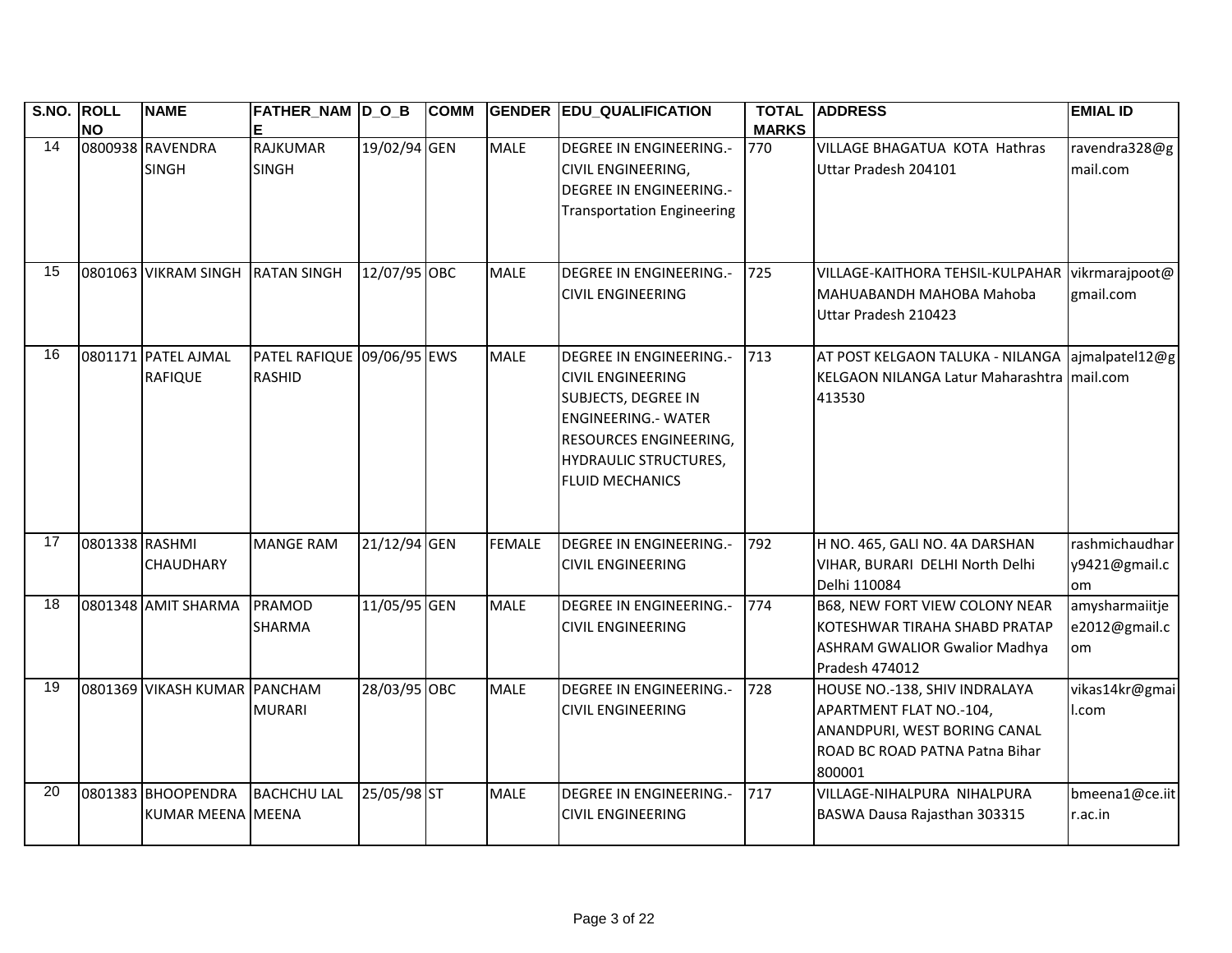| S.NO. ROLL | <b>NO</b>      | <b>NAME</b>                                   | FATHER_NAM D_O_B                                   |              | <b>COMM</b> |             | <b>GENDER EDU_QUALIFICATION</b>                                                                                                                                          | <b>TOTAL</b><br><b>MARKS</b> | <b>ADDRESS</b>                                                                                                | <b>EMIAL ID</b>                 |
|------------|----------------|-----------------------------------------------|----------------------------------------------------|--------------|-------------|-------------|--------------------------------------------------------------------------------------------------------------------------------------------------------------------------|------------------------------|---------------------------------------------------------------------------------------------------------------|---------------------------------|
| 21         |                | 0801521 SANJU YADAV                           | <b>SATYA</b><br><b>PRAKASH</b><br>YADAV            | 15/08/92 OBC |             | <b>MALE</b> | <b>DEGREE IN ENGINEERING.-</b><br><b>CIVIL ENGINEERING,</b><br><b>M.TECH- STRUCTURAL</b><br><b>ENGINEERING</b>                                                           | 747                          | NEAR GEETAM SINGH INTER COLLEGE<br>NAGLA MOHAN LAL NARAICH<br>YAMUNA BRIDGE AGRA Agra Uttar<br>Pradesh 282006 | sanjuyadav1519<br>91@gmail.com  |
| 22         |                | 0801628 NEERAJ KUMAR PARASHURAM<br>YADAV      | YADAV                                              | 12/07/96 OBC |             | <b>MALE</b> | <b>DEGREE IN ENGINEERING.-</b><br><b>CIVIL ENGINEERING</b>                                                                                                               | 713                          | <b>VILLAGE SISAURA SAURAM</b><br>NANDGANJ Ghazipur Uttar Pradesh<br>233302                                    | gneerajyadav41<br>3@gmail.com   |
| 23         | 0801649 VIKAS  |                                               | BALWAN SINGH 09/12/97 SC                           |              |             | <b>MALE</b> | <b>DEGREE IN ENGINEERING.-</b><br><b>CIVIL ENGINEERING</b>                                                                                                               | 579                          | House No. 1581 Shri Nagar Colony<br>Rohtak Rohtak Haryana 124001                                              | vikasmahendia1<br>997@gmail.com |
| 24         |                | 0801775 ABHISHEK<br>CHAUDHARY                 | <b>RAM KESH</b><br><b>CHAUDHARY</b>                | 01/01/97 OBC |             | <b>MALE</b> | <b>DEGREE IN ENGINEERING.-</b><br><b>CIVIL ENGINEERING</b>                                                                                                               | 704                          | H.No. 663A Moh. Rautapar<br>Gandhinagar Basti Basti Uttar Pradesh<br>272001                                   | abhi.bst03@gm<br>ail.com        |
| 25         |                | 0801783 KALE SHUBHAM GOKUL<br><b>GOKULRAO</b> | <b>BABARAO KALE</b>                                | 28/03/95 OBC |             | <b>MALE</b> | <b>DEGREE IN ENGINEERING.-</b><br><b>CIVIL ENGINEERING</b>                                                                                                               | 708                          | KHARAKADI PURA NEAR DAGADI PUL<br>BHAJI BAZAR AMRAVATI Amravati<br>Maharashtra 444601                         | SGKALE0@GMA<br>IL.COM           |
| 26         |                | 0801785 DEORISHABH<br><b>SAHU</b>             | <b>DEOLAL</b>                                      | 04/08/96 GEN |             | <b>MALE</b> | <b>DEGREE IN ENGINEERING.-</b><br><b>CIVIL ENGINEERING</b>                                                                                                               | 763                          | FLAT NO. 101, PREMA TOWER, INDRA<br>VIHAR, TALWANDI KOTA Kota<br>Rajasthan 324005                             | deorishabh0408<br>@gmail.com    |
| 27         |                | 0802177 AMISH KUMAR                           | <b>RANA PRATAP</b><br><b>SINGH</b>                 | 19/01/94 GEN |             | <b>MALE</b> | <b>DEGREE IN ENGINEERING.-</b><br><b>CIVIL ENGINEERING</b>                                                                                                               | 780                          | <b>NEAR CENTRAL</b><br><b>BANK, SUKHDEONAGAR RATU ROAD</b><br>HEHAL RANCHI Ranchi Jharkhand<br>834005         | amish19011994<br>@gmail.com     |
| 28         | 0802326 HADOLE | CHIRANJIVEE<br><b>PRAKASH</b>                 | <b>PRAKASH</b><br><b>WAMANRAO</b><br><b>HADOLE</b> | 15/02/94 OBC |             | <b>MALE</b> | <b>DEGREE IN ENGINEERING.-</b><br><b>CIVIL ENGINEERING,</b><br><b>MASTER OF TECHNOLOGY-</b><br><b>STRUCTURAL DYNAMICS</b><br><b>AND EARTHQUAKE</b><br><b>ENGINEERING</b> | 715                          | VIJAY COLONY, RUKHMINI NAGAR,<br>POST RUKHMINI NAGAR, AMRAVATI<br>Amravati Maharashtra 444606                 | chiranjivee1994<br>@gmail.com   |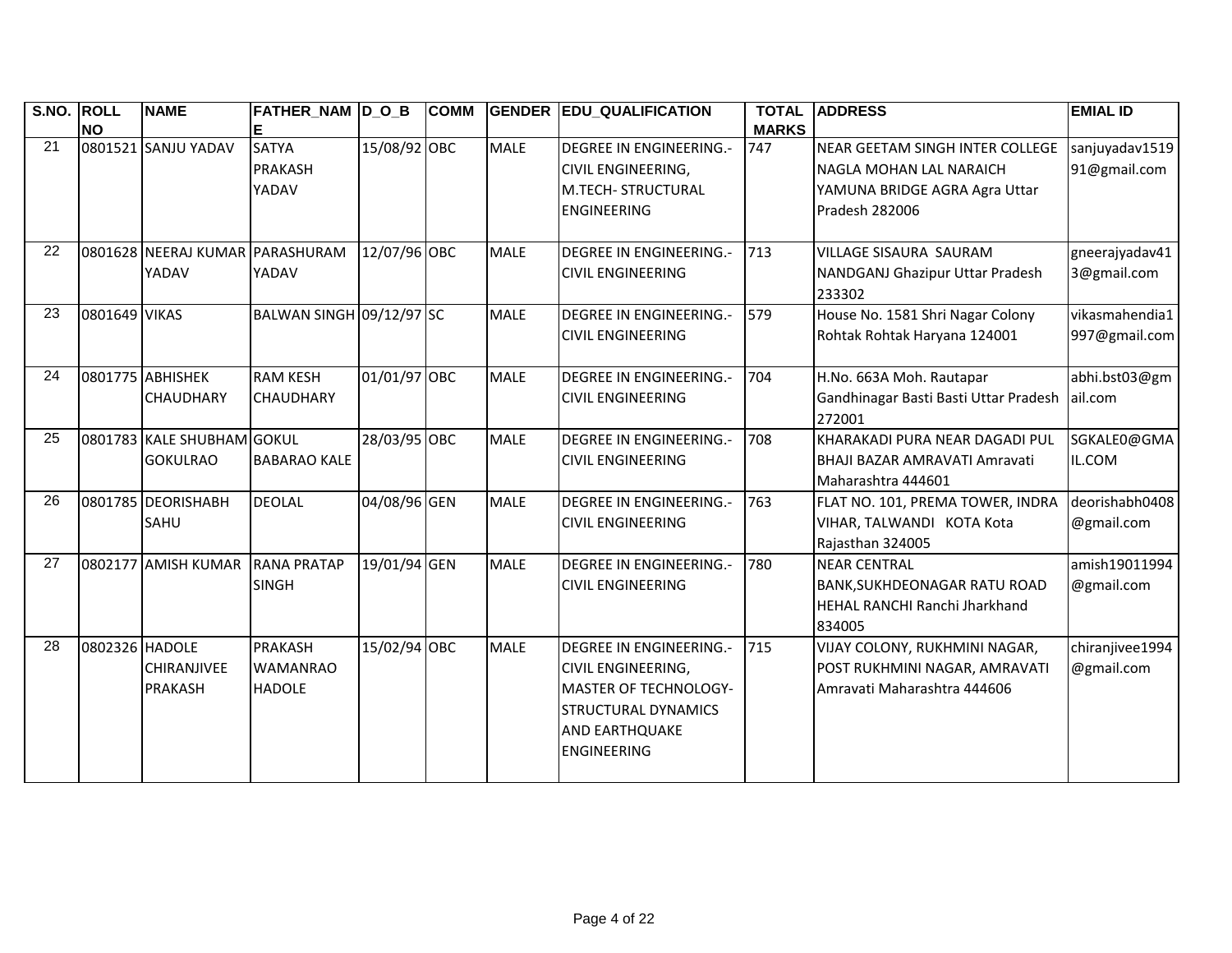| S.NO. ROLL |                 | <b>NAME</b>                    | FATHER_NAM D_O_B          |              | <b>COMM</b> |               | <b>GENDER EDU_QUALIFICATION</b> | <b>TOTAL</b><br><b>MARKS</b> | <b>ADDRESS</b>                      | <b>EMIAL ID</b>     |
|------------|-----------------|--------------------------------|---------------------------|--------------|-------------|---------------|---------------------------------|------------------------------|-------------------------------------|---------------------|
| 29         | <b>NO</b>       | 0802382 SHASHANK JHA           | SHASHI KUMAR 05/08/93 OBC |              |             | <b>MALE</b>   | <b>DEGREE IN ENGINEERING.-</b>  | 715                          |                                     |                     |
|            |                 |                                |                           |              |             |               |                                 |                              | 22-1 Shradha Vihar Colony Near Teu  | shank.jha08@g       |
|            |                 |                                | <b>JHA</b>                |              |             |               | <b>CIVIL ENGINEERING</b>        |                              | Ram Ashram Behta Gaon Bairagarh     | mail.com            |
|            |                 |                                |                           |              |             |               |                                 |                              | <b>BHOPAL Bhopal Madhya Pradesh</b> |                     |
|            |                 |                                |                           |              |             |               |                                 |                              | 462030                              |                     |
| 30         | 0802477 SHIVAM  |                                | RAM SAROWAR 21/02/97 EWS  |              |             | <b>MALE</b>   | <b>DEGREE IN ENGINEERING.-</b>  | 720                          | CO RAM KARAN MISHRA WARD NO.        | <b>MISHRASHIVAM</b> |
|            |                 | <b>MISHRA</b>                  | <b>MISHRA</b>             |              |             |               | <b>CIVIL ENGINEERING</b>        |                              | <b>36 NEAR DURGA MANDIR PURANI</b>  | 21CE@GMAIL.C        |
|            |                 |                                |                           |              |             |               |                                 |                              | <b>BASTI SHIVAM SCHOOL SHAHDOL</b>  | <b>OM</b>           |
|            |                 |                                |                           |              |             |               |                                 |                              | SHAHDOL Shahdol Madhya Pradesh      |                     |
|            |                 |                                |                           |              |             |               |                                 |                              | 484001                              |                     |
| 31         |                 | 0802932 NISHANT SINGH LAKSHMAN |                           | 13/07/94 GEN |             | <b>MALE</b>   | <b>DEGREE IN ENGINEERING.-</b>  | 761                          | 42J TULSI SAGAR WEST, NAI BASTI     | nishantgzp@gm       |
|            |                 |                                | <b>SINGH</b>              |              |             |               | <b>CIVIL ENGINEERING</b>        |                              | Ward No.-2, Near RKBK Petrol Pump   | ail.com             |
|            |                 |                                |                           |              |             |               |                                 |                              | Ghazipur GHAZIPUR Ghazipur Uttar    |                     |
|            |                 |                                |                           |              |             |               |                                 |                              | Pradesh 233001                      |                     |
| 32         |                 | 0803005 RASHI MATHUR MUKESH    |                           | 30/11/95 GEN |             | <b>FEMALE</b> | <b>DEGREE IN ENGINEERING.-</b>  | 782                          | 23-B-7 CHOPASINI HOUSING BOARD      | rashimathur31       |
|            |                 |                                | CHANDRA                   |              |             |               | <b>CIVIL ENGINEERING</b>        |                              | NANDANVAN SUB POST OFFICE           | @gmail.com          |
|            |                 |                                | <b>MATHUR</b>             |              |             |               |                                 |                              | JODHPUR Jodhpur Rajasthan 342008    |                     |
|            |                 |                                |                           |              |             |               |                                 |                              |                                     |                     |
| 33         |                 | 0803111 SHRIRAM                | <b>RAM PRAKASH</b>        | 29/06/94 OBC |             | <b>MALE</b>   | <b>DEGREE/DIPLOMA IN</b>        | 672                          | 64 Village - Dadhiya Kushwar Rewa   | shriramiitg@gm      |
|            |                 | <b>KUSHWAHA</b>                | <b>KUSHWAHA</b>           |              |             |               | <b>ENGINEERING FROM</b>         |                              | Rewa Madhya Pradesh 486445          | ail.com             |
|            |                 |                                |                           |              |             |               | <b>FOREIGN</b>                  |                              |                                     |                     |
|            |                 |                                |                           |              |             |               | UNIVERSITY/COLLEGE/INSTI        |                              |                                     |                     |
|            |                 |                                |                           |              |             |               | TUTION RECOGNISED BY            |                              |                                     |                     |
|            |                 |                                |                           |              |             |               | THE GOVT. OF INDIA- Civil       |                              |                                     |                     |
|            |                 |                                |                           |              |             |               | Engineering                     |                              |                                     |                     |
| 34         | 0803287 RAM LAL |                                | <b>AMAR CHAND</b>         | 13/11/96 OBC |             | <b>MALE</b>   | <b>DEGREE IN ENGINEERING.-</b>  | 700                          | VPO- AJEETSAR AJEETSAR SARDAR       | prajapatramlal3     |
|            |                 | PRAJAPAT                       | PRAJAPAT                  |              |             |               | <b>Civil Engineering</b>        |                              | SHAHAR Churu Rajasthan 331504       | 7@gmail.com         |
|            |                 |                                |                           |              |             |               |                                 |                              |                                     |                     |
| 35         |                 | 0803551 DEEPAK YADAV           | <b>MAHESH</b>             | 15/08/98 OBC |             | <b>MALE</b>   | <b>DEGREE IN ENGINEERING.-</b>  | 736                          | VILLAGE THUNI AHIRAN SAWAI          | deepakyadav15       |
|            |                 |                                | <b>KUMAR YADAV</b>        |              |             |               | <b>CIVIL ENGINEERING</b>        |                              | MADHOSINGHPURA TEHSIL CHAKSU        | 081998@gmail.       |
|            |                 |                                |                           |              |             |               |                                 |                              | Jaipur Rajasthan 303901             | com                 |
| 36         |                 | 0803620 YASHASVI               | <b>PARAS NATH</b>         | 16/11/97 OBC |             | <b>FEMALE</b> | <b>DEGREE IN ENGINEERING.-</b>  | 710                          | 337 ELDECO 1 UDYAN 1 NEAR BANGLA    | yashasvi1611@       |
|            |                 | <b>MAURYA</b>                  | <b>MAURYA</b>             |              |             |               | Civil Engineering               |                              | BAZAAR LUCKNOW Lucknow Uttar        | gmail.com           |
|            |                 |                                |                           |              |             |               |                                 |                              | Pradesh 226002                      |                     |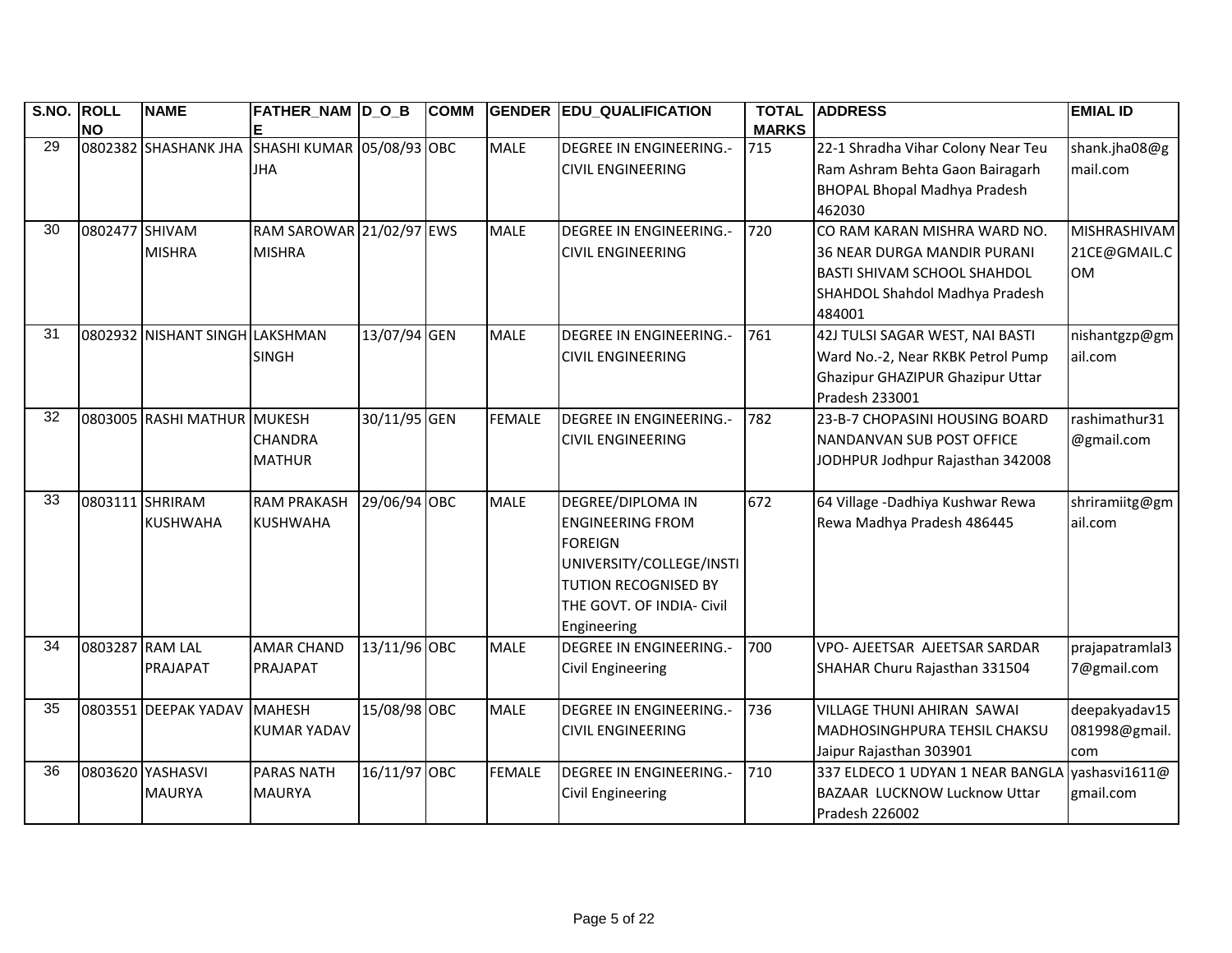| S.NO. | <b>ROLL</b> | <b>NAME</b>                   | FATHER_NAM  D_O_B  |              | <b>COMM</b> |             | <b>GENDER EDU_QUALIFICATION</b> | <b>TOTAL</b> | <b>ADDRESS</b>                        | <b>EMIAL ID</b> |
|-------|-------------|-------------------------------|--------------------|--------------|-------------|-------------|---------------------------------|--------------|---------------------------------------|-----------------|
|       | <b>NO</b>   |                               |                    |              |             |             |                                 | <b>MARKS</b> |                                       |                 |
| 37    |             | 0803741 ANAND KUMAR KAMESHWAR |                    | 10/02/92 OBC |             | <b>MALE</b> | <b>DEGREE IN ENGINEERING.-</b>  | 725          | MAA DURGA BARTAN GHAR, KAILI          | ANANDKMR87      |
|       |             |                               | <b>PRASAD</b>      |              |             |             | <b>CIVIL ENGINEERING</b>        |              | ROAD, WARD NO. 4 NEHRU NAGAR,         | @GMAIL.COM      |
|       |             |                               |                    |              |             |             |                                 |              | CHANDAULI CHANDAULI CHANDAULI         |                 |
|       |             |                               |                    |              |             |             |                                 |              | Chandauli Uttar Pradesh 232104        |                 |
| 38    | 0804267     | ASHISH KUMAR SAMPATH          |                    | 14/11/90 GEN |             | <b>MALE</b> | <b>DEGREE IN ENGINEERING.-</b>  | 770          | 8-3-166 A, Erragadda Besides Gokul    | ashish.khandel  |
|       |             | KHANDELWAL                    | <b>KUMAR</b>       |              |             |             | Civil Engineering Subjects,     |              | Theatre Sanathnagar Hyderabad         | wal.014@gmail.  |
|       |             |                               | KHANDELWAL         |              |             |             | <b>DEGREE IN ENGINEERING.-</b>  |              | Hyderabad Telangana 500018            | com             |
|       |             |                               |                    |              |             |             | <b>Construction Technology</b>  |              |                                       |                 |
|       |             |                               |                    |              |             |             | and Management                  |              |                                       |                 |
|       |             |                               |                    |              |             |             |                                 |              |                                       |                 |
| 39    |             | 0804483 BHANU SINGH           | RAMPRAKASH         | 13/01/95 OBC |             | <b>MALE</b> | <b>DEGREE IN ENGINEERING.-</b>  | 742          | ATRAULI JAFRABAD Kannauj Uttar        | bhanuhbti17@g   |
|       |             |                               | <b>VERMA</b>       |              |             |             | <b>CIVIL ENGINEERING</b>        |              | Pradesh 209721                        | mail.com        |
|       |             |                               |                    |              |             |             |                                 |              |                                       |                 |
| 40    |             | 0804501 VAIBHAV RAJ           | <b>RAJIV GOYAL</b> | 05/09/96 GEN |             | <b>MALE</b> | <b>DEGREE IN ENGINEERING.-</b>  | 765          | LILLIPUT A PLAY SCHOOL, RIVER SIDE,   | Vaibhavraj5996  |
|       |             |                               |                    |              |             |             | <b>CIVIL ENGINEERING</b>        |              | NAWATOLI DALTONGANJ                   | @gmail.com      |
|       |             |                               |                    |              |             |             |                                 |              | DALTONGANJ Palamu Jharkhand           |                 |
|       |             |                               |                    |              |             |             |                                 |              | 822101                                |                 |
| 41    |             | 0804652 SHUBHAM               | <b>ASHOK KUMAR</b> | 01/01/99 GEN |             | <b>MALE</b> | <b>DEGREE IN ENGINEERING.-</b>  | 792          | IN FRONT OF GRAM PANCHAYAT,           | shubhagrawal97  |
|       |             | <b>AGRAWAL</b>                | <b>GUPTA</b>       |              |             |             | <b>CIVIL ENGINEERING</b>        |              | GHEEWALA BHAWAN MANDAWARI             | @gmail.com      |
|       |             |                               |                    |              |             |             |                                 |              | MANDAWARI Dausa Rajasthan 303504      |                 |
|       |             |                               |                    |              |             |             |                                 |              |                                       |                 |
| 42    |             | 0804700 VARUN KUMAR MAHAVIR   |                    | 08/10/97 OBC |             | <b>MALE</b> | <b>DEGREE IN ENGINEERING.-</b>  | 691          | <b>RAMESH PRASAD MALLAH</b>           | varunkumar265   |
|       |             |                               | <b>PRASAD</b>      |              |             |             | <b>CIVIL ENGINEERING</b>        |              | PRADHANPUR NEAR POLICE CHOWKI         | 6@gmail.com     |
|       |             |                               |                    |              |             |             |                                 |              | <b>PRADHANPUR BALLIA Ballia Uttar</b> |                 |
|       |             |                               |                    |              |             |             |                                 |              | Pradesh 221712                        |                 |
| 43    |             | 0804712 ABHISHEK              | <b>KAILASH</b>     | 14/06/96 OBC |             | <b>MALE</b> | <b>DEGREE IN ENGINEERING.-</b>  | 725          | Swaraj Colony Lane no. 5, Jail Road   | sahuabhishek85  |
|       |             | <b>KUMAR</b>                  | <b>CHANDRA</b>     |              |             |             | <b>CIVIL ENGINEERING</b>        |              | Banda Banda Banda Banda Uttar         | 7@gmail.com     |
|       |             |                               | SAHU               |              |             |             |                                 |              | Pradesh 210001                        |                 |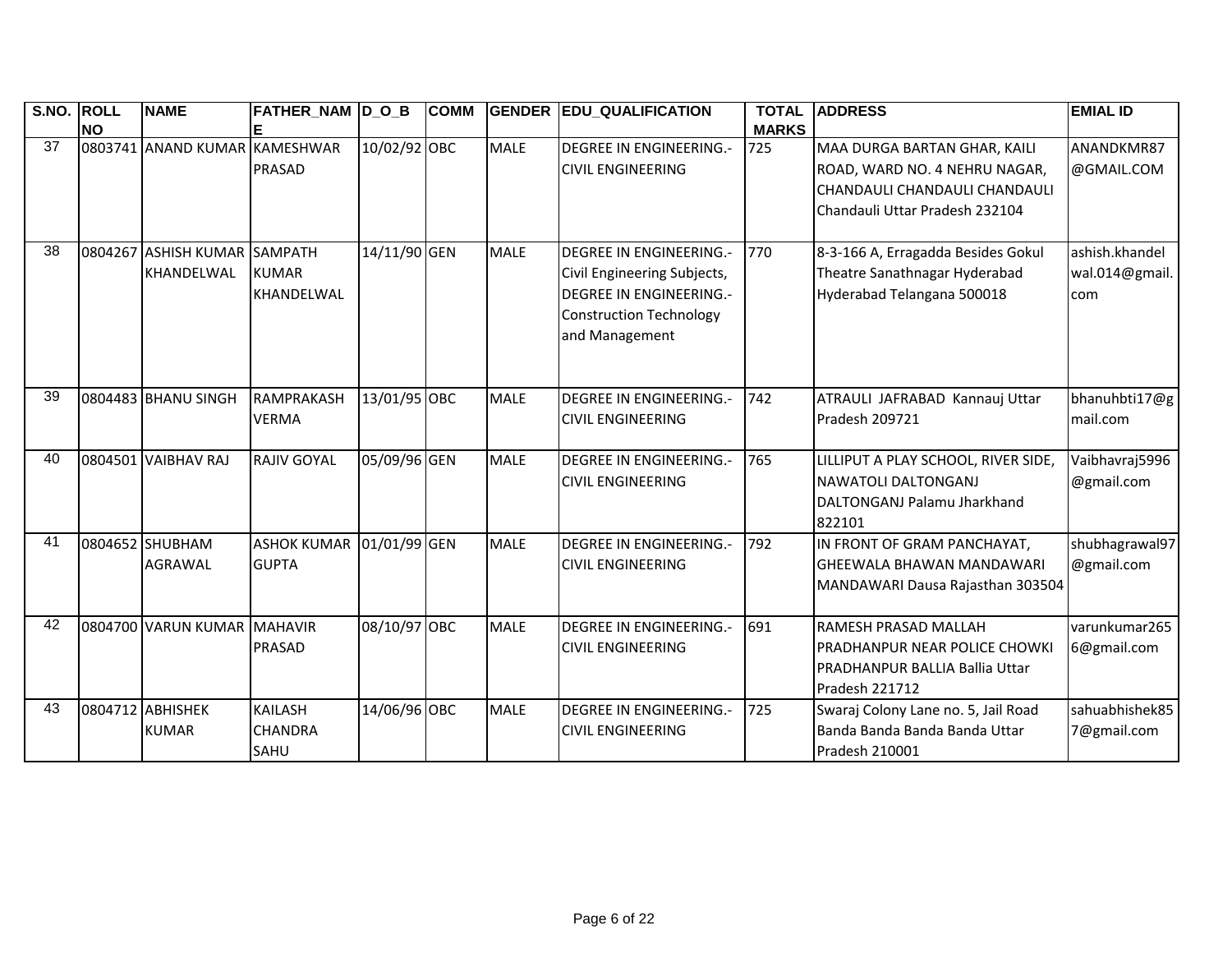| S.NO. ROLL | <b>NO</b>      | <b>NAME</b>                       | FATHER_NAM  D_O_B<br>Е             |              | <b>COMM</b> | <b>GENDER</b> | <b>EDU QUALIFICATION</b>                                                                                                                       | <b>TOTAL</b><br><b>MARKS</b> | <b>ADDRESS</b>                                                                                                                                  | <b>EMIAL ID</b>                  |
|------------|----------------|-----------------------------------|------------------------------------|--------------|-------------|---------------|------------------------------------------------------------------------------------------------------------------------------------------------|------------------------------|-------------------------------------------------------------------------------------------------------------------------------------------------|----------------------------------|
| 44         |                | 0804725 ASHUTOSH<br><b>KUMAR</b>  | <b>PRAMOD</b><br><b>KUMAR</b>      | 05/01/96 OBC |             | <b>MALE</b>   | <b>DEGREE IN ENGINEERING.-</b><br><b>CIVIL ENGINEERING</b>                                                                                     | 749                          | S.O. PRAMOD KUMAR, 100M NORTH<br><b>EAST OF RAMBALAK CHOWK NEAR</b><br>SHIV NURSING HOME, BAGDULHAN<br>HAJIPUR HAJIPUR Vaishali Bihar<br>844101 | ashuiiest@gmail<br>com           |
| 45         | 0804948 RANJAN | <b>KISHORE</b>                    | <b>RAJ KISHORE</b><br><b>SINGH</b> | 12/12/94 GEN |             | <b>MALE</b>   | <b>DEGREE IN ENGINEERING.-</b><br><b>CIVIL ENGINEERING</b>                                                                                     | 794                          | C.O.-LATE HRIDAYA NARAYAN SINGH<br><b>VILLAGE-BHADAR BHADAR BLOCK-</b><br>NAWANAGAR Buxar Bihar 802126                                          | ranjankishor82<br>@gmail.com     |
| 46         |                | 0805183 RAJ KUMAR<br><b>MEENA</b> | <b>SITA RAM</b><br><b>MEENA</b>    | 17/04/95 ST  |             | <b>MALE</b>   | <b>DEGREE IN ENGINEERING.-</b><br><b>CIVIL ENGINEERING</b>                                                                                     | 679                          | H.NO.54, SOMNATH NAGAR NEAR<br><b>WATER TANK DAUSA DAUSA Dausa</b><br>Rajasthan 303303                                                          | rajkumar17mee<br>na@gmail.com    |
| 47         | 0805252 KUNVAR | SHUBHAM<br><b>PATEL</b>           | CHANDRASHEK<br><b>HAR SINGH</b>    | 07/09/95 OBC |             | <b>MALE</b>   | <b>DEGREE IN ENGINEERING.-</b><br>Civil Engineering                                                                                            | 745                          | F-93, Behind Shiv Mandir Katwaria<br>Sarai Hauz Khas New Delhi Delhi<br>110016                                                                  | shubhamiit1994<br>@gmail.com     |
| 48         |                | 0805263 KRISHANA<br><b>KUMAR</b>  | <b>HARIOM</b><br><b>SHARMA</b>     | 15/04/94 GEN |             | <b>MALE</b>   | <b>DEGREE IN ENGINEERING.-</b><br><b>CIVIL ENGINEERING</b>                                                                                     | 766                          | 25, TULAGARHI SURIR SURIR<br>MATHURA Mathura Uttar Pradesh<br>281205                                                                            | krishana.iet@g<br>mail.com       |
| 49         |                | 0805865 RAKEEB KHAN               | <b>NASEEM KHAN</b>                 | 21/06/93 GEN |             | <b>MALE</b>   | <b>DEGREE IN ENGINEERING.-</b><br><b>CIVIL ENGINEERING</b>                                                                                     | 794                          | VILLAGE HAIDERABAD VILLAGE<br>HAIDERABAD GOLA GOKARAN NATH<br>Lakhimpur - Kheri Uttar Pradesh<br>262802                                         | rakeebkhan77@<br>gmail.com       |
| 50         | 0806082 TUSHAR | AGGARWAL                          | S K AGGARWAL 25/07/96 GEN          |              |             | <b>MALE</b>   | <b>DEGREE IN ENGINEERING.-</b><br><b>Civil Engineering</b>                                                                                     | 773                          | 78, First Floor, Ashoka Enclave Main<br>Sector 34 AMARNAGAR Faridabad<br>Faridabad Haryana 121003                                               | tusharaggarwal<br>025@gmail.com  |
| 51         |                | 0806154 DIVYANSHU                 | <b>RAMU SINGH</b>                  | 09/10/94 SC  |             | <b>MALE</b>   | <b>DEGREE IN ENGINEERING.-</b><br>CIVIL ENGINEERING,<br>M.TECH. UNDER<br>INTEGRATED DUAL DEGREE<br>PROGRAMME-<br><b>STRUCTURAL ENGINEERING</b> | 685                          | 311 Avas Vikas Roorkee Haridwar<br>Uttrakhand 247667                                                                                            | singh.13 divyans<br>hu@gmail.com |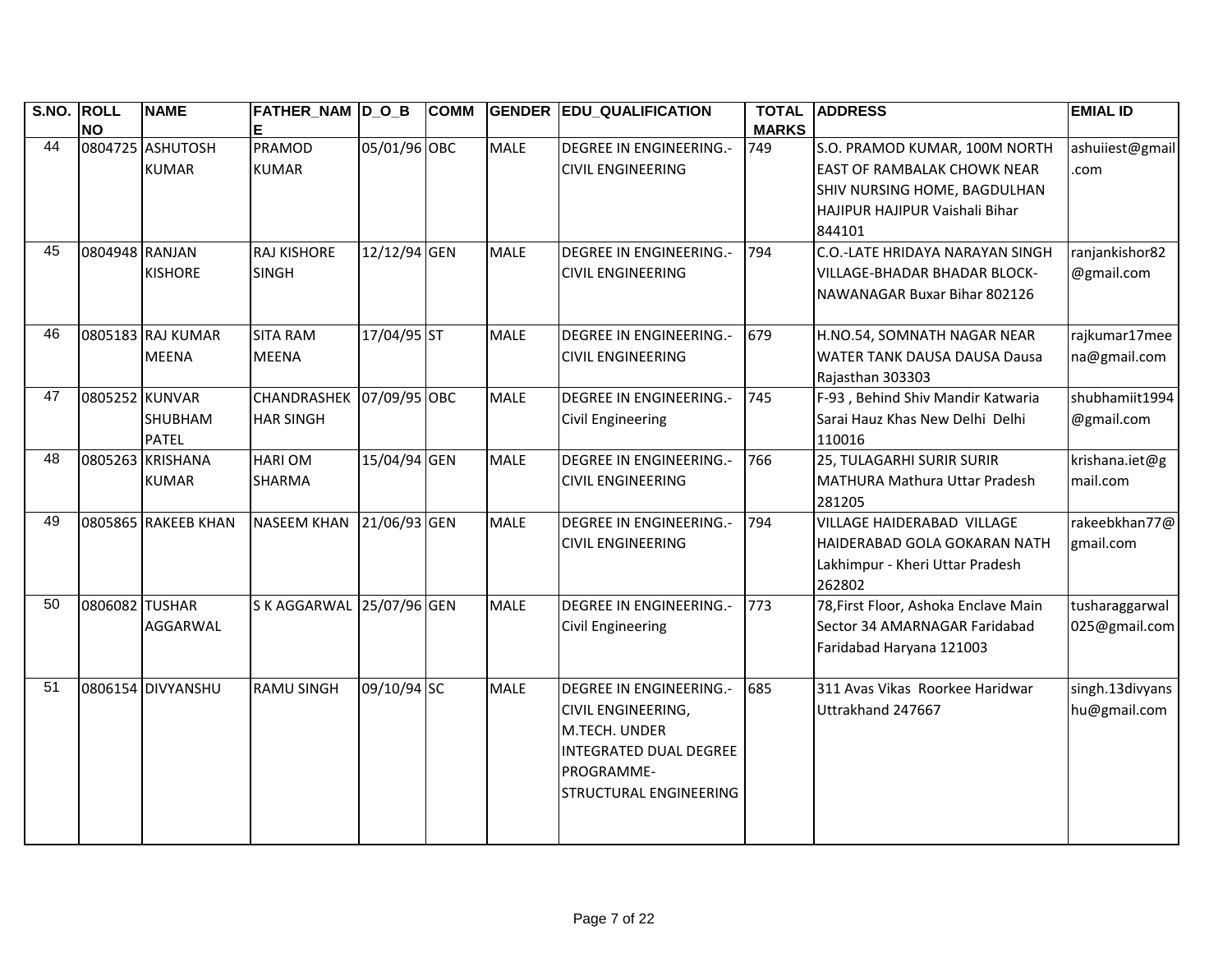| S.NO. ROLL | <b>NO</b>       | <b>NAME</b>                           | FATHER_NAM D_O_B                                  |              | <b>COMM</b> | <b>GENDER</b> | <b>EDU_QUALIFICATION</b>                                                                                                       | <b>TOTAL</b><br><b>MARKS</b> | <b>ADDRESS</b>                                                                                          | <b>EMIAL ID</b>                |
|------------|-----------------|---------------------------------------|---------------------------------------------------|--------------|-------------|---------------|--------------------------------------------------------------------------------------------------------------------------------|------------------------------|---------------------------------------------------------------------------------------------------------|--------------------------------|
| 52         | 0806202 KRISHAN | <b>KUMAR</b>                          | <b>RAVINDRA</b><br><b>KUMAR</b><br><b>RAJPOOT</b> | 26/01/97 OBC |             | <b>MALE</b>   | <b>DEGREE IN ENGINEERING.-</b><br><b>CIVIL ENGINEERING</b>                                                                     | 745                          | Near madia Village kaintha Tehsil Rath<br>Rath Rath Hamirpur Uttar Pradesh<br>210431                    | 2601krishna@g<br>mail.com      |
| 53         |                 | 0806388 SACHIN KUMAR                  | SHIVANAND<br><b>UMRAO</b>                         | 23/10/94 OBC |             | <b>MALE</b>   | <b>DEGREE IN ENGINEERING.-</b><br><b>CIVIL ENGINEERING</b>                                                                     | 728                          | 2C-302 AWAS VIKAS HANSPURAM<br>NAUBASTA KANPUR Kanpur Nagar<br>Uttar Pradesh 208021                     | ksachin622@ho<br>tmail.com     |
| 54         |                 | 0806479 AMAN KUMAR                    | SUSHIL KUMAR 30/06/95 GEN                         |              |             | <b>MALE</b>   | <b>DEGREE IN ENGINEERING.-</b><br><b>CIVIL ENGINEERING</b>                                                                     | 743                          | H. NO. 1486, HUDA SECTOR 21,<br>KAITHAL KAITHAL Kaithal Haryana<br>136027                               | amanritwal95@<br>gmail.com     |
| 55         |                 | 0806766 NEERAJ KUMAR<br><b>SHARMA</b> | <b>MUKESH</b><br><b>KUMAR SHARA</b>               | 02/02/98 GEN |             | <b>MALE</b>   | <b>DEGREE IN ENGINEERING.-</b><br><b>CIVIL ENGINEERING</b>                                                                     | 777                          | NII-73C, GURUDWARA ROAD, MOHAN<br><b>GARDEN UTTAM NAGAR D.K. POST</b><br>OFFICE West Delhi Delhi 110059 | neeraj99108667<br>58@gmail.com |
| 56         |                 | 0806945 SAMYAK JAIN                   | RAJENDRA JAIN 16/06/96 GEN                        |              |             | <b>MALE</b>   | <b>DEGREE IN ENGINEERING.-</b><br><b>CIVIL ENGINEERING</b>                                                                     | 788                          | kothari street range market pichhore<br>pichhore Shivpuri Madhya Pradesh<br>473995                      | samyakjain858<br>@gmail.com    |
| 57         |                 | 0807115 ANUPAMA                       | <b>RAJNEESH</b>                                   | 21/07/96 OBC |             | <b>FEMALE</b> | <b>DEGREE IN ENGINEERING.-</b><br><b>CIVIL ENGINEERING</b>                                                                     | 714                          | <b>VILLAGE SABAPUR SABAPUR</b><br>JAGADHRI Yamunanagar Haryana<br>135101                                | anu1130474@g<br>mail.com       |
| 58         |                 | 0807261 RAMANDEEP<br><b>SINGH</b>     | <b>AMARJEET</b><br><b>SINGH</b>                   | 08/04/94 SC  |             | <b>MALE</b>   | <b>DEGREE IN ENGINEERING.-</b><br>Civil Engineering, DEGREE<br>IN ENGINEERING.-<br><b>Transport Engineering</b>                | 609                          | VPO SHARIFGARH SHAHABAD<br>Kurukshetra Haryana 136135                                                   | ramangillcivil@g<br>mail.com   |
| 59         |                 | 0807277 LALIT KUMAR                   | BRAHAM SINGH 09/06/92 SC                          |              |             | <b>MALE</b>   | <b>DEGREE IN ENGINEERING.-</b><br><b>CIVIL ENGINEERING</b>                                                                     | 622                          | H NO 1768 NEW BHEEM NAGAR GARH lalitkumar38@g<br>ROAD HAPUR HAPUR HAPUR Hapur<br>Uttar Pradesh 245101   | mail.com                       |
| 60         |                 | 0807339 JAVED AHMAD<br><b>KHAN</b>    | <b>JUBER AHMAD</b><br><b>KHAN</b>                 | 05/07/97 OBC |             | <b>MALE</b>   | <b>DEGREE IN ENGINEERING.-</b><br><b>CIVIL ENGINEERING,</b><br><b>DEGREE IN ENGINEERING.-</b><br><b>STRUCTURAL ENGINEERING</b> | 728                          | VILL-PURE SHIVA SARAYAN MAHESHA<br>JAIS Amethi Uttar Pradesh 229304                                     | iaved.ncr.1122<br>@gmail.com   |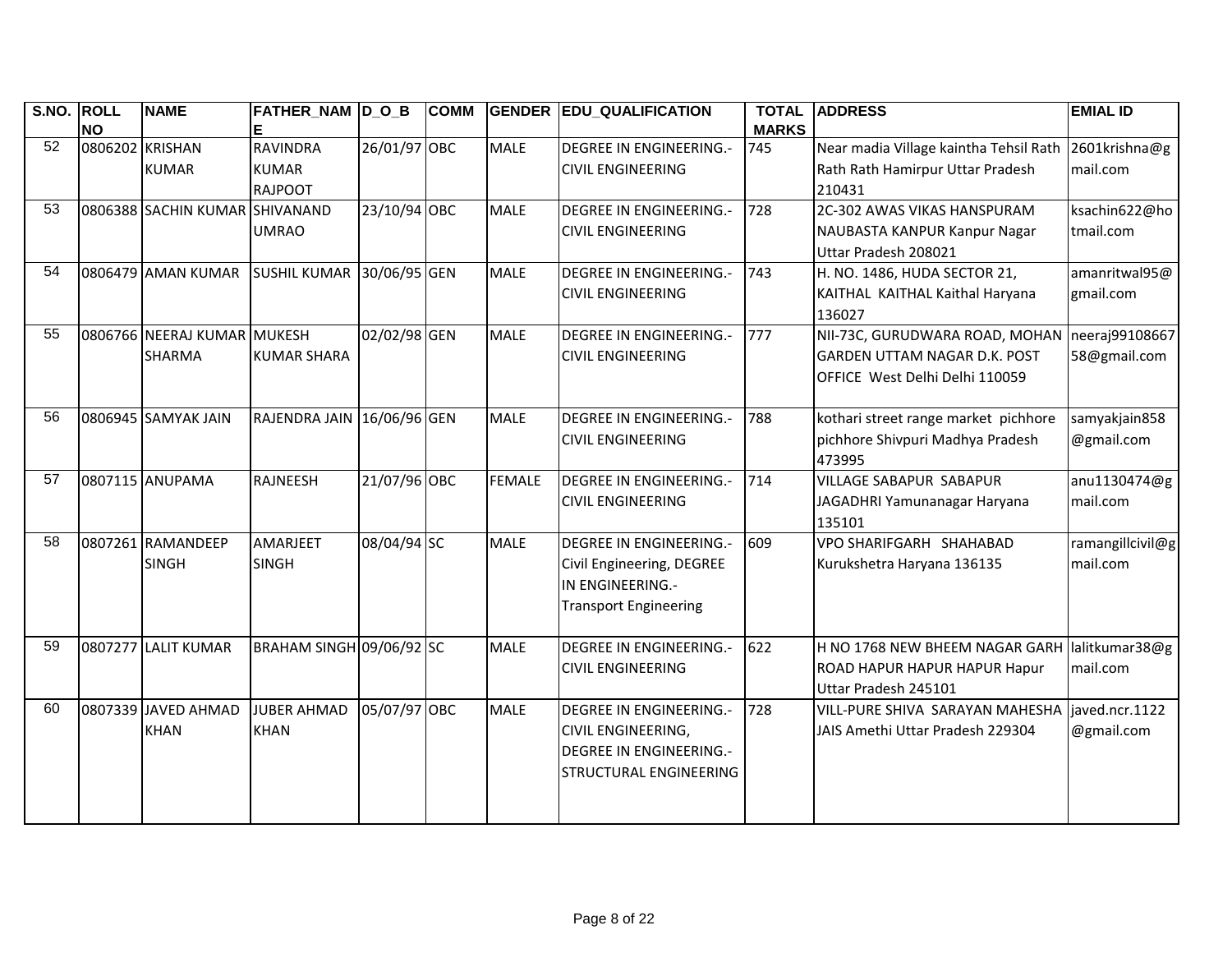| S.NO. ROLL |                 | <b>NAME</b>                  | FATHER_NAM D_O_B   |              | <b>COMM</b> |             | <b>GENDER EDU_QUALIFICATION</b> | <b>TOTAL</b> | <b>ADDRESS</b>                          | <b>EMIAL ID</b>  |
|------------|-----------------|------------------------------|--------------------|--------------|-------------|-------------|---------------------------------|--------------|-----------------------------------------|------------------|
| 61         | <b>NO</b>       |                              |                    |              |             |             |                                 | <b>MARKS</b> |                                         |                  |
|            | 0807460 AKHAND  |                              | <b>UDAI BHAN</b>   | 10/03/97 OBC |             | <b>MALE</b> | <b>DEGREE IN ENGINEERING.-</b>  | 729          | VILLAGE- PATTI GHEENA URF LALAPUR       | AKHAND365.AA     |
|            |                 | <b>PRATAP SINGH</b>          | <b>SINGH</b>       |              |             |             | <b>CIVIL ENGINEERING</b>        |              | CHHOTA PHULHAN HANUMANGANJ              | @GMAIL.COM       |
|            |                 |                              |                    |              |             |             |                                 |              | Prayagraj Uttar Pradesh 221505          |                  |
| 62         |                 | 0807835 RITESH KUMAR         | <b>VAIDYA NATH</b> | 20/08/97 OBC |             | <b>MALE</b> | <b>DEGREE IN ENGINEERING.-</b>  | 689          | <b>VILL MAHUAWA BUZURG POST</b>         | riteshgnitp@gm   |
|            |                 | <b>GUPTA</b>                 | <b>GUPTA</b>       |              |             |             | <b>CIVIL ENGINEERING</b>        |              | MAHUAWA BUZURG MAHUAWA                  | ail.com          |
|            |                 |                              |                    |              |             |             |                                 |              | <b>BUZURG KUSHINAGAR Kushinagar</b>     |                  |
|            |                 |                              |                    |              |             |             |                                 |              | (Padrauna) Uttar Pradesh 274302         |                  |
| 63         |                 | 0808085 GOBINDA              | <b>RABINDRA</b>    | 07/07/97 GEN |             | <b>MALE</b> | <b>DEGREE IN ENGINEERING.-</b>  | 776          | Malpara Near Ram Mandir Balangir        | purohitgobindac  |
|            |                 | <b>CHANDRA</b>               | <b>KUMAR</b>       |              |             |             | <b>CIVIL ENGINEERING</b>        |              | Balangir Balangir Odisha 767001         | handra6@gmail    |
|            |                 | <b>PUROHIT</b>               | <b>PUROHIT</b>     |              |             |             |                                 |              |                                         | .com             |
| 64         | 0808276 RISHABH |                              | <b>SURESH</b>      | 18/01/95 OBC |             | <b>MALE</b> | <b>DEGREE IN ENGINEERING.-</b>  | 731          | Village - basmatiya, Ps- ghurna, Anchal | rishabh281295    |
|            |                 | <b>KUMAR</b>                 | <b>PRASAD SAH</b>  |              |             |             | <b>CIVIL ENGINEERING</b>        |              | narpatganj Basmatiya Araria Araria      | @gmail.com       |
|            |                 |                              |                    |              |             |             |                                 |              | Bihar 854336                            |                  |
| 65         | 0808371 RAJESH  |                              | SHIVCHARAN         | 28/10/94 ST  |             | <b>MALE</b> | <b>DEGREE IN ENGINEERING.-</b>  | 715          | ROW HOUSE NO. A1, CHANDRALOK            | rajchimer@gma    |
|            |                 | SHIVCHARANLA LAL MEENA       |                    |              |             |             | <b>CIVIL ENGINEERING</b>        |              | ENTERPRISES, CHALA VALSAD VAPI          | il.com           |
|            |                 | L LAKWAD                     |                    |              |             |             |                                 |              | Valsad Gujarat 396191                   |                  |
|            |                 |                              |                    |              |             |             |                                 |              |                                         |                  |
| 66         |                 | 0808484 DEEPAK BHARTI        | <b>SUBODH</b>      | 11/02/96 GEN |             | <b>MALE</b> | <b>DEGREE IN ENGINEERING.-</b>  | 776          | S O-SUBODH KUMAR, VILLAGE-TETARU        | deepaktetaru@    |
|            |                 |                              | <b>KUMAR</b>       |              |             |             | <b>CIVIL ENGINEERING</b>        |              | PS-ATRI TETAR GAYA Gaya Bihar           | gmail.com        |
|            |                 |                              |                    |              |             |             |                                 |              | 823311                                  |                  |
| 67         |                 | 0808591 PREM PRAKASH JAGDISH |                    | 02/12/94 ST  |             | <b>MALE</b> | <b>DEGREE IN ENGINEERING.-</b>  | 668          | C149 flat no B-3 sangam vihar Sangam    | prem.prakash69   |
|            |                 | <b>MEENA</b>                 | <b>MEENA</b>       |              |             |             | Civil engineering               |              | vihar New delhi South Delhi Delhi       | 5@gmail.com      |
|            |                 |                              |                    |              |             |             |                                 |              | 110080                                  |                  |
| 68         | 0808615 JASBIR  |                              | <b>KALI RAM</b>    | 12/01/92 EWS |             | <b>MALE</b> | <b>DEGREE IN ENGINEERING.-</b>  | 738          | So Kali Ram VPO Kharkari-Makhwan        | er.jasbirpanghal |
|            |                 |                              |                    |              |             |             | <b>CIVIL ENGINEERING</b>        |              | tehsil- tosham Bhiwani Bhiwani          | @gmail.com       |
|            |                 |                              |                    |              |             |             |                                 |              | Haryana 127040                          |                  |
| 69         |                 | 0808640 MAYANK BAJAJ         | LAXMI              | 20/07/97 OBC |             | <b>MALE</b> | <b>DEGREE IN ENGINEERING.-</b>  | 698          | AWADH CLOTH STORES CHOWK,               | mayankbajaj610   |
|            |                 |                              | <b>NARAYAN</b>     |              |             |             | <b>CIVIL</b>                    |              | SHAHZADPUR AKBARPUR AKBARPUR            | @gmail.com       |
|            |                 |                              | <b>BAJAJ</b>       |              |             |             |                                 |              | Ambedkar Nagar Uttar Pradesh            |                  |
|            |                 |                              |                    |              |             |             |                                 |              | 224122                                  |                  |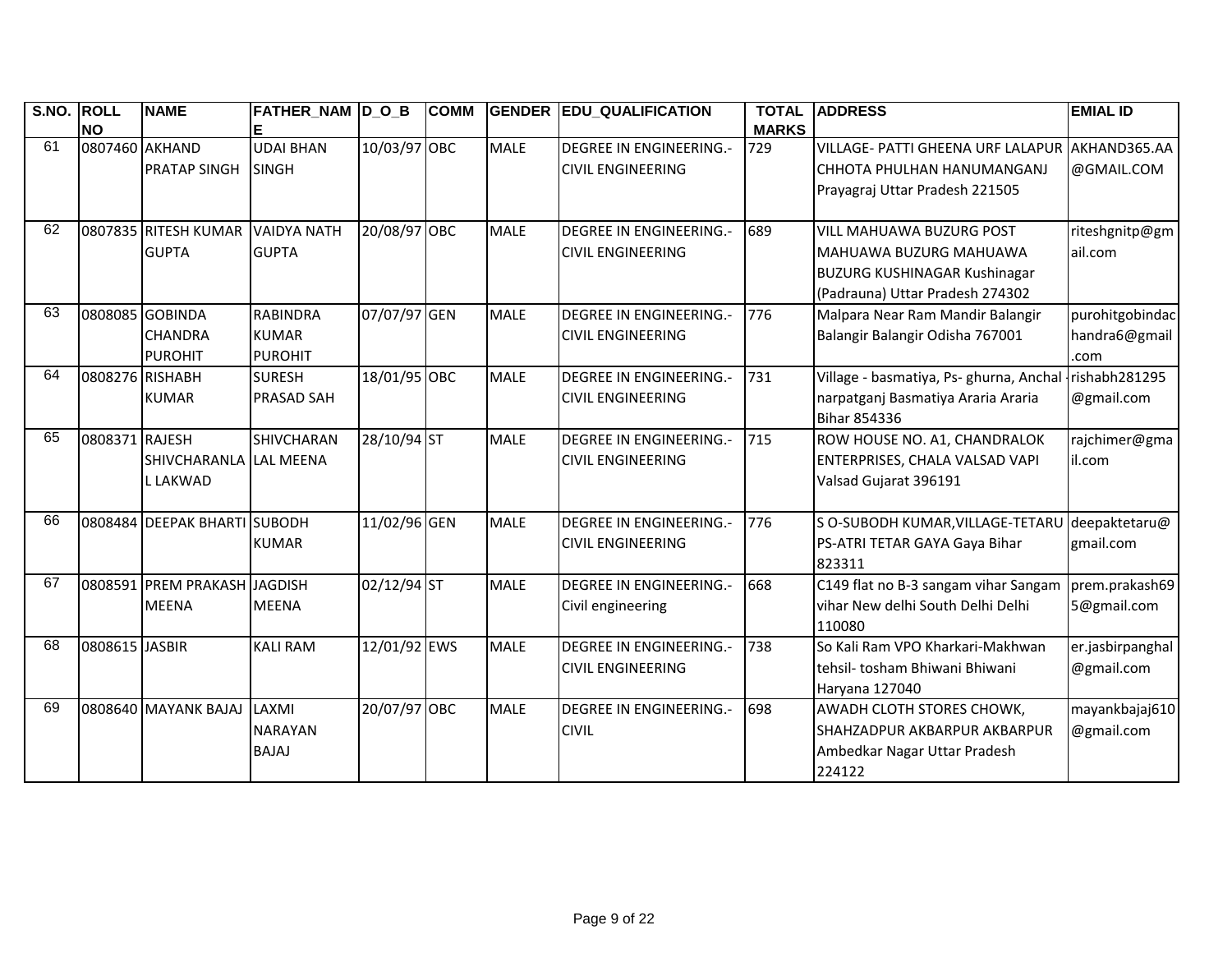| S.NO. ROLL | <b>NO</b>       | <b>NAME</b>                                    | FATHER_NAM  D_O_B               |              | <b>COMM</b> |             | <b>GENDER EDU_QUALIFICATION</b>                                                                                                                     | <b>TOTAL</b><br><b>MARKS</b> | <b>ADDRESS</b>                                                                                                                                                   | <b>EMIAL ID</b>                |
|------------|-----------------|------------------------------------------------|---------------------------------|--------------|-------------|-------------|-----------------------------------------------------------------------------------------------------------------------------------------------------|------------------------------|------------------------------------------------------------------------------------------------------------------------------------------------------------------|--------------------------------|
| 70         |                 | 0808703 BHAWANI DUTT HARSHPATI<br><b>DEOLI</b> | <b>DEOLI</b>                    | 27/08/93 GEN |             | <b>MALE</b> | <b>DEGREE IN ENGINEERING.-</b><br>SA, FM, SURVEY, BCM, DSS,<br>DCS, GEOTECH, SOM,<br>HYDRO, IRRI, ENV, TE, PPM                                      | 773                          | 10-C POCKET A, MAYUR VIHAR PHASE<br>2 PATPARGANJ DELHI East Delhi Delhi<br>110091                                                                                | bhawaniduttde<br>oli@gmail.com |
| 71         |                 | 0808864 BHANU RANA                             | <b>NARESH</b><br><b>KUMAR</b>   | 11/03/96 GEN |             | <b>MALE</b> | <b>DEGREE IN ENGINEERING.-</b><br><b>CIVIL ENGINEERING,</b><br><b>DEGREE IN ENGINEERING.-</b><br><b>TRANSPORTATION SYSTEM</b><br><b>ENGINEERING</b> | 769                          | VILLAGE SADHOLI KADIM SADHOLI<br>KADIM Saharanpur Uttar Pradesh<br>247121                                                                                        | ranabhanu0@g<br>mail.com       |
| 72         | 0808883 SANCHIT | <b>MANGLA</b>                                  | <b>MANOJ</b><br><b>MANGLA</b>   | 02/11/95 GEN |             | <b>MALE</b> | <b>DEGREE IN ENGINEERING.-</b><br><b>Civil Engineering</b>                                                                                          | 772                          | IDS 805 DHARAM NAGAR PALWAL<br>PALWAL PALWAL Palwal Haryana<br>121102                                                                                            | sanchitmangla2<br>11@gmail.com |
| 73         |                 | 0808926 AMIT KUMAR<br>RAI                      | <b>AJAY KUMAR</b><br>RAI        | 25/08/98 GEN |             | <b>MALE</b> | <b>DEGREE IN ENGINEERING.-</b><br><b>CIVIL ENGINEERING</b>                                                                                          | 782                          | HOUSE NO.-16, VILL-GAURA, VIA-<br><b>REOTIPUR GAURA GHAZIPUR</b><br>Ghazipur Uttar Pradesh 232328                                                                | raiamit088@gm<br>ail.com       |
| 74         |                 | 0809039 SUBHAM MODI                            | <b>SUSHIL MODI</b>              | 26/06/97 OBC |             | <b>MALE</b> | <b>DEGREE IN ENGINEERING.-</b><br><b>CIVIL ENGINEERING</b>                                                                                          | 702                          | IN FRONT OF PARAS PAINTER VISHNU<br>MANDIR ROAD DALTONGANJ H.O.<br>DALTONGANJ Palamu Jharkhand<br>822101                                                         | subhamrunable<br>@gmail.com    |
| 75         |                 | 0809084 ANANT YADAV                            | <b>ASHOK KUMAR 20/07/98 OBC</b> |              |             | <b>MALE</b> | <b>DEGREE IN ENGINEERING.-</b><br><b>CIVIL ENGINEERING</b>                                                                                          | 748                          | IN FRONT OF RAMESHWARAM<br><b>RESORT, MELA WALA BAGH, STATION</b><br>ROAD, SHIKOHABAD FIROZABAD, U.P.<br>SHIKOHABAD SHIKOHABAD Firozabad<br>Uttar Pradesh 283135 | Anant3151@gm<br>ail.com        |
| 76         | 0809225 KUMAR   | <b>HEMANT</b>                                  | <b>JAI PRAKASH</b><br>YADAV     | 14/11/95 OBC |             | <b>MALE</b> | <b>DEGREE IN ENGINEERING.-</b><br><b>CIVIL ENGINEERING</b>                                                                                          | 670                          | HOUSE NO 74, VILL- BISHANPUR<br>KOYALA GODDA Godda Jharkhand<br>814154                                                                                           | khemant007@o<br>utlook.com     |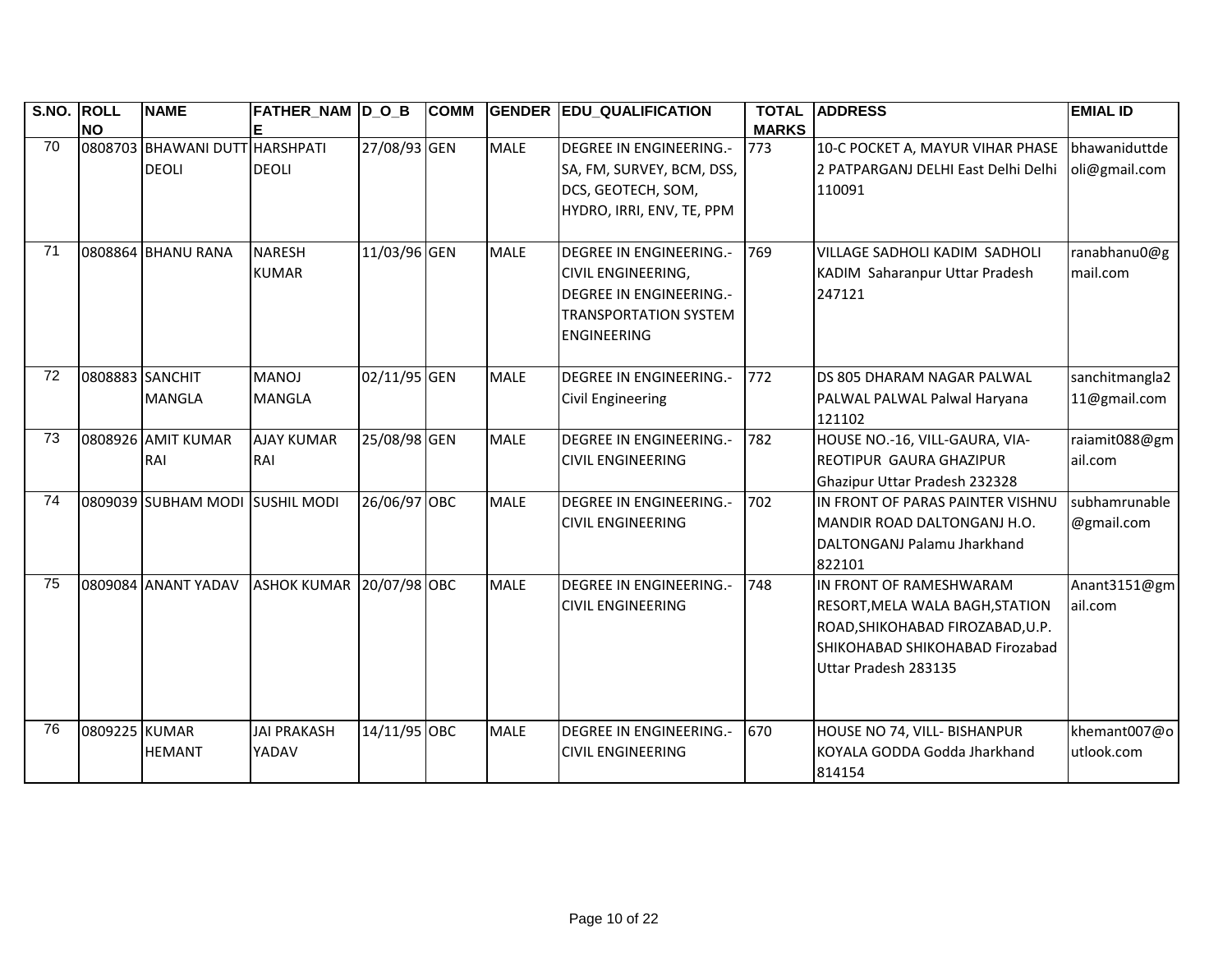| S.NO. ROLL | <b>NO</b>      | <b>NAME</b>                          | <b>FATHER_NAM D_O_B</b>             |              | <b>COMM</b> |               | <b>GENDER EDU_QUALIFICATION</b>                                                                                                                                    | <b>TOTAL</b><br><b>MARKS</b> | <b>ADDRESS</b>                                                                                                              | <b>EMIAL ID</b>                       |
|------------|----------------|--------------------------------------|-------------------------------------|--------------|-------------|---------------|--------------------------------------------------------------------------------------------------------------------------------------------------------------------|------------------------------|-----------------------------------------------------------------------------------------------------------------------------|---------------------------------------|
| 77         |                | 0809266 VIPIN SHARMA                 | PRAMOD<br><b>SHARMA</b>             | 27/06/96 GEN |             | <b>MALE</b>   | <b>DEGREE IN ENGINEERING.-</b><br><b>CIVIL ENGINEERING</b>                                                                                                         | 763                          | 44 1A NEAR HEMA PETROL PUMP<br>SIKANDRA ROAD BODLA SIKANDRA<br>AGRA Agra Uttar Pradesh 282007                               | vipinsharmaiitk<br>@gmail.com         |
| 78         | 0809417 RAKESH | <b>KUMAR MALL</b>                    | PRAMOD<br><b>KUMAR MALL</b>         | 12/03/98 OBC |             | <b>MALE</b>   | <b>DEGREE IN ENGINEERING.-</b><br><b>CIVIL ENGINEERING</b>                                                                                                         | 749                          | VILL- BARHAJ POST- HORLAPUR DIST-<br>KUSHINAGAR HORLAPUR<br>KUSHINAGAR Kushinagar (Padrauna)<br>Uttar Pradesh 274303        | rakeshkm789@<br>gmail.com             |
| 79         |                | 0809718 SHASHANK<br><b>SAURYA</b>    | <b>SHIV SHANKAR</b><br><b>SINGH</b> | 18/02/95 OBC |             | <b>MALE</b>   | <b>DEGREE IN ENGINEERING.-</b><br><b>CIVIL ENGINEERING</b>                                                                                                         | 738                          | <b>GC BANERJEE ROAD OLD FIRE</b><br>STATION, BHIKHANPUR HEAD POST<br>OFFICE BHAGALPUR BHAGALPUR<br>Bhagalpur Bihar 812001   | siski1811@gmai<br>I.com               |
| 80         |                | 0809730 NISHANT RAJ                  | <b>VISHNUDEO</b><br>PRASAD          | 05/05/95 OBC |             | <b>MALE</b>   | <b>DEGREE IN ENGINEERING.-</b><br><b>CIVIL ENGINEERING</b>                                                                                                         | 717                          | <b>VILLAGE TIURI POLICE STATION</b><br>MANPUR TIURI BIHAR SHARIF<br>Nalanda Bihar 803101                                    | mnishantraj199<br>5@gmail.com         |
| 81         | 0809805 SATYA  | PRABHAT<br>RANJAN                    | <b>SATYENDRA</b><br><b>PRASAD</b>   | 02/10/96 OBC |             | <b>MALE</b>   | <b>DEGREE IN ENGINEERING.-</b><br><b>CIVIL ENGINEERING</b>                                                                                                         | 720                          | VILL- BALUATARI PS- SIRDALA<br>MANJHAULI NAWADA Nawada Bihar<br>805127                                                      | spranjan585@g<br>mail.com             |
| 82         |                | 0810107 RADHE SHYAM<br><b>TIWARI</b> | <b>SUDAMA</b><br><b>TIWARI</b>      | 20/12/96 GEN |             | <b>MALE</b>   | <b>DEGREE IN ENGINEERING.-</b><br><b>CIVIL ENGINEERING</b>                                                                                                         | 786                          | VILLAGE LODHI CHENARI SASARAM<br>Rohtas Bihar 821104                                                                        | radheshyam.tiw<br>ari92@gmail.co<br>m |
| 83         |                | 0810141 ANKIT KUMAR                  | <b>RATAN SINGH</b>                  | 15/11/97 GEN |             | <b>MALE</b>   | <b>DEGREE IN ENGINEERING.-</b><br><b>CIVIL ENGINEERING</b>                                                                                                         | 783                          | HOUSE NO. 536, VPO-GARHI BIRBAL,<br>TEH-INDRI KARNAL, HARYANA GARHI<br>BIRBAL INDRI Karnal Haryana 132054                   | ankitnitkkr06@<br>gmail.com           |
| 84         |                | 0810759 IPSA SINGH                   | <b>RAJ KUMAR</b><br><b>SINGH</b>    | 09/11/96 GEN |             | <b>FEMALE</b> | <b>DEGREE IN ENGINEERING.-</b><br><b>CIVIL ENGINEERING,</b><br><b>DEGREE IN ENGINEERING.-</b><br><b>CONSTRUCTION</b><br><b>TECHNOLOGY AND</b><br><b>MANAGEMENT</b> | 777                          | IN FRONT OF AASHIRWAAD<br>MARRIAGE HALL DWARIKA NAGAR<br>HEAD POST OFFICE, SIRMOUR CHOWK<br>REWA Rewa Madhya Pradesh 486001 | ipsasingh09@g<br>mail.com             |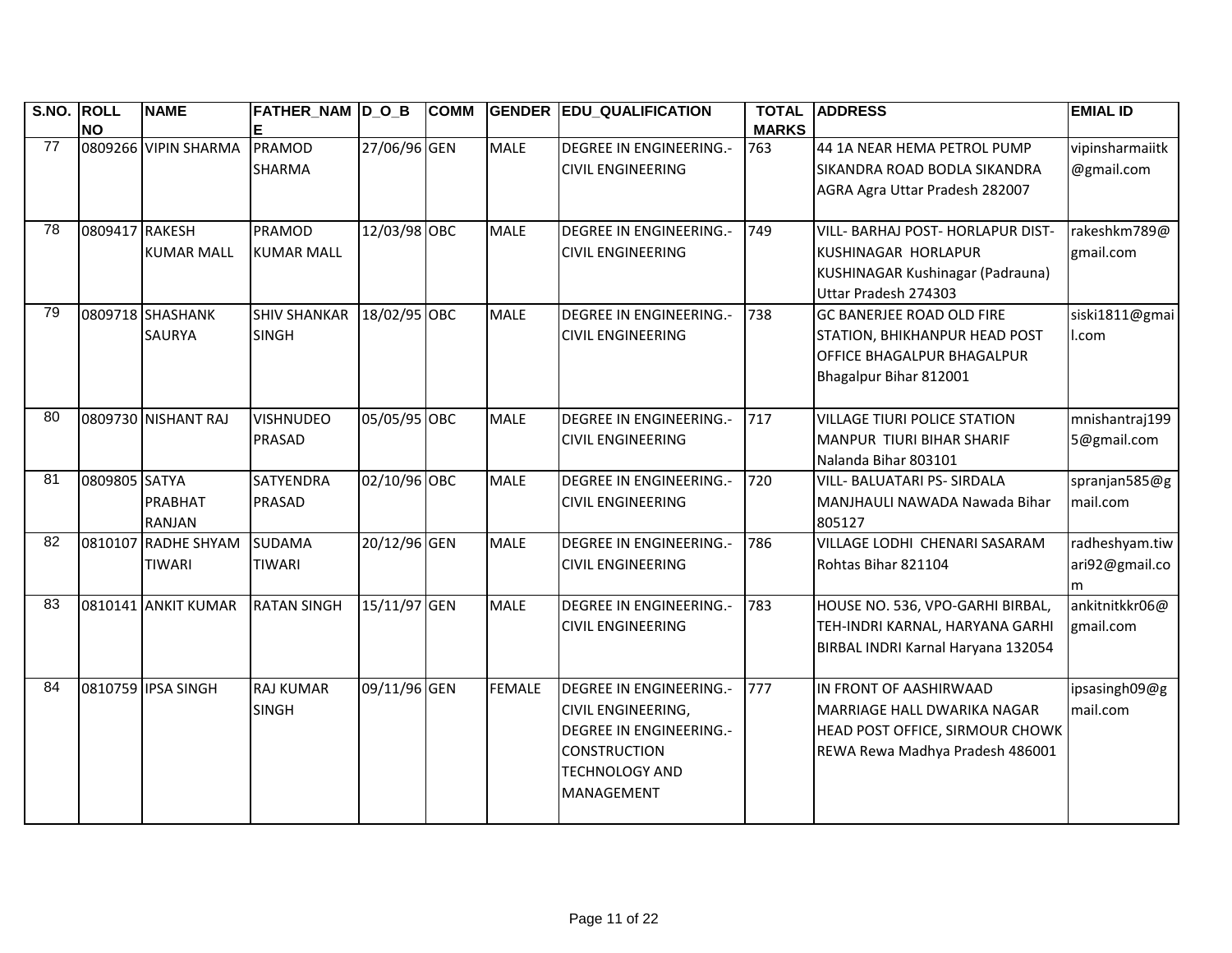| S.NO.           | <b>ROLL</b><br><b>NO</b> | <b>NAME</b>                           | FATHER_NAM D_O_B                                              |              | <b>COMM</b> |             | <b>GENDER EDU_QUALIFICATION</b>                                                                                                | <b>TOTAL</b><br><b>MARKS</b> | <b>ADDRESS</b>                                                                                                           | <b>EMIAL ID</b>                      |
|-----------------|--------------------------|---------------------------------------|---------------------------------------------------------------|--------------|-------------|-------------|--------------------------------------------------------------------------------------------------------------------------------|------------------------------|--------------------------------------------------------------------------------------------------------------------------|--------------------------------------|
| 85              |                          | 0810935 LAXMIKANT                     | <b>CHITRANJAN</b><br><b>KUMAR</b>                             | 24/12/98 GEN |             | <b>MALE</b> | <b>DEGREE IN ENGINEERING.-</b><br><b>CIVIL ENGINEERING</b>                                                                     | 793                          | Vishnu Bhawan, Near Kargil Shahid<br>Bulla Shahid, South Lakhibag<br>Buniyadganj Gaya Gaya Bihar 823003                  | kumar.laxmikan<br>t24@gmail.com      |
| 86              |                          | 0811015 PRAVEEN                       | PARMESHWAR<br>LAL                                             | 26/06/94 GEN |             | <b>MALE</b> | <b>DEGREE IN ENGINEERING.-</b><br><b>CIVIL ENGINEERING</b>                                                                     | 752                          | VILLAGE - GANGAWAS POST - KORNA<br>TEHSIL - PACHPADRA Barmer<br>Rajasthan 344026                                         | ppaliwal353@g<br>mail.com            |
| 87              |                          | 0811061 SUNNY BHARTI                  | <b>RAJENDRA</b><br><b>SINGH</b>                               | 12/12/95 SC  |             | <b>MALE</b> | <b>DEGREE IN ENGINEERING.-</b><br>Civil engineering                                                                            | 653                          | House number 103, Model town<br>Akshara colony Muradnagar<br>Ghaziabad Ghaziabad Uttar Pradesh<br>201206                 | sunnybharti84<br>@gmail.com          |
| 88              | 0811102 AVINASH          | <b>KUMAR</b>                          | PARASNATH<br><b>ACHAL</b>                                     | 15/12/96 SC  |             | <b>MALE</b> | <b>DEGREE IN ENGINEERING.-</b><br><b>CIVIL ENGINEERING</b>                                                                     | 659                          | VILL-KOSDIHARA THANA-JAMHORE<br>PADRAWAN Aurangabad Bihar<br>824121                                                      | avinash151296<br>@gmail.com          |
| 89              |                          | 0811312 KRISHAN KANT<br><b>GAUTAM</b> | <b>JAWAHAR</b><br><b>SINGH</b><br><b>GAUTAM</b>               | 02/09/95 GEN |             | <b>MALE</b> | <b>DEGREE IN ENGINEERING.-</b><br><b>CIVIL ENGINEERING,</b><br><b>DEGREE IN ENGINEERING.-</b><br><b>HYDRAULICS ENGINEERING</b> | 765                          | 326D GALI NO 1 LAXMI COLONY<br>GOPAL BAAG SHERGARH ROAD KOSI<br>KALAN KOSI KALAN MATHURA<br>Mathura Uttar Pradesh 281403 | gkrishankant@g<br>mail.com           |
| 90              |                          | SAHOO                                 | 0811417 SOUMYAKANTA BINAYA KUMAR 22/03/96 GEN<br><b>SAHOO</b> |              |             | <b>MALE</b> | <b>DEGREE IN ENGINEERING.-</b><br><b>CIVIL ENGINEERING</b>                                                                     | 751                          | AT-JATIA SARANG Dhenkanal Odisha<br>759146                                                                               | soumyakantasa<br>hoo69@gmail.c<br>om |
| 91              |                          | 0811468 GARVIT JAIN                   | GAJENDRA JAIN 11/01/97 EWS                                    |              |             | <b>MALE</b> | <b>DEGREE IN ENGINEERING.-</b><br><b>CIVIL ENGINEERING</b>                                                                     | 745                          | 32-91, opposite district hospital<br>chhipitola, Agra. rakabganj agra Agra<br>Uttar Pradesh 282001                       | garvit.j11@gmai<br>l.com             |
| $\overline{92}$ |                          | 0811480 ABHINAV<br><b>KUSHWAHA</b>    | <b>VIMAL KUMAR</b><br><b>KUSHWAHA</b>                         | 14/04/97 OBC |             | <b>MALE</b> | <b>DEGREE IN ENGINEERING.-</b><br><b>CIVIL ENGINEERING</b>                                                                     | 751                          | MIG 301-A GREEN BELT MAIN ROAD<br>BARRA 8 KANPUR KANPUR Kanpur<br>Nagar Uttar Pradesh 208027                             | abhinav.kushwa<br>ha2@gmail.com      |
| 93              |                          | 0811491 PUNEET YADAV                  | <b>SHASHI KANT</b>                                            | 12/10/96 OBC |             | <b>MALE</b> | <b>DEGREE IN ENGINEERING.-</b><br><b>CIVIL ENGINEERING</b>                                                                     | 696                          | GALI NO. 4 VIKAS NAGAR NEAR<br>RAILWAY GROUND REWARI REWARI<br>Rewari Haryana 123401                                     | ypuneet789@g<br>mail.com             |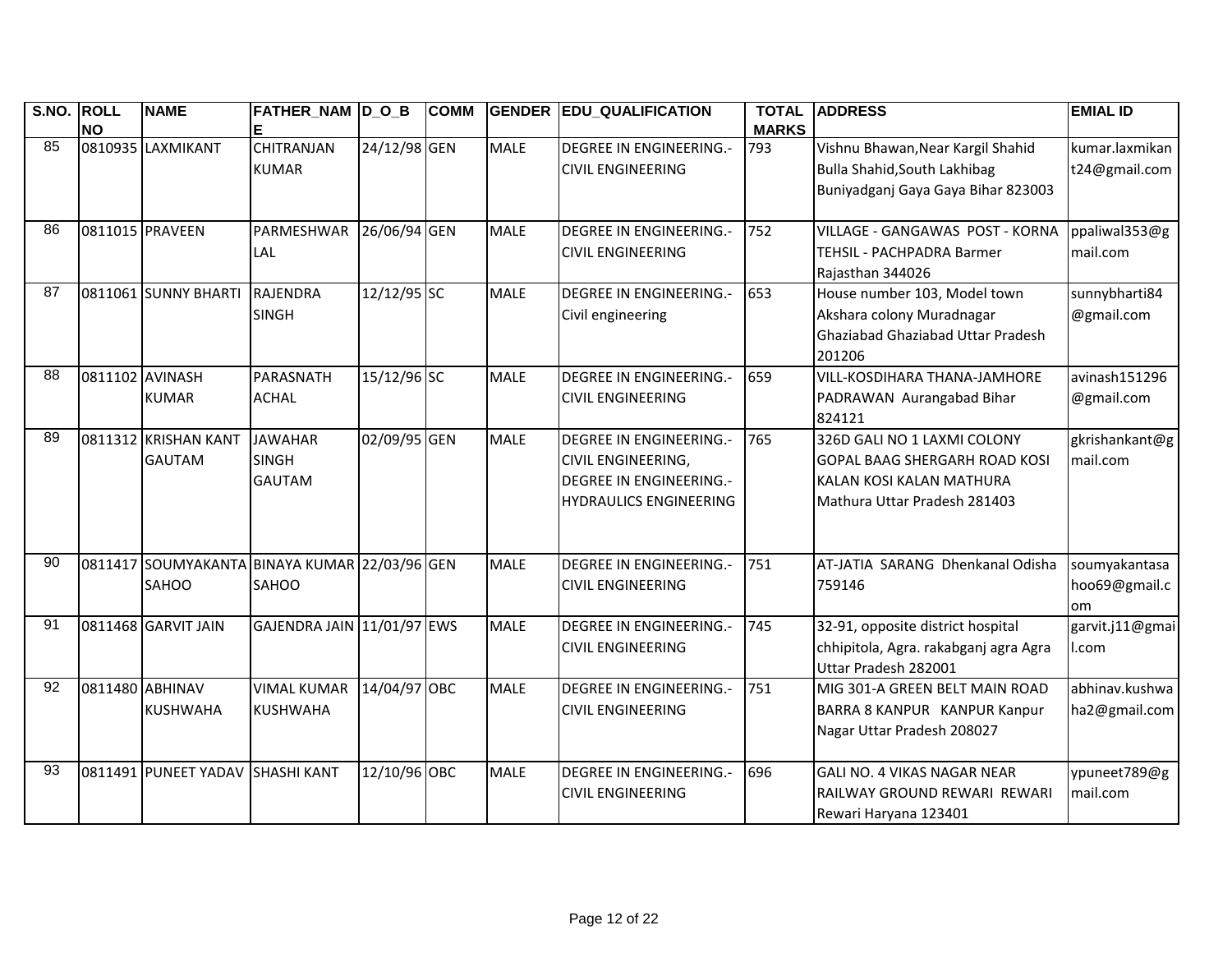| S.NO. ROLL | <b>NO</b>      | <b>NAME</b>                       | FATHER_NAM D_O_B                               |              | <b>COMM</b> |             | <b>GENDER EDU_QUALIFICATION</b>                                                                                                                                         | <b>TOTAL</b><br><b>MARKS</b> | <b>ADDRESS</b>                                                                                                                 | <b>EMIAL ID</b>               |
|------------|----------------|-----------------------------------|------------------------------------------------|--------------|-------------|-------------|-------------------------------------------------------------------------------------------------------------------------------------------------------------------------|------------------------------|--------------------------------------------------------------------------------------------------------------------------------|-------------------------------|
| 94         |                | 0811757 RAJAT DEO                 | <b>SURESH</b><br><b>KUMAR DEO</b>              | 29/09/96 SC  |             | <b>MALE</b> | <b>DEGREE IN ENGINEERING.-</b><br><b>CIVIL ENGINEERING</b>                                                                                                              | 650                          | AN-015-0465, MAHAVIR NAGAR, NEAR rajatdeo.3029@<br>PATEL MARKET KARMA ROAD<br>AURANGABAD AURANGABAD<br>Aurangabad Bihar 824101 | gmail.com                     |
| 95         |                | 0811794 MOHD SADIQ<br><b>KHAN</b> | MOHD ASHFAQ 25/11/93 EWS<br><b>KHAN</b>        |              |             | <b>MALE</b> | <b>DEGREE IN ENGINEERING.-</b><br><b>CIVIL ENGINEERING,</b><br><b>DEGREE IN ENGINEERING.-</b><br><b>ROCK ENGINEERING AND</b><br><b>UNDERGROUND</b><br><b>STRUCTURES</b> | 730                          | HOUSE NO 11 MOHINI VATIKA NEAR<br>AMALTAS ENCLAVE, SHAMSHABAD<br>ROAD SADAR AGRA Agra Uttar<br>Pradesh 282001                  | mohdsadiqkhan<br>20@gmail.com |
| 96         | 0812003 TUSHAR | <b>DEEPAK BAGAL</b>               | <b>DEEPAK</b><br><b>NAMDEO</b><br><b>BAGAL</b> | 26/11/96 EWS |             | <b>MALE</b> | <b>DEGREE IN ENGINEERING.-</b><br><b>CIVIL ENGINEERING</b>                                                                                                              | 724                          | <b>BAGAL FHATA BAWADA INDAPUR</b><br>Pune Maharashtra 413103                                                                   | tusharbagal00@<br>gmail.com   |
| 97         |                | 0812049 SHUBHAM<br><b>GUPTA</b>   | <b>SUNDESH</b><br><b>GUPTA</b>                 | 12/08/96 OBC |             | <b>MALE</b> | <b>DEGREE IN ENGINEERING.-</b><br><b>CIVIL ENGINEERING</b><br><b>SUBJECTS</b>                                                                                           | 703                          | NEAR AZARA MARBLE BHUJAULI<br><b>COLONY ROAD DEORIA, UTTAR</b><br>PRADESH DEORIA DEORIA Deoria Uttar<br>Pradesh 274001         | sg099099099@<br>gmail.com     |
| 98         |                | 0812168 RAHUL KUMAR               | <b>RAJBIR SINGH</b>                            | 19/08/96 GEN |             | <b>MALE</b> | <b>DEGREE IN ENGINEERING.-</b><br><b>CIVIL ENGINEERING</b>                                                                                                              | 791                          | FLAT NO. 297 ROSEWOOD<br>APPARTMENT POCKET-A, SEC-13,<br>DWARKA SOUTHWEST South West<br>Delhi Delhi 110078                     | rahulk.dtu@gm<br>ail.com      |
| 99         |                | 0812319 VAIBHAV<br><b>JINDAL</b>  | <b>SUBHASH</b><br><b>JINDAL</b>                | 16/02/97 EWS |             | <b>MALE</b> | <b>DEGREE IN ENGINEERING.-</b><br><b>CIVIL ENGINEERING</b>                                                                                                              | 736                          | H.N. 236, GHEE WALI GALI VYAS PADA<br><b>GANGAPUR CITY GANGAPUR CITY</b><br>Sawai Madhopur Rajasthan 322201                    | jindal.vaibhav9<br>@gmail.com |
| 100        |                | 0812331 DINKER KUMAR MRITYUNJAY   | <b>KUMAR</b>                                   | 16/02/96 EWS |             | <b>MALE</b> | <b>DEGREE IN ENGINEERING.-</b><br><b>CIVIL ENGINEERING</b>                                                                                                              | 729                          | OPPOSITE ACHALASANAM, BARI<br>DARGAH, PURANI BAZAR LAKHISARAI<br>Lakhisarai Bihar 811311                                       | dinkar190@gm<br>ail.com       |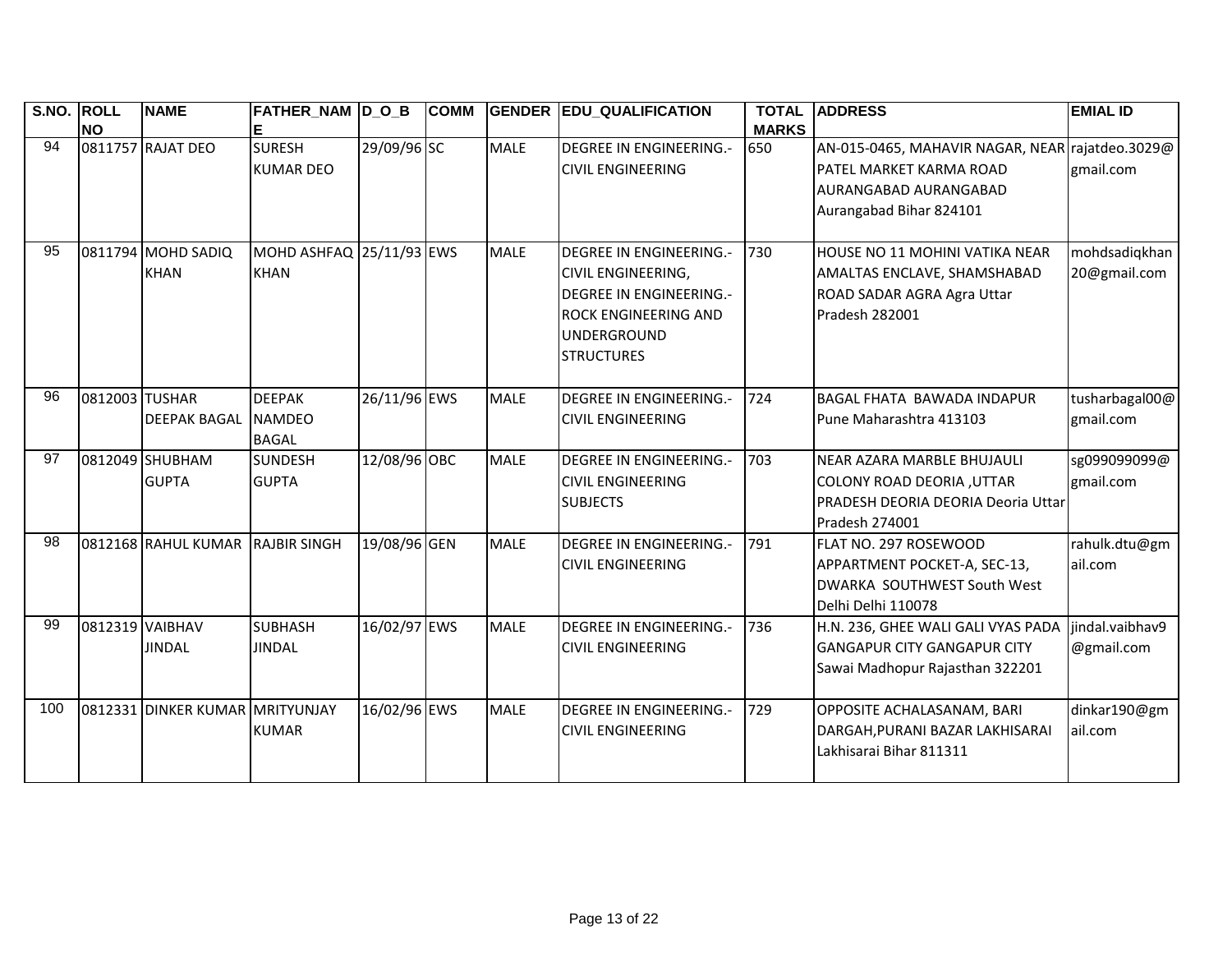| <b>S.NO.</b> | <b>ROLL</b><br><b>NO</b> | <b>NAME</b>                           | FATHER_NAM D_O_B<br>Е                       |              | <b>COMM</b> |             | <b>GENDER EDU_QUALIFICATION</b>                                                                                                                    | <b>TOTAL</b><br><b>MARKS</b> | <b>ADDRESS</b>                                                                                                                                        | <b>EMIAL ID</b>                         |
|--------------|--------------------------|---------------------------------------|---------------------------------------------|--------------|-------------|-------------|----------------------------------------------------------------------------------------------------------------------------------------------------|------------------------------|-------------------------------------------------------------------------------------------------------------------------------------------------------|-----------------------------------------|
| 101          | 0812881 AYUSH            | <b>SHARMA</b>                         | <b>RAJESH</b><br><b>SHARMA</b>              | 20/11/96 EWS |             | <b>MALE</b> | <b>DEGREE IN ENGINEERING.-</b><br>CIVIL ENGINEERING,<br><b>DEGREE IN ENGINEERING.-</b><br>ROCK ENGINEERING AND<br>UNDERGROUND<br><b>STRUCTURES</b> | 715                          | 63 LIG COLONY VEER SAWARKAR<br>NAGAR DHAR DHAR Dhar Madhya<br>Pradesh 454001                                                                          | ayush.sharma20<br>70@gmail.com          |
| 102          |                          | 0813072 SIDDHARTH<br><b>BAPNA</b>     | <b>ASHOK BAPNA</b>                          | 03/02/94 GEN |             | <b>MALE</b> | <b>DEGREE IN ENGINEERING.-</b><br><b>CIVIL ENGINEERING</b>                                                                                         | 777                          | 98, SHRINATH MARG, KAWAKHERA<br>BHILWARA BHILWARA Bhilwara<br>Rajasthan 311001                                                                        | siddharthbapna<br>2@gmail.com           |
| 103          |                          | 0813295 AKHIL VERMA                   | <b>ARJUN SINGH</b>                          | 05/12/98 SC  |             | <b>MALE</b> | <b>DEGREE IN ENGINEERING.-</b><br><b>CIVIL ENGINEERING</b>                                                                                         | 596                          | 2-C,62,Ashirwad,Vaishali Ghaziabad<br>Uttar Pradesh 201010                                                                                            | akhil.verma512<br>@gmail.com            |
| 104          |                          | 0813336 PRAVEEN<br><b>KUMAR</b>       | <b>AKSHAYA</b><br><b>KUMAR</b>              | 13/03/96 SC  |             | <b>MALE</b> | <b>DEGREE IN ENGINEERING.-</b><br><b>CIVIL ENGINEERING,</b><br><b>DEGREE IN ENGINEERING.-</b><br><b>STRUCTURAL ENGINEERING</b>                     | 675                          | FLAT NUMBER A-15, PUSHPCHAYA<br>APARTMENT, INFRONT OF RAILWAY<br>FILTER HOUSE ANIL NAGAR,<br>BHUSAWAL BHUSAWAL BHUSAWAL<br>Jalgaon Maharashtra 425201 | praveen.kumar.<br>civ13@itbhu.ac.<br>in |
| 105          |                          | 0813411 AJIT KUMAR<br><b>SINGH</b>    | ANANT KUMAR 06/04/95 OBC<br><b>SINGH</b>    |              |             | <b>MALE</b> | <b>DEGREE IN ENGINEERING.-</b><br><b>CIVIL</b>                                                                                                     | 730                          | HOUSE NUMBER - C-130 216 A<br><b>GULLALI VATIKA JAIL ROAD, SHAHPUR</b><br>GITA VATIKA GORAKHPUR Gorakhpur<br>Uttar Pradesh 273006                     | ajitsingh.21.201<br>2@gmail.com         |
| 106          |                          | 0813624 JAY PRAKASH<br><b>PATIDAR</b> | <b>JAGDISH</b><br>CHANDRA<br><b>PATIDAR</b> | 05/10/97 OBC |             | <b>MALE</b> | <b>DEGREE IN ENGINEERING.-</b><br><b>CIVIL ENGINEERING</b>                                                                                         | 738                          | 143 Village Mathuri Titari Ratlam<br>Ratlam Madhya Pradesh 457001                                                                                     | patidarj471@g<br>mail.com               |
| 107          |                          | 0813774 RUPENDRA<br><b>KUMAR</b>      | <b>RAMESH</b><br><b>KUMAR</b>               | 05/07/95 SC  |             | <b>MALE</b> | <b>DEGREE IN ENGINEERING.-</b><br><b>CIVIL ENGINEERING</b>                                                                                         | 596                          | VILL SHAHJADPUR SINGHNAPUR<br>LALPUR BAZAR SITAPUR Sitapur Uttar<br>Pradesh 261136                                                                    | rupendrak00@g<br>mail.com               |
| 108          |                          | 0813896 SHUBHAM<br><b>VERMA</b>       | ASHOK KUMAR 15/10/95 OBC<br><b>VERMA</b>    |              |             | <b>MALE</b> | <b>BACHELOR OF</b><br><b>TECHNOLOGY- CIVIL</b><br><b>ENGINEERING</b>                                                                               | 745                          | MOHAMMDABAD CHOWK NEAR ARYA<br>SAMAJ SCHOOL MOHAMMDABAD<br><b>GHAZIPUR Ghazipur Uttar Pradesh</b><br>233227                                           | shubhamgct@g<br>mail.com                |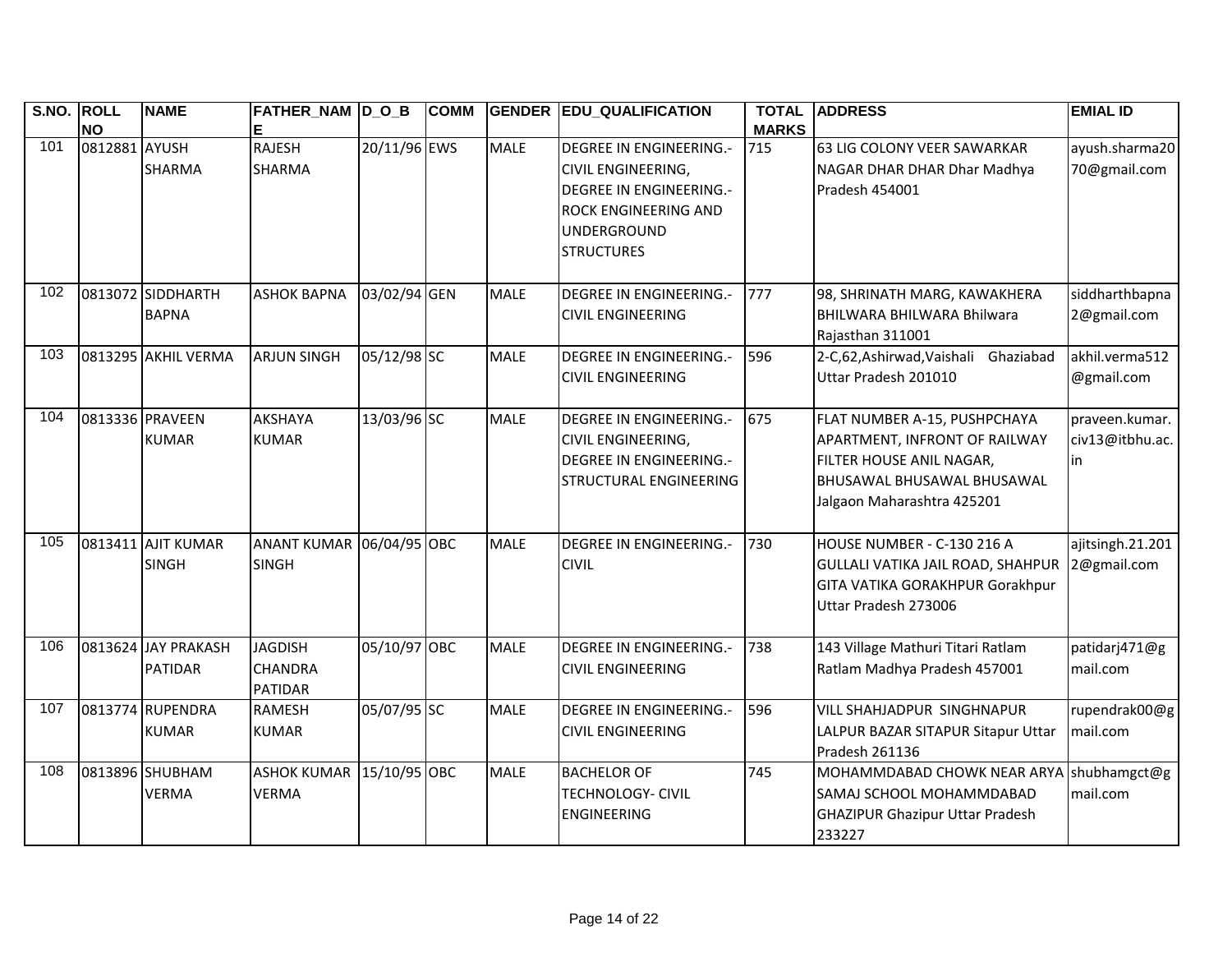| S.NO. | <b>ROLL</b>    | <b>NAME</b>                  | FATHER NAM  D O B         |              | <b>COMM</b> |             | <b>GENDER EDU_QUALIFICATION</b> | <b>TOTAL</b> | <b>ADDRESS</b>                            | <b>EMIAL ID</b>  |
|-------|----------------|------------------------------|---------------------------|--------------|-------------|-------------|---------------------------------|--------------|-------------------------------------------|------------------|
|       | <b>NO</b>      |                              |                           |              |             |             |                                 | <b>MARKS</b> |                                           |                  |
| 109   | 0813926 JAYESH |                              | <b>SRINIWAS</b>           | 09/03/95 GEN |             | <b>MALE</b> | <b>DEGREE IN ENGINEERING.-</b>  | 791          | H.No-498, AVADHPURI ALBATIA ROAD,         | jayesh.iitkgp.19 |
|       |                | <b>SHARMA</b>                | <b>SHARMA</b>             |              |             |             | <b>CIVIL ENGINEERING</b>        |              | SHAHGANJ SHAHGANJ AGRA Agra               | 95@gmail.com     |
|       |                |                              |                           |              |             |             |                                 |              | Uttar Pradesh 282010                      |                  |
| 110   |                | 0814058 AJAY SINGHAL         | RAJESH KUMAR 19/05/96 GEN |              |             | <b>MALE</b> | <b>DEGREE IN ENGINEERING.-</b>  | 776          | B-9, JAWAHAR NAGAR BHARATPUR              | ajaysinghaliitr@ |
|       |                |                              |                           |              |             |             | <b>CIVIL ENGINEERING</b>        |              | H.O. BHARATPUR Bharatpur Rajasthan        | gmail.com        |
|       |                |                              |                           |              |             |             |                                 |              | 321001                                    |                  |
| 111   |                | 0814165 MAHENDRA             | KAMAL                     | 30/07/95 GEN |             | <b>MALE</b> | <b>DEGREE IN ENGINEERING.-</b>  | 798          | MATRA KARPA SADAN KARNANI                 | mahendrac3007    |
|       |                | <b>CHOPRA</b>                | <b>CHOPRA</b>             |              |             |             | <b>CIVIL ENGINEERING</b>        |              | <b>I</b> MOHALLA NEWLINE GANGASHAHAR      | @gmail.com       |
|       |                |                              |                           |              |             |             |                                 |              | IBIKANER GANGASHAHAR BIKANER              |                  |
|       |                |                              |                           |              |             |             |                                 |              | Bikaner Rajasthan 334401                  |                  |
|       |                |                              |                           |              |             |             |                                 |              |                                           |                  |
| 112   |                | 0814421 SHUBHAM              | <b>SHRAVAN</b>            | 07/03/95 EWS |             | <b>MALE</b> | <b>DEGREE IN ENGINEERING.-</b>  | 733          | 192, khaira village khaira tahsil sirmour | shubhampande     |
|       |                | <b>PANDEY</b>                | <b>KUMAR</b>              |              |             |             | civil engineering               |              | district rewa madhya pradesh khaira       | y7395@gmail.c    |
|       |                |                              | <b>PANDEY</b>             |              |             |             |                                 |              | rewa Rewa Madhya Pradesh 486441           | om               |
|       |                |                              |                           |              |             |             |                                 |              |                                           |                  |
| 113   |                | 0814544 SHUBHAM              | <b>PANKAJ</b>             | 05/06/92 GEN |             | <b>MALE</b> | <b>DEGREE IN ENGINEERING.-</b>  | 771          | H.NO. 2421, NEW HOUSING BOARD             | bansal.shubham   |
|       |                | <b>BANSAL</b>                | <b>BANSAL</b>             |              |             |             | <b>CIVIL ENGINEERING</b>        |              | <b>COLONY-NHBC PANIPAT Panipat</b>        | 230@gmail.com    |
|       |                |                              |                           |              |             |             |                                 |              | Haryana 132103                            |                  |
| 114   |                | 0814576 VARUN KUMAR SURENDRA |                           | 15/09/95 OBC |             | <b>MALE</b> | <b>DEGREE IN ENGINEERING.-</b>  | 734          | Village Dighi Police station Bathnaha     | varun150995@     |
|       |                |                              | <b>MAHTO</b>              |              |             |             | <b>Civil Engineering</b>        |              | Dighi Sitamarhi Sitamarhi Bihar           | gmail.com        |
|       |                |                              |                           |              |             |             |                                 |              | 843322                                    |                  |
| 115   |                | 0814682 PRAKASH              | <b>RAMAGYA</b>            | 25/09/95 OBC |             | <b>MALE</b> | <b>DEGREE IN ENGINEERING.-</b>  | 728          | <b>VPO BALIWAN SAGAR PS</b>               | prakashprasadsi  |
|       |                | <b>PRASAD SINGH</b>          | PRASAD                    |              |             |             | <b>CIVIL ENGINEERING,</b>       |              | BISHAMBHARPUR WARD NO 06                  | ngh@gmail.com    |
|       |                |                              |                           |              |             |             | <b>M.TECH- STRUCTURAL</b>       |              | BALIWAN SAGAR GOPALGANJ                   |                  |
|       |                |                              |                           |              |             |             | <b>ENGINEERING</b>              |              | Gopalganj Bihar 841501                    |                  |
|       |                |                              |                           |              |             |             |                                 |              |                                           |                  |
| 116   | 0814805 MAYANK |                              | <b>SHYAM BABU</b>         | 06/06/98 GEN |             | <b>MALE</b> | <b>DEGREE IN ENGINEERING.-</b>  | 794          | DARJI GALI DUTTPURA MORENA CITY           | mk20@iitbbs.ac   |
|       |                | <b>KULSHRESTHA</b>           | <b>KULSHRESTHA</b>        |              |             |             | <b>CIVIL ENGINEERING</b>        |              | S.O. MORENA Morena Madhya                 | .in              |
|       |                |                              |                           |              |             |             |                                 |              |                                           |                  |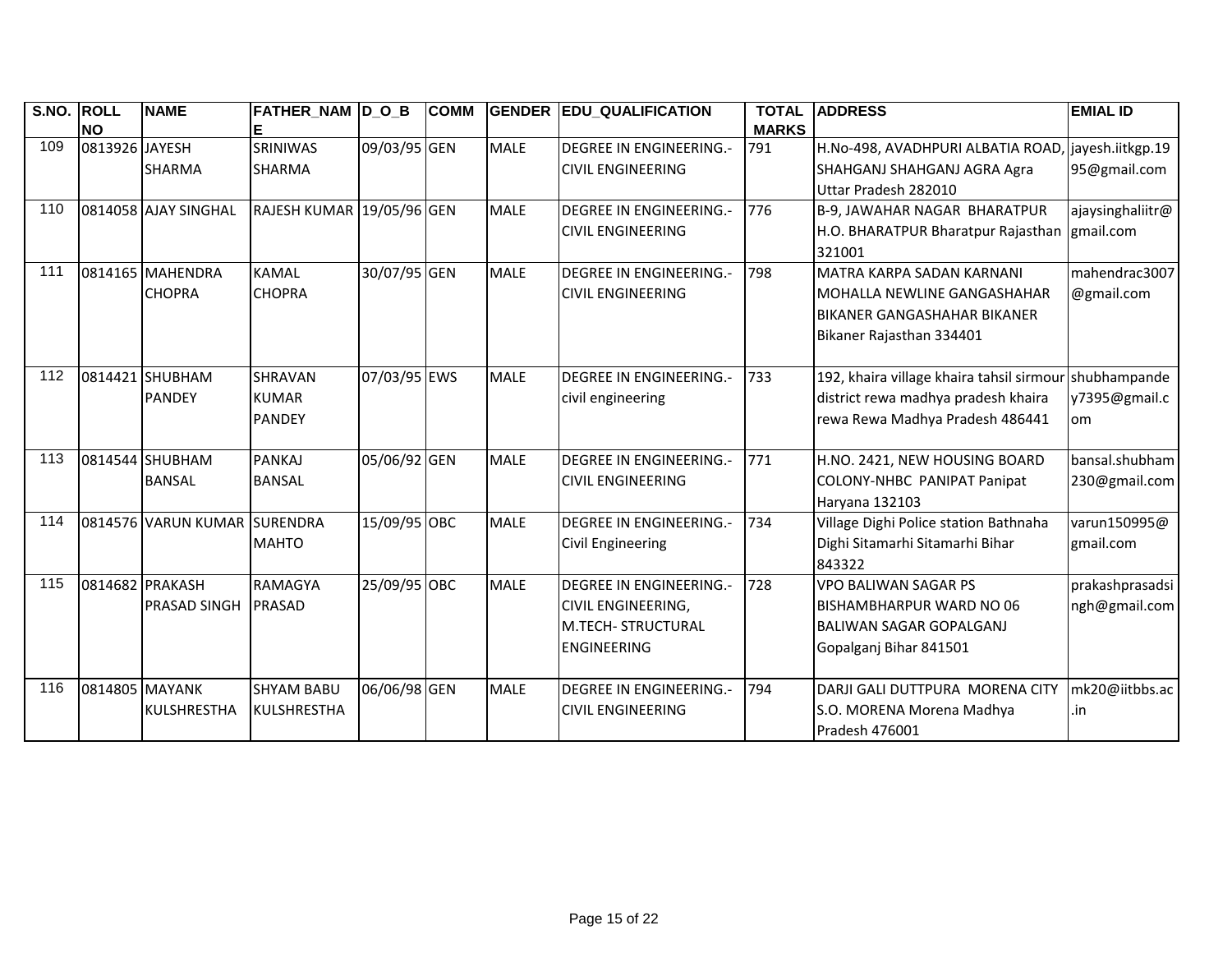| S.NO. ROLL | <b>NO</b>       | <b>NAME</b>                                               | FATHER_NAM  D_O_B                                  |              | <b>COMM</b> | <b>GENDER</b> | <b>EDU_QUALIFICATION</b>                                                                                                            | <b>TOTAL</b><br><b>MARKS</b> | <b>ADDRESS</b>                                                                                                                           | <b>EMIAL ID</b>                 |
|------------|-----------------|-----------------------------------------------------------|----------------------------------------------------|--------------|-------------|---------------|-------------------------------------------------------------------------------------------------------------------------------------|------------------------------|------------------------------------------------------------------------------------------------------------------------------------------|---------------------------------|
| 117        |                 | 0900616 DILEEP KUMAR<br><b>CHAUDHARY</b>                  | RAMNARESH<br><b>CHAUDHARY</b>                      | 29/07/96 OBC |             | <b>MALE</b>   | <b>DEGREE IN ENGINEERING.-</b><br>CIVIL ENGINEERING,<br><b>DEGREE IN ENGINEERING.-</b><br><b>GEOTECHNICAL</b><br><b>ENGINEERING</b> | 693                          | ROOM NO.1C, SO RAMNARESH<br>CHAUDHARY VILLAGE-BHADAW<br>ISHOHRATGARH SIDDHARTH NAGAR<br>Siddharth Nagar Uttar Pradesh 272205             | dkc.1996.dc@g<br>mail.com       |
| 118        |                 | 1001146 R KARTHIK                                         | <b>V RAVI KUMAR</b>                                | 04/01/93 GEN |             | <b>MALE</b>   | DEGREE IN ENGINEERING.-<br><b>Civil Engineering</b>                                                                                 | 772                          | Flat No.302, H.No 1-1-403-A-1, Sai ram<br>apartments New Bakaram Gandhi<br>Nagar Hyderabad Hyderabad<br>Telangana 500080                 | karthik.ravi052<br>@gmail.com   |
| 119        | 1001659 ADULLA  | <b>SHIVADHAR</b><br><b>REDDY</b>                          | A SUDHEER<br><b>REDDY</b>                          | 22/10/97 GEN |             | <b>MALE</b>   | <b>DEGREE IN ENGINEERING.-</b><br><b>Civil Engineering</b>                                                                          | 766                          | H.NO 5-317 POTHAIGADDA MOTHKUR<br>BHUVANAGIRI Yadadri Bhuvanagiri<br>Telangana 508277                                                    | shiva2396@gm<br>ail.com         |
| 120        |                 | 1001934 LAKHINANA<br><b>RAVI TEJA</b>                     | LAKHINANA<br><b>SUDHAKAR</b>                       | 24/07/98 OBC |             | <b>MALE</b>   | <b>DEGREE IN ENGINEERING.-</b><br>Civil engineering Subjects                                                                        | 720                          | Door 1-47a, Pedda Veedhi<br>Peddalavunapalli village and post<br>Nandigam Mandal Srikakulam district<br>Srikakulam Andhra Pradesh 532201 | ravi62433@gma<br>il.com         |
| 121        |                 | 1002356 MITTAPALLI<br><b>SANATH</b><br><b>KUMAR REDDY</b> | M NAGA BAYA<br><b>REDDY</b>                        | 16/12/95 GEN |             | <b>MALE</b>   | <b>DEGREE IN ENGINEERING.-</b><br>Civil Engineering, DEGREE<br>IN ENGINEERING.-<br><b>Structural Engineering</b>                    | 780                          | Maheswari seeds and pesticides D no<br>9-562, Rayachoty road, Kadiri Kadiri<br>Anantapur Andhra Pradesh 515591                           | sanathkumar.16<br>12@gmail.com  |
| 122        | 1002759 ROJALIN | <b>MOHARANA</b>                                           | <b>RABINDRA</b><br><b>KUMAR</b><br><b>MOHARANA</b> | 18/06/93 OBC |             | <b>FEMALE</b> | <b>DEGREE IN ENGINEERING.-</b><br>CIVIL ENGINEERING, MTECH-<br><b>STRUCTURAL ENGNIEERING</b>                                        | 740                          | T.P.M ROAD COLLEGE CHOWK<br>HAKIMPADA ANGUL Angul Odisha<br>759143                                                                       | rojalin.moharan<br>a0@gmail.com |
| 123        | 1003368 GUNDU   | <b>NAVEEN</b>                                             | G<br>SURYANARAYA<br><b>NA</b>                      | 01/06/97 OBC |             | <b>MALE</b>   | <b>DEGREE IN ENGINEERING.-</b><br><b>CIVIL ENGINEERING</b>                                                                          | 744                          | Plot No 146, Road no 11, CSR Colony<br>Hayathnagar Hayathnagar Hyderabad<br>Rangareddy Telangana 501505                                  | ce14btech1100<br>8@iith.ac.in   |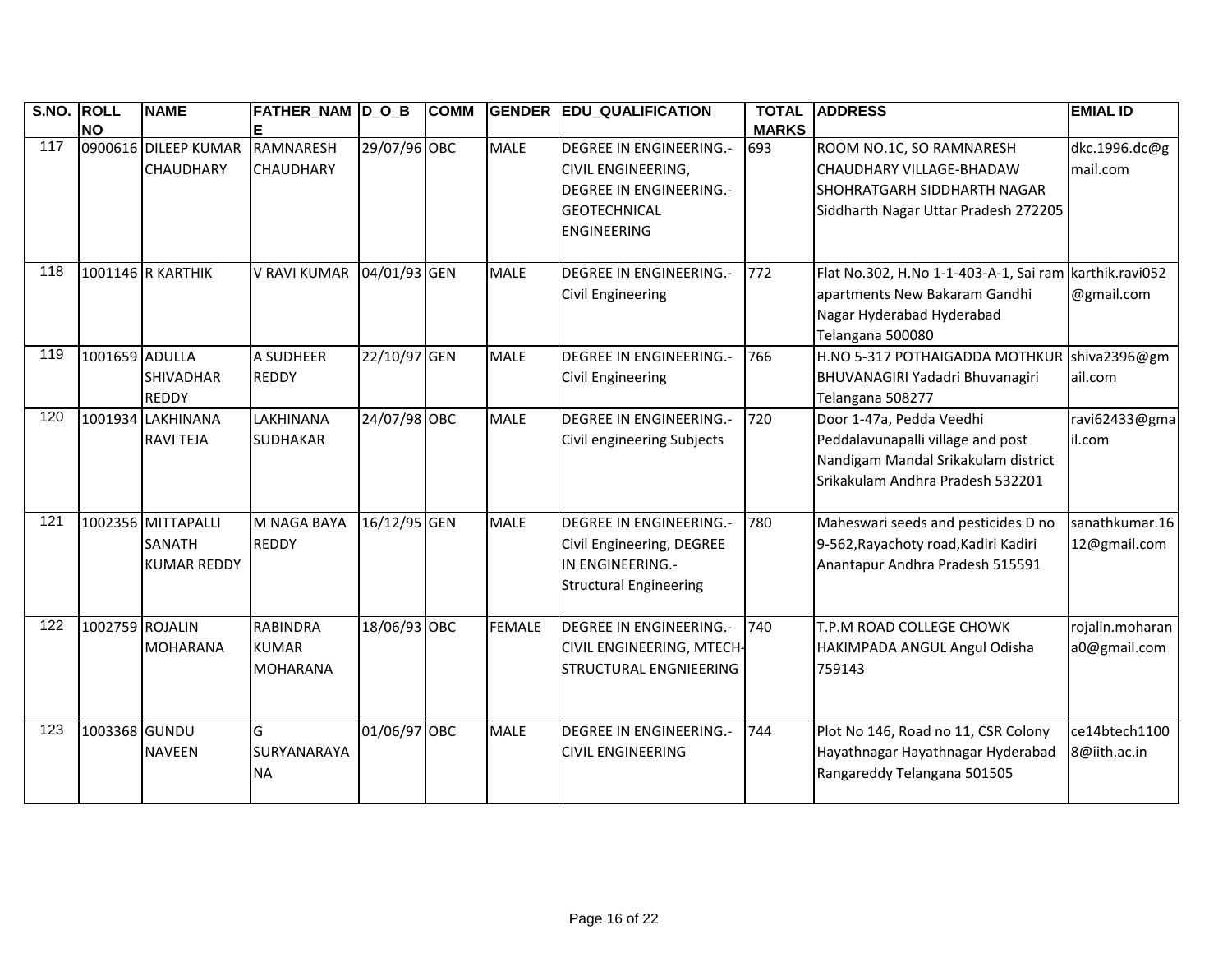| S.NO. | <b>ROLL</b><br><b>NO</b> | <b>NAME</b>                         | FATHER_NAM  D_O_B<br>Е                           |              | <b>COMM</b> | <b>GENDER</b> | <b>EDU_QUALIFICATION</b>                                                                                                                     | <b>TOTAL</b><br><b>MARKS</b> | <b>IADDRESS</b>                                                                                                    | <b>EMIAL ID</b>                   |
|-------|--------------------------|-------------------------------------|--------------------------------------------------|--------------|-------------|---------------|----------------------------------------------------------------------------------------------------------------------------------------------|------------------------------|--------------------------------------------------------------------------------------------------------------------|-----------------------------------|
| 124   | 1100892 PALASH           | KHANDELWAL                          | SANJAY<br>KHANDELWAL                             | 10/06/96 EWS |             | <b>MALE</b>   | <b>DEGREE IN ENGINEERING.-</b><br><b>CIVIL ENGINEERING</b>                                                                                   | 733                          | 6B, CHITRAKOOT COLONY, KALWAR<br>ROAD JHOTWARA JAIPUR Jaipur<br>Rajasthan 302012                                   | pk10696@gmail<br>.com             |
| 125   |                          | 1100940 RAJ KUMAR<br><b>KUMAWAT</b> | <b>OM PRAKASH</b><br><b>KUMAWAT</b>              | 14/02/94 OBC |             | <b>MALE</b>   | <b>DEGREE IN ENGINEERING.-</b><br>Civil Engineering                                                                                          | 711                          | 131, angira nagar, Khatipura road<br>Jhotwara Jaipur Jaipur Rajasthan<br>302012                                    | rajkk.iitr@gmail.<br>com          |
| 126   | 1100951 ASHISH           | <b>BAGORIA</b>                      | <b>MOTI LAL</b><br><b>KHATIK</b>                 | 07/06/94 SC  |             | <b>MALE</b>   | <b>DEGREE IN ENGINEERING.-</b><br>Civil Engineering, DEGREE<br>IN ENGINEERING.-<br><b>Transportation Engineering</b>                         | 622                          | 106, RAJENDRA PATH, 21 SOUTH<br>niwaru road, jhotwara JAIPUR Jaipur<br>Rajasthan 302012                            | ashishbagoria20<br>10@gmail.com   |
| 127   |                          | 1101089 NARENDRA<br><b>KUMAR</b>    | <b>MAHENDRA</b><br><b>SINGH SUNDA</b>            | 22/08/96 OBC |             | <b>MALE</b>   | <b>DEGREE IN ENGINEERING.-</b><br>Civil Engineering subjects                                                                                 | 703                          | VPO Koodan village kudan Tehsil-<br>Dhod, District - Sikar VPO. Koodan<br>Sikar Sikar Rajasthan 332031             | n007arya@gmai<br>l.com            |
| 128   |                          | 1101500 DHARMENDAR<br><b>KUMAR</b>  | <b>RAMAWATAR</b>                                 | 03/02/95 SC  |             | <b>MALE</b>   | <b>DEGREE IN ENGINEERING.-</b><br><b>CIVIL ENGINEERING</b>                                                                                   | 633                          | <b>VILLAGE AND POST RANWA TEHSIL</b><br>KHETRI RANWA KHETRI Jhunjhunu<br>Rajasthan 332746                          | aarushjewaria@<br>yahoo.com       |
| 129   |                          | 1101597 VIKAS MEENA                 | <b>MAHAVEER</b><br><b>PRASAD</b><br><b>MEENA</b> | 13/01/95 ST  |             | <b>MALE</b>   | <b>DEGREE IN ENGINEERING.-</b><br><b>CIVIL ENGINEERING,</b><br><b>M.TECH IN STRUCTURAL</b><br><b>ENGINEERING-</b><br>ISTRUCTURAL ENGINEERING | 707                          | PLOT NO. 33, MAHADEV NAGAR RAM<br>NAGAR EXTENSION, SODALA SHYAM<br>NAGAR, JAIPUR JAIPUR Jaipur<br>Rajasthan 302019 | vikas.meena.civ<br>12@itbhu.ac.in |
| 130   |                          | 1101949 ABHINAV<br><b>MEENA</b>     | <b>ROSHAN LAL</b><br><b>MEENA</b>                | 23/09/95 ST  |             | <b>MALE</b>   | <b>DEGREE IN ENGINEERING.-</b><br><b>Civil Engineering</b>                                                                                   | 706                          | 6 MA 165, INDIRA GANDHI NAGAR<br>NEAR KHATIPURA RAILWAY STATION<br>JAGATPURA JAIPUR Jaipur Rajasthan<br>302017     | abhi.ros1995@g<br>mail.com        |
| 131   | 1102006 DEEPAK           | <b>KUMAR SAINI</b>                  | <b>RAMESH SAINI</b>                              | 14/05/98 OBC |             | <b>MALE</b>   | <b>DEGREE IN ENGINEERING.-</b><br><b>CIVIL ENGINEERING</b>                                                                                   | 673                          | KANHAIYA NAGAR ALWAR ROAD<br>BANSUR ALWAR Alwar Rajasthan<br>301402                                                | deepaksaini108<br>2@gmail.com     |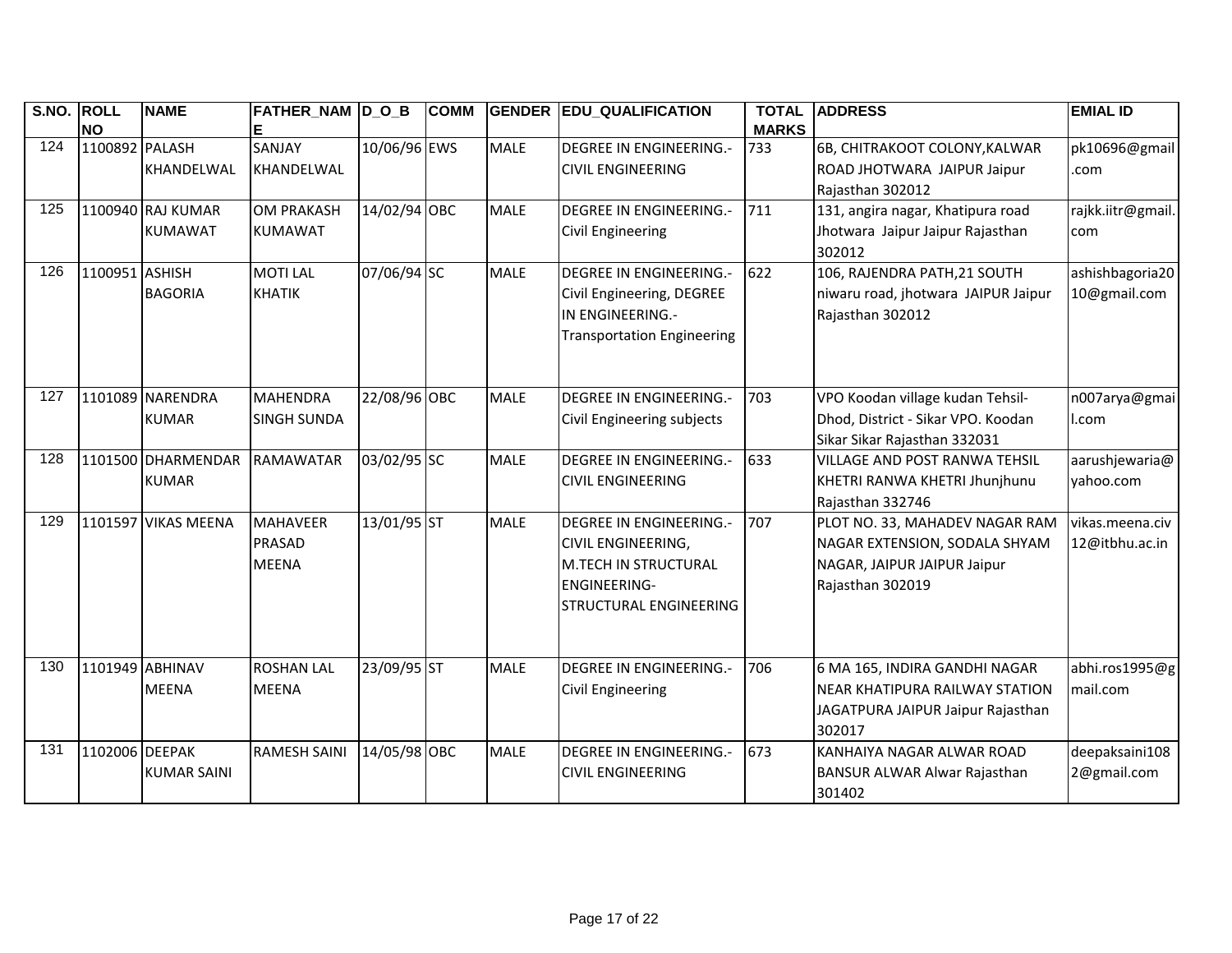| S.NO. | <b>ROLL</b>      | <b>NAME</b>           | <b>FATHER_NAM D_O_B</b>   |              | <b>COMM</b> |               | <b>GENDER EDU QUALIFICATION</b> | <b>TOTAL</b> | <b>ADDRESS</b>                             | <b>EMIAL ID</b> |
|-------|------------------|-----------------------|---------------------------|--------------|-------------|---------------|---------------------------------|--------------|--------------------------------------------|-----------------|
|       | <b>NO</b>        |                       | Е                         |              |             |               |                                 | <b>MARKS</b> |                                            |                 |
| 132   |                  | 1102206 CHANDRA       | CHANDMAL JAT 05/06/95 OBC |              |             | <b>MALE</b>   | <b>DEGREE IN ENGINEERING.-</b>  | 734          | <b>WARD NO 19 RAMGARH</b>                  | CHANDRA15069    |
|       |                  | <b>PRAKASH JAT</b>    |                           |              |             |               | <b>ALL CIVIL ENGINEERING</b>    |              | DANTARAMGARH Sikar Sikar                   | 5@GMAIL.COM     |
|       |                  |                       |                           |              |             |               | <b>SUBJECT IN DEGREE</b>        |              | Rajasthan 332703                           |                 |
|       |                  |                       |                           |              |             |               | <b>COURSE</b>                   |              |                                            |                 |
| 133   |                  | 1103022 RISHITA SINGH | <b>HOSHIYAR</b>           | 17/06/98 OBC |             | <b>FEMALE</b> | <b>DEGREE IN ENGINEERING.-</b>  | 712          | 63, VIVEK VIHAR COLONY, JLN MARG           | RISHITASING00   |
|       |                  |                       | <b>SINGH</b>              |              |             |               | <b>CIVIL ENGINEERING</b>        |              | FRONT OF JAIPUR DAIRY, BAJAJ               | 7@GMAIL.COM     |
|       |                  |                       |                           |              |             |               |                                 |              | NAGAR, LAL KOTHI GANDHI NAGAR              |                 |
|       |                  |                       |                           |              |             |               |                                 |              | JAIPUR Jaipur Rajasthan 302015             |                 |
|       |                  |                       |                           |              |             |               |                                 |              |                                            |                 |
| 134   |                  | 1103049 SAGAR SINGH   | <b>SHYAM SINGH</b>        | 08/07/95 SC  |             | <b>MALE</b>   | <b>DEGREE IN ENGINEERING.-</b>  | 673          | B-47, SHIVPURI, BUDHSINGHPURA              | sagarsinghibm   |
|       |                  |                       |                           |              |             |               | <b>CIVIL ENGINEERING</b>        |              | SANGANER SANGANER BAZAR JAIPUR             | @gmail.com      |
|       |                  |                       |                           |              |             |               |                                 |              | Jaipur Rajasthan 302029                    |                 |
| 135   | 1103062 VIKASH   |                       | <b>RAJESH</b>             | 10/07/96 OBC |             | <b>MALE</b>   | <b>DEGREE IN ENGINEERING.-</b>  | 704          | Ward No. 6 Vill- Shivsinghpura Pacheri     | vikash.civ13@it |
|       |                  |                       |                           |              |             |               | <b>CIVIL ENGINEERING</b>        |              | Bari Jhunjhunu Rajasthan 333515            | bhu.ac.in       |
|       |                  |                       |                           |              |             |               |                                 |              |                                            |                 |
| 136   |                  | 1104066 MADHAV        | <b>SHIV LAL</b>           | 18/10/94 ST  |             | <b>MALE</b>   | <b>DEGREE IN ENGINEERING.-</b>  | 676          | PLOT NO 19 SHIVRAM COLONY                  | madhavjorwal@   |
|       |                  | <b>KUMAR</b>          |                           |              |             |               | <b>CIVIL ENGINEERING</b>        |              | JAGATPURA Jaipur Rajasthan 302017          | gmail.com       |
|       |                  |                       |                           |              |             |               |                                 |              |                                            |                 |
| 137   | 1203026 BALAJI R |                       | <b>RAMUP</b>              | 04/08/91 OBC |             | <b>MALE</b>   | <b>DEGREE IN ENGINEERING.-</b>  | 710          | NO.9B, PACE ACYUTA APARTMENTS,             | balaji0430@gm   |
|       |                  |                       |                           |              |             |               | <b>CIVIL ENGINEERING,</b>       |              | RAJIV GANDHI SALAI, THIDEER NAGAR, ail.com |                 |
|       |                  |                       |                           |              |             |               | <b>MASTER OF ENGINEERING-</b>   |              | MADURAVOYAL, CHENNAI Chennai               |                 |
|       |                  |                       |                           |              |             |               | <b>HYDROLOGY AND WATER</b>      |              | Tamil Nadu 600095                          |                 |
|       |                  |                       |                           |              |             |               | <b>RESOURCES ENGINEERING</b>    |              |                                            |                 |
|       |                  |                       |                           |              |             |               |                                 |              |                                            |                 |
|       |                  |                       |                           |              |             |               |                                 |              |                                            |                 |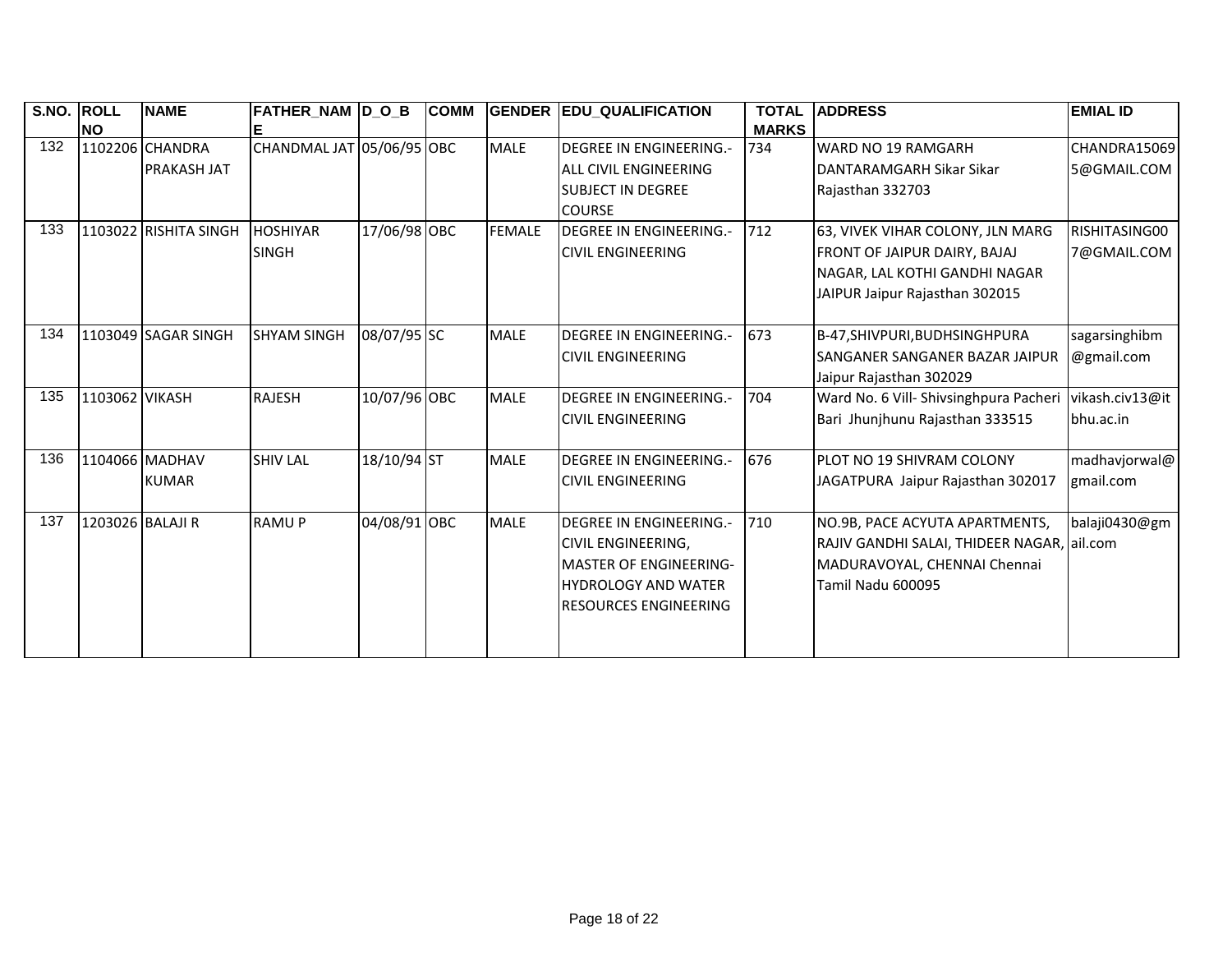| S.NO. ROLL      | <b>NO</b>      | <b>NAME</b>                              | FATHER_NAM  D_O_B                           |              | <b>COMM</b> | <b>GENDER</b> | <b>EDU_QUALIFICATION</b>                                                                                                                                                                                                   | <b>TOTAL</b><br><b>MARKS</b> | <b>ADDRESS</b>                                                                                                                 | <b>EMIAL ID</b>                  |
|-----------------|----------------|------------------------------------------|---------------------------------------------|--------------|-------------|---------------|----------------------------------------------------------------------------------------------------------------------------------------------------------------------------------------------------------------------------|------------------------------|--------------------------------------------------------------------------------------------------------------------------------|----------------------------------|
| $\frac{138}{ }$ |                | 1300931 ZALKE ANKUSH<br><b>SATISHRAO</b> | <b>SATISH ZALKE</b>                         | 28/04/92 OBC |             | <b>MALE</b>   | <b>DEGREE IN ENGINEERING.-</b><br>SOIL<br>MECHANICS, TRANSPORTATI<br>ON ENGINEERING, DESIGN<br>OF CONCRETE STRUCTURE,<br><b>DEGREE IN ENGINEERING.-</b><br><b>EARTHQUAKE</b><br>ENGINEERING, STRUCTURAL<br><b>DYNAMICS</b> | 704                          | Bachelor Road dhantoli chowk near<br>zalke medicals Wardha Wardha<br>Wardha Wardha Wardha Maharashtra<br>442001                | ankush.zalke@g<br>mail.com       |
| 139             |                | 1400333 SAURABH<br><b>AGARWAL</b>        | <b>V K AGARWAL</b>                          | 27/05/92 GEN |             | <b>MALE</b>   | <b>DEGREE IN ENGINEERING.-</b><br><b>CIVIL ENGINEERING</b>                                                                                                                                                                 | 788                          | <b>MARETHIA BAS NEAR COMPANY</b><br><b>GARDEN HEAD POST OFFICE ALWAR</b><br>ALWAR Alwar Rajasthan 301001                       | agarwal.saurabh<br>443@gmail.com |
| 140             |                | 1400992 NAVNEET<br><b>SINGH</b>          | <b>MAHENDRA</b><br><b>SINGH</b>             | 20/12/97 GEN |             | <b>MALE</b>   | <b>DEGREE IN ENGINEERING.-</b><br><b>CIVIL ENGINEErING</b>                                                                                                                                                                 | 533                          | HOUSE NO. 169, VIL. BHAROULI<br>SAPAHA ROAD KASIA KUSHINAGAR<br>KASIA KUSHINAGAR Kushinagar<br>(Padrauna) Uttar Pradesh 274402 | NAV5423@GM<br>AIL.COM            |
| 141             |                | 1501554 PRINCE KUMAR SURENDRA            | <b>NARAYAN</b><br><b>SINGH</b>              | 30/10/95 OBC |             | <b>MALE</b>   | <b>DEGREE IN ENGINEERING.-</b><br><b>CIVIL ENGINEERING</b>                                                                                                                                                                 | 742                          | AT-BISUN BIGHA TENGRA<br>AURANGABAD Aurangabad Bihar<br>824112                                                                 | PRINCENITP11<br>@GMAIL.COM       |
| $\frac{142}{ }$ |                | 1502094 BITTU KUMAR                      | <b>BHAWESH</b><br>CHANDRA<br><b>PRASAD</b>  | 18/11/92 OBC |             | <b>MALE</b>   | <b>DEGREE IN ENGINEERING.-</b><br><b>CIVIL ENGINEERING</b>                                                                                                                                                                 | 703                          | VILL BIRAMPUR LOHRA PS HARNAUT<br>Nalanda Bihar 803110                                                                         | bittusingh1254<br>@gmail.com     |
| 143             | 1502259 MUKESH | <b>KUMAR</b>                             | <b>RAMNATH</b>                              | 20/05/93 SC  |             | <b>MALE</b>   | <b>DEGREE IN ENGINEERING.-</b><br><b>CIVIL ENGINEERING</b>                                                                                                                                                                 | 614                          | VILLAGE- RAJGEERPUR NAKHATPUR<br><b>GHAZIPUR Ghazipur Uttar Pradesh</b><br>233226                                              | mukeshraj0605<br>@gmail.com      |
| 144             |                | 1502458 SHUBHAM<br><b>KUMAR</b>          | DINESH KUMAR 19/07/95 OBC<br><b>BARNWAL</b> |              |             | <b>MALE</b>   | <b>DEGREE IN ENGINEERING.-</b><br><b>CIVIL ENGINEERING</b>                                                                                                                                                                 | 742                          | Ram Kala Bhawan, Swaraj Path East<br>Tilak Nagar, Kankarbagh Lohia Nagar<br>Patna Patna Bihar 800020                           | skumar9@ce.iitr<br>.ac.in        |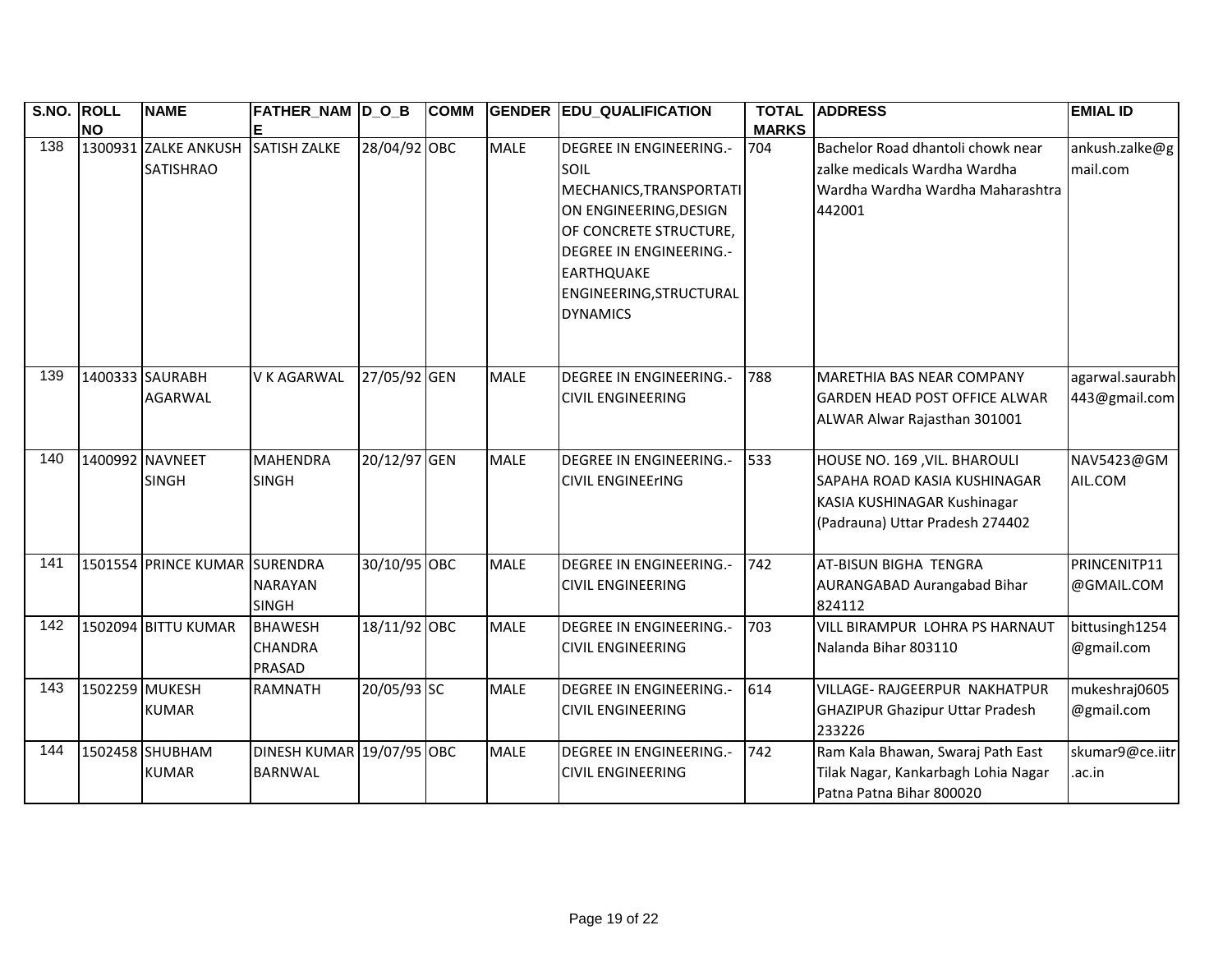| $\overline{\text{S.NO}}$ . | <b>ROLL</b><br><b>NO</b> | <b>NAME</b>                                      | FATHER_NAM D_O_B                   |              | <b>COMM</b> |               | <b>GENDER EDU_QUALIFICATION</b>                            | <b>TOTAL</b><br><b>MARKS</b> | <b>ADDRESS</b>                                                                                                 | <b>EMIAL ID</b>                         |
|----------------------------|--------------------------|--------------------------------------------------|------------------------------------|--------------|-------------|---------------|------------------------------------------------------------|------------------------------|----------------------------------------------------------------------------------------------------------------|-----------------------------------------|
| 145                        |                          | 1502795 AJAY DEVGAN                              | <b>SAHDEO</b><br><b>PRASAD</b>     | 12/06/95 OBC |             | <b>MALE</b>   | <b>DEGREE IN ENGINEERING.-</b><br><b>Civil Engineering</b> | 718                          | SO-Sahdeo prasad, Brahmasthan<br>Murarpur, Laheri thana Bihar Sharif<br>Bihar Sharif Nalanda Bihar 803101      | Ajay42971@gm<br>ail.com                 |
| 146                        |                          | 1502876 ABHINAV RAJ                              | <b>AJIT KUMAR</b>                  | 23/08/95 OBC |             | <b>MALE</b>   | <b>DEGREE IN ENGINEERING.-</b><br><b>CIVIL ENGINEERING</b> | 722                          | C-O AJIT KUMAR VILLAGE- SALEHPUR,<br>PS- TELHARA SALEHPUR BLOCK-<br>EKANGARSARAI Nalanda Bihar 801306          | abhinav23raj@g<br>mail.com              |
| 147                        |                          | 1902380 PARVATHY A S                             | <b>AJIKUMAR S</b>                  | 03/12/96 GEN |             | <b>FEMALE</b> | <b>DEGREE IN ENGINEERING.-</b><br><b>CIVIL ENGINEERING</b> | 284                          | <b>SREEVAIKUNDAMTC88072TV</b><br>NAGAR THIRUMALA P O<br>THIRUVANANTHAPURAM<br>Thiruvananthapuram Kerala 695006 | paru1996sreeva<br>ikundam@gmail<br>.com |
| 148                        |                          | 2600816 MOHIT YADAV                              | <b>RAMESH</b><br>YADAV             | 02/01/97 OBC |             | <b>MALE</b>   | <b>DEGREE IN ENGINEERING.-</b><br><b>CIVIL ENGINEERING</b> | 683                          | <b>VILLAGE - KORANA BHILAMPUR</b><br>MOHANLAL GANJ Lucknow Uttar<br>Pradesh 226301                             | mohit02011997<br>@gmail.com             |
| 149                        |                          | 2601155 ABHAY PRATAP<br><b>SINGH</b>             | ASHUTOSH<br><b>SINGH</b>           | 09/05/94 GEN |             | <b>MALE</b>   | <b>DEGREE IN ENGINEERING.-</b><br><b>CIVIL ENGINEERING</b> | 790                          | <b>VILL POST GAURIYA JHAL VIA</b><br>TALGAON LAHARPUR GAURIYA JHAL<br>SITAPUR Sitapur Uttar Pradesh 261207     | thakur.abhay12<br>12@gmail.com          |
| 150                        |                          | 2601595 AYUSH VERMA                              | <b>BIBHUTI LAL</b><br><b>VERMA</b> | 17/10/94 GEN |             | <b>MALE</b>   | <b>DEGREE IN ENGINEERING.-</b><br><b>CIVIL ENGINEERING</b> | 772                          | KH. NO. 146, PLOT NO 21 22, SEMRA<br>CHINHAT LUCKNOW Lucknow Uttar<br>Pradesh 227105                           | AYUSH1851421<br>@GMAIL.COM              |
| 151                        |                          | 2601648 MANEESH<br><b>KUMAR</b><br><b>SONKER</b> | <b>RAJU SONKER</b>                 | 22/09/95 SC  |             | <b>MALE</b>   | <b>DEGREE IN ENGINEERING.-</b><br><b>Civil Engineering</b> | 631                          | D-142 L.D.A. Colony Aishbagh,<br>Rajendra Nagar Rajendra Nagar<br>Lucknow Lucknow Uttar Pradesh<br>226004      | maneeshkumars<br>onker@gmail.co<br>m    |
| 152                        |                          | 2601781 RAJAT KUMAR<br>SRIVASTAVA                | <b>VINAY KUMAR</b><br>SRIVASTAVA   | 18/02/98 GEN |             | <b>MALE</b>   | <b>DEGREE IN ENGINEERING.-</b><br><b>CIVIL ENGINEERING</b> | 774                          | <b>NEAR MALL MARRIAGE HALL SAKET</b><br>INAGAR HEAD POST OFFICE DEORIA<br>DEORIA Deoria Uttar Pradesh 274001   | rajatsrivastava1<br>802@gmail.com       |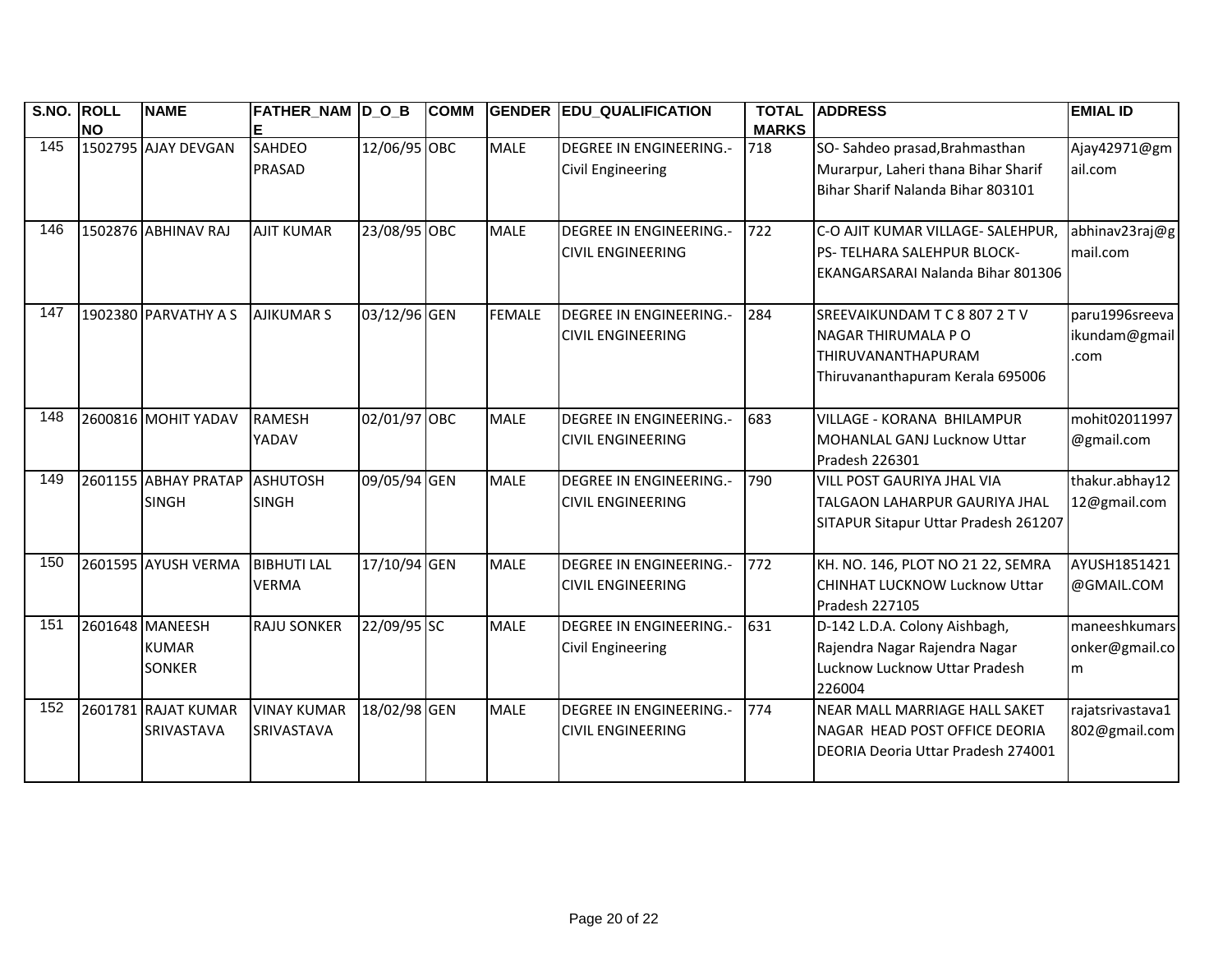| <b>S.NO.</b> | <b>ROLL</b><br><b>NO</b> | <b>NAME</b>                          | <b>FATHER_NAM D_O_B</b><br>E              |              | <b>COMM</b> |               | <b>GENDER EDU_QUALIFICATION</b>                                                                                                                        | <b>TOTAL</b><br><b>MARKS</b> | <b>ADDRESS</b>                                                                                                    | <b>EMIAL ID</b>                 |
|--------------|--------------------------|--------------------------------------|-------------------------------------------|--------------|-------------|---------------|--------------------------------------------------------------------------------------------------------------------------------------------------------|------------------------------|-------------------------------------------------------------------------------------------------------------------|---------------------------------|
| 153          |                          | 2602855 ANUPRIYA<br><b>MISHRA</b>    | <b>AJAY MISHRA</b>                        | 07/06/94 GEN |             | <b>FEMALE</b> | <b>DEGREE IN ENGINEERING.-</b><br><b>CIVIL ENGINEERING,</b><br><b>DEGREE IN ENGINEERING.-</b><br><b>ENVIRONMENTAL</b><br><b>ENGINEERING</b>            | 780                          | WARD NO.1 H.NO. 350 RISHI NAGAR<br>SHUKLAGANJ GANGAGHAT UNNAO<br>Unnao Uttar Pradesh 209861                       | anupriyamishra<br>221@gmail.com |
| 154          |                          | 2603411 NILESH KUMAR<br><b>SINGH</b> | SATISH KUMAR 12/12/95 OBC<br><b>SINGH</b> |              |             | <b>MALE</b>   | <b>B.TECH- CIVIL ENGINEERING 740</b>                                                                                                                   |                              | Q-49, SATYA SADAN, ROAD NO. 7D,<br>MAGADH COLONY, GAYA. CHANDOUTI mail.com<br>GAYA Gaya Bihar 823001              | nilesh.ce13@g                   |
| 155          |                          | 2603851 AMIT KUMAR<br><b>VERMA</b>   | ASHOK KUMAR 25/08/93 OBC<br><b>VERMA</b>  |              |             | <b>MALE</b>   | <b>DEGREE IN ENGINEERING.-</b><br>civil engineering                                                                                                    | 676                          | <b>VILLAGE BANKEY GAON, POST</b><br>MOTIGARPUR 228132 MOTIGARPUR<br>Sultanpur Sultanpur Uttar Pradesh<br>228132   | amitkv9451498<br>217@gmail.com  |
| 156          |                          | 3400550 SUDHANSHU<br><b>MAHAJAN</b>  | <b>ANIL GUPTA</b>                         | 05/03/96 GEN |             | <b>MALE</b>   | <b>DEGREE IN ENGINEERING.-</b><br><b>CIVIL ENGINEERING</b>                                                                                             | 784                          | <b>B 24 VASANT VIHAR TALAB TILLO</b><br>JAMMU TALAB TILLO JAMMU Jammu<br>Jammu & Kashmir 180002                   | sudhanshu5396<br>@gmail.com     |
| 157          | 3500691 HARSH            | <b>SHARMA</b>                        | <b>SUSHEEL</b><br><b>SHARMA</b>           | 12/05/97 GEN |             | <b>MALE</b>   | <b>DEGREE IN ENGINEERING.-</b><br><b>CIVIL ENGINEERING</b>                                                                                             | 776                          | VPO BELA, TEHSIL NADAUN DISTRICT<br>HAMIRPUR BELA NADAUN Hamirpur<br>Himachal Pradesh 177033                      | harsh01997@g<br>mail.com        |
| 158          |                          | 3600081 RAHUL KORI                   | <b>CLKORI</b>                             | 15/10/93 SC  |             | <b>MALE</b>   | <b>DEGREE IN ENGINEERING.-</b><br><b>CIVIL ENGINEERING,</b><br><b>DEGREE IN ENGINEERING.-</b><br><b>WATER RESOURCE AND</b><br><b>ENVIRONMENT ENGG.</b> | 646                          | smt snehlata kori k b nagar near n p s<br>school rajiv ward 487551 gadarwara<br>Narsinghpur Madhya Pradesh 487551 | rahulkori0398@<br>gmail.com     |
| 159          |                          | 3900696 SUNILAKUMAR<br>A WADEDA      | <b>BASAPPA</b><br><b>WADEDA</b>           | 01/07/93 OBC |             | <b>MALE</b>   | <b>DEGREE IN ENGINEERING.-</b><br><b>CIVIL ENGINEERING</b>                                                                                             | 714                          | SUNILAKUMARA WADEDA SON OF<br>BASAPPA WADEDA BYAKOD TQ.<br>SINDAGI Vijayapura Karnataka 586128                    | sunilkumarwade<br>d@gmail.com   |
| 160          |                          | 4800178 BENGIA KAHA                  | <b>BENGIA TASUK</b>                       | 01/08/96 ST  |             | <b>MALE</b>   | <b>DEGREE IN ENGINEERING.-</b><br>civil engineering subjects                                                                                           | 332                          | village-pari koloriang koloriang<br><b>KOLORIANG Kurung Kumey Arunachal</b><br>Pradesh 791118                     | vengiakaha@g<br>mail.com        |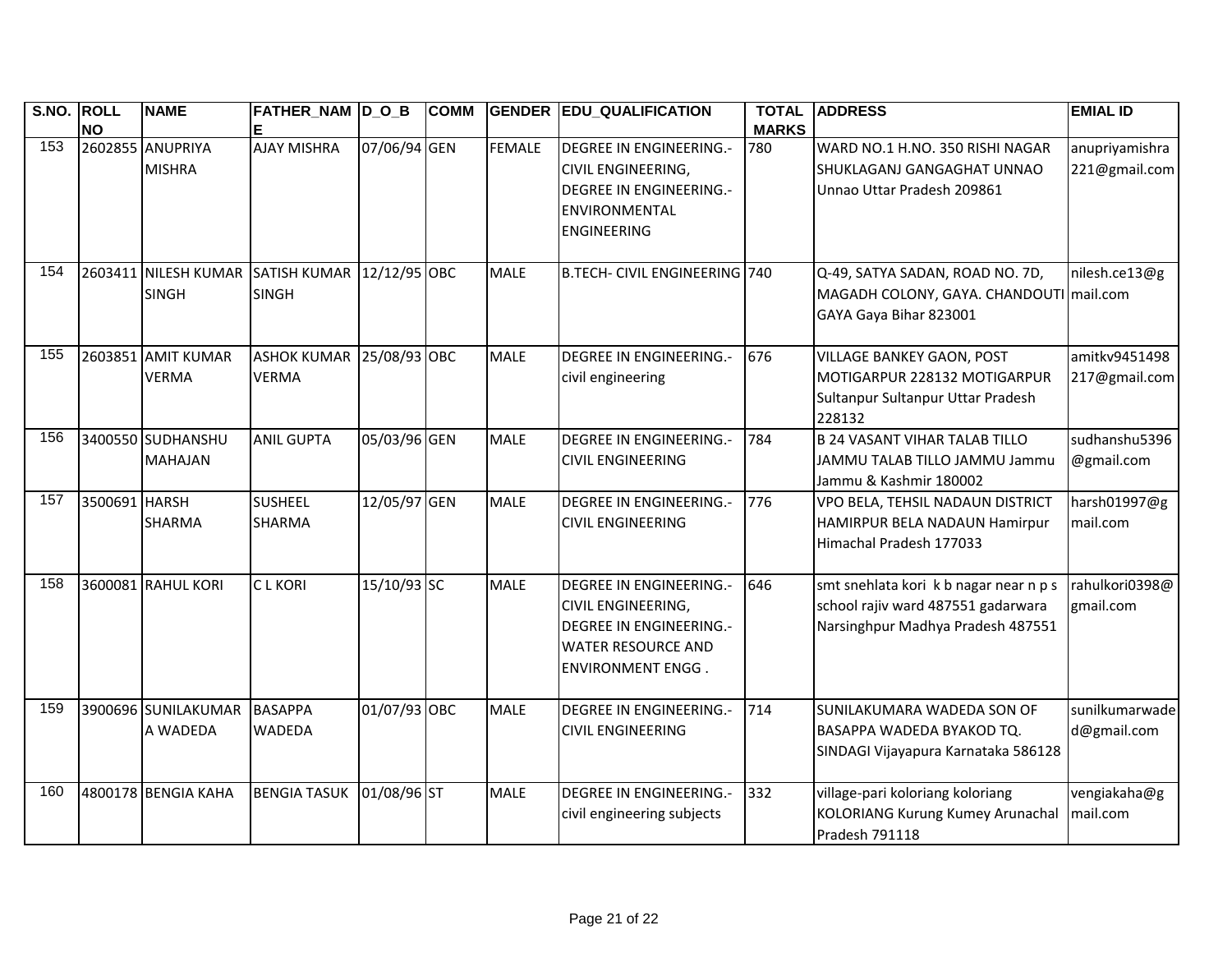| S.NO. ROLL | <b>NO</b>      | <b>NAME</b>                       | FATHER_NAM D_O_B<br>E            |              | <b>COMM</b> |               | <b>GENDER EDU_QUALIFICATION</b>                                                                                                                                                                                                       | <b>TOTAL</b><br><b>MARKS</b> | <b>ADDRESS</b>                                                                                                                                              | <b>EMIAL ID</b>                |
|------------|----------------|-----------------------------------|----------------------------------|--------------|-------------|---------------|---------------------------------------------------------------------------------------------------------------------------------------------------------------------------------------------------------------------------------------|------------------------------|-------------------------------------------------------------------------------------------------------------------------------------------------------------|--------------------------------|
| 161        | 4900598 SAKSHI | <b>MUDLIAR</b>                    | <b>V S T RAMAN</b>               | 29/11/96 GEN |             | <b>FEMALE</b> | <b>DEGREE/DIPLOMA IN</b><br><b>ENGINEERING FROM</b><br><b>FOREIGN</b><br>UNIVERSITY/COLLEGE/INSTI<br>TUTION RECOGNISED BY<br>THE GOVT. OF INDIA- CIVIL<br><b>ENGINEERING</b>                                                          | 771                          | Qr-5B Street-8 Sector-10<br>Bhilai, Durg, Chhattisgarh SECTOR-10<br><b>BHILAI BHILAI Durg Chhattisgarh</b><br>490009                                        | mudliarsakshi@<br>gmail.com    |
| 162        | 4900716 RAHUL  | <b>SHARMA</b>                     | <b>SATYA DEO</b>                 | 10/02/95 GEN |             | <b>MALE</b>   | <b>DEGREE IN ENGINEERING.-</b><br>ENVIRONMENT, SOIL, RCC, H<br>YDROLOGY, FLUID, TRANSPO<br><b>RTATION ETC, DEGREE IN</b><br><b>ENGINEERING.-</b><br>FLUID, HYDROLOGY, GEOLOG<br>Y, HYDRAULLIC<br>STRUCTURES, IRRIGATION<br><b>ETC</b> | 771                          | HOUSE NO-16. SHRI RAM RESIDENCY.<br>IN FRONT OF MAHARSHI SCHOOL,<br>MANGLA MANGLA, NEAR USLAPUR<br>RAILWAY STATION BILASPUR Bilaspur<br>Chhattisgarh 495001 | rahulsharmaraja<br>2@gmail.com |
| 163        | 4900967 VISHAL | <b>CHOUDHARY</b>                  | <b>VIJAY</b><br><b>CHOUDHARY</b> | 12/07/95 GEN |             | <b>MALE</b>   | <b>DEGREE IN ENGINEERING.-</b><br><b>Civil Engineering</b>                                                                                                                                                                            | 775                          | 131-1, Gorishankar ward Pathariya<br>Pathariya Damoh Madhya Pradesh<br>470666                                                                               | v.jain1995@redi<br>ffmail.com  |
| 164        |                | 5200137 INDRAJEET<br><b>SINGH</b> | <b>MOHAN SINGH</b>               | 28/08/94 OBC |             | <b>MALE</b>   | <b>DEGREE IN ENGINEERING.-</b><br><b>CIVIL ENGINEERING</b>                                                                                                                                                                            | 694                          | VILLAGE - THEEKARWAS KALAN TEHSIL<br>- BHIM THEEKARWAS KALAN<br>RAJSAMAND Rajsamand Rajasthan<br>313341                                                     | indrajeetupsc9<br>@gmail.com   |
| 165        |                | 5400083 SHER SINGH                | <b>DWARIKA</b><br><b>PRASAD</b>  | 03/07/90 SC  |             | <b>MALE</b>   | <b>DEGREE IN ENGINEERING.-</b><br><b>CIVIL ENGINEERING</b>                                                                                                                                                                            | 600                          | VILLAGE - RAGHUNATHPUR TAHSIL -<br>NAWABGANJ BABOORA - BABOORI<br><b>BAREILLY Bareilly Uttar Pradesh</b><br>262406                                          | sher.singh4805<br>@gmail.com   |
| 166        |                | 5400321 MUKUL DUBEY               | <b>MANOJ DUBEY</b>               | 05/02/96 GEN |             | <b>MALE</b>   | <b>DEGREE IN ENGINEERING.-</b><br><b>CIVIL ENGINEERING</b>                                                                                                                                                                            | 795                          | LIG 138 BDA COLONY NEAR TIBRINATH<br>MANDIR NANITAL ROAD BAREILLY<br>Bareilly Uttar Pradesh 243001                                                          | mukuldubey91<br>@gmail.com     |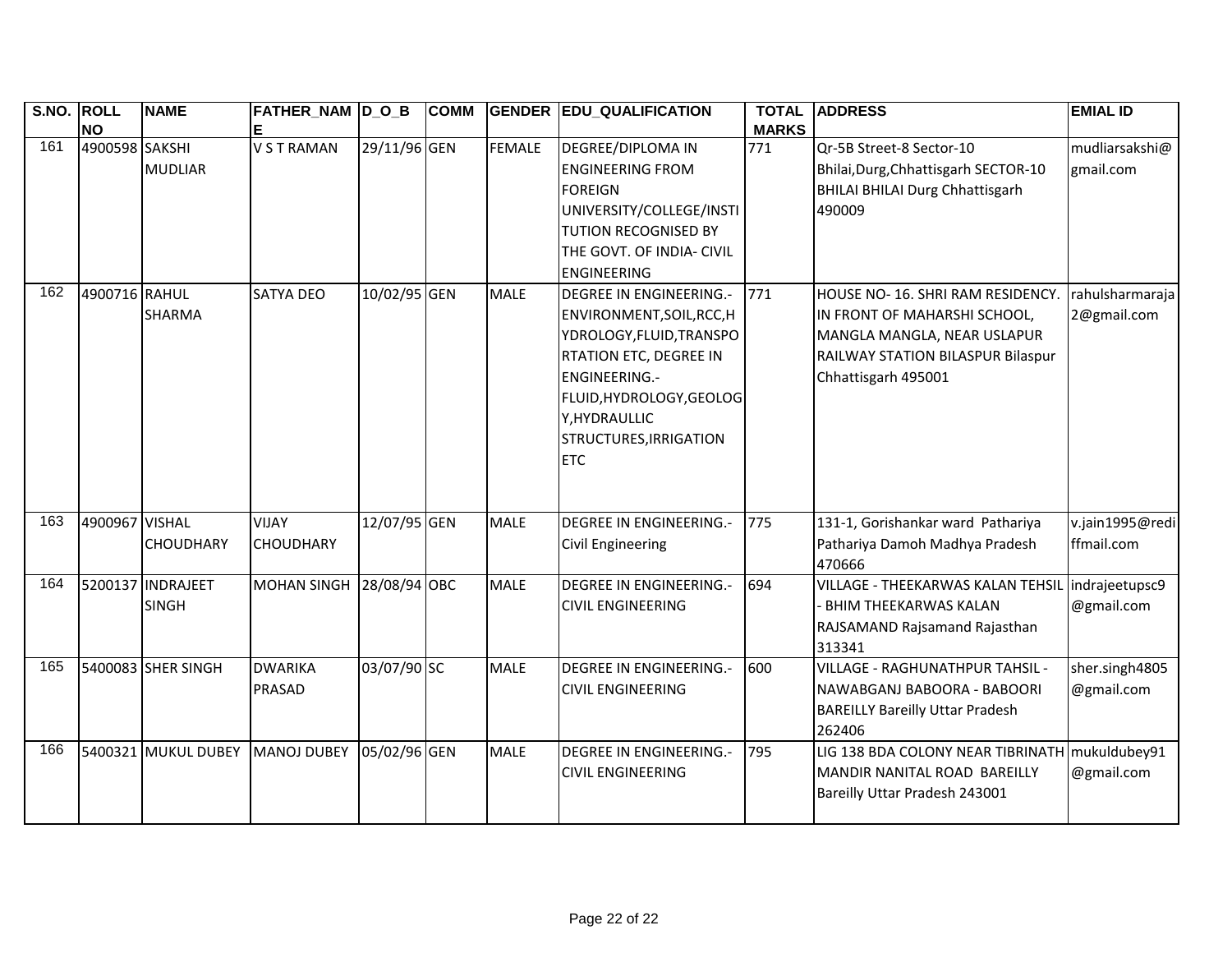#### **LIST OF NOT RECOMMENDED CANDIDATES WHO HAVE OPTED SHARING THE MARKS INFORMATION ON THE COMMISSION'S WEBSITE SERVICE- MECHANICAL ENGG.**

|                | S.NO. ROLL     | <b>NAME</b>               | FATHER_NA  D_O_B                       |         | <b>COMM</b> |             | <b>GENDER EDU QUALIFICATION</b> | <b>TOTAL</b> | <b>ADDRESS</b>                              | <b>EMIAL ID</b> |
|----------------|----------------|---------------------------|----------------------------------------|---------|-------------|-------------|---------------------------------|--------------|---------------------------------------------|-----------------|
|                | <b>NO</b>      |                           | ME                                     |         |             |             |                                 | <b>MARKS</b> |                                             |                 |
|                | 0405446 AZHAR  |                           | <b>ISRAIL</b>                          | 22/05/9 | <b>GEN</b>  | <b>MALE</b> | <b>DEGREE IN ENGINEERING.-</b>  | 757          | 90 TANSEN NAGAR TANSEN                      | ashuah65@gm     |
|                |                | <b>AHMAD</b>              | AHMAD                                  | 18      |             |             | MECHANICAL ENGINEERING          |              | <b>ROAD GWALIOR R.S. GWALIOR</b>            | ail.com         |
|                |                | <b>SIDDIQUI</b>           | SIDDIQUI                               |         |             |             |                                 |              | Gwalior Madhya Pradesh 474002               |                 |
| $\overline{2}$ |                | 0406280 ATUL KUMAR ARVIND |                                        | 11/08/9 | OBC         | <b>MALE</b> | <b>DEGREE IN ENGINEERING.-</b>  | 724          | H.NO.309, SAI NAGAR MADHOLI                 | atulpatel963@   |
|                |                | <b>PATEL</b>              | <b>KUMAR</b>                           | 16      |             |             | MECHANICAL ENGINEERING          |              | SINGRAULI Singrauli Madhya                  | gmail.com       |
|                |                |                           | <b>PATEL</b>                           |         |             |             |                                 |              | Pradesh 486889                              |                 |
| 3              | 0406692 MOHIT  |                           | <b>RAM KISHAN</b>                      | 18/02/9 | OBC         | <b>MALE</b> | <b>DEGREE IN ENGINEERING.-</b>  | 726          | MIG-113, SANJEEV NAGAR, NEW   mohit.yadav.m |                 |
|                |                | YADAV                     | YADAV                                  | 6       |             |             | MECHANICAL ENGINEERING          |              | JAIL ROAD M.L. NAGAR BHOPAL                 | ec14@iitbhu.ac  |
|                |                |                           |                                        |         |             |             |                                 |              | Bhopal Madhya Pradesh 462038                | .in             |
|                |                |                           |                                        |         |             |             |                                 |              |                                             |                 |
| 4              |                | 0507618 KEDAR AJAY        | PRABHAKAR                              | 25/05/9 | OBC         | <b>MALE</b> | <b>DEGREE IN ENGINEERING.-</b>  | 699          | <b>BHAGWAN NAGAR NEAR</b>                   | kedarajay278@   |
|                |                | PRABHAKARR                |                                        |         |             |             | MECHANICAL ENGINEERING, DEGREE  |              | MEDICAL COLLEGE AMBAJOGAI                   | gmail.com       |
|                |                | AO                        |                                        |         |             |             | IN ENGINEERING. - MECHANICAL    |              | <b>IROAD LATUR LATUR LATUR Latur</b>        |                 |
|                |                |                           |                                        |         |             |             | <b>SYSTEMS DESIGN</b>           |              | Maharashtra 413531                          |                 |
| 5              | 0602566 PRASUN |                           | <b>SITA RAMAN</b>                      | 15/01/9 | <b>GEN</b>  | <b>MALE</b> | <b>DEGREE IN ENGINEERING.-</b>  | 752          | FLAT-3A, CHARALAYIL                         | prasun5482@g    |
|                |                | <b>CHOUDHARY</b>          | <b>CHOUDHARY</b>                       |         |             |             | <b>MECHANICAL ENGINEERING</b>   |              | APARTMENT 33, BIRESWAR                      | mail.com        |
|                |                |                           |                                        |         |             |             |                                 |              | CHATTERJEE STREET, BALLY                    |                 |
|                |                |                           |                                        |         |             |             |                                 |              | <b>BALLY, HOWRAH District-</b>              |                 |
|                |                |                           |                                        |         |             |             |                                 |              | Howrah, West Bengal Howrah                  |                 |
|                |                |                           |                                        |         |             |             |                                 |              | West Bengal 711201                          |                 |
| 6              |                | 0815034 AMIT MEENA        | <b>KHAJAN</b>                          | 02/03/9 | <b>ST</b>   | <b>MALE</b> | <b>DEGREE IN ENGINEERING.-</b>  | 600          | <b>B-143, MOTI KUNJ EXTENSION</b>           | amitmech652     |
|                |                |                           | <b>SINGH</b>                           | 3       |             |             | <b>MECHANICAL ENGINEERING</b>   |              | ICOLONY MATHURA Mathura                     | @gmail.com      |
|                |                |                           | <b>MEENA</b>                           |         |             |             |                                 |              | Uttar Pradesh 281001                        |                 |
| 7              |                |                           | 0815953 KAPIL KUMAR MOOL CHAND 01/01/9 |         | <b>ST</b>   | <b>MALE</b> | <b>DEGREE IN ENGINEERING.-</b>  | 624          | Village and post Ranodiya Tahsil            | kapilmeena213   |
|                |                | <b>MEENA</b>              | <b>MEENA</b>                           |         |             |             | <b>MECHANICAL ENGINEERING</b>   |              | Pipalda Ranodiya Kota Kota                  | @gmail.com      |
|                |                |                           |                                        |         |             |             |                                 |              | Rajasthan 325004                            |                 |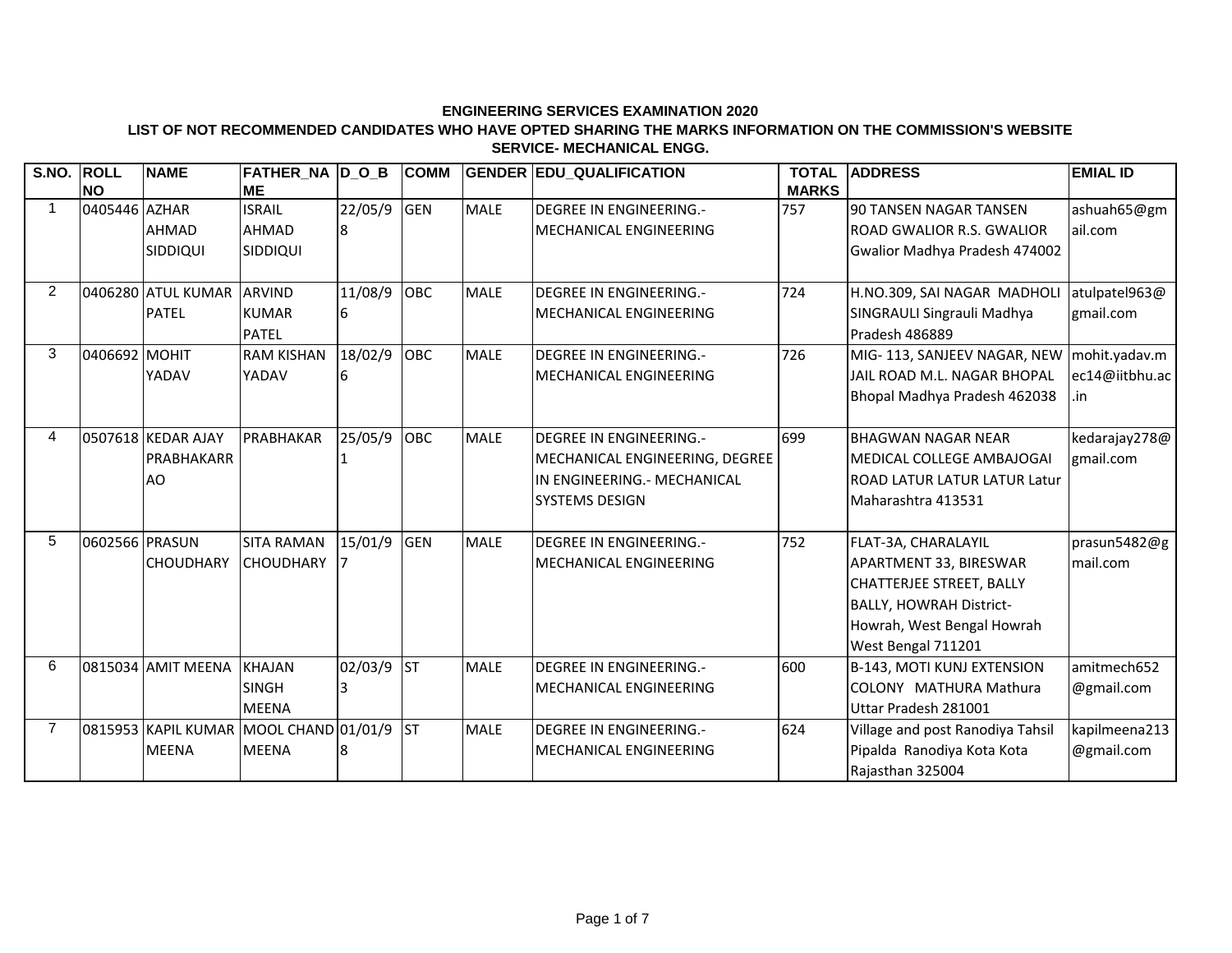| S.NO. | <b>ROLL</b>   | <b>NAME</b>                   | FATHER_NA  D_O_B |         | <b>COMM</b> |             | <b>GENDER EDU_QUALIFICATION</b> | <b>TOTAL</b> | <b>ADDRESS</b>                                   | <b>EMIAL ID</b> |
|-------|---------------|-------------------------------|------------------|---------|-------------|-------------|---------------------------------|--------------|--------------------------------------------------|-----------------|
|       | <b>NO</b>     |                               | ME               |         |             |             |                                 | <b>MARKS</b> |                                                  |                 |
| 8     | 0816070 ROHIT |                               | <b>JUGAL</b>     | 12/03/9 | <b>SC</b>   | <b>MALE</b> | <b>DEGREE IN ENGINEERING.-</b>  | 653          | 268, BLOCK-A AMBEDKAR                            | rohitkaithwar7  |
|       |               | <b>KAITHWAR</b>               | <b>KISHORE</b>   |         |             |             | MECHANICAL ENGINEERING, DEGREE  |              | NAGAR, NEAR EYE HOSPITAL                         | 3@gmail.com     |
|       |               |                               | <b>KAITHWAR</b>  |         |             |             | IN ENGINEERING.- ENGINEERING    |              | <b>SITAPUR SITAPUR Sitapur Uttar</b>             |                 |
|       |               |                               |                  |         |             |             | <b>MECHANICS</b>                |              | Pradesh 261001                                   |                 |
| 9     | 0816576 AKASH |                               | <b>YOGENDRA</b>  | 30/06/9 | OBC         | <b>MALE</b> | <b>DEGREE IN ENGINEERING.-</b>  | 686          | 348 MANGLA VIHAR FIRST NEW                       | akash30mnnit    |
|       |               | <b>UTTAM</b>                  | <b>KUMAR</b>     | 6       |             |             | MECHANICAL                      |              | PAC LINE KANPUR KANPUR                           | @gmail.com      |
|       |               |                               | <b>UTTAM</b>     |         |             |             |                                 |              | Kanpur Nagar Uttar Pradesh                       |                 |
|       |               |                               |                  |         |             |             |                                 |              | 208015                                           |                 |
| 10    | 0817453 RAVI  |                               | <b>SANT RAM</b>  | 06/07/9 | <b>GEN</b>  | <b>MALE</b> | <b>DEGREE IN ENGINEERING.-</b>  | 755          | H.NO-347, village- ACHHEJ                        | solankiravi590  |
|       |               |                               |                  |         |             |             | MECHANICAL                      |              | ACHHEJ Jhajjar Haryana 124106                    | @gmail.com      |
|       |               |                               |                  |         |             |             |                                 |              |                                                  |                 |
| 11    |               | 0818362 NIRAJ KUMAR JITENDRA  |                  | 10/10/9 | OBC         | <b>MALE</b> | <b>DEGREE IN ENGINEERING.-</b>  | 695          | VILL-AHIRNI CHAUKI HASSAN G B niraj3121@gma      |                 |
|       |               |                               | <b>KUMAR</b>     | 4       |             |             | MECHANICAL ENGINEERING          |              | NAGAR TARWARA Siwan Bihar                        | il.com          |
|       |               |                               | <b>SINGH</b>     |         |             |             |                                 |              | 841506                                           |                 |
| 12    |               | 0818379 ROHIT GUPTA OMPRAKASH |                  | 21/11/9 | <b>GEN</b>  | <b>MALE</b> | <b>DEGREE IN ENGINEERING.-</b>  | 732          | <b>BEHIND SBI BANK GANJ ROAD</b>                 | rohitgupta0091  |
|       |               |                               | <b>GUPTA</b>     |         |             |             | MECHANICAL ENGINEERING          |              | KISHANGARH BAS KISHANGARH                        | 1@gmail.com     |
|       |               |                               |                  |         |             |             |                                 |              | BAS Alwar Rajasthan 301405                       |                 |
|       |               |                               |                  |         |             |             |                                 |              |                                                  |                 |
| 13    |               | 0818918 NITIN YADAV           | KHUSHAL          | 28/12/9 | OBC         | <b>MALE</b> | <b>DEGREE IN ENGINEERING.-</b>  | 716          | B-339 World Bank Colony Barra                    | nitinyadav2812  |
|       |               |                               | SINGH YADAV 6    |         |             |             | <b>Mechanical Engineering</b>   |              | Kanpur Kanpur Nagar Uttar                        | @gmail.com      |
|       |               |                               |                  |         |             |             |                                 |              | Pradesh 208027                                   |                 |
| 14    |               | 0819261 SANDEEP               | <b>DEO DUTT</b>  | 21/07/9 | <b>GEN</b>  | <b>MALE</b> | <b>DEGREE IN ENGINEERING.-</b>  | 753          | Deo Dutt Mishra Vill-Jigna Mishra liamsandeepkmi |                 |
|       |               | <b>KUMAR</b>                  | <b>MISHRA</b>    |         |             |             | MECHANICAL ENGINEERING, DEGREE  |              | Bhatni Bhatni Deoria Uttar                       | shra@gmail.co   |
|       |               | <b>MISHRA</b>                 |                  |         |             |             | IIN ENGINEERING.- Mechanical    |              | Pradesh 274701                                   | m               |
|       |               |                               |                  |         |             |             | Engineering                     |              |                                                  |                 |
| 15    |               | 0819294 SHAILENDRA            | <b>JAI SINGH</b> | 16/10/9 | OBC         | <b>MALE</b> | DEGREE IN ENGINEERING.-         | 684          | Khasra No. 692, BLOCK A, Flat No.                | singhshailendra |
|       |               | <b>SINGH</b>                  |                  |         |             |             | MECHANICAL ENGINEERING          |              | A-1 Ashok Vatika, Devli DEVLI                    | 5460@gmail.co   |
|       |               |                               |                  |         |             |             |                                 |              | New Delhi South Delhi Delhi                      | m               |
|       |               |                               |                  |         |             |             |                                 |              | 110062                                           |                 |
| 16    | 0819833 RAHUL |                               | <b>RAMESH</b>    | 16/04/9 | <b>SC</b>   | <b>MALE</b> | <b>DEGREE IN ENGINEERING.-</b>  | 651          | Village Partal Tehsil Kanina                     | rahul.baadal44  |
|       |               | <b>KUMAR</b>                  | <b>CHANDER</b>   | 5       |             |             | MECHANICAL ENGINEERING          |              | Dhana Kanina Mahendragarh                        | @gmail.com      |
|       |               |                               |                  |         |             |             |                                 |              | Haryana 123034                                   |                 |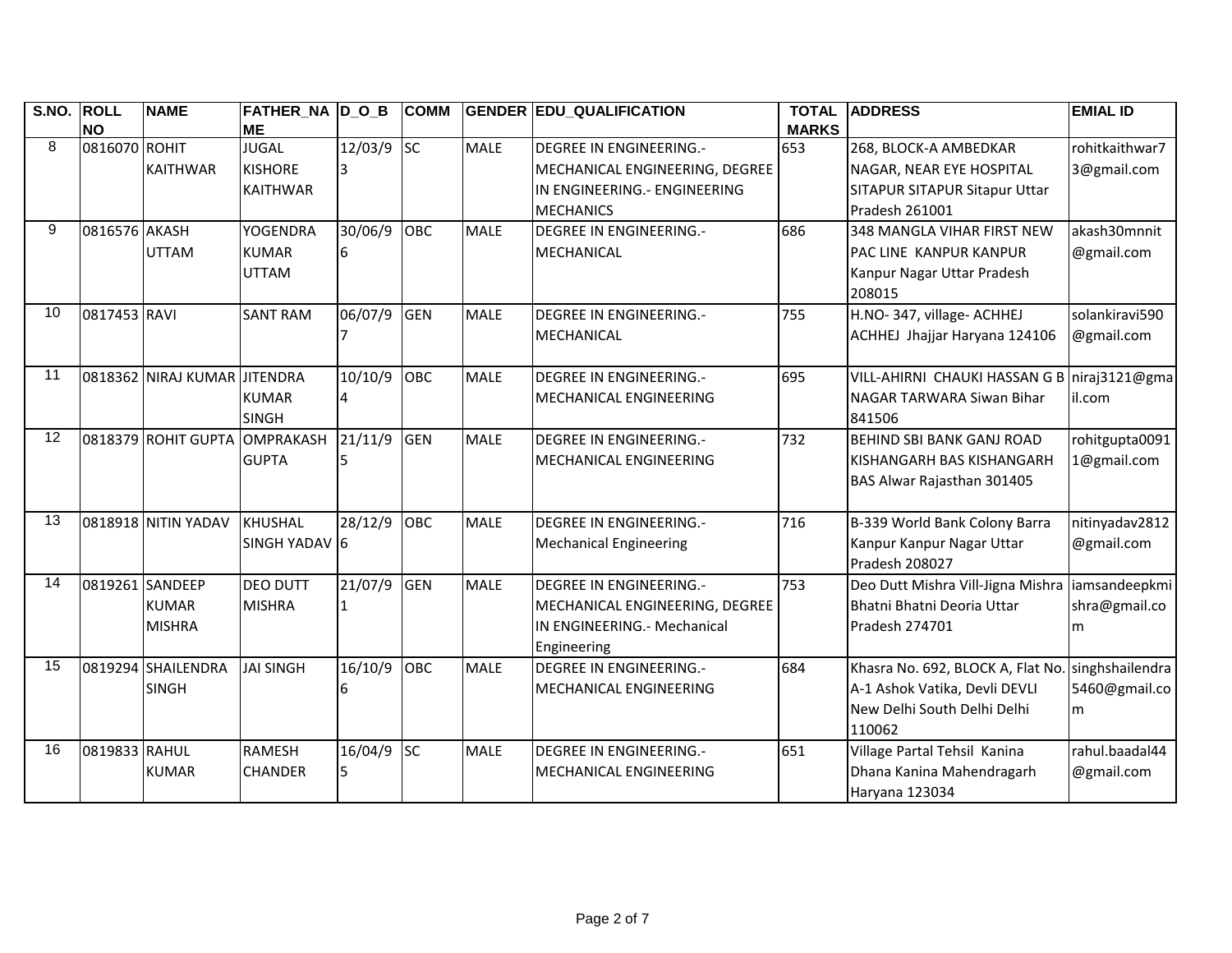| S.NO.           | <b>ROLL</b><br><b>NO</b> | <b>NAME</b>                              | <b>FATHER_NA D_O_B</b><br><b>ME</b>             |              | <b>COMM</b> |             | <b>GENDER EDU QUALIFICATION</b>                                                                                                | <b>TOTAL</b><br><b>MARKS</b> | <b>ADDRESS</b>                                                                                             | <b>EMIAL ID</b>                |
|-----------------|--------------------------|------------------------------------------|-------------------------------------------------|--------------|-------------|-------------|--------------------------------------------------------------------------------------------------------------------------------|------------------------------|------------------------------------------------------------------------------------------------------------|--------------------------------|
| 17              | 0819945 GAURAV           | CHAUHAN                                  | OM PRAKASH 16/09/9<br><b>CHAUHAN</b>            |              | <b>GEN</b>  | <b>MALE</b> | <b>DEGREE IN ENGINEERING.-</b><br>MECHANICAL ENGINEERING                                                                       | 763                          | 119-A SECTOR-1 REWARI Rewari gc161995@gm<br>Haryana 123401                                                 | ail.com                        |
| 18              |                          | 0820574 PRANSHU<br>SRIVASTAVA            | <b>ANIL</b><br>SRIVASTAVA                       | 25/04/9      | <b>GEN</b>  | <b>MALE</b> | <b>DEGREE IN ENGINEERING.-</b><br>MECHANICAL ENGINEERING, DEGREE<br>IN ENGINEERING. - ENERGY SYSTEMS<br><b>ENGINEERING</b>     | 739                          | 0348-A, BHATI VIHAR RAJENDRA<br><b>NAGAR WEST GORAKHNATH</b><br>Gorakhpur Uttar Pradesh 273015             | pranshusrivstv<br>@gmail.com   |
| 19              | 0820807 SUPREET          | <b>MISHRA</b>                            | <b>SATYENDRA</b><br><b>MISHRA</b>               | 12/07/9<br>5 | <b>GEN</b>  | <b>MALE</b> | <b>DEGREE IN ENGINEERING.-</b><br>MECHANICAL ENGINEERING                                                                       | 757                          | S.O. Satyendra Mishra Vill Amahi<br>Mishra Dubey Jigina Bhore<br>Gopalganj Bihar 841426                    | supreet.mishra<br>94@gmail.com |
| 20              | 0820834                  | <b>GAURAV</b><br><b>SINGH</b><br>RAJAWAT | <b>KISHAN</b><br><b>SINGH</b><br><b>RAJAWAT</b> | 24/09/9<br>4 | <b>GEN</b>  | <b>MALE</b> | <b>DEGREE IN ENGINEERING.-</b><br>THERMODYNAMICS, MECHANICS OF<br>SOLIDS, MECHANICS OF FLUIDS,<br><b>MACHINE DESIGN</b>        | 725                          | VILL. RAJAWAT NAGAR TEH.<br>KOTPUTLI RAIKARNPURA JAIPUR<br>Jaipur Rajasthan 303105                         | rajawat.260@r<br>ediffmail.com |
| 21              | 0821502 RAHUL            | <b>MEENA</b>                             | <b>RAM KISHOR</b><br><b>MEENA</b>               | 06/10/9      | <b>ST</b>   | <b>MALE</b> | <b>DEGREE IN ENGINEERING.-</b><br>Mechanical engineering, DEGREE IN<br><b>ENGINEERING.- thermal science and</b><br>engineering | 635                          | Village-kundla Tehsil-rajgarh<br>Alwar Alwar Rajasthan 301415                                              | Meenarahul78<br>@gmail.com     |
| 22              |                          | 0821538 SHUBHAM<br><b>SINGH JAT</b>      | <b>ROOP SINGH</b><br><b>JAT</b>                 | 06/01/9<br>6 | <b>GEN</b>  | <b>MALE</b> | bachelor of engineering- mechanical<br>engineering                                                                             | 740                          | 410 suresh nagar thatipur<br>Gwalior Madhya Pradesh 474011                                                 | shubhamjat148<br>@gmail.com    |
| 23              | 0821792 PAWAN            | <b>KUMAR</b><br><b>MAURYA</b>            | <b>RAM KUMAR</b><br><b>MAURYA</b>               | 10/12/9<br>5 | <b>OBC</b>  | <b>MALE</b> | <b>DEGREE IN ENGINEERING.-</b><br>MECHANICAL ENGINEERING                                                                       | 721                          | <b>VILLAGE-BHIKHAMPUR</b><br><b>BHIKHAMPUR CHAKIA Chandauli</b><br>Uttar Pradesh 232103                    | pkmaurya75@g<br>mail.com       |
| $\overline{24}$ |                          | 0822113 RAMJI GUPTA                      | <b>SHYAM</b><br><b>KISHOR</b><br><b>GUPTA</b>   | 28/07/9<br>6 | <b>EWS</b>  | <b>MALE</b> | <b>DEGREE IN ENGINEERING.-</b><br>MECHANICAL ENGINEERING                                                                       | 747                          | HOME NO - 150 ALAMPUR NEAR<br>OLD BUS STAND TARNANGANJ<br>KALPI KALPI Kalpi Jalaun Uttar<br>Pradesh 285204 | rjgupta458@g<br>mail.com       |
| 25              | 0822418 RAJIV            | <b>GAURAV</b>                            | <b>GYAN</b><br><b>CHANDA</b><br><b>PRASAD</b>   | 11/09/9<br>1 | OBC         | <b>MALE</b> | <b>DEGREE IN ENGINEERING.-</b><br>MECHANICAL ENGINEERING                                                                       | 701                          | <b>GUPTA AGENCY KOTWALI</b><br><b>CHOWK BETTIAH BETTIAH West</b><br>Champaran Bihar 845438                 | rajivrocks49@g<br>mail.com     |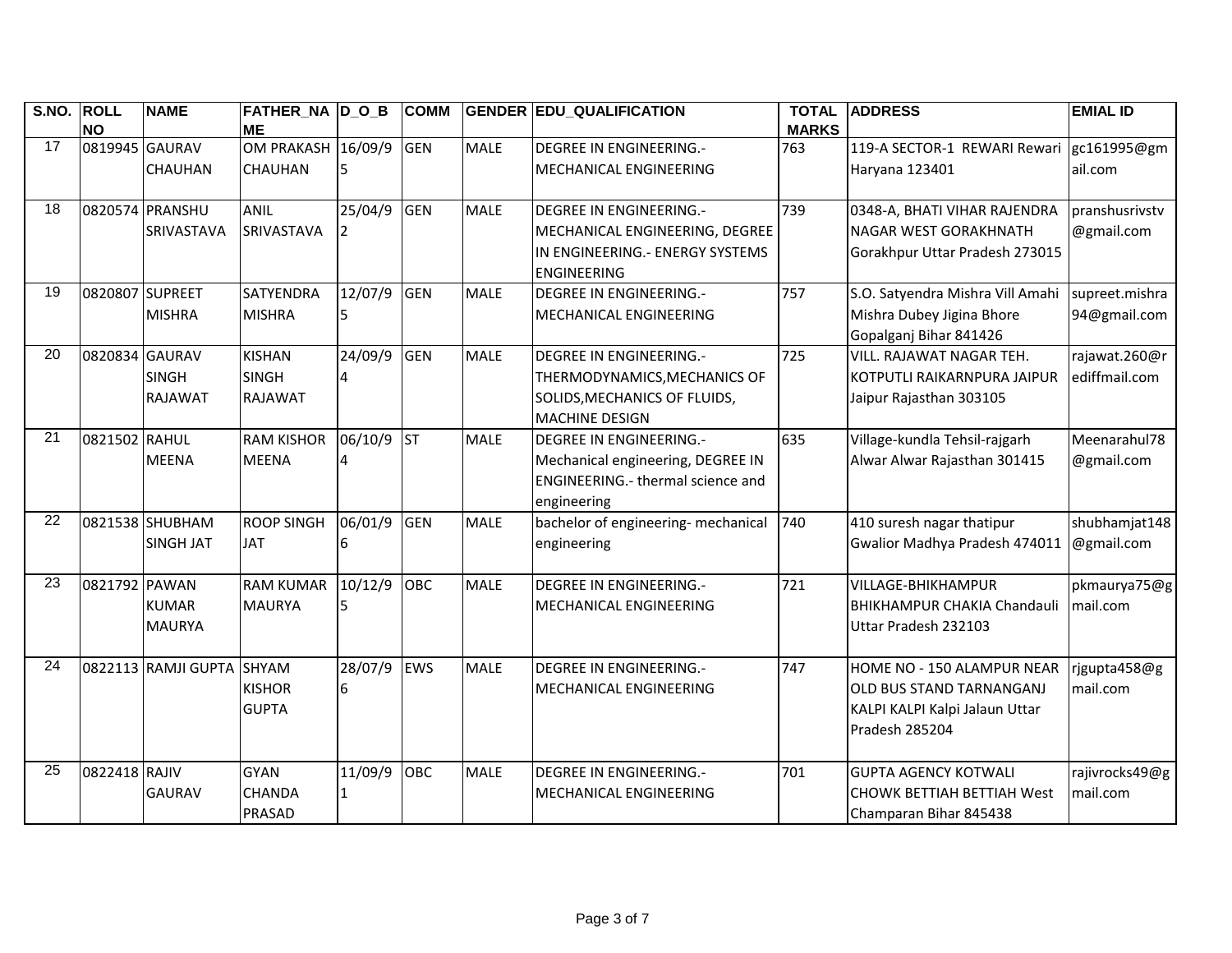| S.NO. | <b>ROLL</b>     | <b>NAME</b>               | FATHER_NA D_O_B                          |         | <b>COMM</b> |             | <b>GENDER EDU_QUALIFICATION</b> | <b>TOTAL</b> | <b>ADDRESS</b>                    | <b>EMIAL ID</b> |
|-------|-----------------|---------------------------|------------------------------------------|---------|-------------|-------------|---------------------------------|--------------|-----------------------------------|-----------------|
| 26    | <b>NO</b>       |                           | <b>ME</b><br>KRISHNA SAH 10/03/9         |         |             |             |                                 | <b>MARKS</b> |                                   |                 |
|       | 0822541 PANKAJ  |                           |                                          |         | OBC         | <b>MALE</b> | DEGREE IN ENGINEERING.-         | 743          | <b>AT-MUKERI TOLA POLICE</b>      | pankajsiet64@   |
|       |                 | <b>KUMAR</b>              |                                          |         |             |             | <b>Mechanical Engineering</b>   |              | STATION-GOPALGANJ THAWE           | gmail.com       |
|       |                 |                           |                                          |         |             |             |                                 |              | GOPALGANJ Gopalganj Bihar         |                 |
|       |                 |                           |                                          |         |             |             |                                 |              | 841440                            |                 |
| 27    |                 | 0822894 DURGESH           | <b>SURENDRA</b>                          | 18/08/9 | OBC         | <b>MALE</b> | <b>DEGREE IN ENGINEERING.-</b>  | 690          | H NO. 01 VILLAGE- LERHA POST-     | durgeshsingh50  |
|       |                 | <b>SINGH</b>              | <b>SINGH</b>                             |         |             |             | MECHANICAL ENGINEERING          |              | LERHA GAURIBAZAR Deoria Uttar     | 36@gmail.com    |
|       |                 |                           |                                          |         |             |             |                                 |              | Pradesh 274202                    |                 |
| 28    |                 | 0825068 SANDEEP           | <b>RAMMILAN</b>                          | 10/09/9 | <b>SC</b>   | <b>MALE</b> | <b>DEGREE IN ENGINEERING.-</b>  | 697          | <b>BAJRANG WARD NUMBER 03</b>     | prajapatisande  |
|       |                 | PRAJAPATI                 | PRAJAPATI                                | 1       |             |             | MECHANICAL ENGINEERING, M.TECH- |              | PANNA PANNA Panna Madhya          | ep104@gmail.c   |
|       |                 |                           |                                          |         |             |             | <b>RUBBER TECHNOLOGY</b>        |              | Pradesh 488001                    | lom             |
| 29    |                 | 0825443 SHUBHAM           | <b>JITENDRA</b>                          | 15/08/9 | <b>GEN</b>  | <b>MALE</b> | <b>DEGREE IN ENGINEERING.-</b>  | 711          | LIG B-425 SHASTRIPURAM            | mech3130@gm     |
|       |                 | <b>SHARMA</b>             | <b>KUMAR</b>                             | 4       |             |             | MECHANICAL                      |              | SIKANDRA AGRA Agra Uttar          | ail.com         |
|       |                 |                           | <b>SHARMA</b>                            |         |             |             |                                 |              | Pradesh 282007                    |                 |
| 30    | 0825773 VISHANT |                           | <b>MURARI LAL</b>                        | 24/09/9 | <b>GEN</b>  | <b>MALE</b> | <b>DEGREE IN ENGINEERING.-</b>  | 512          | BLOCK NO 53 HOUSE NO 66           | vishant.aggarw  |
|       |                 | AGGARWAL                  | AGGARWAL                                 |         |             |             | MECHANICAL ENGINEERING          |              | <b>RAMJAS ROAD KAROL BAGH</b>     | al@gmail.com    |
|       |                 |                           |                                          |         |             |             |                                 |              | Central Delhi Delhi 110005        |                 |
| 31    |                 | 0825831 BRAMHANKA         | <b>GIRDHAR</b>                           | 16/04/9 | OBC         | <b>MALE</b> | <b>DEGREE IN ENGINEERING.-</b>  | 700          | <b>AMBEDKAR WARD PIMPALGAON</b>   | bramhankardar   |
|       |                 | R DARSHAN                 | BRAMHANKA 6                              |         |             |             | MECHANICAL ENGINEERING          |              | PIMPALGAON KHAMBI ARJUNI          | shan@gmail.co   |
|       |                 | <b>GIRDHAR</b>            | R                                        |         |             |             |                                 |              | <b>MORGAON Gondia Maharashtra</b> | m               |
|       |                 |                           |                                          |         |             |             |                                 |              | 441702                            |                 |
| 32    |                 | 0827506 MAYUR GARG RAJESH |                                          | 11/07/9 | <b>EWS</b>  | <b>MALE</b> | <b>DEGREE IN ENGINEERING.-</b>  | 730          | 30, AGRASEN COLONY,               | gmayur@stude    |
|       |                 |                           | KUMAR GARG 6                             |         |             |             | MECHANICAL ENGINEERING          |              | <b>BARGAMA ROAD BEHIND</b>        | nt.nitw.ac.in   |
|       |                 |                           |                                          |         |             |             |                                 |              | ROADWAYS DEPOT HINDAUN            |                 |
|       |                 |                           |                                          |         |             |             |                                 |              | H.O HINDAUN CITY Karauli          |                 |
|       |                 |                           |                                          |         |             |             |                                 |              | Rajasthan 322230                  |                 |
| 33    |                 |                           | 0827510 SOHEL SHEKH SHAKIL SHEKH 04/03/9 |         | EWS         | <b>MALE</b> | DEGREE IN ENGINEERING.-         | 665          | LONARI PURA, NEAR ZILHA           | sohelshekh431   |
|       |                 |                           |                                          |         |             |             | MECHANICAL ENGINEERING          |              | PARISHAD HIWARKHED                | 997@gmail.co    |
|       |                 |                           |                                          |         |             |             |                                 |              | HIWARKHED AMRAVATI Amravati m     |                 |
|       |                 |                           |                                          |         |             |             |                                 |              | Maharashtra 444905                |                 |
| 34    |                 | 0827513 HAWELIKAR         | SATYAPREM                                | 25/07/9 | OBC         | <b>MALE</b> | DEGREE IN ENGINEERING.-         | 685          | <b>SHRI GANESH CLINIC TELGAON</b> | dushyant.hawel  |
|       |                 | <b>DUSHYANT</b>           | <b>HAWELIKAR</b>                         | 16      |             |             | MECHANICAL ENGINEERING          |              | <b>ROAD DHARUR DHARUR Beed</b>    | ikar04@gmail.c  |
|       |                 | <b>SATYAPREM</b>          |                                          |         |             |             |                                 |              | Maharashtra 431124                | lom             |
|       |                 |                           |                                          |         |             |             |                                 |              |                                   |                 |
|       |                 |                           |                                          |         |             |             |                                 |              |                                   |                 |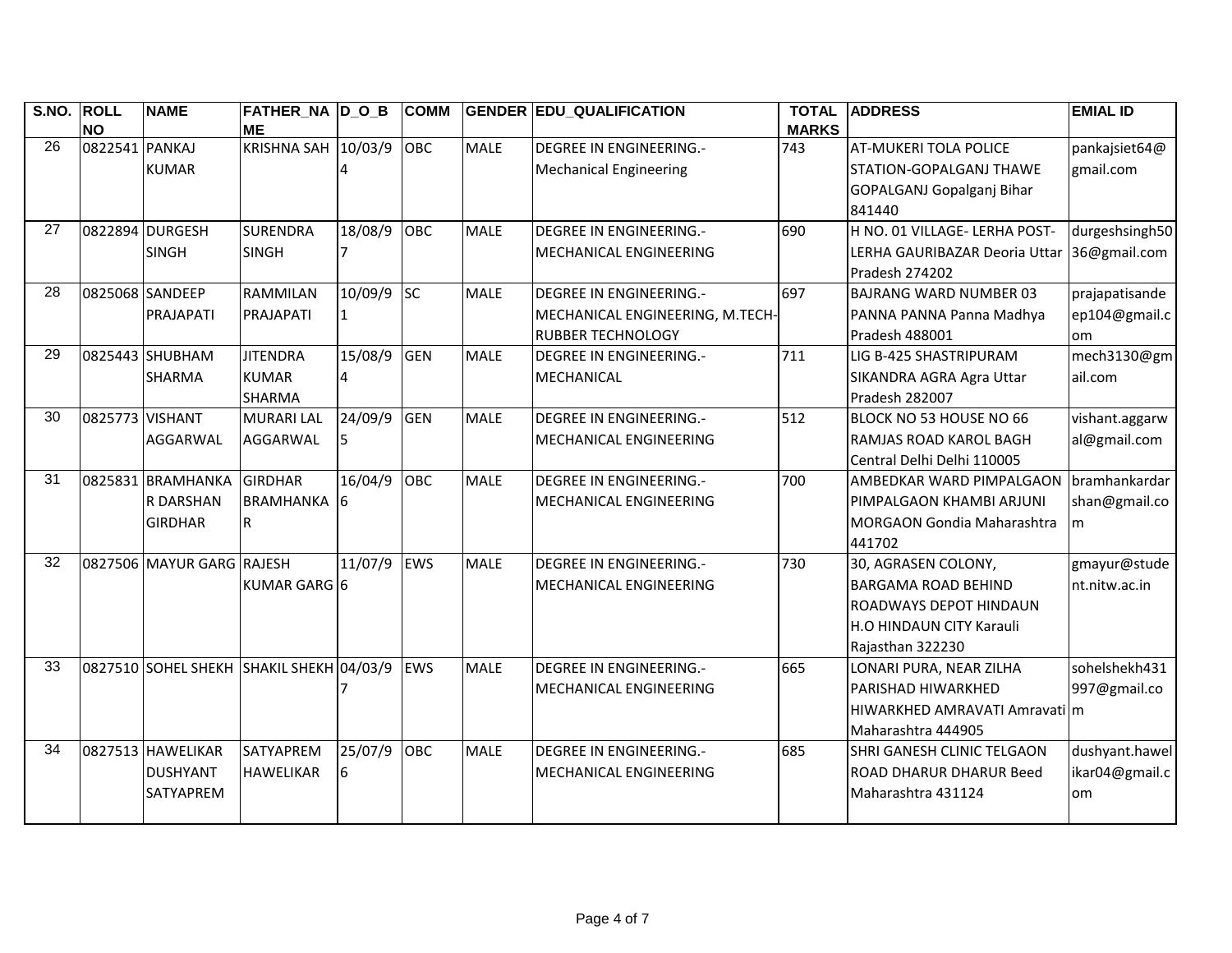| <b>S.NO.</b>    | <b>ROLL</b><br><b>NO</b> | <b>NAME</b>                                                    | FATHER_NA  D_O_B<br><b>ME</b>                 |               | <b>COMM</b> |             | <b>GENDER EDU_QUALIFICATION</b>                                                                                  | <b>TOTAL</b><br><b>MARKS</b> | <b>ADDRESS</b>                                                                                                      | <b>EMIAL ID</b>                    |
|-----------------|--------------------------|----------------------------------------------------------------|-----------------------------------------------|---------------|-------------|-------------|------------------------------------------------------------------------------------------------------------------|------------------------------|---------------------------------------------------------------------------------------------------------------------|------------------------------------|
| $\overline{35}$ |                          | 0827611 PREMRAJ<br><b>MEENA</b>                                | <b>DHARAM</b><br><b>SINGH</b><br><b>MEENA</b> | 02/07/9       | lsт         | <b>MALE</b> | DEGREE IN ENGINEERING.-<br>MECHANICAL ENGINEERING                                                                | 646                          | <b>VILLAGE-RANOLI TEHSIL-</b><br>TODABHIM SHRI MAHAVEER JI<br>KARAULI Karauli Rajasthan<br>322220                   | premrajnareda<br>@gmail.com        |
| 36              | 0827793 GOURAV           | <b>KAMBOJ</b>                                                  | <b>GURNAM</b><br>CHAND                        | 20/08/9<br>6  | OBC         | <b>MALE</b> | <b>DEGREE IN ENGINEERING.-</b><br><b>INDUSTRIAL AND PRODUCTION</b><br><b>ENGINEERING</b>                         | 743                          | H.NO 503,2A Phase 2 Civil Lines<br>Fazilka Fazilka Punjab 152123                                                    | gouravsama56<br>@gmail.com         |
| 37              | 0827974 ANUJ             | <b>VARSHNEY</b>                                                | <b>DINESH</b><br><b>CHANDRA</b><br>VARSHNEY   | 10/08/9<br>5  | <b>GEN</b>  | <b>MALE</b> | DEGREE IN ENGINEERING.-<br>MECHANICAL ENGINEERING                                                                | 774                          | HONEY PHOTO STUDIO MAIN<br>MARKET MOHALLA NO 6 BILSI<br><b>BILSI Budaun Uttar Pradesh</b><br>243633                 | anuj5678varsh<br>ney@gmail.co<br>m |
| 38              |                          | 0828237 LALLU PATEL                                            | <b>BHARAT</b><br><b>SINGH</b>                 | 15/01/9       | OBC         | <b>MALE</b> | <b>DEGREE IN ENGINEERING.-</b><br>MECHANICAL ENGINEERING, DEGREE<br>IN ENGINEERING.- APPLIED<br><b>MECHANICS</b> | 690                          | SO-BHARAT SINGH, VILL-SIKTHI<br>WARD NO-11 AKHALASPUR<br>BHABUA Kaimur (Bhabua) Bihar<br>821101                     | lallu.patel6@g<br>mail.com         |
| 39              |                          | 0828724 ATUL KUMAR<br>YADAV                                    | <b>RAVINDRA</b><br>NATH YADAV                 | 23/09/9<br>15 | OBC         | <b>MALE</b> | <b>DEGREE IN ENGINEERING.-</b><br>MECHANICAL ENGINEERING                                                         | 695                          | SA-3160-1-S DAULATPUR<br><b>HASIMPUR LALPUR PANDEYPUR</b><br><b>CANTT VARANASI Varanasi Uttar</b><br>Pradesh 221002 | aky88nitp@gm<br>ail.com            |
| 40              |                          | 1011771 PEDDINENI<br><b>VENKATA</b><br><b>RAMANJANEY</b><br>UL | NAGESWARA<br><b>RO</b>                        | 02/05/9       | <b>EWS</b>  | <b>MALE</b> | <b>DEGREE IN ENGINEERING.-</b><br>Mechanical engineering                                                         | 731                          | 8-92a Gogulampadu Chintalavalli<br>Musunuru Krishna Andhra<br>Pradesh 521207                                        | ramanji4349@g<br>mail.com          |
| 41              |                          | 1105256 DHARMASHA<br><b>NKER</b>                               | <b>BHAGWAN</b><br>SAHAY<br><b>CHOUDHARY</b>   | 22/11/9<br>6  | OBC         | <b>MALE</b> | <b>DEGREE IN ENGINEERING.-</b><br><b>Mechanical Engineering</b>                                                  | 687                          | Vill- Brijpura Post- Bobari TH-<br>Jamwaramgarh Jaipur Jaipur<br>Rajasthan 303120                                   | DSJAT.OM96@<br><b>GMAIL.COM</b>    |
| 42              | 1105856 MANISH           | <b>KUMAR</b><br><b>SANADHYA</b>                                | <b>VISHNU</b><br>SHARMA                       | 27/08/9<br>5  | <b>GEN</b>  | <b>MALE</b> | <b>DEGREE IN ENGINEERING.-</b><br>MECHANICAL ENGINEERING                                                         | 751                          | S.O. VISHNU SHARMA, 10,<br><b>RAJANAGAR COLONY BUS</b><br>STAND, NATHRI ROAD PEEPLU<br>PEEPLU Tonk Rajasthan 304801 | manishsanadhy<br>a4@gmail.com      |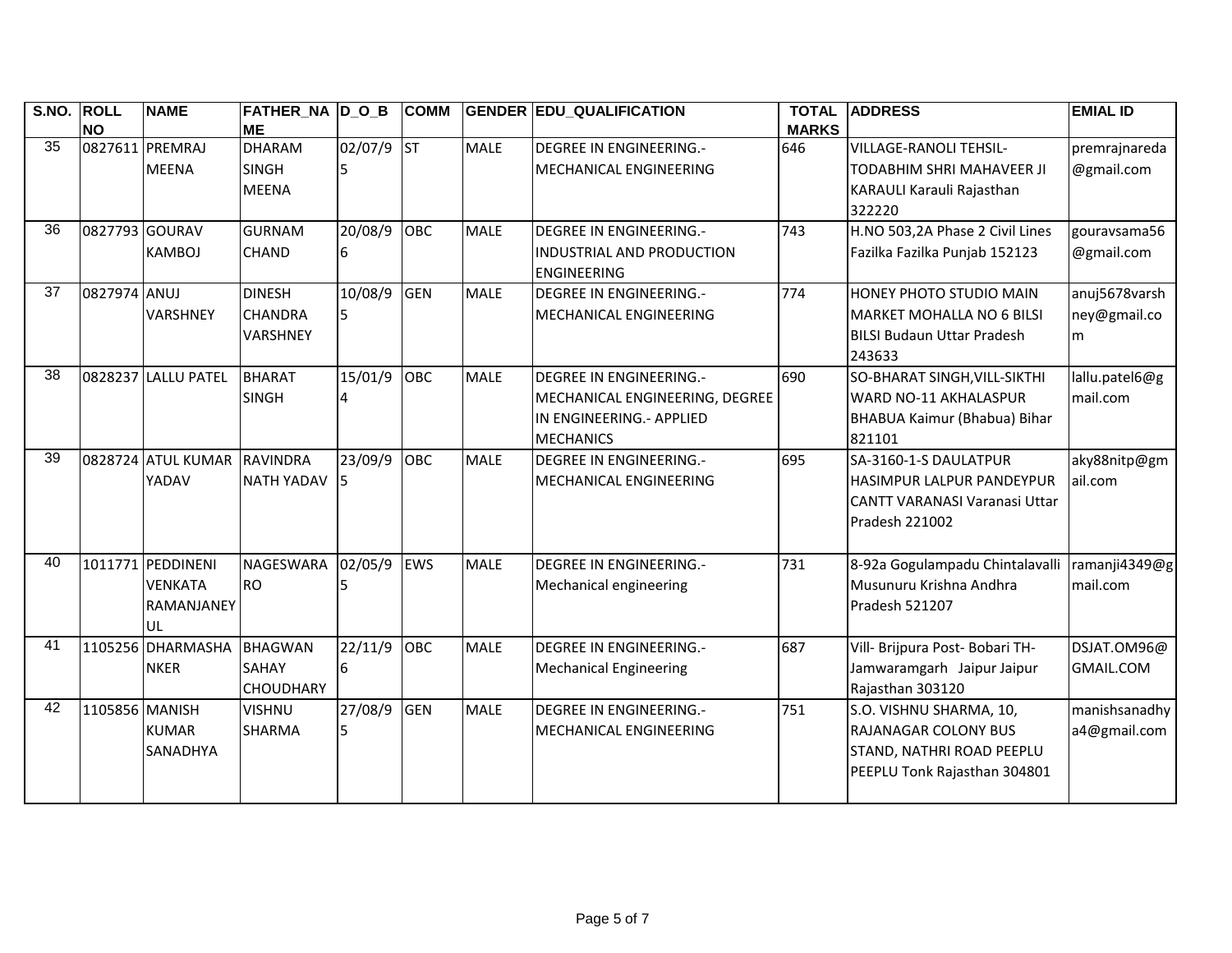| S.NO. | <b>ROLL</b><br><b>NO</b> | <b>NAME</b>                       | <b>FATHER_NA D_O_B</b><br><b>ME</b>                   |              | <b>COMM</b> |             | <b>GENDER EDU_QUALIFICATION</b>                          | <b>TOTAL</b><br><b>MARKS</b> | <b>ADDRESS</b>                                                                                                                                | <b>EMIAL ID</b>                     |
|-------|--------------------------|-----------------------------------|-------------------------------------------------------|--------------|-------------|-------------|----------------------------------------------------------|------------------------------|-----------------------------------------------------------------------------------------------------------------------------------------------|-------------------------------------|
| 43    | 1203307 DEEPAK           | <b>KUMAR</b>                      | SHREEKANT<br><b>MANDAL</b>                            | 20/02/9      | OBC         | <b>MALE</b> | DEGREE IN ENGINEERING.-<br>MECHANICAL ENGINEERING        | 735                          | VILL-HARICHAK PO-KASHRI PS-<br>ANTICHAK KASHRI KAHALGAON<br>Bhagalpur Bihar 813203                                                            | deepakkumarb<br>gp95@gmail.co<br>m  |
| 44    |                          | 1203446 VAIBHAV<br><b>CHOUHAN</b> | <b>MAHESH</b><br><b>KUMAR</b><br>CHOUHAN              | 20/11/9      | OBC         | <b>MALE</b> | DEGREE IN ENGINEERING.-<br>Mechanical engineering        | 728                          | Ward no 27 Prem nagar Gali no 2<br>Balaghat Balaghat Balaghat<br>Madhya Pradesh 481001                                                        | cvaibhav.chouh<br>an1@gmail.co<br>m |
| 45    |                          | 1205734 GAJENDRA<br><b>KOLI</b>   | <b>HARGOVIND</b>                                      | 07/06/9      | <b>SC</b>   | <b>MALE</b> | <b>DEGREE IN ENGINEERING.-</b><br>MECHANICAL ENGINEERING | 689                          | KOLI MOHALLA, VILLAGE -<br>UMREH POST - UMREH, TEHSIL -<br><b>BARI, DIST - DHOLPUR</b><br>RAJASTHAN UMREH BARI<br>Dholpur Rajasthan 328021    | gajendrakoli62<br>16@gmail.com      |
| 46    | 1303294 SHAHAJI          | <b>PRAKASH</b><br><b>MANDOKAR</b> | <b>PRAKASH</b><br><b>BAKARAMJI</b><br><b>MANDOKAR</b> | 04/09/9<br>3 | OBC         | <b>MALE</b> | DEGREE IN ENGINEERING.-<br>Thermodynamics, Heat Transfer | 715                          | Vidarbha Sanshodhan Mandal,<br>West High Court road, Civil Lines,<br><b>Nagpur General Post Office</b><br>Nagpur Nagpur Maharashtra<br>440001 | mandokarshah<br>aji@gmail.com       |
| 47    | 1504294 RAHUL            | <b>KUMAR</b>                      | <b>AMRENDRA</b><br><b>KUMAR</b>                       | 09/12/9      | OBC         | <b>MALE</b> | <b>DEGREE IN ENGINEERING.-</b><br>MECHNAICAL ENGINEERING | 745                          | VILL- CHHITNAWAH DAUDPUR<br>PATNA Patna Bihar 801502                                                                                          | rahulkumar9de<br>c@gmail.com        |
| 48    | 1505325 RAJEEV           | <b>KUMAR</b><br><b>SINGH</b>      | <b>SHEO NATH</b><br><b>SINGH</b>                      | 02/05/9      | OBC         | <b>MALE</b> | <b>DEGREE IN ENGINEERING.-</b><br>MECHANICAL ENGINEERING | 668                          | RAJEEV KUMAR SINGH SO-SHEO<br>NATH SINGH VILLAGE-<br>MOTIRAJPUR PS-GARKHA<br>SAIDSARAI CHHAPRA Saran Bihar<br>841311                          | rajeev5105611<br>@gmail.com         |
| 49    | 2100949 GULZAR           | <b>AHMAD</b>                      | <b>MUKHTAR</b><br><b>AHMAD</b>                        | 09/07/9      | <b>OBC</b>  | <b>MALE</b> | DEGREE IN ENGINEERING.-<br>MECHANICAL ENGINEERING        | 723                          | 200 AMAN VIHAR STREET NO 8<br>NEAR ERAM SCHOOL NEW<br>HAIDERGANJ CHOWK LUCKNOW<br>Lucknow Uttar Pradesh 226003                                | gulzarahmad28<br>5@gmail.com        |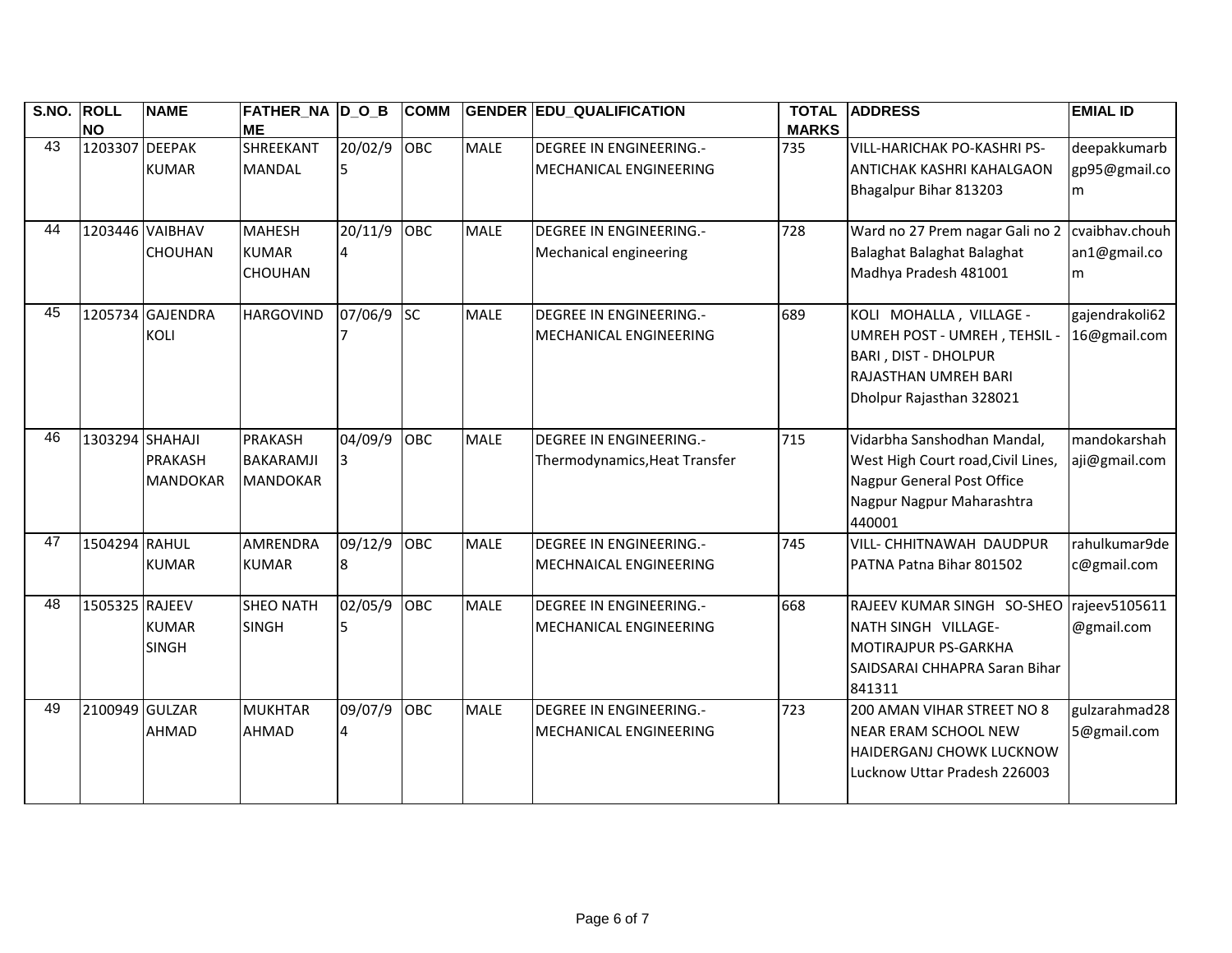| S.NO. | <b>ROLL</b>    | <b>INAME</b>      | <b>FATHER NA D O B</b> |            | <b>COMM</b> |             | <b>GENDER EDU_QUALIFICATION</b>       | <b>TOTAL</b> | <b>IADDRESS</b>                | <b>EMIAL ID</b> |
|-------|----------------|-------------------|------------------------|------------|-------------|-------------|---------------------------------------|--------------|--------------------------------|-----------------|
|       | <b>NO</b>      |                   | IME.                   |            |             |             |                                       | <b>MARKS</b> |                                |                 |
| 50    | 2607146 SUYASH |                   | <b>ANIL KUMAR</b>      | 27/02/9    | <b>EWS</b>  | <b>MALE</b> | <b>IDEGREE IN ENGINEERING.-</b>       | 749          | ICO- ANIL KUMAR SRIVASTAVA     | ssuyash5@gma    |
|       |                | <b>SRIVASTAVA</b> | <b>SRIVASTAVA</b>      |            |             |             | MECHANICAL ENGINEERING, M.TECH-       |              | IVILL- PRATAPPUR MAJHWAR       | il.com          |
|       |                |                   |                        |            |             |             | <b>IMACHINE DESIGN MECHANICAL</b>     |              | ICHANDAULI Chandauli Uttar     |                 |
|       |                |                   |                        |            |             |             | <b>IENGINEERING</b>                   |              | Pradesh 232104                 |                 |
| 51    |                | 3600303 RADHESHYA | <b>RAM KARAN</b>       | 01/11/9 ST |             | <b>MALE</b> | <b>IDEGREE IN ENGINEERING.-</b>       | 644          | Baydi Wali Dhani Behind Power  | 2013ume1267     |
|       |                | <b>M MEENA</b>    | <b>MEENA</b>           |            |             |             | IMECHANICAL ENGINEERING               |              | House Jagatpura Jaipur Jaipur  | $@$ mnit.ac.in  |
|       |                |                   |                        |            |             |             |                                       |              | Rajasthan 302017               |                 |
| 52    | 4902230 SURYA  |                   | <b>OMKAR</b>           | 01/02/8    | <b>GEN</b>  | <b>MALE</b> | <b>IDEGREE IN ENGINEERING.-</b>       | 495          | village toadh post salempur    | suryaps108@g    |
|       |                | <b>PRATAP</b>     | <b>SINGH</b>           |            |             |             | Mechanical engineering, DEGREE IN     |              | Ihathras Hathras Uttar Pradesh | mail.com        |
|       |                | <b>SINGH</b>      |                        |            |             |             | <b>IENGINEERING.- ENERGY</b>          |              | 204102                         |                 |
|       |                |                   |                        |            |             |             | <b>TECHNOLOGY</b>                     |              |                                |                 |
| 53    |                | 5101482 ANUPAM    | <b>ASHOK</b>           | 04/11/9    | <b>SC</b>   | <b>MALE</b> | <b>IDEGREE IN ENGINEERING.- FLUID</b> | 667          | <b>VILL KRISHNAMATI</b>        | anupammondal    |
|       |                | <b>MONDAL</b>     | <b>MONDAL</b>          |            |             |             | MECHANICS, PRODUCTION                 |              | <b>IBALARAMPUR BERHAMPORE</b>  | km@gmail.com    |
|       |                |                   |                        |            |             |             | ENGINEERING, AIRCONDITIONING,         |              | Murshidabad West Bengal        |                 |
|       |                |                   |                        |            |             |             | <b>IMATHEMATICS</b>                   |              | 742165                         |                 |
|       |                |                   |                        |            |             |             |                                       |              |                                |                 |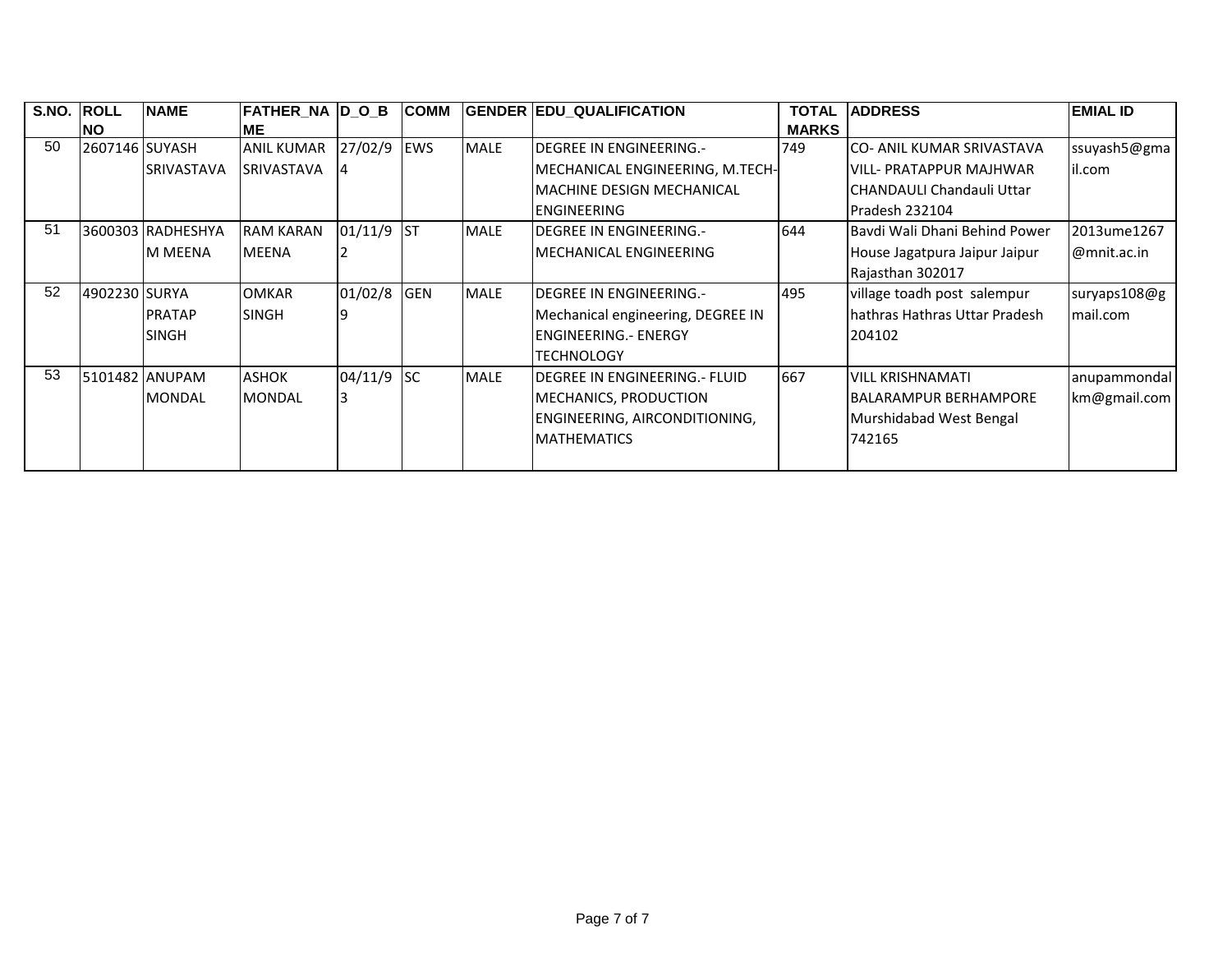#### **LIST OF NOT RECOMMENDED CANDIDATES WHO HAVE OPTED SHARING THE MARKS INFORMATION ON THE COMMISSION'S WEBSITE SERVICE- ELECTRICAL ENGG.**

| S.NO. ROLL     |                | <b>NAME</b>        | <b>FATHER_NA D_O_B</b> |             | <b>COMM</b> |             | <b>GENDER EDU QUALIFICATION</b>        | <b>TOTAL</b> | <b>ADDRESS</b>                                    | <b>EMIAL ID</b>      |
|----------------|----------------|--------------------|------------------------|-------------|-------------|-------------|----------------------------------------|--------------|---------------------------------------------------|----------------------|
|                | <b>NO</b>      |                    | <b>ME</b>              |             |             |             |                                        | <b>MARKS</b> |                                                   |                      |
|                |                | 0104304 SHATRUGHN  | <b>JAWAHAR</b>         | 20/07/9 OBC |             | <b>MALE</b> | <b>DEGREE IN ENGINEERING.-</b>         | 661          | CO JAWAHAR ROY VILLAGE                            | KUMARSHATRU95        |
|                |                | <b>KUMAR</b>       | <b>ROY</b>             |             |             |             | ELECTRICAL AND ELECTRONICS             |              | <b>CHAKDADAN PS MAHUA</b>                         | @GMAIL.COM           |
|                |                |                    |                        |             |             |             | <b>ENGINEERING</b>                     |              | CHAKMAJAHID HAJIPUR Vaishali                      |                      |
|                |                |                    |                        |             |             |             |                                        |              | <b>Bihar 844122</b>                               |                      |
| $\overline{2}$ |                | 0203140 RAVI GUPTA | RAM NARESH 19/11/9 OBC |             |             | <b>MALE</b> | DEGREE IN ENGINEERING.-                | 655          | <b>KASERUA KHURD SAHSON</b>                       | ravi20132037@gma     |
|                |                |                    | <b>GUPTA</b>           |             |             |             | <b>ELECTRICAL</b>                      |              | <b>SAHSON PRAYAGRAJ Prayagraj</b>                 | il.com               |
|                |                |                    |                        |             |             |             |                                        |              | Uttar Pradesh 221507                              |                      |
|                |                |                    |                        |             |             |             |                                        |              |                                                   |                      |
| 3              |                | 0513015 PRIYAVARTI | <b>ISHWAR</b>          | 20/10/9     | <b>GEN</b>  | <b>MALE</b> | <b>DEGREE IN ENGINEERING.-</b>         | 672          | rawali poal bagari nagar bagari                   | jaitawatps@gmail.c   |
|                |                | <b>SINGH</b>       | <b>SINGH</b>           |             |             |             | ELECTRICAL AND ELECTRONICS             |              | nagar sojat city Pali Rajasthan                   | om                   |
|                |                | <b>JAITAWAT</b>    | <b>RATHORE</b>         |             |             |             | <b>ENGINEERING</b>                     |              | 306114                                            |                      |
| 4              | 0513195 KUNAL  |                    | <b>DEEPAK</b>          | 28/06/9 GEN |             | <b>MALE</b> | <b>DEGREE IN ENGINEERING.-</b>         | 721          | <b>VISHWANATH PALACE</b>                          | kunalsaurav20@gm     |
|                |                | <b>SAURAV</b>      | <b>KUMAR</b>           | 5           |             |             | ELECTRICAL AND ELECTRONICS             |              | KHARAHIA BASTI WARD NO. 10                        | lail.com             |
|                |                |                    | <b>VERMA</b>           |             |             |             | <b>ENGINEERING</b>                     |              | ARARIA ARARIA Araria Bihar                        |                      |
|                |                |                    |                        |             |             |             |                                        |              | 854311                                            |                      |
| 5              |                | 0513316 MAHESH     | <b>TULACHHA</b>        | 07/07/9 GEN |             | <b>MALE</b> | <b>DEGREE IN ENGINEERING.-</b>         | 718          | Near railway station Marwar                       | maheshbishnoi379     |
|                |                |                    | <b>RAM</b>             |             |             |             | EIECTRICAL ENGINEERING                 |              | lohawat Jodhpur Rajasthan                         | @gmail.com           |
|                |                |                    | <b>VISHNOI</b>         |             |             |             |                                        |              | 342302                                            |                      |
| 6              | 0606388 ARGHA  |                    | <b>UTTAM</b>           | 30/08/9 GEN |             | <b>MALE</b> | DEGREE IN ENGINEERING.- Electrical 711 |              | 18A, Santosh Roy Road, Barisha, Argh1213@gmail.co |                      |
|                |                | <b>KAMAL DAS</b>   | <b>KUMAR DAS</b>       |             |             |             | Engineering                            |              | Barisha Kolkata South 24                          | l <sub>m</sub>       |
|                |                |                    |                        |             |             |             |                                        |              | Parganas West Bengal 700008                       |                      |
|                |                |                    |                        |             |             |             |                                        |              |                                                   |                      |
| $\overline{7}$ | 0703369 VIVEK  |                    | GAURISHANK 26/01/9     |             | <b>OBC</b>  | <b>MALE</b> | DEGREE IN ENGINEERING.-                | 706          | <b>VILL - MAHADDIPUR POLICE</b>                   | vivekgya691@gmail    |
|                |                | <b>KUMAR</b>       | <b>AR PRASAD</b>       |             |             |             | <b>ELECTRICAL ENGINEERING</b>          |              | <b>STATION- UPHARA SINDUARI</b>                   | .com                 |
|                |                |                    |                        |             |             |             |                                        |              | Aurangabad Bihar 824207                           |                      |
| 8              | 0703966 DILLIP |                    | <b>BAIRA</b>           | 05/06/9 OBC |             | <b>MALE</b> | <b>DEGREE IN ENGINEERING.-</b>         | 716          | <b>DIBYASINGH PRASAD KERANG</b>                   | dillip.k.khuntia1995 |
|                |                | <b>KUMAR</b>       | <b>KHUNTIA</b>         | 5           |             |             | <b>IELECTRICAL ENGINEERING</b>         |              | KHORDHA KHORDHA Khordha                           | @gmail.com           |
|                |                | <b>KHUNTIA</b>     |                        |             |             |             |                                        |              | Odisha 752057                                     |                      |
|                |                |                    |                        |             |             |             |                                        |              |                                                   |                      |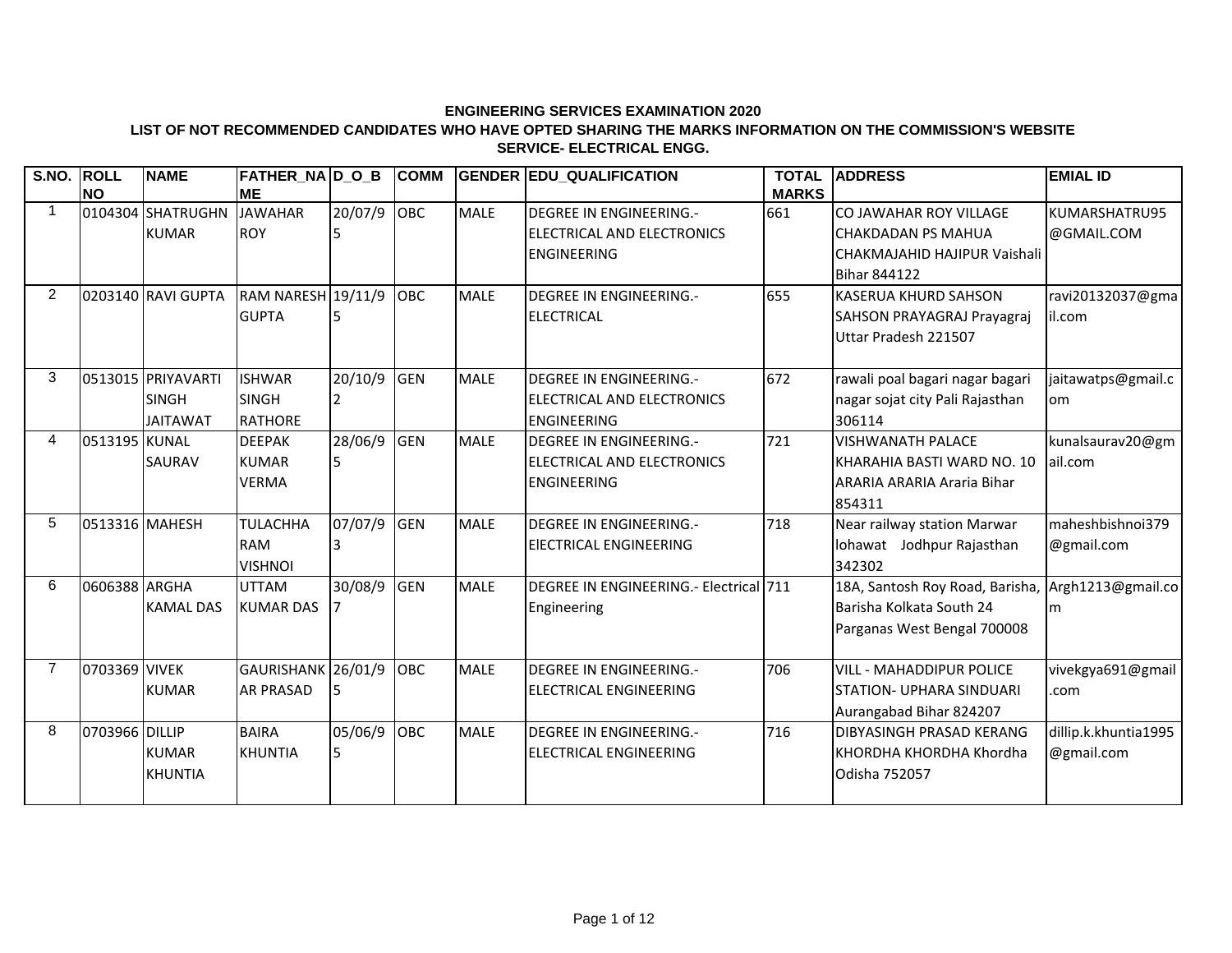| S.NO. ROLL |                | <b>NAME</b>       | <b>FATHER_NA D_O_B</b> |         | <b>COMM</b> |             | <b>GENDER EDU_QUALIFICATION</b>        | <b>TOTAL</b> | <b>ADDRESS</b>                                        | <b>EMIAL ID</b>     |
|------------|----------------|-------------------|------------------------|---------|-------------|-------------|----------------------------------------|--------------|-------------------------------------------------------|---------------------|
| 9          | <b>NO</b>      |                   | <b>ME</b>              |         |             |             |                                        | <b>MARKS</b> |                                                       |                     |
|            | 0828895 RAHUL  |                   | <b>DEEN DAYAL</b>      | 09/09/9 | $\vert$ ST  | <b>MALE</b> | <b>DEGREE IN ENGINEERING.-</b>         | 628          | HOUSE NO 009, VILLAGE                                 | RAHULSHIHARA93      |
|            |                | <b>MEENA</b>      | <b>MEENA</b>           | 3       |             |             | ELECTRICAL ENGINEERING                 |              | NANGAL BAIRSI NANGAL BAIRSI @GMAIL.COM                |                     |
|            |                |                   |                        |         |             |             |                                        |              | DAUSA Dausa Rajasthan 303303                          |                     |
|            |                |                   |                        |         |             |             |                                        |              |                                                       |                     |
| 10         | 0829233 RAVI   |                   | <b>RAMESH</b>          | 01/07/9 | <b>SC</b>   | <b>MALE</b> | <b>DEGREE IN ENGINEERING.-</b>         | 580          | HOUSE NO-527 AJEET NAGAR                              | ravik7351945479@    |
|            |                | <b>GAUTAM</b>     | <b>CHANDRA</b>         | 7       |             |             | <b>ELECTRICAL ENGINEERING</b>          |              | NEAR BAUDH VIDYA MANDIR                               | gmail.com           |
|            |                |                   |                        |         |             |             |                                        |              | <b>INTER COLLEGE ETAWAH</b>                           |                     |
|            |                |                   |                        |         |             |             |                                        |              | Etawah Uttar Pradesh 206001                           |                     |
| 11         | 0829468 RAHUL  |                   | <b>PAWAN</b>           | 07/07/9 | OBC         | <b>MALE</b> | <b>DEGREE IN ENGINEERING.-</b>         | 711          | WARD NO.- 01, V.P.O.-                                 | rahulswami.champ    |
|            |                |                   | <b>KUMAR</b>           | 3       |             |             | ELECTRICAL ENGINEERING, MASTER         |              | <b>RAMGARH TEHSIL- NOHAR</b>                          | @gmail.com          |
|            |                |                   |                        |         |             |             | OF TECHNOLOGY- POWER AND               |              | <b>GOGAMEDI NOHAR</b>                                 |                     |
|            |                |                   |                        |         |             |             | <b>ENERGY SYSTEMS</b>                  |              | Hanumangarh Rajasthan 335504                          |                     |
|            |                |                   |                        |         |             |             |                                        |              |                                                       |                     |
| 12         |                | 0829872 KARTIKEYA | <b>UMESH</b>           | 17/03/9 | <b>GEN</b>  | <b>MALE</b> | <b>DEGREE IN ENGINEERING.-</b>         | 680          | Village-Laxmipur shivala Bhitauli   kartikrules123@gm |                     |
|            |                | <b>TRIPATHI</b>   | <b>CHAND</b>           | 3       |             |             | ELECTRICAL ENGINEERING                 |              | Bazar Laxmipur shivala                                | ail.com             |
|            |                |                   | <b>TRIPATHI</b>        |         |             |             |                                        |              | Maharajganj Maharajganj Uttar                         |                     |
|            |                |                   |                        |         |             |             |                                        |              | Pradesh 273302                                        |                     |
|            |                |                   |                        |         |             |             |                                        |              |                                                       |                     |
| 13         | 0829974 SAKET  |                   | <b>SUNIL</b>           | 02/01/9 | OBC         | <b>MALE</b> | <b>DEGREE IN ENGINEERING.-</b>         | 672          | Shikshak colony, bangalipar,                          | Kumarsakety99@g     |
|            |                | <b>KUMAR</b>      | <b>KUMAR</b>           | 4       |             |             | ELECTRICAL AND ELECTRONICS             |              | p.o,p.s,dist-sheikhpura Bihar                         | mail.com            |
|            |                |                   |                        |         |             |             | <b>ENGINEERING</b>                     |              | Sheikhpura Sheikhpura                                 |                     |
|            |                |                   |                        |         |             |             |                                        |              | Sheikhpura Bihar 811105                               |                     |
| 14         |                | 0830010 BHANWAR   | <b>DHOLA RAM</b>       | 22/07/9 | OBC         | <b>MALE</b> | DEGREE IN ENGINEERING.- Electrical 681 |              | 435, Holi Chowk, Prajapat                             | choudhary.2@iitj.ac |
|            |                | <b>SINGH</b>      | <b>CHOUDHARY</b> 7     |         |             |             | Engineering                            |              | Mohalla Baroda Meo Alwar                              | .in                 |
|            |                | <b>CHOUDHARY</b>  |                        |         |             |             |                                        |              | Alwar Rajasthan 301021                                |                     |
|            |                |                   |                        |         |             |             |                                        |              |                                                       |                     |
| 15         | 0830559 DINESH |                   | <b>VINOD</b>           | 01/08/9 | OBC         | <b>MALE</b> | <b>DEGREE IN ENGINEERING.-</b>         | 635          | TAKIYA CHAWK chhawashri                               | kumawatdinesh64     |
|            |                | <b>KUMAWAT</b>    | <b>KUMAWAT</b>         | 7       |             |             | ELECTRICAL AND ELECTRONICS             |              | UDAIPURWATI Jhunjhunu                                 | @gmail.com          |
|            |                |                   |                        |         |             |             | <b>ENGINEERING</b>                     |              | Rajasthan 333012                                      |                     |
| 16         | 0830646 ROSHAN |                   | RAMASHISH              | 01/12/9 | <b>SC</b>   | <b>MALE</b> | <b>DEGREE IN ENGINEERING.-</b>         | 659          | <b>GRAM RAJAUR POLICE STATION</b>                     | roshankmr916@gm     |
|            |                | <b>KUMAR</b>      | <b>RAJAK</b>           |         |             |             | <b>ELECTRICAL ENGINEERING</b>          |              | GARHPURA RAJAUR BEGUSARAI lail.com                    |                     |
|            |                |                   |                        |         |             |             |                                        |              | Begusarai Bihar 848204                                |                     |
|            |                |                   |                        |         |             |             |                                        |              |                                                       |                     |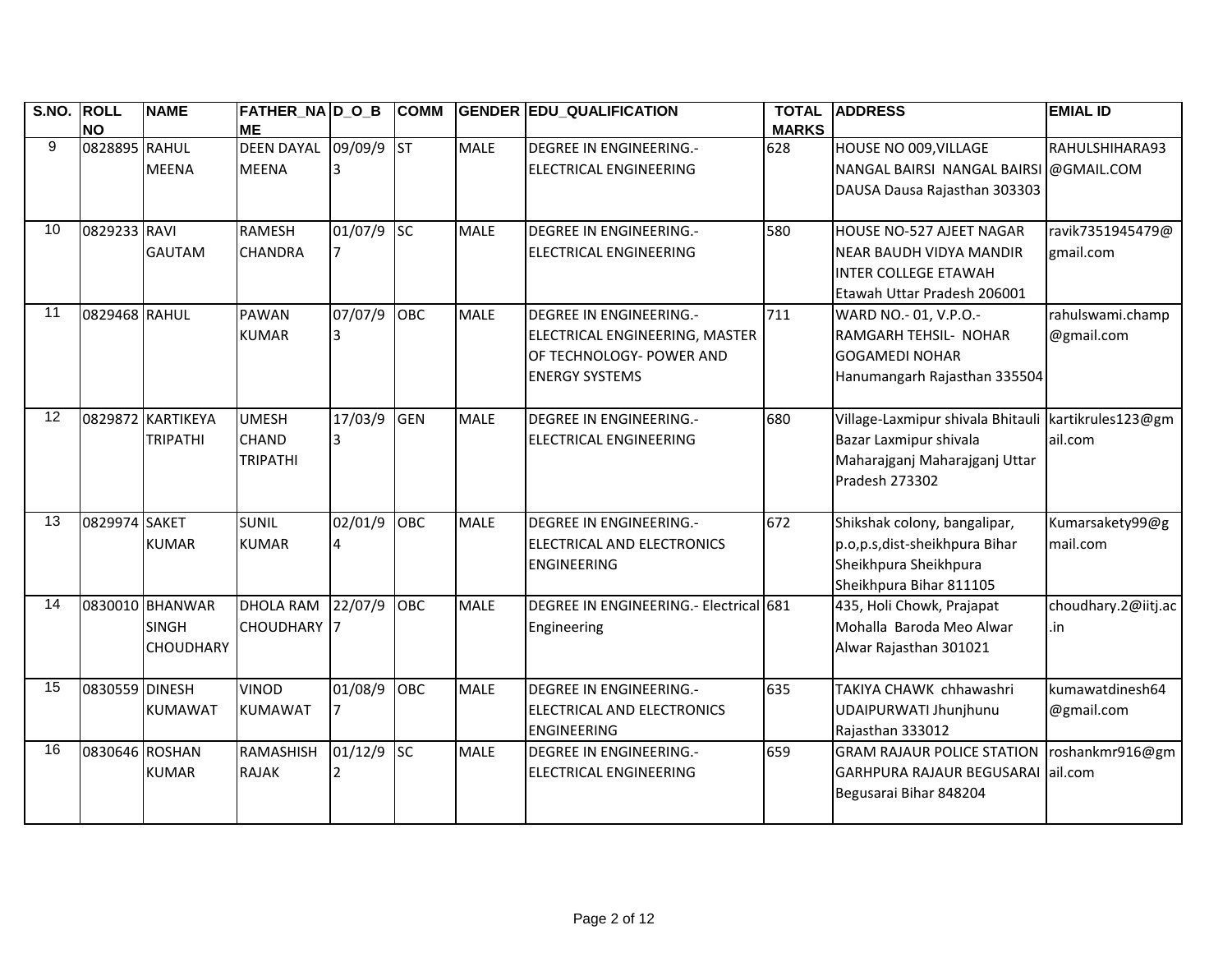| S.NO. ROLL |                | <b>NAME</b>                     | <b>FATHER_NA D_O_B</b> |         | <b>COMM</b> |             | <b>GENDER EDU_QUALIFICATION</b>        | <b>TOTAL</b> | <b>ADDRESS</b>                                   | <b>EMIAL ID</b>     |
|------------|----------------|---------------------------------|------------------------|---------|-------------|-------------|----------------------------------------|--------------|--------------------------------------------------|---------------------|
|            | <b>NO</b>      |                                 | <b>ME</b>              |         |             |             |                                        | <b>MARKS</b> |                                                  |                     |
| 17         | 0830672 SHAGUN |                                 | <b>ANAND</b>           | 09/12/9 | <b>SC</b>   | FEMALE      | <b>DEGREE IN ENGINEERING.-</b>         | 588          | <b>STREET NO 8 ADARSH NAGAR</b>                  | shagunantpl65@gm    |
|            |                |                                 | <b>SWAROOP</b>         | 8       |             |             | <b>ELECTRICAL ENGINEERING</b>          |              | <b>MODINAGAR MODINAGAR</b>                       | ail.com             |
|            |                |                                 |                        |         |             |             |                                        |              | <b>Ghaziabad Uttar Pradesh</b>                   |                     |
|            |                |                                 |                        |         |             |             |                                        |              | 201204                                           |                     |
| 18         |                | 0830762 S SRI SAILESH S VENKATA |                        | 03/11/9 | <b>OBC</b>  | <b>MALE</b> | <b>DEGREE IN ENGINEERING.-</b>         | 699          | F.NO. 301, SRI GANESH HEIGHTS srisailesh123@gmai |                     |
|            |                |                                 | <b>RAMANA</b>          | 5       |             |             | ELECTRICAL ENGINEERING SUBJECTS        |              | ANANDAVANAM                                      | I.com               |
|            |                |                                 |                        |         |             |             |                                        |              | <b>CHINNAMUSHIDIWADA</b>                         |                     |
|            |                |                                 |                        |         |             |             |                                        |              | JUNCTION, PENDURTHI                              |                     |
|            |                |                                 |                        |         |             |             |                                        |              | <b>MANDAL PENDURTHI POST</b>                     |                     |
|            |                |                                 |                        |         |             |             |                                        |              | <b>VISAKHAPATNAM</b>                             |                     |
|            |                |                                 |                        |         |             |             |                                        |              | Visakhapatnam Andhra Pradesh                     |                     |
|            |                |                                 |                        |         |             |             |                                        |              | 531173                                           |                     |
| 19         |                | 0830834 ISHAN SINGH NARESH      |                        | 25/12/9 | <b>GEN</b>  | <b>MALE</b> | <b>DEGREE IN ENGINEERING.-</b>         | 701          | B12-PURSHOTTAM VIHAR GOLA Ishan.bhadauria25      |                     |
|            |                | <b>BHADAURIA</b>                | <b>SINGH</b>           | 3       |             |             | ELECTRICAL ENGINEERING, DEGREE         |              | <b>KA MANDIR Gwalior Gwalior</b>                 | @gmail.com          |
|            |                |                                 | <b>BHADAURIA</b>       |         |             |             | IN ENGINEERING.- ELECTRICAL            |              | <b>Gwalior Madhya Pradesh</b>                    |                     |
|            |                |                                 |                        |         |             |             | <b>ENGINEERING COMMUNICATION</b>       |              | 474005                                           |                     |
|            |                |                                 |                        |         |             |             | AND SIGNAL PROCESSING                  |              |                                                  |                     |
|            |                |                                 |                        |         |             |             |                                        |              |                                                  |                     |
| 20         |                | 0830899 HIMANSHU                | <b>MOHAN PAL</b>       | 17/10/9 | <b>GEN</b>  | <b>MALE</b> | DEGREE IN ENGINEERING.- Electrical 720 |              | First floor, F-57, Sector 51                     | himanshu17ver@g     |
|            |                | <b>VERMA</b>                    | <b>SINGH</b>           | 5       |             |             | and Electronics Engineering            |              | Sector 37 Post Office Noida                      | mail.com            |
|            |                |                                 | <b>VERMA</b>           |         |             |             |                                        |              | Gautam Buddha Nagar Uttar                        |                     |
|            |                |                                 |                        |         |             |             |                                        |              | Pradesh 201301                                   |                     |
| 21         | 0831079 RAHUL  |                                 | SAJJAN                 | 01/04/9 | <b>SC</b>   | <b>MALE</b> | DEGREE IN ENGINEERING. - B.Tech in 544 |              | A 626 New Ashok Nagar New                        | rkhalliday1@gmail.c |
|            |                | <b>KUMAR</b>                    | <b>SINGH</b>           | 6       |             |             | <b>Electrical Engineering</b>          |              | Delhi East Delhi Delhi 110096                    | om                  |
|            |                |                                 |                        |         |             |             |                                        |              |                                                  |                     |
| 22         |                | 0831259 SAURAV RAJ              | <b>UMESH</b>           | 09/01/9 | <b>GEN</b>  | <b>MALE</b> | <b>DEGREE IN ENGINEERING.-</b>         | 696          | NEW COLONY BALUGHAT ROAD                         | sauravraj520@gmai   |
|            |                |                                 | PRASAD                 | 6       |             |             | <b>ELECTRICAL ENGINEERING</b>          |              | <b>NO.01 NEAR MOBILE TOWER</b>                   | I.com               |
|            |                |                                 |                        |         |             |             |                                        |              | MUZAFFARPUR MUZAFFARPUR                          |                     |
|            |                |                                 |                        |         |             |             |                                        |              | Muzaffarpur Bihar 842001                         |                     |
|            |                |                                 |                        |         |             |             |                                        |              |                                                  |                     |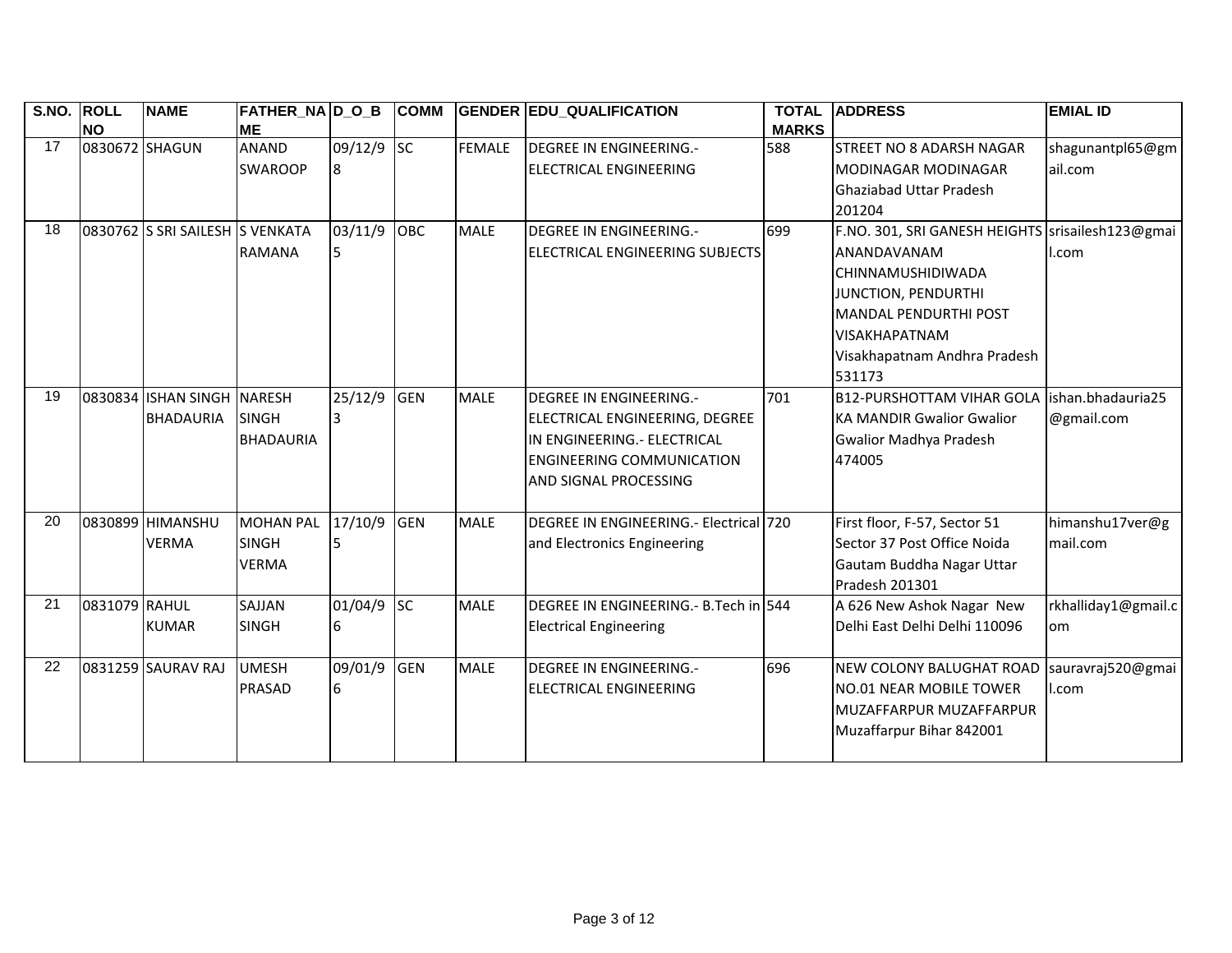| S.NO. ROLL      | <b>NO</b>       | <b>NAME</b>                                       | FATHER_NA D_O_B<br><b>ME</b>            |                         | <b>COMM</b> |               | <b>GENDER EDU_QUALIFICATION</b>                                                                                                                                                                                                 | <b>TOTAL</b><br><b>MARKS</b> | <b>ADDRESS</b>                                                                                                  | <b>EMIAL ID</b>              |
|-----------------|-----------------|---------------------------------------------------|-----------------------------------------|-------------------------|-------------|---------------|---------------------------------------------------------------------------------------------------------------------------------------------------------------------------------------------------------------------------------|------------------------------|-----------------------------------------------------------------------------------------------------------------|------------------------------|
| 23              | 0831860 NEERAJ  | <b>KUMAR</b><br><b>PRASAD</b>                     | RAMANUJ<br>PRASAD                       | 19/02/9<br><sup>0</sup> | <b>GEN</b>  | <b>MALE</b>   | DEGREE IN ENGINEERING.-<br>ELECTRICAL MACHINES, POWER<br>ELECTRONICS, POWER<br>SYSTEMS, NETWORK THEORY,<br><b>DEGREE IN ENGINEERING.-</b><br><b>ADVANCED POWER</b><br>ELECTRONICS, POWER ELECTRONIC<br><b>CONTROLLED DRIVES</b> | 698                          | D 25 Lal Bhai Park Near IAF<br>Station Vadodara Vadodara<br>Gujarat 390014                                      | neerajkpes17@gma<br>il.com   |
| 24              | 0832052 NISHANT | <b>CHOHLA</b>                                     | RAVIKANT<br><b>CHOHLA</b>               | $15/11/9$ SC<br>4       |             | <b>MALE</b>   | <b>DEGREE IN ENGINEERING.-</b><br><b>ELECTRICAL ENGINEERING</b>                                                                                                                                                                 | 634                          | Ward No.53, Trimurti Mandir Ke nishantravi.chohla<br>Kuwe Wali Gali Radha KIshan<br>Pura Sikar Rajasthan 332001 | @gmail.com                   |
| $\overline{25}$ |                 | 0832233 GUDIMELLA<br><b>SREE RAMA</b><br>CHARAN   | <b>G VENKATA</b><br>RAGHAVACH<br>ARYULU | 24/06/9                 | <b>GEN</b>  | <b>MALE</b>   | <b>DEGREE IN ENGINEERING.-</b><br>ELECTRICAL AND ELECTRONICS<br><b>ENGINEERING</b>                                                                                                                                              | 700                          | F.NO 205, K K TOWERS, NEAR<br><b>PARCHURI GARDENS</b><br>SHANTINAGAR WYRA WYRA<br>Khammam Telangana 507165      | charanjun24@gmail<br>.com    |
| 26              |                 | 0832295 AVDHESH<br><b>KUMAR</b><br><b>MAHAWAR</b> | <b>RAMKARAN</b><br><b>MAHAWAR</b>       | 05/04/9 SC<br>8         |             | <b>MALE</b>   | <b>DEGREE IN ENGINEERING.-</b><br><b>ELECTRICAL ENGG</b>                                                                                                                                                                        | 635                          | VILL. RAIWASA TEH BASWA<br>KARNAWAR Dausa Rajasthan<br>303327                                                   | admahawar@gmail.<br>com      |
| 27              | 0832353 PIYUSH  | <b>TYAGI</b>                                      | SANDEEP<br><b>TYAGI</b>                 | 10/07/9 GEN<br>6        |             | <b>MALE</b>   | DEGREE IN ENGINEERING .- Electrical 718<br>Engineering                                                                                                                                                                          |                              | village-Bam Baraut Baraut<br>Baghpat Uttar Pradesh 250611                                                       | piyusht3377@gmail<br>com     |
| 28              |                 | 0832474 BHAWANA                                   | <b>HARI KISHAN</b>                      | 28/12/9                 | <b>SC</b>   | <b>FEMALE</b> | <b>DEGREE IN ENGINEERING.-</b><br><b>ELECTRICAL ENGINEERING</b>                                                                                                                                                                 | 600                          | O-188 MANGOL PURI North<br>West Delhi Delhi 110083                                                              | harikishan2337@g<br>mail.com |
| 29              |                 | 0832582 PRANKUR<br><b>PATEL</b>                   | <b>D K VERMA</b>                        | 30/07/9                 | <b>OBC</b>  | <b>MALE</b>   | <b>DEGREE IN ENGINEERING.-</b><br><b>ELECTRICAL ENGINEERING</b>                                                                                                                                                                 | 709                          | House no 339, Sector 8<br>Jankipuram Extension PO<br>JANKIPURAM VISTAR LUCKNOW<br>Lucknow Uttar Pradesh 226031  | prankurp45@gmail.<br>com     |
| 30              | 0832927         | OMPRAKASH BHOJ RAJ<br><b>RAJPUT</b>               |                                         | 13/10/9<br>5            | <b>GEN</b>  | <b>MALE</b>   | <b>DEGREE IN ENGINEERING.-</b><br>ELECTRICAL AND ELECTRONICS<br><b>ENGINEERING</b>                                                                                                                                              | 720                          | 72 D sector 4 pushp vihar South omprakashrajput00<br>Delhi Delhi 110017                                         | 2@gmail.com                  |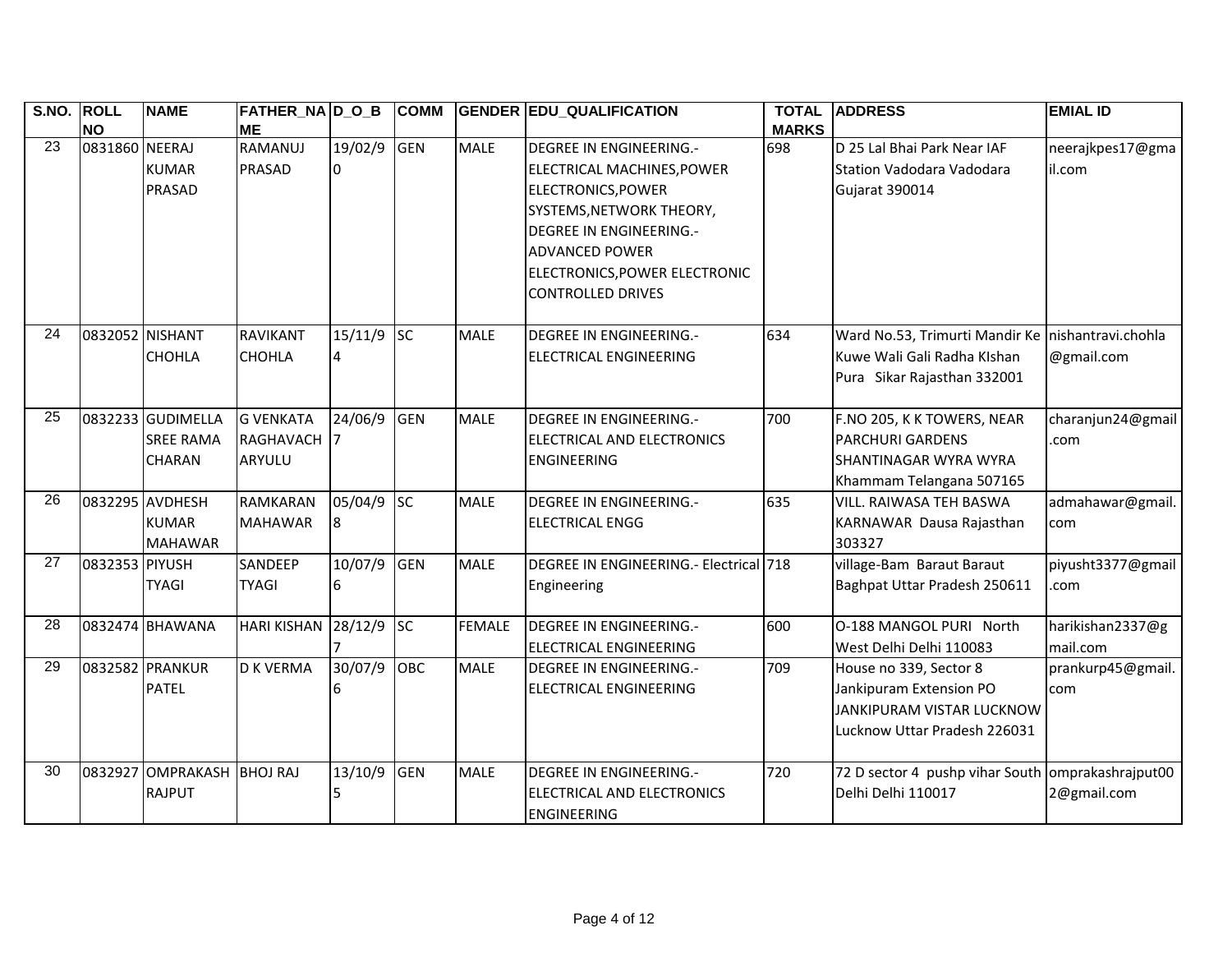| S.NO. ROLL | <b>NO</b>      | <b>NAME</b>                | <b>FATHER NA D O B</b><br><b>ME</b> |              | <b>COMM</b> |             | <b>GENDER EDU QUALIFICATION</b> | <b>TOTAL</b><br><b>MARKS</b> | <b>ADDRESS</b>                               | <b>EMIAL ID</b>   |
|------------|----------------|----------------------------|-------------------------------------|--------------|-------------|-------------|---------------------------------|------------------------------|----------------------------------------------|-------------------|
| 31         |                | 0833294 NARPAT RAM KAILASH |                                     | 05/02/9 ST   |             | <b>MALE</b> | <b>DEGREE IN ENGINEERING.-</b>  | 634                          | <b>VILLAGE-JODHPURA VIA-SARAY</b>            | narpatsingh912@g  |
|            |                | <b>MEENA</b>               | <b>CHAND</b>                        | 5            |             |             | ELECTRICAL AND ELECTRONICS      |                              | JODHPURA UDAIPURWATI                         | mail.com          |
|            |                |                            | <b>MEENA</b>                        |              |             |             | <b>ENGINEERING</b>              |                              | Jhunjhunu Rajasthan 333801                   |                   |
| 32         | 0833728 DHRUV  |                            | <b>ASHOK</b>                        | 02/11/9 ST   |             | <b>MALE</b> | <b>DEGREE IN ENGINEERING.-</b>  | 611                          | 702 AMIDHARA APARTMENT                       | dkawat51@gmail.co |
|            |                | <b>KAWAT</b>               | <b>KUMAR</b>                        | 8            |             |             | <b>ELECTRICAL ENGINEERING</b>   |                              | CITY LIGHT SURAT Surat Gujarat m             |                   |
|            |                |                            | <b>MEENA</b>                        |              |             |             |                                 |                              | 395007                                       |                   |
| 33         | 0833806 GAURAV |                            | <b>NARENDER</b>                     | 23/12/9      | <b>GEN</b>  | <b>MALE</b> | <b>DEGREE IN ENGINEERING.-</b>  | 703                          | P-4 URI ENCLAVE BRAR SQUARE gauravsrawat23@g |                   |
|            |                | <b>SINGH</b>               | <b>SINGH</b>                        | $\mathbf{1}$ |             |             | ELECTRICAL AND ELECTRONICS      |                              | DELHI CANTT DELHI CANTT NEW mail.com         |                   |
|            |                | <b>RAWAT</b>               | <b>RAWAT</b>                        |              |             |             | <b>ENGINEERING</b>              |                              | DELHI South West Delhi Delhi<br>110010       |                   |
| 34         | 0834093 ANURAG |                            | <b>SURESH</b>                       | 27/07/9      | EWS         | <b>MALE</b> | DEGREE IN ENGINEERING.-         | 649                          | <b>VILLAGE-RANIPUR PANDEYPUR</b>             | anuragpandeyiet93 |
|            |                | <b>PANDEY</b>              | <b>CHAND</b>                        | 5            |             |             | <b>ELECTRICAL ENGINEERING</b>   |                              | <b>GOLA BAZAR GOLA BAZAR</b>                 | @gmail.com        |
|            |                |                            | <b>PANDEY</b>                       |              |             |             |                                 |                              | Gorakhpur Uttar Pradesh                      |                   |
|            |                |                            |                                     |              |             |             |                                 |                              | 273408                                       |                   |
| 35         |                | 0834193 DEEPANSHU          | <b>VIMAL</b>                        | 26/09/9      | EWS         | <b>MALE</b> | <b>DEGREE IN ENGINEERING.-</b>  | 681                          | MMIG, B56, INDRA PURAM                       | iwnt2lrn@gmail.co |
|            |                | <b>GOSWAMI</b>             | <b>GOSWAMI</b>                      | 3            |             |             | <b>ELECTRICAL ENGINEERING</b>   |                              | SHAMSHABAD ROAD AGRA                         | <b>m</b>          |
|            |                |                            |                                     |              |             |             |                                 |                              | PRATAPPURA AGRA Agra Uttar                   |                   |
|            |                |                            |                                     |              |             |             |                                 |                              | Pradesh 282001                               |                   |
| 36         | 0834555 AKASH  |                            | <b>BRINDAVAN</b>                    | 11/01/9      | <b>SC</b>   | <b>MALE</b> | <b>DEGREE IN ENGINEERING.-</b>  | 617                          | H.NO. 103 BAJRANG WARD 3                     | akashcoolahirwar@ |
|            |                | <b>AHIRWAR</b>             | <b>AHIRWAR</b>                      | 6            |             |             | ELECTRICAL AND ELECTRONICS      |                              | INDRAPURI COLONY PANNA                       | gmail.com         |
|            |                |                            |                                     |              |             |             |                                 |                              | PANNA Panna Madhya Pradesh                   |                   |
|            |                |                            |                                     |              |             |             |                                 |                              | 488001                                       |                   |
| 37         | 0834981 ROHIT  |                            | <b>MAHENDER</b>                     | 05/03/9      | OBC         | <b>MALE</b> | <b>DEGREE IN ENGINEERING.-</b>  | 694                          | <b>VPO KHATIWAS KHATIWAS</b>                 | rohityadav8221@g  |
|            |                |                            | <b>SINGH</b>                        |              |             |             | <b>ELECTRICAL ENGINEERING</b>   |                              | JHAJJAR Jhajjar Haryana 124103   mail.com    |                   |
| 38         |                | 0835207 SAHI RAM           | <b>BHAGAWAN</b>                     | 04/08/9      | OBC         | <b>MALE</b> | <b>DEGREE IN ENGINEERING.-</b>  | 623                          | <b>VILLAGE-AKORA VAYA-DEH</b>                | sahiramgodara10@  |
|            |                |                            | A RAM                               | 6            |             |             | <b>ELECTRICAL ENGINEERING</b>   |                              | TEHSIL-JAYAL AKORA NAGAUR                    | gmail.com         |
|            |                |                            |                                     |              |             |             |                                 |                              | Nagaur Rajasthan 341022                      |                   |
| 39         | 0835383 ADITYA |                            | <b>RD SHARMA</b>                    | 25/03/9      | <b>GEN</b>  | <b>MALE</b> | <b>DEGREE IN ENGINEERING.-</b>  | 727                          | <b>B-39 MPEB COLONY</b>                      | apsr.sharma@gmail |
|            |                | <b>SHARMA</b>              |                                     | 5            |             |             | <b>ELECTRICAL ENGINEERING</b>   |                              | MANGTHAR BIRSINGHPUR PALI                    | com               |
|            |                |                            |                                     |              |             |             |                                 |                              | Umaria Madhya Pradesh                        |                   |
|            |                |                            |                                     |              |             |             |                                 |                              | 484552                                       |                   |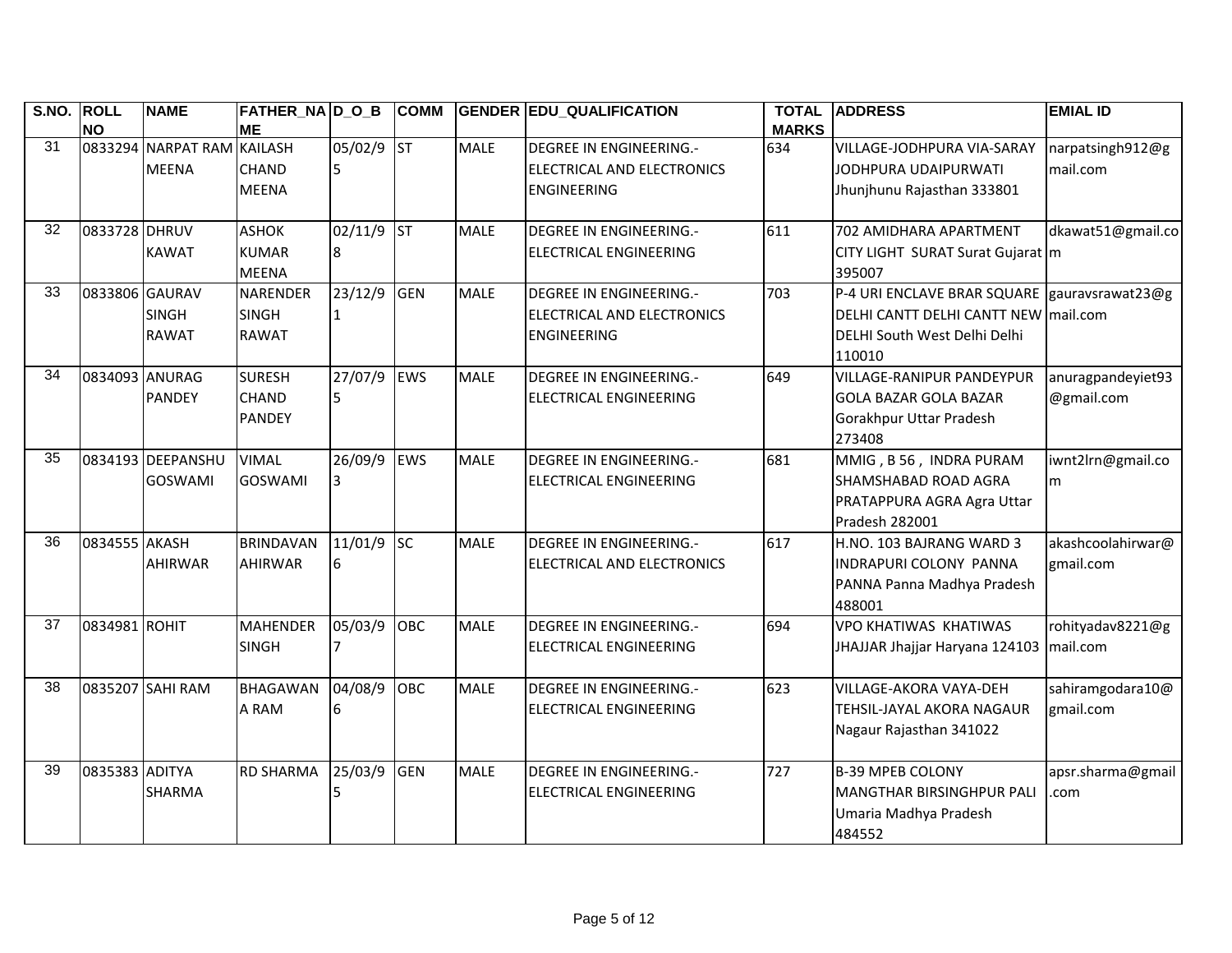| S.NO. | <b>ROLL</b>    | <b>NAME</b>         | <b>FATHER_NA D_O_B</b> |         | <b>COMM</b> |               | <b>GENDER EDU_QUALIFICATION</b>         | <b>TOTAL</b> | <b>ADDRESS</b>                    | <b>EMIAL ID</b>       |
|-------|----------------|---------------------|------------------------|---------|-------------|---------------|-----------------------------------------|--------------|-----------------------------------|-----------------------|
|       | <b>NO</b>      |                     | <b>ME</b>              |         |             |               |                                         | <b>MARKS</b> |                                   |                       |
| 40    |                | 0835835 UTKARSH     | <b>TULASI DAS</b>      | 22/06/9 | <b>SC</b>   | <b>MALE</b>   | DEGREE IN ENGINEERING .- Electrical 661 |              | Type-V-26 ATP Colony Anpara       | utkarshq5@gmail.c     |
|       |                |                     |                        |         |             |               | Engineering                             |              | Sonbhadra Uttar Pradesh           | <b>om</b>             |
|       |                |                     |                        |         |             |               |                                         |              | 231225                            |                       |
| 41    | 0835847 SHIVAM |                     | <b>MANOJ</b>           | 09/08/9 | <b>GEN</b>  | <b>MALE</b>   | <b>DEGREE IN ENGINEERING.-</b>          | 698          | <b>GALI NO 2 NEAR SHIV MANDIR</b> | shivamgupta14278      |
|       |                | <b>GUPTA</b>        | <b>KUMAR</b>           | 6       |             |               | ELECTRICAL AND ELECTRONICS              |              | PATEL PUL SIDHI SIDHI Sidhi       | @gmail.com            |
|       |                |                     | <b>GUPTA</b>           |         |             |               | <b>ENGINEERING</b>                      |              | Madhya Pradesh 486661             |                       |
|       |                |                     |                        |         |             |               |                                         |              |                                   |                       |
| 42    |                | 0835920 PRASHANT    | <b>SURENDRA</b>        | 10/01/9 | OBC         | <b>MALE</b>   | <b>DEGREE IN ENGINEERING.-</b>          | 684          | VILLAGE-LADPUR, TEHSIL-           | adhanapr007@gmai      |
|       |                | <b>ADHANA</b>       | <b>SINGH</b>           |         |             |               | <b>SUBJECTS OF ELECTRICAL</b>           |              | CHHATA, DISTRICT-MATHURA,         | l.com                 |
|       |                |                     |                        |         |             |               | <b>ENGINEERING</b>                      |              | UTTAR PRADESH CHHATA              |                       |
|       |                |                     |                        |         |             |               |                                         |              | Mathura Uttar Pradesh 281401      |                       |
|       |                |                     |                        |         |             |               |                                         |              |                                   |                       |
| 43    | 0836077 TOSHIM |                     | <b>SHARDA</b>          | 28/07/9 | <b>SC</b>   | <b>MALE</b>   | <b>DEGREE IN ENGINEERING.-</b>          | 615          | JASRA KHATANGIYA ROAD             | toshimkumar94@g       |
|       |                | <b>KUMAR</b>        | <b>PRASAD</b>          |         |             |               | ELECTRICAL ENGINEERING                  |              | JASRA PRAYAGRAJ Prayagraj         | mail.com              |
|       |                |                     |                        |         |             |               |                                         |              | Uttar Pradesh 212107              |                       |
| 44    |                | 0836094 KAUSHAL     | SAROJ                  | 15/07/9 | <b>GEN</b>  | <b>MALE</b>   | <b>DEGREE IN ENGINEERING.-</b>          | 705          | WARD 6, VILLAGE AND POST          | <b>KSKAUSHALSHARM</b> |
|       |                | <b>KUMAR</b>        | <b>KUMAR</b>           | 5.      |             |               | <b>ELECTRICAL ENGINEERING</b>           |              | <b>MADHOGARH VIA BABAI</b>        | A27@GMAIL.COM         |
|       |                |                     | <b>MISHRA</b>          |         |             |               |                                         |              | .TEHSIL- KHETRI MADHOGARH         |                       |
|       |                |                     |                        |         |             |               |                                         |              | Jhunjhunu Rajasthan 333501        |                       |
|       |                |                     |                        |         |             |               |                                         |              |                                   |                       |
| 45    |                | 0836120 ROBIN SINGH | <b>LAKHPAT</b>         | 29/03/9 | <b>SC</b>   | <b>MALE</b>   | <b>DEGREE IN ENGINEERING.-</b>          | 633          | IG 69 AKASH NAGAR                 | robinsingh185@gm      |
|       |                |                     | <b>SINGH</b>           |         |             |               | ELECTRICAL AND ELECTRONICS              |              | <b>INDERGARHI ADHYATMIK</b>       | ail.com               |
|       |                |                     |                        |         |             |               | <b>ENGINEERING</b>                      |              | NAGAR GHAZIABAD Ghaziabad         |                       |
|       |                |                     |                        |         |             |               |                                         |              | Uttar Pradesh 201015              |                       |
|       |                |                     |                        |         |             |               |                                         |              |                                   |                       |
| 46    | 0836186 PAYOLI |                     | AKHILESHWA 27/01/9     |         | <b>GEN</b>  | <b>FEMALE</b> | <b>DEGREE IN ENGINEERING.-</b>          | 725          | BLOCK NO.-15, FLAT NO.-126        | sinhapayoli@gmail.    |
|       |                | <b>SINHA</b>        | <b>R PRASAD</b>        | 3       |             |               | ELECTRICAL AND ELECTRONICS              |              | RAJENDRA NAGAR RAJENDRA           | com                   |
|       |                |                     | <b>SRIVASTAVA</b>      |         |             |               | <b>ENGINEERING</b>                      |              | NAGAR PATNA Patna Bihar           |                       |
|       |                |                     |                        |         |             |               |                                         |              | 800016                            |                       |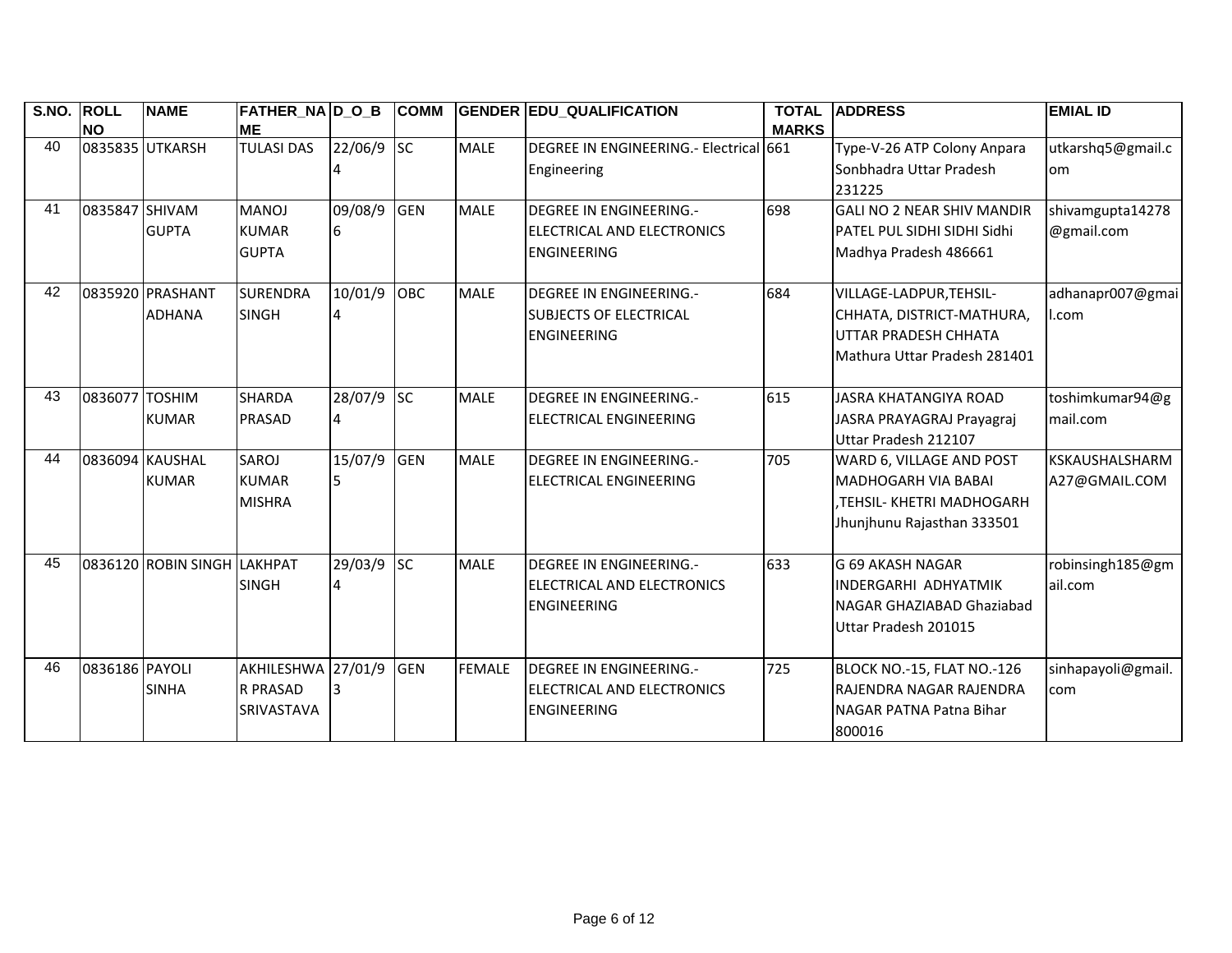| $\overline{S}$ . NO. | <b>ROLL</b>    | <b>NAME</b>        | FATHER_NA D_O_B        |                | <b>COMM</b> |             | <b>GENDER EDU_QUALIFICATION</b>        | <b>TOTAL</b> | <b>ADDRESS</b>                            | <b>EMIAL ID</b>    |
|----------------------|----------------|--------------------|------------------------|----------------|-------------|-------------|----------------------------------------|--------------|-------------------------------------------|--------------------|
|                      | <b>NO</b>      |                    | <b>ME</b>              |                |             |             |                                        | <b>MARKS</b> |                                           |                    |
| 47                   | 0836317 NADEEM |                    | <b>OBAIDUR</b>         | 03/06/9        | <b>GEN</b>  | <b>MALE</b> | <b>DEGREE IN ENGINEERING.-</b>         | 676          | VILL - GAUWAPAR, POST -                   | siddiqui9795@gmail |
|                      |                | <b>AHMAD</b>       | <b>RAHMAN</b>          | 16             |             |             | <b>ELECTRICAL ENGINEERING</b>          |              | <b>IROSYA BAZAR DISTRICT - SANT</b>       | .com               |
|                      |                |                    |                        |                |             |             |                                        |              | KABIR NAGAR ROSYA BAZAR                   |                    |
|                      |                |                    |                        |                |             |             |                                        |              | <b>KHALILABAD Sant Kabir Nagar</b>        |                    |
|                      |                |                    |                        |                |             |             |                                        |              | Uttar Pradesh 272162                      |                    |
|                      |                |                    |                        |                |             |             |                                        |              |                                           |                    |
| 48                   |                | 0836333 YASHVARDH  | <b>MANOJ</b>           | 23/03/9        | sc          | <b>MALE</b> | DEGREE IN ENGINEERING.- B.TECH         | 602          | LAL SAHAB KI KOTHI, C.P.                  | yashvardhan1210@   |
|                      |                | <b>AN SINGH</b>    | <b>KUMAR</b>           | 5.             |             |             | IN ELECTRICAL ENGINEERING              |              | <b>COLONY MORAR MORAR POST</b>            | gmail.com          |
|                      |                | <b>MORE</b>        |                        |                |             |             |                                        |              | <b>OFFICE GWALIOR Gwalior</b>             |                    |
|                      |                |                    |                        |                |             |             |                                        |              | Madhya Pradesh 474006                     |                    |
|                      |                |                    |                        |                |             |             |                                        |              |                                           |                    |
| 49                   | 0837248 UDIT   |                    | <b>SURENDRA</b>        | 01/07/9        | <b>GEN</b>  | <b>MALE</b> | DEGREE IN ENGINEERING.- Electrical 727 |              | surendra medical hall opposite            | uditagrawal94@gm   |
|                      |                | <b>AGRAWAL</b>     | <b>GUPTA</b>           | $\overline{4}$ |             |             | Engineering, DEGREE IN                 |              | police station Gulab baag karauli ail.com |                    |
|                      |                |                    |                        |                |             |             | <b>ENGINEERING.- Automation and</b>    |              | Karauli Rajasthan 322241                  |                    |
|                      |                |                    |                        |                |             |             | Control                                |              |                                           |                    |
| 50                   | 1012938 MATTA  |                    | <b>M NARSI</b>         | 25/05/9        | <b>GEN</b>  | <b>MALE</b> | <b>DEGREE IN ENGINEERING.-</b>         | 718          | A-05,P V COLONY, MANUGURU                 | matta.manojreddy   |
|                      |                | <b>MANOJ</b>       | <b>REDDY</b>           | 2              |             |             | ELECTRICAL AND ELECTRONICS             |              | MANUGURU BHADRADRI                        | @gmail.com         |
|                      |                | <b>REDDY</b>       |                        |                |             |             | <b>ENGINEERING</b>                     |              | KOTHAGUDEM BHADRADRI                      |                    |
|                      |                |                    |                        |                |             |             |                                        |              | KOTHAGUDEM Bhadradri                      |                    |
|                      |                |                    |                        |                |             |             |                                        |              | Kothagudem Telangana 507125               |                    |
|                      |                |                    |                        |                |             |             |                                        |              |                                           |                    |
|                      |                |                    |                        |                |             |             |                                        |              |                                           |                    |
| 51                   | 1013669 POKALA |                    | <b>p</b>               | 10/12/9        | <b>EWS</b>  | <b>MALE</b> | <b>DEGREE IN ENGINEERING.-</b>         | 651          | 8-16-1 Kothapeta DHONE                    | varaprasadp251@g   |
|                      |                |                    | VARAPRASAD THIMMARED 4 |                |             |             | ELECTRICAL AND ELECTRONICS             |              | <b>KURNOOL Kurnool Andhra</b>             | mail.com           |
|                      |                |                    | <b>DY</b>              |                |             |             | <b>ENGINEERING</b>                     |              | Pradesh 518222                            |                    |
| 52                   |                | 1015997 KASINA P M | <b>KASINA</b>          | 05/07/9        | OBC         | <b>MALE</b> | <b>DEGREE IN ENGINEERING.-</b>         | 685          | HOUSE NO 12-220 NEAR                      | kpmkrishnakanth@   |
|                      |                | <b>KRISHNA</b>     | <b>GAVARRAJU</b>       | 5              |             |             | <b>ELECTRICAL</b>                      |              | SIKHAMANI CHUR AUTO NAGAR gmail.com       |                    |
|                      |                | <b>KANTH</b>       |                        |                |             |             |                                        |              | JANGAREDDI GUDEM                          |                    |
|                      |                |                    |                        |                |             |             |                                        |              | JANGAREDDI GUDEM West                     |                    |
|                      |                |                    |                        |                |             |             |                                        |              | Godavari Andhra Pradesh                   |                    |
|                      |                |                    |                        |                |             |             |                                        |              | 534447                                    |                    |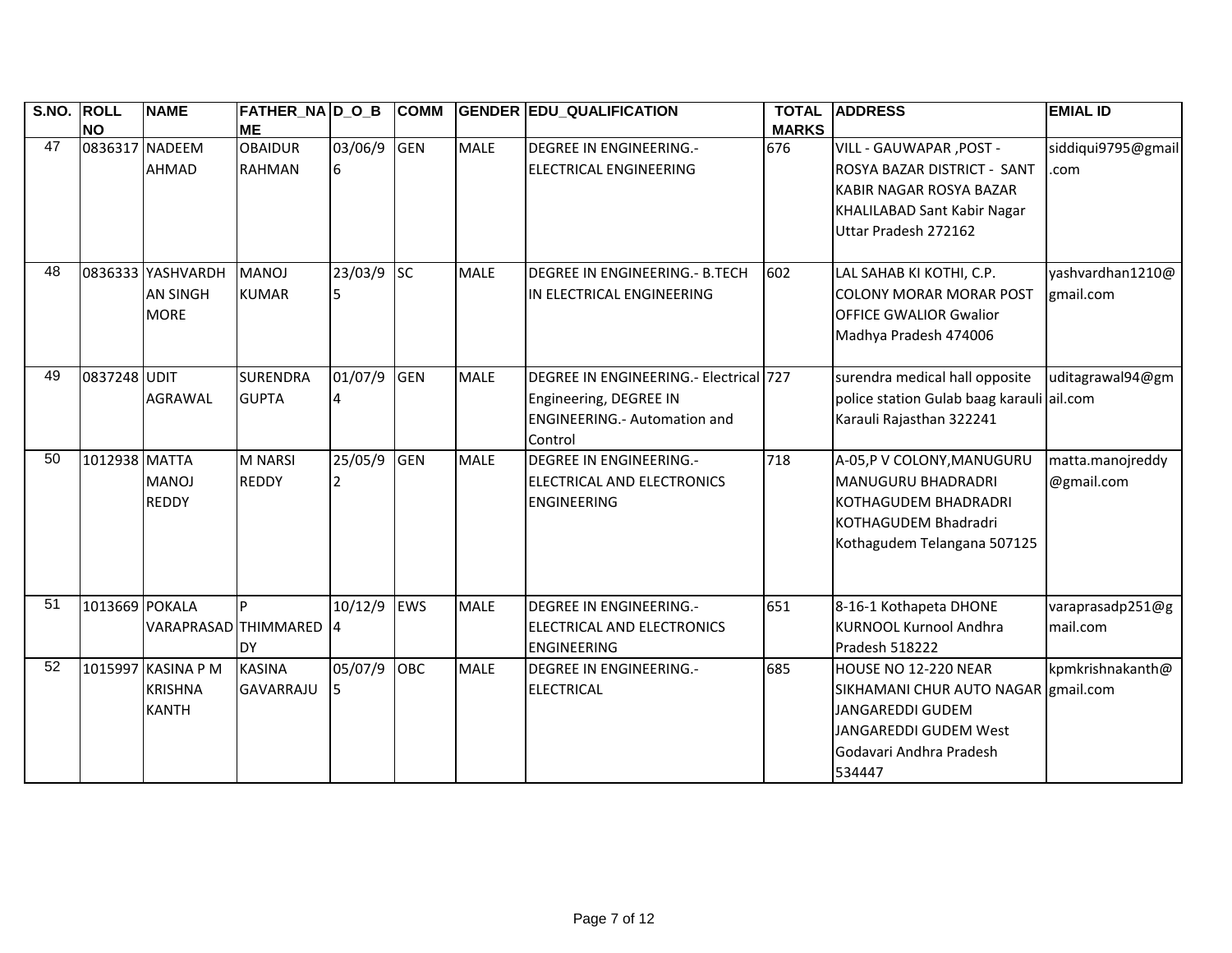| S.NO. ROLL      | <b>NO</b>      | <b>NAME</b>       | FATHER_NA D_O_B<br><b>ME</b> |            | <b>COMM</b> |             | <b>GENDER EDU_QUALIFICATION</b>        | <b>TOTAL</b><br><b>MARKS</b> | <b>ADDRESS</b>                        | <b>EMIAL ID</b>   |
|-----------------|----------------|-------------------|------------------------------|------------|-------------|-------------|----------------------------------------|------------------------------|---------------------------------------|-------------------|
| 53              | 1017207 MORA   |                   | <b>MORA</b>                  | 02/02/9    | OBC         | <b>MALE</b> | <b>DEGREE IN ENGINEERING.-</b>         | 666                          | H.NO,18-19-                           | mora.sairam35@gm  |
|                 |                | <b>SAIRAM</b>     | <b>MOHAN</b>                 | 8          |             |             | <b>ELECTRICAL ENGINEERING</b>          |                              | 25, D, A, 5, PRIYADARSHINI            | ail.com           |
|                 |                |                   |                              |            |             |             |                                        |                              | <b>NAGAR</b>                          |                   |
|                 |                |                   |                              |            |             |             |                                        |                              | MYTHRIVANAM, SIDDIPET                 |                   |
|                 |                |                   |                              |            |             |             |                                        |                              | SIDDIPET SIDDIPET Siddipet            |                   |
|                 |                |                   |                              |            |             |             |                                        |                              | Telangana 502103                      |                   |
| $\overline{54}$ |                | 1018098 VENKATESH | SATHYANARA 26/08/9           |            | OBC         | <b>MALE</b> | DEGREE IN ENGINEERING.- Electrical 612 |                              | H.NO.3-2013, KOTHAPALLY               | venki.donthula@gm |
|                 |                | <b>DONTHULA</b>   | YANA                         |            |             |             | and electronics engineering            |                              | Jammikunta Karimnagar                 | ail.com           |
|                 |                |                   |                              |            |             |             |                                        |                              | Karimnagar Telangana 505122           |                   |
| 55              | 1107822 HEMANT |                   | <b>TIKARAM</b>               | 01/07/9    | <b>ST</b>   | <b>MALE</b> | <b>DEGREE IN ENGINEERING.-</b>         | 622                          | <b>VILLAGE AND POST-BILOTA</b>        | 95hemant95@gmail  |
|                 |                | <b>KUMAR</b>      | <b>MEENA</b>                 | 5          |             |             | <b>ELECTRICAL ENGINEERING</b>          |                              | <b>TEHSIL-UNIARA BILOTA</b>           | .com              |
|                 |                | <b>MEENA</b>      |                              |            |             |             |                                        |                              | <b>ALIGARH Tonk Rajasthan</b>         |                   |
|                 |                |                   |                              |            |             |             |                                        |                              | 304023                                |                   |
| 56              |                | 1108182 DIVYANSHU | <b>PREM BIHARI</b> 13/11/9   |            | <b>OBC</b>  | <b>MALE</b> | <b>DEGREE IN ENGINEERING.-</b>         | 665                          | 59, DHAKADA KA MOHALLA                | nagar.divyanshu97 |
|                 |                | <b>NAGAR</b>      | <b>NAGAR</b>                 |            |             |             | <b>ELECTRICAL ENGINEERING</b>          |                              | VILLAGE-GHAGHARAWATA,                 | @gmail.com        |
|                 |                |                   |                              |            |             |             |                                        |                              | <b>TEH.-KHANPUR SOJPUR</b>            |                   |
|                 |                |                   |                              |            |             |             |                                        |                              | JHALAWAR Jhalawar Rajasthan           |                   |
|                 |                |                   |                              |            |             |             |                                        |                              | 326038                                |                   |
| 57              | 1109119 RAJU   |                   | <b>RAMESH</b>                | 12/07/9    | GEN         | <b>MALE</b> | <b>DEGREE IN ENGINEERING.-</b>         | 713                          | D-8, SHIV OFFICERS                    | raju1271996@gmail |
|                 |                | <b>SHARMA</b>     | <b>CHAND</b>                 | 6          |             |             | <b>ELECTRONICS AND</b>                 |                              | COLONY, JAGATPURA                     | .com              |
|                 |                |                   | <b>SHARMA</b>                |            |             |             | <b>INSTRUMENTATION ENGINEERING</b>     |                              | JAGATPURA JAIPUR Jaipur               |                   |
|                 |                |                   |                              |            |             |             |                                        |                              | Rajasthan 302017                      |                   |
| $\overline{58}$ | 1109965 ANKIT  |                   | <b>MAHENDRA</b>              | 14/02/9    | <b>GEN</b>  | <b>MALE</b> | <b>DEGREE IN ENGINEERING.-</b>         | 682                          | VPO- GHASSU KA BASS, KHURI            | ankitbhaskar143@g |
|                 |                | <b>BHASKAR</b>    | <b>BHASKAR</b>               | 6          |             |             | <b>ELECTRICAL ENGINEERING</b>          |                              | <b>BADI LACHHMANGARH Sikar</b>        | mail.com          |
|                 |                |                   |                              |            |             |             |                                        |                              | Rajasthan 332315                      |                   |
| 59              | 1110105 GAURAV |                   | <b>VINOD</b>                 | 11/11/9    | OBC         | <b>MALE</b> | DEGREE IN ENGINEERING.- Electrical 639 |                              | Shree Ginni Dham, Near Town           | grvrajoriya785@gm |
|                 |                | <b>VARDHAN</b>    | KUMAR SAINI 5                |            |             |             | and Electronics Engineering            |                              | Hall Churu Churu Churu                | ail.com           |
|                 |                | <b>RAJORIYA</b>   |                              |            |             |             |                                        |                              | Rajasthan 331001                      |                   |
| 60              |                | 1110391 BHOOPENDR | <b>BALWANT</b>               | 08/01/9 ST |             | <b>MALE</b> | <b>DEGREE IN ENGINEERING.-</b>         | 630                          | MEENO KI DHANI, VILLAGE               | bhoopendrameena9  |
|                 |                | A SINGH           | <b>SINGH</b>                 | 8          |             |             | ELECTRICAL ENGINEERING                 |                              | BARWARA MAHAR KHURD, VIA. 8@gmail.com |                   |
|                 |                | <b>MEENA</b>      | <b>MEENA</b>                 |            |             |             |                                        |                              | SAMODE Jaipur Rajasthan               |                   |
|                 |                |                   |                              |            |             |             |                                        |                              | 303806                                |                   |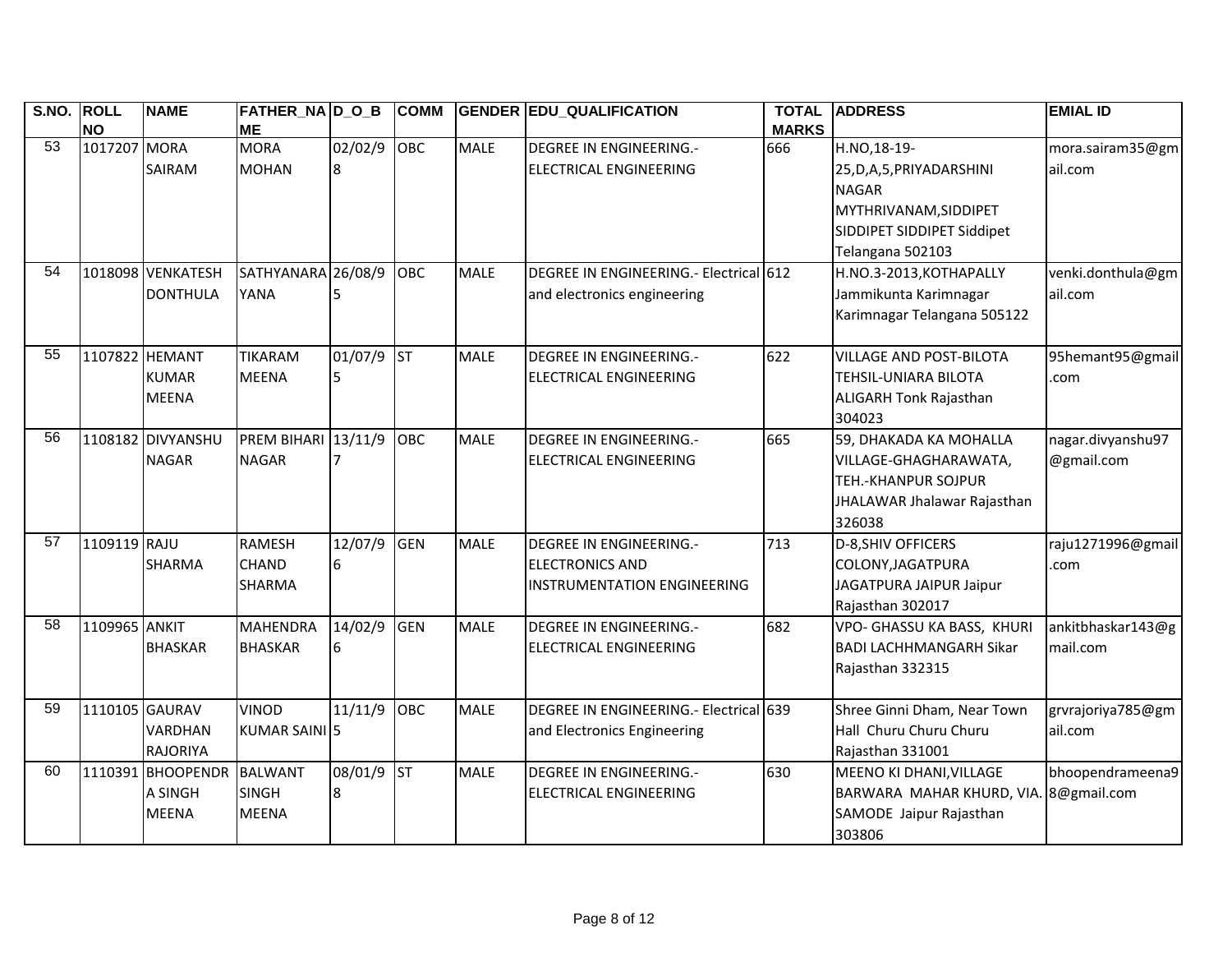| S.NO. | <b>ROLL</b><br><b>NO</b> | <b>NAME</b>                           | FATHER_NA D_O_B<br><b>ME</b>                  |                            | <b>COMM</b> |             | <b>GENDER EDU_QUALIFICATION</b>                                                                                           | <b>TOTAL</b><br><b>MARKS</b> | <b>ADDRESS</b>                                                                                                                                                         | <b>EMIAL ID</b>                   |
|-------|--------------------------|---------------------------------------|-----------------------------------------------|----------------------------|-------------|-------------|---------------------------------------------------------------------------------------------------------------------------|------------------------------|------------------------------------------------------------------------------------------------------------------------------------------------------------------------|-----------------------------------|
| 61    | 1304412 NEERAJ           | <b>KUMAR</b>                          | <b>RAM PAL</b><br><b>GANGWAR</b>              | 21/03/9<br>15              | OBC         | <b>MALE</b> | <b>DEGREE IN ENGINEERING.-</b><br>ELECTRICAL ENGINEERING                                                                  | 709                          | <b>VILLAGE KANGAWAN</b><br>CHANDPURA BISALPUR Pilibhit<br>Uttar Pradesh 262201                                                                                         | gangwarneeraj2103<br>@gmail.com   |
| 62    | 1506523 AMIT             | <b>PRAKASH</b>                        | <b>RAJENDRA</b><br>PRASAD<br><b>SINGH</b>     | 10/09/9<br>4               | <b>OBC</b>  | <b>MALE</b> | <b>DEGREE IN ENGINEERING.-</b><br>ELECTRICAL AND ELECTRONICS<br><b>ENGINEERING</b>                                        | 642                          | Vill-Chhawarahi, Jangal Mahal<br>sub dist.-Piro Chhawarahi ARA<br>Bhojpur Bihar 802155                                                                                 | AMIT.PRAKASH.10S<br>EPT@GMAIL.COM |
| 63    |                          | 1507098 RAJU KUMAR RAJENDRA           | <b>BHAGAT</b>                                 | $15/06/\overline{9}$<br>I0 | <b>OBC</b>  | <b>MALE</b> | <b>DEGREE IN ENGINEERING.-</b><br>ELECTRICAL ENGINEERING                                                                  | 645                          | SO-RAJENDRA BHAGAT VILLAGE-braju.ee@gmail.co<br><b>SEMRA HAT SEMRA BAZAR</b><br>MOTIHARI East Champaran<br>(Motihari) Bihar 845435                                     | l <sub>m</sub>                    |
| 64    | 1507773 NIKHIL           | <b>NIGAM</b>                          | <b>RAM</b><br><b>CHANDRA</b><br><b>NIGAM</b>  | 03/09/9<br>3               | <b>GEN</b>  | <b>MALE</b> | <b>DEGREE IN ENGINEERING.-</b><br>ELECTRICAL AND ELECTRONICS<br><b>ENGINEERING, MASTER OF</b><br>TECHNOLOGY- POWER SYSTEM | 729                          | TYPE IV QUARTERs h.NO. 28-2,<br><b>ORDNANCE FACTORY ESTATE</b><br>Ordnance equipment factory<br>HAZRATPUR OEF FIROZABAD<br>firozabad Firozabad Uttar<br>Pradesh 283103 | nikhil.nigam07@gm<br>ail.com      |
| 65    | 2101025 LOKESH           | <b>AGRAWAL</b>                        | <b>KAILASH</b><br><b>CHAND</b><br>AGRAWAL     | 17/11/9<br>$\overline{4}$  | <b>GEN</b>  | <b>MALE</b> | <b>DEGREE IN ENGINEERING.-</b><br>ELECTRICAL ENGINEERING                                                                  | 708                          | 242, Near Choumukhi Mahadev<br>mandir Madhi mohalla Hindaun<br>city Hindaun City Karauli<br>Rajasthan 322230                                                           | lokesh.agr.17@gmai<br>.com        |
| 66    | 2101085 SHUBAM           | <b>KUMAR</b><br><b>SINGH</b>          | <b>RAJESH</b><br><b>KUMAR</b><br><b>SINGH</b> | 25/09/9<br>5               | <b>GEN</b>  | <b>MALE</b> | <b>DEGREE IN ENGINEERING.-</b><br>ELECTRICAL AND ELECTRONICS<br><b>ENGINEERING</b>                                        | 716                          | HOUSE NO. 188 NANDAN VAN<br><b>COLONY MELROSE BYE PASS</b><br>ROAD ALIGARH, UTTAR<br>PRADESH-202001 ALIGARH<br>Aligarh Uttar Pradesh 202001                            | kumar00shubham0<br>0@gmail.com    |
| 67    |                          | 2404712 SIJO JOSEPH<br><b>VATTOLY</b> | <b>JOSEPH V K</b>                             | 09/10/7                    | <b>GEN</b>  | <b>MALE</b> | <b>DEGREE IN ENGINEERING.-</b><br>ELECTRICAL AND ELECTRONICS<br><b>ENGINEERING</b>                                        | 305                          | S.O SHRI JOSEPH V K VATTOLY<br><b>HOUSE KADUKUTTY</b><br><b>CHALAKUDY TOWN Thrissur</b><br><b>Kerala 680309</b>                                                        | hellosijo@gmail.co<br>m           |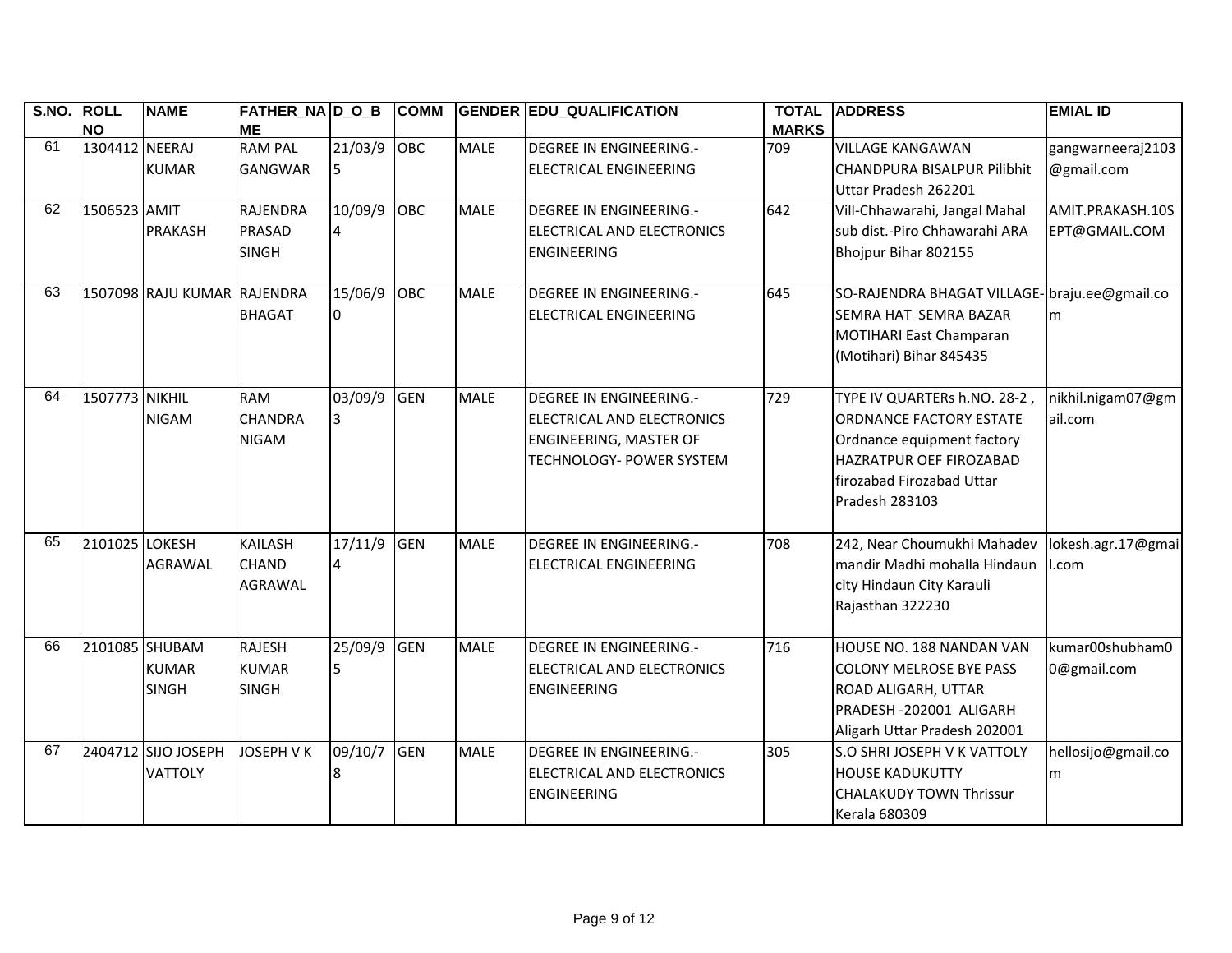| S.NO. ROLL | <b>NO</b>       | <b>NAME</b>                      | <b>FATHER_NA D_O_B</b><br><b>ME</b>           |                           | <b>COMM</b> |               | <b>GENDER EDU_QUALIFICATION</b>                                                                                                                                                      | <b>TOTAL</b><br><b>MARKS</b> | <b>ADDRESS</b>                                                                                                                               | <b>EMIAL ID</b>                    |
|------------|-----------------|----------------------------------|-----------------------------------------------|---------------------------|-------------|---------------|--------------------------------------------------------------------------------------------------------------------------------------------------------------------------------------|------------------------------|----------------------------------------------------------------------------------------------------------------------------------------------|------------------------------------|
| 68         | 2607932 KRISHNA | <b>MEERENDRA</b>                 | <b>NARENDRA</b><br><b>KUMAR</b>               | 05/02/9                   | <b>GEN</b>  | <b>MALE</b>   | <b>DEGREE IN ENGINEERING.-</b><br><b>ELECTRICAL ENGINEERING</b>                                                                                                                      | 704                          | <b>NEW MARKET NEAR BALAJI</b><br><b>HOTEL BHINGA BHINGA</b><br>lShravasti Uttar Pradesh 271831                                               | kmeerendra@gmail.<br>com           |
| 69         |                 | 2608055 PRIYANKA<br><b>MEENA</b> | GANGA RAM 16/10/9                             |                           | <b>ST</b>   | <b>FEMALE</b> | <b>DEGREE IN ENGINEERING.-</b><br><b>ELECTRICAL ENGINEERING</b><br><b>SUBJECTS, DEGREE IN</b><br><b>ENGINEERING.- INFORMATION AND</b><br>COMMUNICATION TECHNOLOGY<br><b>SUBJECTS</b> | 604                          | B-96-4 R.D.S.O. COLONY<br>MANAK NAGAR LUCKNOW<br>Lucknow Uttar Pradesh 226011                                                                | priyankameena89.ii<br>td@gmail.com |
| 70         | 2608851 SHIVAY  | <b>GUPTA</b>                     | SANJEEV<br><b>KUMAR</b><br><b>GUPTA</b>       | 15/05/9<br>$\overline{4}$ | <b>GEN</b>  | <b>MALE</b>   | <b>DEGREE IN ENGINEERING.-</b><br><b>ELECTRICAL ENGINEERING</b>                                                                                                                      | 704                          | H.NO. G4 RAM GANGA VIHAR<br>PHASE 1 NEAR SHIV SWEETS<br>IMORADABAD HEAD POST<br><b>OFFICE MORADABAD</b><br>Moradabad Uttar Pradesh<br>244001 | shivaynit@gmail.co<br>lm.          |
| 71         |                 | 2608872 MOHAMMA<br><b>D ANAS</b> | ALLA RAKKHA 03/07/9                           |                           | <b>GEN</b>  | <b>MALE</b>   | DEGREE IN ENGINEERING.-<br>ELECTRICAL ENGINEERING                                                                                                                                    | 680                          | 47-2, RAM CHABOOTRA KALPI<br><b>KALPI Jalaun Uttar Pradesh</b><br>285204                                                                     | anasmohammad11<br>@gmail.com       |
| 72         | 2609457 AASHNA  | <b>SHUKLA</b>                    | <b>RAJ</b><br><b>BAHADUR</b><br><b>SHUKLA</b> | 07/09/9<br>2              | <b>GEN</b>  | <b>FEMALE</b> | <b>DEGREE IN ENGINEERING.-</b><br><b>ELECTRICAL ENGINEERING</b>                                                                                                                      | 721                          | SS3,188 A, SECTOR-H, L.D.A<br><b>COLONY KANPUR ROAD NEAR</b><br>NAINITAL BANK AASHIYANA<br>POST Lucknow Lucknow Uttar<br>Pradesh 226012      | aashnashukla7@gm<br>ail.com        |
| 73         |                 | 3503646 SHRIKRISHAN<br>YADAV     | MAHIPAL<br>YADAV                              | 18/08/9<br>6              | <b>OBC</b>  | <b>MALE</b>   | <b>DEGREE IN ENGINEERING.-</b><br>ELECTRICAL AND ELECTRONICS<br><b>ENGINEERING</b>                                                                                                   | 662                          | DHANI-AHIRAN KI VIA-THOI<br>IROOPPURA NEEMKATHANA<br>Sikar Rajasthan 332719                                                                  | shrikrishan96@gma<br>il.com        |
| 74         | 4103467 RAMESH  | <b>KUMAR</b>                     | <b>KRISHNA</b><br>YADAV                       | 19/11/9<br>0              | OBC         | <b>MALE</b>   | <b>DEGREE IN ENGINEERING.-</b><br><b>ELECTRICAL ENGINEERING</b>                                                                                                                      | 706                          | VILL- EKDARA EKDARA<br>KHAJAULI Madhubani Bihar<br>847228                                                                                    | rameshnitp2k10@g<br>mail.com       |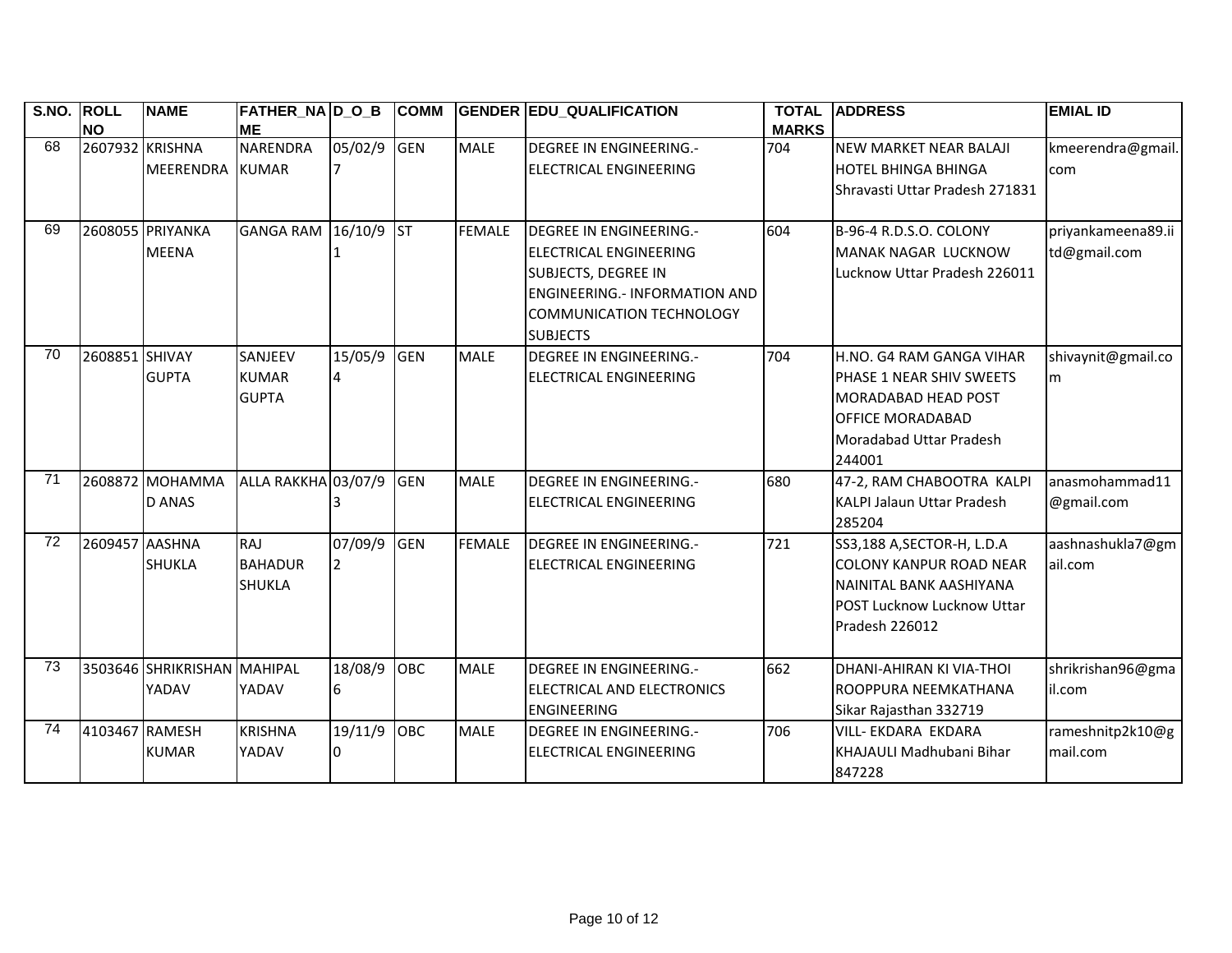| <b>S.NO.</b> | <b>ROLL</b><br><b>NO</b> | <b>NAME</b>                       | FATHER_NA D_O_B<br><b>ME</b>                        |               | <b>COMM</b> |             | <b>GENDER EDU_QUALIFICATION</b>                                                                                                                       | <b>TOTAL</b><br><b>MARKS</b> | <b>ADDRESS</b>                                                                                                                                        | <b>EMIAL ID</b>                      |
|--------------|--------------------------|-----------------------------------|-----------------------------------------------------|---------------|-------------|-------------|-------------------------------------------------------------------------------------------------------------------------------------------------------|------------------------------|-------------------------------------------------------------------------------------------------------------------------------------------------------|--------------------------------------|
| 75           |                          | 4103507 CHANDRASH<br><b>EKHAR</b> | <b>SUSHIL</b><br><b>KUMAR</b>                       | 24/01/9       | <b>GEN</b>  | <b>MALE</b> | <b>DEGREE IN ENGINEERING.-</b><br>ELECTRICAL ENGINEERING                                                                                              | 726                          | CO SUSHIL KUMAR VILLAGE<br><b>BISHUNPUR NAWADA GARHWA</b><br>Garhwa Jharkhand 822114                                                                  | Singh.chandrashekh<br>ar25@gmail.com |
| 76           | 4103584 DAKSHA           | SOUMYA                            | SANJAY<br><b>KUMAR</b>                              | 10/01/9<br>I3 | OBC         | <b>MALE</b> | DEGREE IN ENGINEERING.- Electrical 526<br>Engineering                                                                                                 |                              | deepak sales, near sai mandir<br>bagodar bagodar bagodar<br>Giridih Jharkhand 825322                                                                  | int.deepak596@gm<br>ail.com          |
| 77           | 4103941 SANJEEV          | SHRIVASTAV<br>А                   | <b>JANARDAN</b><br><b>PRASAD</b><br>SHRIVASTAV<br>А | 26/02/9<br>5  | <b>GEN</b>  | <b>MALE</b> | DEGREE IN ENGINEERING.- Electrical 707<br>and Electronics Engineering                                                                                 |                              | Co Sheela Printers Kokar Chunna shrivastavasanjeev4<br>Bhatta Behind Durga Mandir<br>Kokar Ranchi Ranchi Jharkhand<br>834001                          | 40@gmail.com                         |
| 78           |                          | 5001361 BHARATH<br><b>KUMARK</b>  | CHENGALARA 12/07/9<br>YAPPA K                       |               | <b>OBC</b>  | <b>MALE</b> | <b>DEGREE IN ENGINEERING.-</b><br>ELECTRICAL AND ELECTRONICS<br>ENGINEERING, DEGREE IN<br><b>ENGINEERING.- ELECTRICAL</b><br><b>ENGINEERING</b>       | 698                          | DOOR NO 4-70-15, RNR NAGAR,<br>PERUR TIRUPATI Chittoor<br>Andhra Pradesh 517502                                                                       | bharath0714@gmai<br>l.com            |
| 79           | 5001667 G                | SAIVAIBHAV                        | G<br><b>VISWANATH</b><br>A REDDY                    | 15/08/9<br>4  | <b>GEN</b>  | <b>MALE</b> | <b>DEGREE IN ENGINEERING.-</b><br>ELECTRICAL AND ELECTRONICS<br>ENGINEERING, DEGREE IN<br><b>ENGINEERING.- CONTROL AND</b><br><b>INSTRUMENTATION</b>  | 710                          | 10-27-8, Maruthi Nagar, Near<br>west church, M.R.Palli<br>S.V.University Tirupati Chittoor<br>Andhra Pradesh 517502                                   | gvaibhavreddy@gm<br>ail.com          |
| 80           | 5103694 AVINASH          | PEDASINGU                         | <b>KRISHNA</b><br>PEDASINGU                         | 16/08/9<br>4  | OBC         | <b>MALE</b> | DEGREE IN ENGINEERING.- Electrical 663<br><b>Engineering Subjects</b>                                                                                 |                              | Do No 73-7-1, Opp To V.S.M<br>Public school, Donka Road,<br>Patamata Vijayawada Krishna<br>Andhra Pradesh 520010                                      | pedasingu.avinash<br>@gmail.com      |
| 81           | 5104061 ASHISH           | KUMAR KALO CHARAN                 | <b>VIDYA</b><br>PRASAD<br><b>KALO</b>               | 18/09/9<br>1  | <b>GEN</b>  | <b>MALE</b> | <b>DEGREE IN ENGINEERING.-</b><br>ELECTRICAL AND ELECTRONICS<br><b>ENGINEERING, MASTER OF</b><br>TECHNOLOGY- ELECTRICAL<br><b>MACHINES AND DRIVES</b> | 700                          | HOUSE NO. 197, DHANGARDIPA   kalo.ashish.india@g<br>NEAR NEW HORIZON SCHOOL,<br>WARD NO. 2 RAIGARH RAIGARH<br>Raigarh (Rajgad) Chhattisgarh<br>496001 | mail.com                             |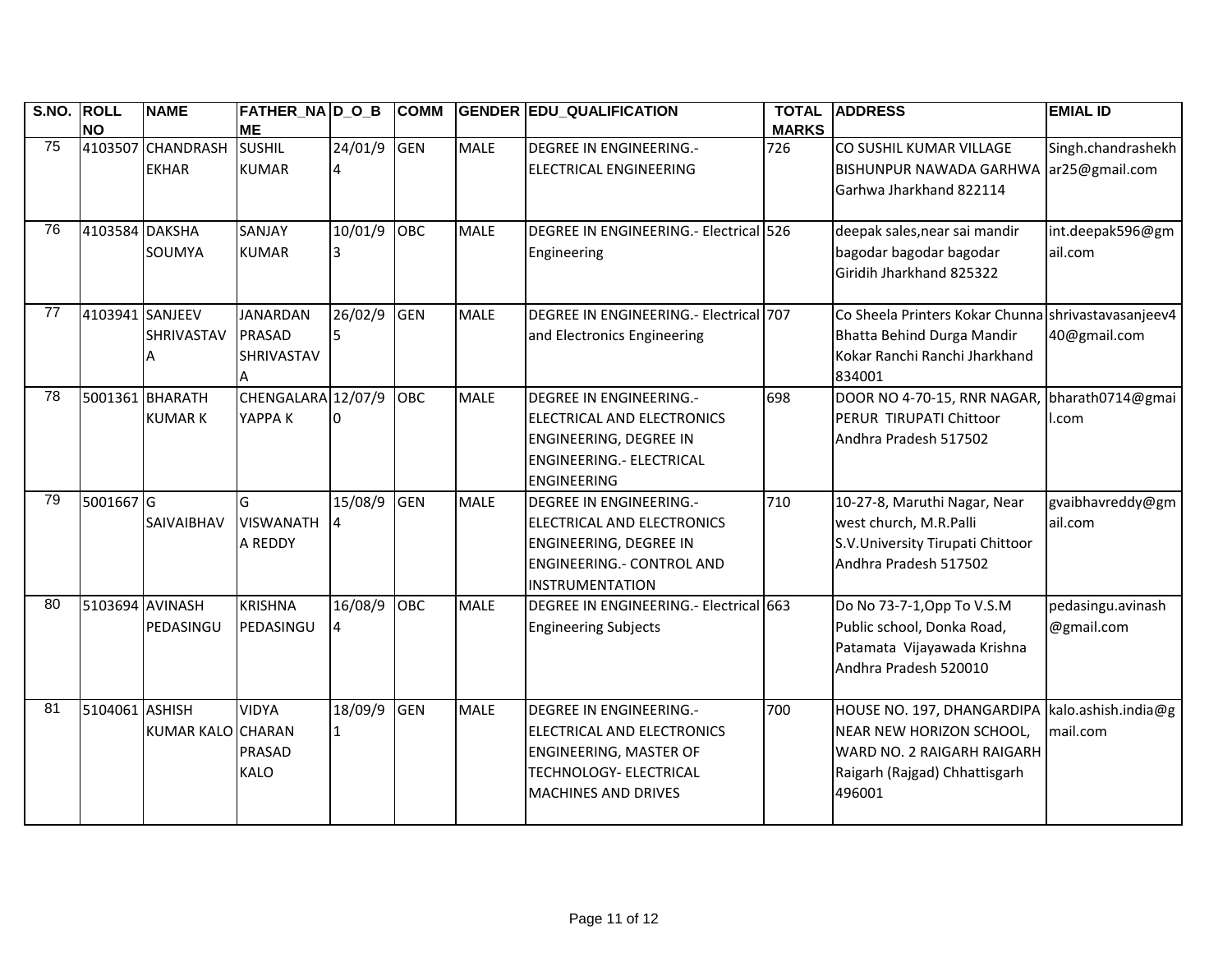| S.NO. ROLL |                | <b>NAME</b>       | <b>FATHER NAD OB</b>  |             | <b>ICOMM</b> |              | <b>GENDER EDU QUALIFICATION</b> |              | <b>TOTAL IADDRESS</b>           | <b>EMIAL ID</b>   |
|------------|----------------|-------------------|-----------------------|-------------|--------------|--------------|---------------------------------|--------------|---------------------------------|-------------------|
|            | INO            |                   | <b>IME</b>            |             |              |              |                                 | <b>MARKS</b> |                                 |                   |
| 82         | 15104330 KUNAL |                   | <b>SHANKAR</b>        | 15/10/9 GEN |              | <b>IMALE</b> | <b>IDEGREE IN ENGINEERING.-</b> | 701          | <b>ICOLLEGE ROAD MANORMA</b>    | kunalkroy15@gmail |
|            |                | <b>KISHOR ROY</b> | <b>IPRASAD ROY 13</b> |             |              |              | IELECTRICAL AND ELECTRONICS     |              | <b>IBHAWAN MADHUPUR</b>         | .com              |
|            |                |                   |                       |             |              |              | <b>ENGINEERING</b>              |              | MADHUPUR Deoghar Jharkhand      |                   |
|            |                |                   |                       |             |              |              |                                 |              | 815353                          |                   |
| 83         | 5200462 RAMESH |                   | <b>BODU RAM</b>       | 02/02/9 OBC |              | <b>MALE</b>  | <b>DEGREE IN ENGINEERING.-</b>  | 683          | <b>HOLI DARWAZA BAHAR DHULE</b> | RAMESHGORA9519    |
|            |                | KUMAR             | <b>IGORA</b>          |             |              |              | <b>ELECTRICAL</b>               |              | SINGH KI DHANI, WARD No.7       | @GMAIL.COM        |
|            |                | <b>GORA</b>       |                       |             |              |              |                                 |              | <b>CHOMU CHOMU Jaipur</b>       |                   |
|            |                |                   |                       |             |              |              |                                 |              | Rajasthan 303702                |                   |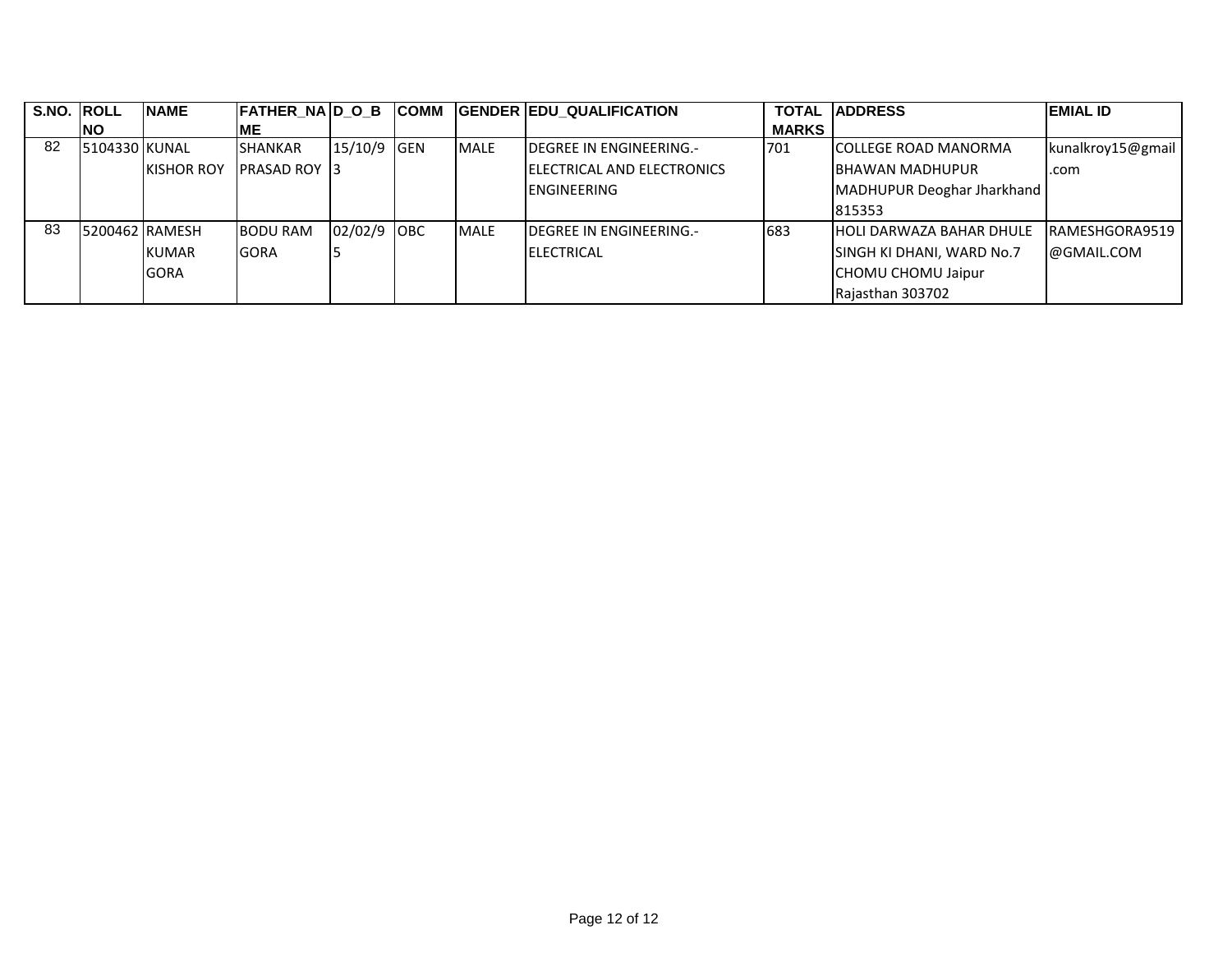**LIST OF NOT RECOMMENDED CANDIDATES WHO HAVE OPTED SHARING THE MARKS INFORMATION ON THE COMMISSION'S WEBSITE SERVICE- ET & T ENGG.**

| S.NO. ROLL     |                 | <b>NAME</b>      | <b>FATHER_N</b>   | $D_0_B$      | <b>COMM</b> |               | <b>GENDER EDU QUALIFICATION</b>      | <b>TOTAL</b> | <b>ADDRESS</b>                              | <b>EMIAL ID</b>   |
|----------------|-----------------|------------------|-------------------|--------------|-------------|---------------|--------------------------------------|--------------|---------------------------------------------|-------------------|
|                | <b>NO</b>       |                  | <b>AME</b>        |              |             |               |                                      | <b>MARKS</b> |                                             |                   |
| $\mathbf 1$    | 0105173 BAGADE  |                  | <b>BAGADE</b>     | 18/10/9      | OBC         | <b>MALE</b>   | <b>DEGREE IN ENGINEERING.-</b>       | 633          | 304, Sumukh, Shree Ganesha                  | bagade.girish@gma |
|                |                 | <b>GIRISH</b>    | <b>RAVINDRA</b>   |              |             |               | <b>Electronics And</b>               |              | Valley, Sinnar Phata Eklahare Road,         | il.com            |
|                |                 | <b>RAVINDRA</b>  | <b>BAPU</b>       |              |             |               | Telecommunication                    |              | Nashik Road, Nashik Nashik Road             |                   |
|                |                 |                  |                   |              |             |               |                                      |              | Nashik Nashik Maharashtra 422101            |                   |
|                |                 |                  |                   |              |             |               |                                      |              |                                             |                   |
| $\overline{2}$ |                 | 0105448 ASHUDEEP | RAMSHANKA 02/04/9 |              | <b>GEN</b>  | <b>MALE</b>   | <b>DEGREE IN ENGINEERING.-</b>       | 638          | 722, GRAM AND POST ASWAR                    | ashudeeptyagi.93@ |
|                |                 | <b>TYAGI</b>     | <b>R TYAGI</b>    |              |             |               | <b>ELECTRONICS ENGINEERING</b>       |              | VILLAGE ASWAR ASWAR ASWAR                   | gmail.com         |
|                |                 |                  |                   |              |             |               |                                      |              | Bhind Madhya Pradesh 477446                 |                   |
|                |                 |                  |                   |              |             |               |                                      |              |                                             |                   |
| 3              | 0105630 RAHUL   |                  | <b>ASHOK</b>      | 09/09/9      | GEN         | <b>MALE</b>   | DEGREE IN ENGINEERING.-              | 633          | upadhyay bhavan BAREH Morena                | upadhyay.rahul077 |
|                |                 | <b>KUMAR</b>     | <b>KUMAR</b>      |              |             |               | <b>ELECTRONICS AND</b>               |              | Madhya Pradesh 476111                       | @gmail.com        |
|                |                 | <b>UPADHYAY</b>  | <b>UPADHYAY</b>   |              |             |               | <b>COMMUNICATION ENGINEERING,</b>    |              |                                             |                   |
|                |                 |                  |                   |              |             |               | M.Sc. DEGREE OR ITS                  |              |                                             |                   |
|                |                 |                  |                   |              |             |               | <b>EQUIVALENT WITH WIRELESS</b>      |              |                                             |                   |
|                |                 |                  |                   |              |             |               | COMMUNICATION ELECTRONICS,           |              |                                             |                   |
|                |                 |                  |                   |              |             |               | <b>RADIO PHYSICS OR RADIO</b>        |              |                                             |                   |
|                |                 |                  |                   |              |             |               | <b>ENGINEERING AS A SPECIAL</b>      |              |                                             |                   |
|                |                 |                  |                   |              |             |               | SUBJECT- VLSI AND EMBEDED            |              |                                             |                   |
|                |                 |                  |                   |              |             |               | <b>SYSTEM</b>                        |              |                                             |                   |
| 4              | 0105634 VINAYAK |                  | <b>NAND</b>       | 14/07/9      | OBC         | <b>MALE</b>   | <b>DEGREE IN ENGINEERING.-</b>       | 616          | Village-Matihaniyan Khurdh Pakri            | vinayaksingh792@g |
|                |                 | <b>SINGH</b>     | <b>KISHOR</b>     |              |             |               | <b>Electronics and Communication</b> |              | Buzurg Padrauna Kushinagar                  | mail.com          |
|                |                 |                  | <b>SINGH</b>      |              |             |               | Engineering                          |              | (Padrauna) Uttar Pradesh 274300             |                   |
|                |                 |                  |                   |              |             |               |                                      |              |                                             |                   |
| 5              | 0105670 JYOTI   |                  | <b>SHANTI LAL</b> | $12/10/9$ SC |             | <b>FEMALE</b> | DEGREE IN ENGINEERING.-              | 577          | 43 shanti nagar near railway                | gahlot.jyoti12@gm |
|                |                 | <b>GAHLOT</b>    | <b>GAHLOT</b>     |              |             |               | <b>Electronics and Communication</b> |              | crossing savina udaipur Hiran magri ail.com |                   |
|                |                 |                  |                   |              |             |               |                                      |              | Udaipur Rajasthan Udaipur                   |                   |
|                |                 |                  |                   |              |             |               |                                      |              | Rajasthan 313002                            |                   |
| 6              |                 | 0203811 ABHISHEK | <b>AWADH</b>      | 22/06/9      | <b>GEN</b>  | <b>MALE</b>   | <b>DEGREE IN ENGINEERING.-</b>       | 620          | <b>VILLAGE PAUNI POST NAIBAZAR</b>          | abhishekkumarsing |
|                |                 | <b>SINGH</b>     | <b>NARAYAN</b>    | 3            |             |               | <b>ELECTRONICS AND</b>               |              | NAIBAZAR CHANDAULI Chandauli                | hec.1993@gmail.co |
|                |                 |                  | <b>SINGH</b>      |              |             |               | <b>COMMUNICATION ENGINEERING</b>     |              | Uttar Pradesh 232104                        | m                 |
|                |                 |                  |                   |              |             |               |                                      |              |                                             |                   |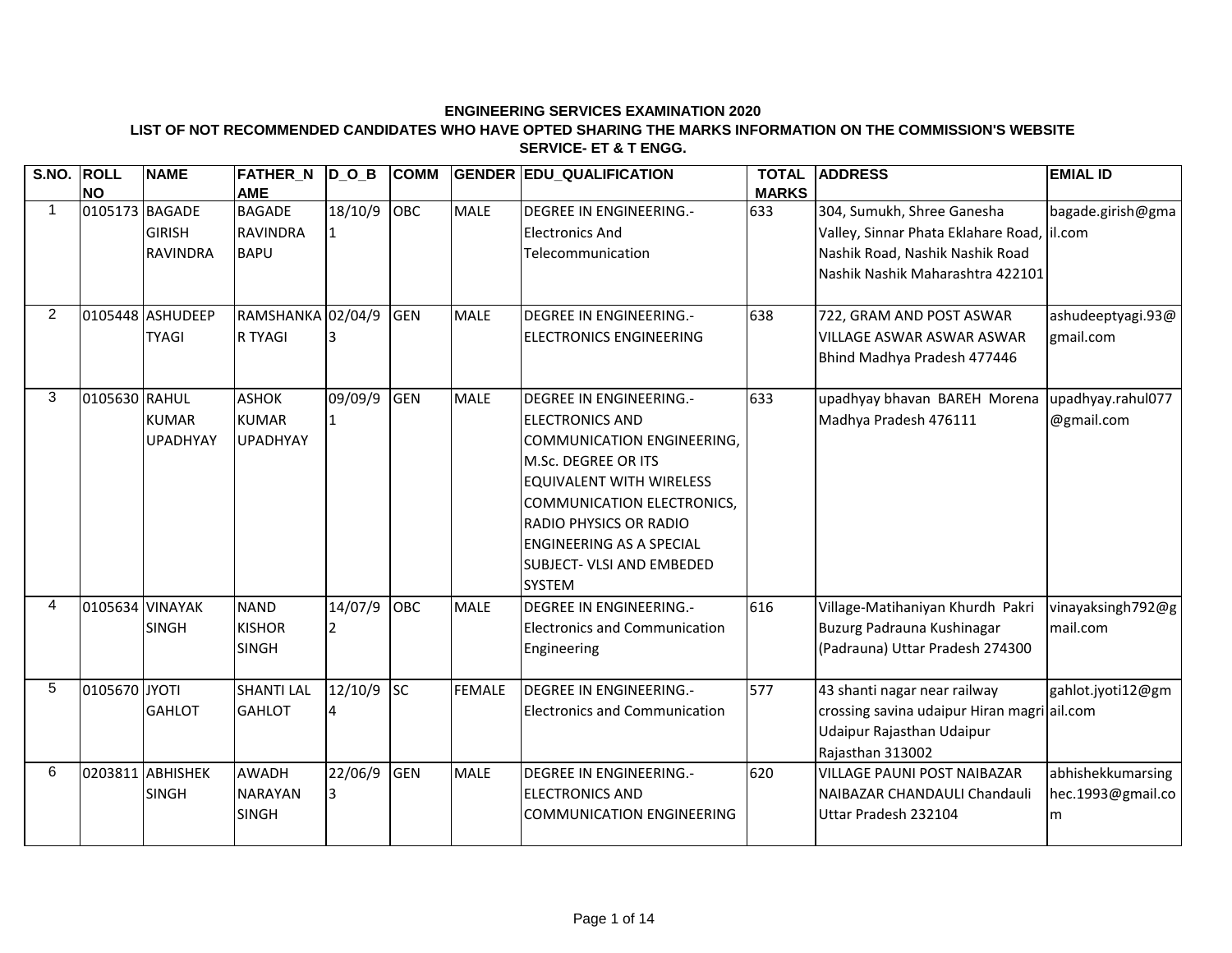| <b>S.NO.</b>    | <b>ROLL</b><br><b>NO</b> | <b>NAME</b>                | <b>FATHER_N</b><br><b>AME</b> | $\overline{D}_O_B$ | <b>COMM</b> |               | <b>GENDER EDU_QUALIFICATION</b>      | <b>TOTAL</b><br><b>MARKS</b> | <b>ADDRESS</b>                                    | <b>EMIAL ID</b>    |
|-----------------|--------------------------|----------------------------|-------------------------------|--------------------|-------------|---------------|--------------------------------------|------------------------------|---------------------------------------------------|--------------------|
| $\overline{7}$  | 0204318 SAKSHI           |                            | SHIVPUJAN                     | 01/07/9            | GEN         | <b>FEMALE</b> | <b>DEGREE IN ENGINEERING.-</b>       | 626                          | <b>62P52P SAINIK COLONY</b>                       | sakshi.2801.singh@ |
|                 |                          | <b>SINGH</b>               | <b>SINGH</b>                  |                    |             |               | <b>ELECTRONICS AND</b>               |                              | DHUMANGANJ DHUMANGANJ                             | gmail.com          |
|                 |                          |                            |                               |                    |             |               | <b>COMMUNICATION ENGINEERING</b>     |                              | PRAYAGRAJ Prayagraj Uttar                         |                    |
|                 |                          |                            |                               |                    |             |               |                                      |                              | Pradesh 211011                                    |                    |
| 8               |                          | 0308261 YERABALU           | YERABALU                      | 14/07/9            | <b>GEN</b>  | <b>MALE</b>   | <b>DEGREE IN ENGINEERING.-</b>       | 642                          | D.NO-5-506-C-7-5, 2ND FLOOR,                      | rajendrayerabalu@  |
|                 |                          | RAJENDRAPR SUBRAMANY 7     |                               |                    |             |               | <b>ELECTRONICS AND</b>               |                              | YSR NAGAR NOONIVARIPALLI                          | gmail.com          |
|                 |                          | <b>ASAD REDDY AM REDDY</b> |                               |                    |             |               | <b>COMMUNICATION ENGINEERING</b>     |                              | ROAD, RAJAMPET RAJAMPET                           |                    |
|                 |                          |                            |                               |                    |             |               |                                      |                              | RAJAMPET Cuddapah Andhra                          |                    |
|                 |                          |                            |                               |                    |             |               |                                      |                              | Pradesh 516115                                    |                    |
| 9               |                          | 0308616 GANDEWAR           | <b>SHANKARRA</b>              | 28/04/9            | <b>GEN</b>  | <b>MALE</b>   | <b>DEGREE IN ENGINEERING.-</b>       | 652                          | <b>NAGNATH KRIPA HOUSE NO 38</b>                  | prasadgandewar@g   |
|                 |                          | PRASAD                     | $\Omega$                      |                    |             |               | <b>ELECTRONICS AND</b>               |                              | <b>SHAHU COLONY NORTH DEGLOOR</b>                 | mail.com           |
|                 |                          | SHANKARRA                  | <b>GANDEWAR</b>               |                    |             |               | <b>TELECOMMUNICATION</b>             |                              | ROAD UDGIR UDGIR Latur                            |                    |
|                 |                          | O                          |                               |                    |             |               | <b>ENGINEERING, DEGREE IN</b>        |                              | Maharashtra 413517                                |                    |
|                 |                          |                            |                               |                    |             |               | ENGINEERING.- ELECTRICAL             |                              |                                                   |                    |
|                 |                          |                            |                               |                    |             |               | <b>ENGINEERING WITH</b>              |                              |                                                   |                    |
|                 |                          |                            |                               |                    |             |               | <b>MICROELECTRONICS</b>              |                              |                                                   |                    |
|                 |                          |                            |                               |                    |             |               | SPECIALIZATION                       |                              |                                                   |                    |
| 10              | 0309420 PAWAR            |                            | <b>PAWAR</b>                  | 03/02/9            | <b>GEN</b>  | <b>MALE</b>   | DEGREE IN ENGINEERING.-              | 645                          | At Post-Pimpalgaon Hareshwar Tal- kundanpawar38@g |                    |
|                 |                          | <b>KUNDAN</b>              | <b>VILAS</b>                  |                    |             |               | <b>ELECTRONICS</b>                   |                              | Pachora Dist-Jalgaon PIMPALGAON mail.com          |                    |
|                 |                          | <b>VILAS</b>               | <b>SHANKAR</b>                |                    |             |               |                                      |                              | S.O Jalgaon Jalgaon Maharashtra                   |                    |
|                 |                          |                            |                               |                    |             |               |                                      |                              | 424203                                            |                    |
| 11              | 0309774 ANOOP            |                            | <b>ASHVINI</b>                | 10/07/9            | GEN         | <b>MALE</b>   | <b>DEGREE IN ENGINEERING.-</b>       | 661                          | Chandapur Darawansi Bhadohi                       | anoopsh76@gmail.   |
|                 |                          | <b>SHUKLA</b>              | <b>SHUKLA</b>                 | 5                  |             |               | <b>ELECTRONICS AND</b>               |                              | Bhadohi Uttar Pradesh 221310                      | com                |
|                 |                          |                            |                               |                    |             |               | <b>COMMUNICATION ENGINEERING</b>     |                              |                                                   |                    |
| $\overline{12}$ |                          | 0310057 REVANASIDD LAXMAN  |                               | 01/06/9            | <b>OBC</b>  | <b>MALE</b>   | <b>DEGREE IN ENGINEERING.-</b>       | 275                          | 169, Revanasiddappa Pujeri                        | revanasiddappapuje |
|                 |                          | <b>APPA PUJERI</b>         |                               |                    |             |               | <b>Electronics and Communication</b> |                              | ATPOST JALWAD TQ Sindagi                          | ri77@gmail.com     |
|                 |                          |                            |                               |                    |             |               | Engineering                          |                              | VIJAYAPUR Vijayapura Karnataka                    |                    |
|                 |                          |                            |                               |                    |             |               |                                      |                              | 586120                                            |                    |
| 13              | 0410423 SHREEYA          |                            | <b>LALIT</b>                  | 17/04/9            | <b>GEN</b>  | <b>FEMALE</b> | <b>DEGREE IN ENGINEERING.-</b>       | 635                          | MIG-32, SHRI RAMESHWARAM                          | shreeya4258@gmai   |
|                 |                          | VAJPAYEE                   | <b>KUMAR</b>                  | $\overline{4}$     |             |               | <b>Electronics and Communication</b> |                              | DELUXE BAGHMUGALIA BHOPAL                         | I.com              |
|                 |                          |                            | VAJPAYEE                      |                    |             |               | Engineering                          |                              | <b>BHOPAL Bhopal Madhya Pradesh</b>               |                    |
|                 |                          |                            |                               |                    |             |               |                                      |                              | 462043                                            |                    |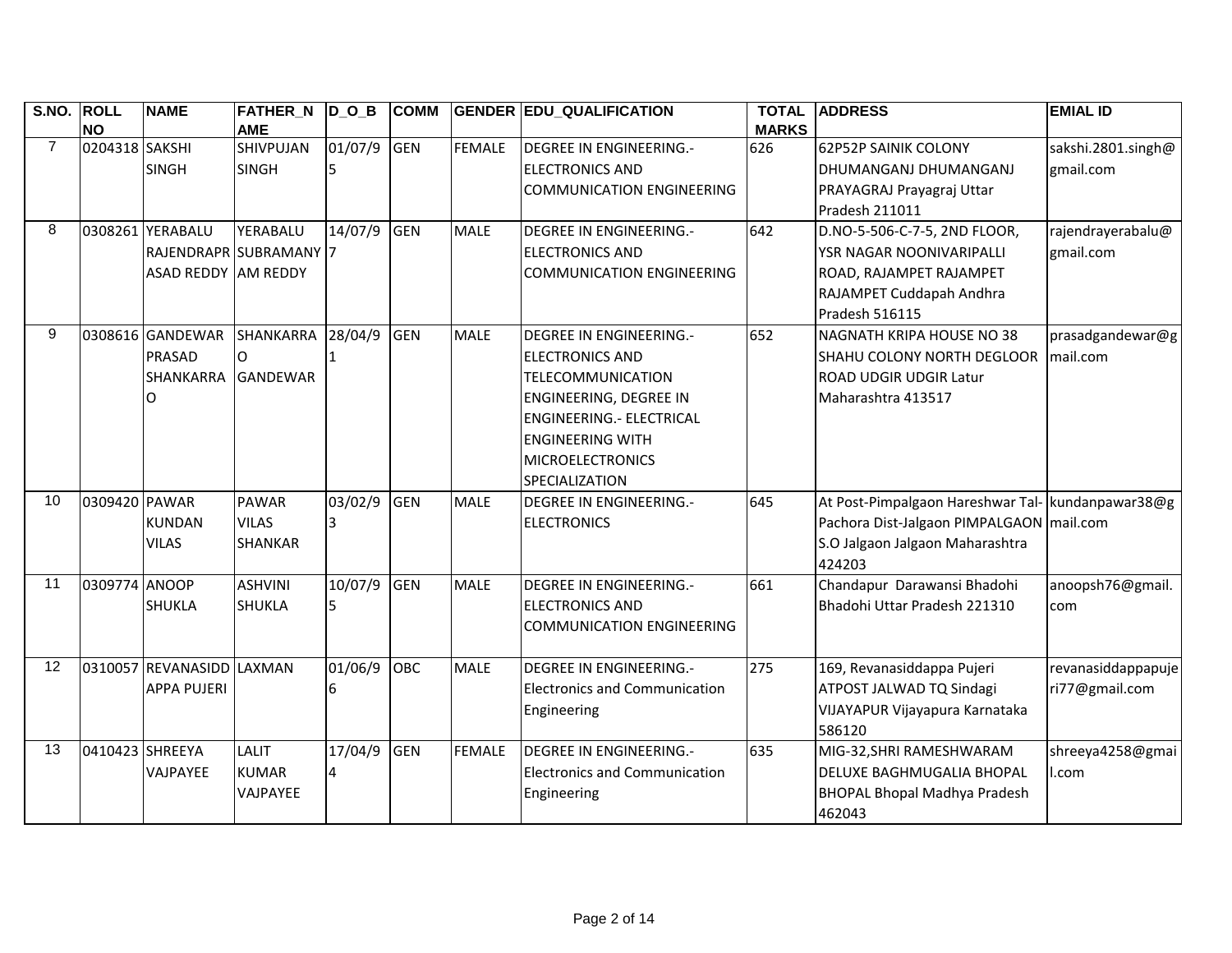| S.NO. ROLL |                 | <b>NAME</b>                | <b>FATHER N DOB</b> |         | <b>COMM</b> |               | <b>GENDER EDU_QUALIFICATION</b>   | <b>TOTAL</b> | <b>ADDRESS</b>                      | <b>EMIAL ID</b>   |
|------------|-----------------|----------------------------|---------------------|---------|-------------|---------------|-----------------------------------|--------------|-------------------------------------|-------------------|
|            | <b>NO</b>       |                            | <b>AME</b>          |         |             |               |                                   | <b>MARKS</b> |                                     |                   |
| 14         |                 | 0410468 AKANKSHA           | <b>SATISH JAIN</b>  | 25/02/9 | <b>GEN</b>  | <b>FEMALE</b> | DEGREE IN ENGINEERING.-           | 623          | H.NO.446 SHIV SHAKTI DURGA          | akan2472@gmail.c  |
|            |                 | <b>JAIN</b>                |                     |         |             |               | <b>ELECTRONICS AND</b>            |              | <b>MANDIR SHUKLA NAGAR</b>          | om                |
|            |                 |                            |                     |         |             |               | <b>COMMUNICATION</b>              |              | ,GARHA,JABALPUR,482003 GARHA        |                   |
|            |                 |                            |                     |         |             |               |                                   |              | JABALPUR Jabalpur Madhya            |                   |
|            |                 |                            |                     |         |             |               |                                   |              | Pradesh 482003                      |                   |
| 15         |                 | 0410789 GOPIKRISHN         | GOPALAKRIS 23/05/9  |         | <b>GEN</b>  | <b>MALE</b>   | <b>DEGREE IN ENGINEERING.-</b>    | 657          | PALAVILAYIL HOUSE KARINILAM P       | gopikrishnang08@g |
|            |                 | AN G                       | <b>HNAN NAIR</b>    |         |             |               | Electronics and communication,    |              | O KARINILAM MUNDAKAYAM              | mail.com          |
|            |                 |                            |                     |         |             |               | DEGREE IN ENGINEERING.- rf        |              | Kottayam Kerala 686513              |                   |
|            |                 |                            |                     |         |             |               | microwave and photonics           |              |                                     |                   |
|            |                 |                            |                     |         |             |               |                                   |              |                                     |                   |
| 16         | 0410926 MANISH  |                            | <b>MATADIN</b>      | 20/12/8 | OBC         | <b>MALE</b>   | <b>DEGREE IN ENGINEERING.-</b>    | 617          | SH 7 FORTUNE ENCLAVE KOLAR          | manishkn.2089@g   |
|            |                 | <b>KUMAR</b>               | <b>NAPIT</b>        |         |             |               | <b>ELECTRONICS AND</b>            |              | ROAD DANISH KUNJ KOLAR ROAD         | mail.com          |
|            |                 |                            |                     |         |             |               | <b>COMMUNICATION ENGINEERING</b>  |              | <b>BHOPAL Bhopal Madhya Pradesh</b> |                   |
|            |                 |                            |                     |         |             |               |                                   |              | 462042                              |                   |
| 17         |                 | 0411085 CHANDRAKA RAMCHAND |                     | 16/09/9 | OBC         | <b>MALE</b>   | <b>DEGREE IN ENGINEERING.-</b>    | 604          | JAMUA JAMUA BAZAR MIRZAPUR          | ckpatel500@gmail. |
|            |                 | <b>NT PATEL</b>            | <b>RA PATEL</b>     | 4       |             |               | <b>ELECTRONICS</b>                |              | Mirzapur Uttar Pradesh 231314       | com               |
|            |                 |                            |                     |         |             |               |                                   |              |                                     |                   |
| 18         | 0411246 SOURAV  |                            | SANJAY              | 22/11/9 | <b>OBC</b>  | <b>MALE</b>   | <b>DEGREE IN ENGINEERING.-</b>    | 641          | RASH BIHARI LANE, KALISTHAN         | sourav10419@yaho  |
|            |                 | <b>KUMAR</b>               | <b>KUMAR</b>        |         |             |               | <b>ELECTRONICS AND</b>            |              | MUNDICHAK HEAD POST OFFICE          | o.in              |
|            |                 |                            |                     |         |             |               | <b>COMMUNICATION ENGINEERING</b>  |              | <b>BHAGALPUR Bhagalpur Bihar</b>    |                   |
|            |                 |                            |                     |         |             |               |                                   |              | 812001                              |                   |
| 19         | 0514141 VIKAS   |                            | <b>MARKANDEY</b>    | 14/07/9 | <b>OBC</b>  | <b>MALE</b>   | <b>DEGREE IN ENGINEERING.-</b>    | 617          | <b>VILL-MURARPUR</b>                | vcverma5095@gma   |
|            |                 | <b>CHANDRA</b>             | <b>VERMA</b>        |         |             |               | <b>ELECTRONICS AND</b>            |              | KAMARUDDINAPUR MARIAHU              | il.com            |
|            |                 | <b>VERMA</b>               |                     |         |             |               | <b>COMMUNICATION ENGINEERING</b>  |              | PRITHVIPUR JAUNPUR Jaunpur          |                   |
|            |                 |                            |                     |         |             |               |                                   |              | Uttar Pradesh 222203                |                   |
| 20         | 0514921 KULDEEP |                            | <b>DEVMAN</b>       | 10/02/9 | <b>OBC</b>  | <b>MALE</b>   | <b>DEGREE IN ENGINEERING.-</b>    | 632          | HOUSE NO 661 STREET NO 7            | kuldeepyadav160@  |
|            |                 |                            | <b>SINGH</b>        |         |             |               | <b>ELECTRONICS AND</b>            |              | <b>HAIDERPUR AMBEDKAR NAGAR</b>     | gmail.com         |
|            |                 |                            |                     |         |             |               | <b>COMMUNICATIONS ENGINEERING</b> |              | <b>HAIDERPUR DELHI North West</b>   |                   |
|            |                 |                            |                     |         |             |               |                                   |              | Delhi Delhi 110088                  |                   |
| 21         | 0515317         | <b>KOMMA</b>               | K                   | 10/10/9 | <b>GEN</b>  | <b>MALE</b>   | DEGREE IN ENGINEERING.- EDC       | 650          | 3-104 AGRAHARAM                     | rajeevreddy445@g  |
|            |                 | <b>SIVA RAJEEV</b>         | <b>SUDHARSHA</b>    | 12      |             |               | SIGNALSSYSTEMS                    |              | SIMHADRIPURAM PULIVENDULA           | mail.com          |
|            |                 | <b>REDDY</b>               | N REDDY             |         |             |               | <b>CONTROLSYSTEMS</b>             |              | Cuddapah Andhra Pradesh 516454      |                   |
|            |                 |                            |                     |         |             |               | <b>ELECTRICALCIRCUITS</b>         |              |                                     |                   |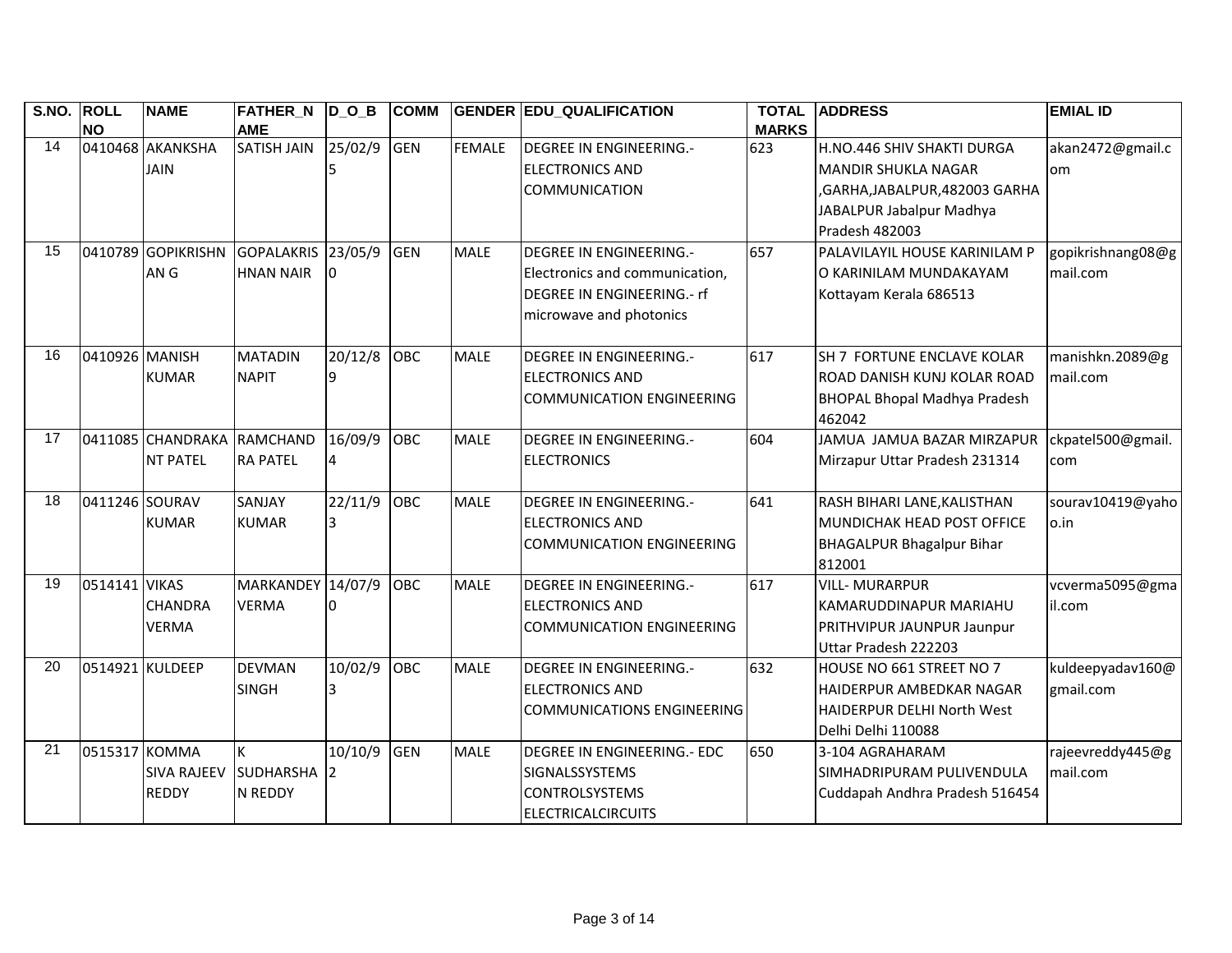| S.NO. ROLL      |                 | <b>NAME</b>       | <b>FATHER_N D_O_B</b> |         | <b>COMM</b> |               | <b>GENDER EDU QUALIFICATION</b>  | <b>TOTAL</b> | <b>ADDRESS</b>                     | <b>EMIAL ID</b>     |
|-----------------|-----------------|-------------------|-----------------------|---------|-------------|---------------|----------------------------------|--------------|------------------------------------|---------------------|
|                 | <b>NO</b>       |                   | <b>AME</b>            |         |             |               |                                  | <b>MARKS</b> |                                    |                     |
| 22              |                 | 0515370 KUNTAWAD  | RAMESHRED             | 07/06/9 | <b>GEN</b>  | <b>MALE</b>   | <b>DEGREE IN ENGINEERING.-</b>   | 633          | AT.POST KINI TQ. BHOKAR KINI       | roshankuntawad@g    |
|                 |                 | <b>ROSHAN</b>     | DY                    |         |             |               | <b>ELECTRONICS AND</b>           |              | NANDED Nanded Maharashtra          | mail.com            |
|                 |                 | RAMESHRED         |                       |         |             |               | TELECOMMUNICATION, M.TECH-       |              | 431801                             |                     |
|                 |                 | <b>DY</b>         |                       |         |             |               | SIGNAL PROCESSING                |              |                                    |                     |
| 23              |                 | 0515550 MAUMITA   | AJOY KUMAR 22/09/9    |         | <b>GEN</b>  | <b>FEMALE</b> | <b>DEGREE IN ENGINEERING.-</b>   | 641          | 203, CHATURTH APARTMENT,           | maumitamal@gmail    |
|                 |                 | <b>MAL</b>        | <b>MAL</b>            |         |             |               | <b>ELECRTONICS AND</b>           |              | <b>GOVIND DHAM COMPLEX</b>         | .com                |
|                 |                 |                   |                       |         |             |               | <b>TELECOMMUNICATION</b>         |              | <b>KULGAON BADLAPUR Thane</b>      |                     |
|                 |                 |                   |                       |         |             |               | <b>ENGINEERING</b>               |              | Maharashtra 421503                 |                     |
| 24              | 0515674 BHAVE   |                   | <b>SATISH</b>         | 23/05/9 | <b>GEN</b>  | <b>FEMALE</b> | <b>DEGREE IN ENGINEERING.-</b>   | 624          | Flat no. 8, Ashwamedha Hou. Soc.,  | bhave.rutuja23@g    |
|                 |                 | <b>RUTUJA</b>     | <b>MANOHAR</b>        |         |             |               | <b>Electronics and</b>           |              | near Darshan hall, Tanajinagar     | mail.com            |
|                 |                 | <b>SATISH</b>     | <b>BHAVE</b>          |         |             |               | telecommunications               |              | Chinchwadgoan post office Pimpri   |                     |
|                 |                 |                   |                       |         |             |               |                                  |              | Chinchwad Pune Maharashtra         |                     |
|                 |                 |                   |                       |         |             |               |                                  |              | 411033                             |                     |
| 25              | 0606957 KUMAR   |                   | <b>ONKAR</b>          | 18/12/8 | OBC         | <b>MALE</b>   | <b>DEGREE IN ENGINEERING.-</b>   | 606          | Q No - 87, Road no - 5, Janta Row  | ashish18121989@g    |
|                 |                 | <b>ASHISH</b>     | <b>NATH</b>           |         |             |               | <b>ELECTRONICS AND</b>           |              | House ADITYAPUR - 2 ADITYAPUR      | mail.com            |
|                 |                 |                   | <b>SHARMA</b>         |         |             |               | COMMUNICATION                    |              | JAMSHEDPUR Seraikela-Kharsawan     |                     |
|                 |                 |                   |                       |         |             |               |                                  |              | Jharkhand 831013                   |                     |
|                 |                 |                   |                       |         |             |               |                                  |              |                                    |                     |
| $\overline{26}$ |                 | 0607517 KARTIKEYA | <b>SACHIDA</b>        | 22/01/9 | <b>GEN</b>  | <b>MALE</b>   | <b>DEGREE IN ENGINEERING.-</b>   | 642          | HOUSE NO 73, ROAD NO. 2            | kartikraj22@gmail.c |
|                 |                 | RAJ               | NAND SINGH 5          |         |             |               | <b>ELECTRONICS AND</b>           |              | MAURYA VIHAR, KHAGAUL              | lom                 |
|                 |                 |                   |                       |         |             |               | <b>COMMUNICATION</b>             |              | KHAGAUL PATNA Patna Bihar          |                     |
|                 |                 |                   |                       |         |             |               |                                  |              | 801105                             |                     |
| $\overline{27}$ | 0607682 NISHTHA |                   | <b>ARUN</b>           | 20/12/9 | GEN         | <b>FEMALE</b> | <b>DEGREE IN ENGINEERING.-</b>   | 656          | 7A, KANSARI PARA ROAD              | nishthas16@gmail.c  |
|                 |                 | <b>SHARMA</b>     | <b>KUMAR</b>          |         |             |               | <b>ELECTRONICS AND</b>           |              | <b>BHAWANIPUR BHAWANIPUR S. O.</b> | om                  |
|                 |                 |                   |                       |         |             |               | <b>COMMUNICATION ENGINEERING</b> |              | KOLKATA Kolkata West Bengal        |                     |
|                 |                 |                   |                       |         |             |               |                                  |              | 700025                             |                     |
| 28              |                 | 0704779 HIMANSHU  | <b>MITHILESH</b>      | 01/04/9 | OBC         | <b>MALE</b>   | <b>DEGREE IN ENGINEERING.-</b>   | 638          | vill jota p.o sheotar dist gaya    | himanshuraj0104@    |
|                 |                 | <b>KUMAR</b>      | PRASAD                |         |             |               | <b>ELECTRONICS AND</b>           |              | sheotar gaya Gaya Bihar 805109     | gmail.com           |
|                 |                 |                   |                       |         |             |               | <b>COMMUNICATION EGINEERING</b>  |              |                                    |                     |
|                 |                 |                   |                       |         |             |               |                                  |              |                                    |                     |
| 29              |                 | 0837641 DEWANG    | <b>RAJ KUMAR</b>      | 26/01/9 | <b>GEN</b>  | <b>MALE</b>   | <b>DEGREE IN ENGINEERING.-</b>   | 639          | <b>G-5 ATP COLONY ANPARA TPS</b>   | dewangtewari.8753   |
|                 |                 | <b>TEWARI</b>     | <b>TEWARI</b>         |         |             |               | <b>ELECTRONICS AND</b>           |              | ANPARA Sonbhadra Uttar Pradesh     | @gmail.com          |
|                 |                 |                   |                       |         |             |               | <b>COMMUNICATION ENGINEERING</b> |              | 231225                             |                     |
|                 |                 |                   |                       |         |             |               |                                  |              |                                    |                     |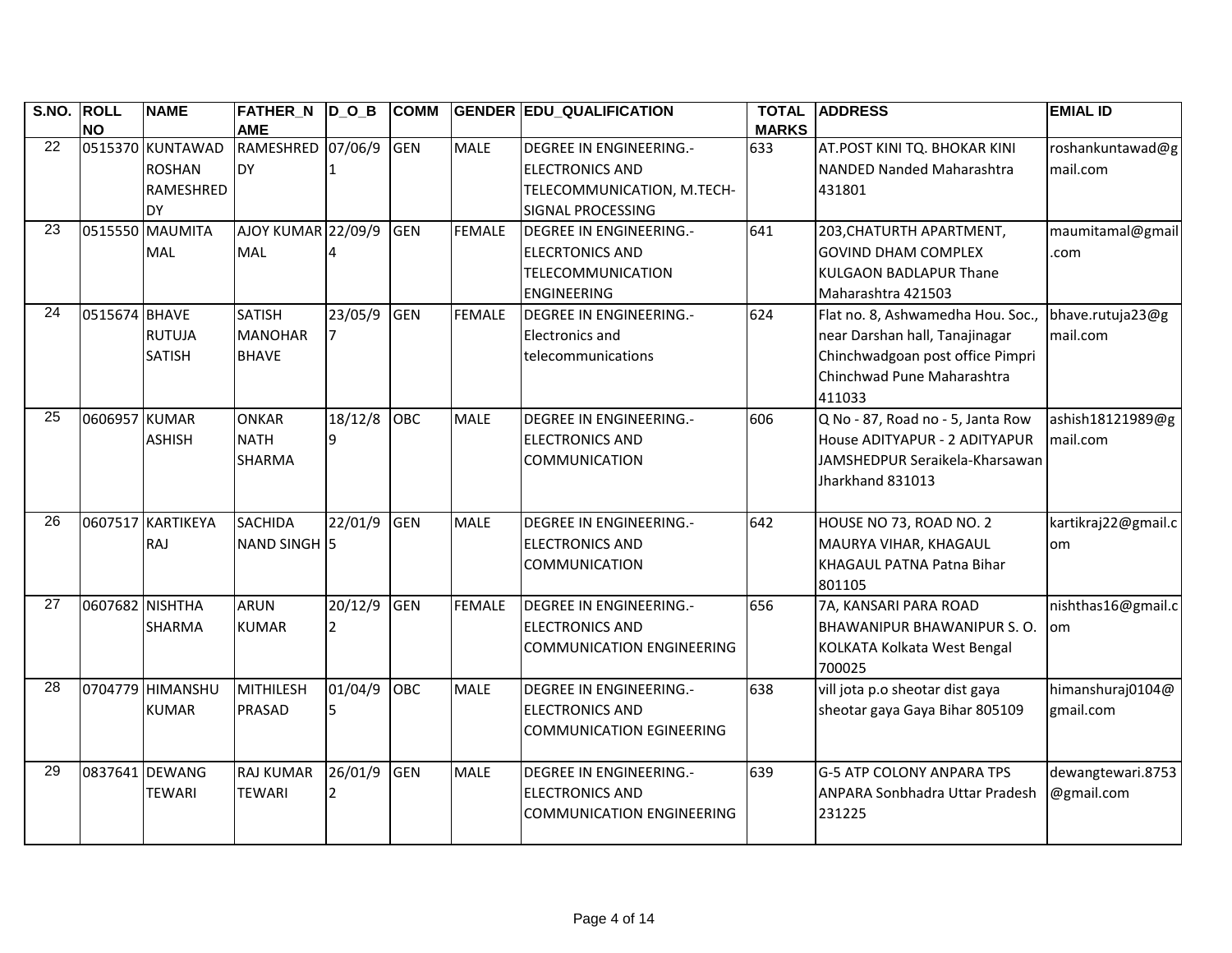| S.NO. ROLL      |                 | <b>NAME</b>               | FATHER_N D_O_B          |         | <b>COMM</b> |               | <b>GENDER EDU_QUALIFICATION</b>  | <b>TOTAL</b> | <b>ADDRESS</b>                    | <b>EMIAL ID</b>   |
|-----------------|-----------------|---------------------------|-------------------------|---------|-------------|---------------|----------------------------------|--------------|-----------------------------------|-------------------|
|                 | <b>NO</b>       |                           | <b>AME</b>              |         |             |               |                                  | <b>MARKS</b> |                                   |                   |
| 30              | 0837703 AKASH   |                           | <b>MANISH</b>           | 30/06/9 | OBC         | <b>MALE</b>   | <b>DEGREE IN ENGINEERING.-</b>   | 612          | 16 34 pilli kothi tundla tundla   | engg.akashyadav30 |
|                 |                 | YADAV                     | CHAUDHARY <sup>16</sup> |         |             |               | electronics and                  |              | Tundla Firozabad Uttar Pradesh    | 0696@gmail.com    |
|                 |                 |                           |                         |         |             |               | telecommunication                |              | 283204                            |                   |
| 31              |                 | 0837925 AMARJEET          | SANJEEV                 | 10/09/9 | <b>OBC</b>  | <b>MALE</b>   | <b>DEGREE IN ENGINEERING.-</b>   | 643          | AT SHAHPUR CHAKUMMAR PO           | amarjeetjaisy@gma |
|                 |                 | <b>KUMAR</b>              | <b>KUMAR</b>            |         |             |               | <b>ELECTRONICS AND</b>           |              | LAXMIPUR PS MAHUA NEAR            | il.com            |
|                 |                 |                           | <b>CHOUDHARY</b>        |         |             |               | <b>COMMUNICATION ENGINEERING</b> |              | <b>IDURGA MANDIR LAXMIPUR</b>     |                   |
|                 |                 |                           |                         |         |             |               |                                  |              | HAJIPUR Vaishali Bihar 844504     |                   |
| 32              |                 | 0838049 RAVI KUMAR PRABHU |                         | 06/02/9 | OBC         | <b>MALE</b>   | <b>DEGREE IN ENGINEERING.-</b>   | 598          | SO PRABHU PRASAD PRAKASH          | ravikumar15198@g  |
|                 |                 |                           | PRASAD                  |         |             |               | <b>ELECTRONIC AND</b>            |              | NAGAR WARD NO 13                  | mail.com          |
|                 |                 |                           |                         |         |             |               | <b>COMMUNICATION</b>             |              | NARKATIAGANJ NARKATIAGANJ         |                   |
|                 |                 |                           |                         |         |             |               |                                  |              | NARKATIAGANJ West Champaran       |                   |
|                 |                 |                           |                         |         |             |               |                                  |              | <b>Bihar 845455</b>               |                   |
|                 |                 |                           |                         |         |             |               |                                  |              |                                   |                   |
| 33              |                 | 0838364 PRAVEEN           | <b>ASHOK</b>            | 15/01/9 | OBC         | <b>MALE</b>   | <b>DEGREE IN ENGINEERING.-</b>   | 633          | 2 11 3 SAHITYANAKA RAMNAGAR       | praveen.engg@iclo |
|                 |                 | <b>KUMAR</b>              | <b>KUMAR</b>            |         |             |               | <b>ELECTRONICS AND</b>           |              | VARANASI Varanasi Uttar Pradesh   | ud.com            |
|                 |                 | <b>SINGH</b>              | <b>SINGH</b>            |         |             |               | <b>COMMUNICATION ENGINEERING</b> |              | 221008                            |                   |
|                 |                 |                           |                         |         |             |               |                                  |              |                                   |                   |
| 34              | 0838383 DOLAS   |                           | SHAILENDRA              | 04/03/9 | <b>SC</b>   | <b>MALE</b>   | <b>DEGREE IN ENGINEERING.-</b>   | 581          | Raajgruh, Shree Hari Aanand       | gauravdolas91@gm  |
|                 |                 | <b>GAURAV</b>             | <b>DOLAS</b>            |         |             |               | <b>ELECTRONICS AND</b>           |              | co.ho.so., near Shri Hari Lawns,  | ail.com           |
|                 |                 | <b>SHAILENDRA</b>         |                         |         |             |               | <b>TELECOMMUNICATION</b>         |              | Shivram Nagar, Jail road, Nashik  |                   |
|                 |                 |                           |                         |         |             |               |                                  |              | road, Nashik. Nashik road, Nashik |                   |
|                 |                 |                           |                         |         |             |               |                                  |              | Nashik Nashik Maharashtra 422101  |                   |
|                 |                 |                           |                         |         |             |               |                                  |              |                                   |                   |
| $\overline{35}$ | 0839123 PRAGATI |                           | <b>B K SHARMA</b>       | 06/05/9 | GEN         | <b>FEMALE</b> | <b>DEGREE IN ENGINEERING.-</b>   | 656          | HOUSE NO. 277 BAPU VIDYALAYA      | pragati6591@gmail |
|                 |                 | <b>SHARMA</b>             |                         |         |             |               | <b>ELECTRONICS ENGINEERING,</b>  |              | <b>MARG MOTI MOHLLA</b>           | .com              |
|                 |                 |                           |                         |         |             |               | <b>DEGREE IN ENGINEERING.-</b>   |              | ASHOKNAGAR Ashoknagar Madhya      |                   |
|                 |                 |                           |                         |         |             |               | DIGITAL COMMUNICATION            |              | Pradesh 473331                    |                   |
|                 |                 |                           |                         |         |             |               |                                  |              |                                   |                   |
| 36              |                 | 0839147 VIJAY PAL         | GURU                    | 12/05/9 | <b>SC</b>   | <b>MALE</b>   | <b>DEGREE IN ENGINEERING.-</b>   | 580          | VILLAGE - NAUPURA SHYAMON         | vpal050@gmail.co  |
|                 |                 |                           | PRASAD                  | 6       |             |               | <b>ELECTRONICS AND</b>           |              | AGRA Agra Uttar Pradesh 283125    | m                 |
|                 |                 |                           |                         |         |             |               | <b>COMMUNICATION</b>             |              |                                   |                   |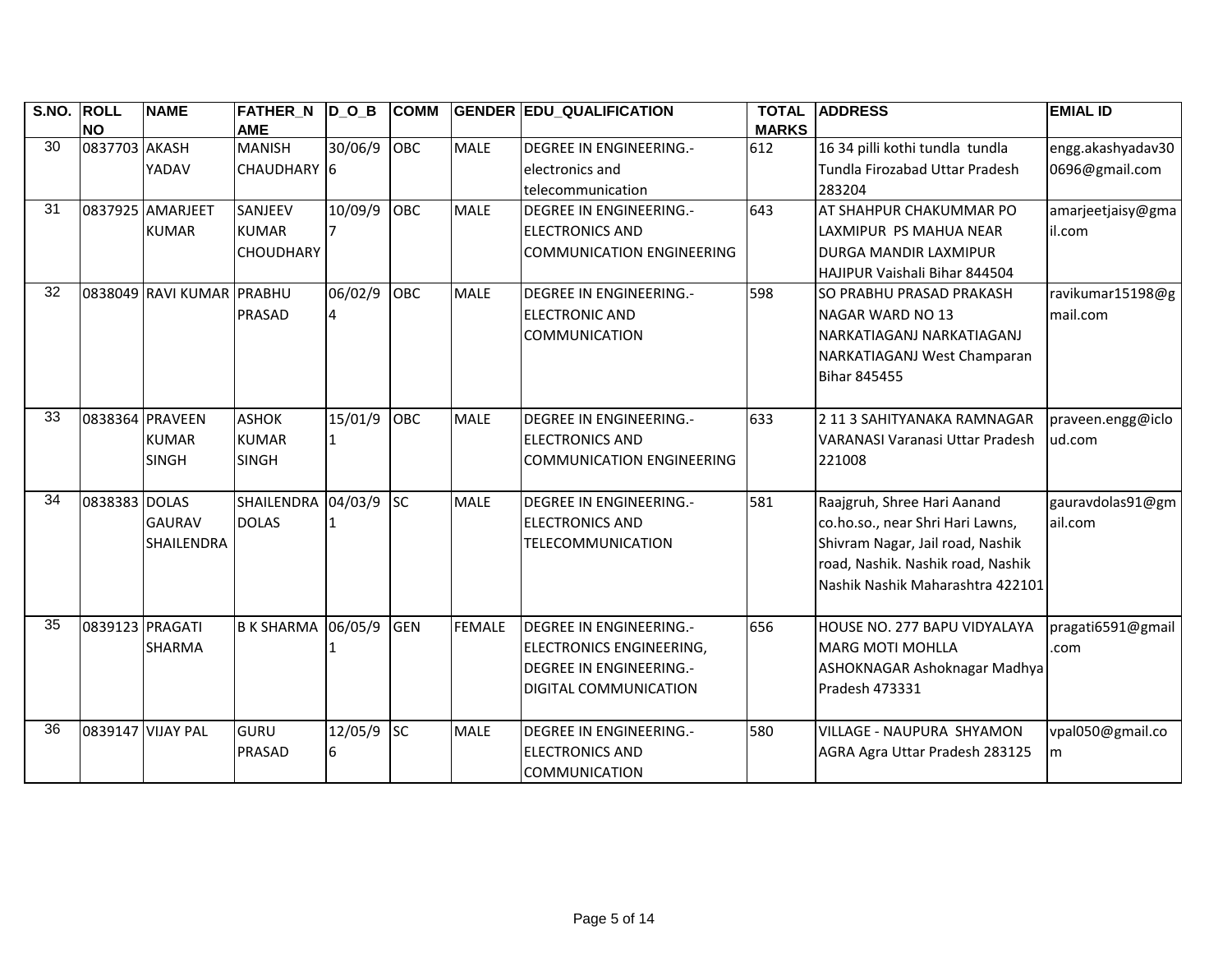| S.NO. ROLL      | <b>NO</b>       | <b>NAME</b>                                             | <b>FATHER_N</b><br><b>AME</b>      | $D_0_B$      | <b>COMM</b> |               | <b>GENDER EDU_QUALIFICATION</b>                                                                                                                                                        | <b>TOTAL</b><br><b>MARKS</b> | <b>ADDRESS</b>                                                                                                    | <b>EMIAL ID</b>               |
|-----------------|-----------------|---------------------------------------------------------|------------------------------------|--------------|-------------|---------------|----------------------------------------------------------------------------------------------------------------------------------------------------------------------------------------|------------------------------|-------------------------------------------------------------------------------------------------------------------|-------------------------------|
| 37              |                 | 0839175 PATIL RAHUL BHASKAR<br><b>BHASKAR</b>           | <b>SHANKAR</b><br><b>PATIL</b>     | 30/07/9 OBC  |             | <b>MALE</b>   | <b>DEGREE IN ENGINEERING.-</b><br><b>ELECTRONICS AND</b><br><b>TELECOMMUNICATION</b>                                                                                                   | 608                          | 14A, PATIL GALLI NEAR VITTHAL<br>MANDIR, KODNI KODNI NIPANI<br>Belagavi Karnataka 591237                          | rbrothers.48@gmail<br>.com    |
|                 |                 |                                                         |                                    |              |             |               | ENGINEERING, MASTER OF<br><b>TECHNOLOGY- SENSOR</b><br><b>TECHNOLOGY</b>                                                                                                               |                              |                                                                                                                   |                               |
| 38              |                 | 0839412 RAVI KUMAR RAMPOOJAN 23/07/9<br><b>AGRAHARI</b> | <b>AGRAHARI</b>                    |              | EWS         | <b>MALE</b>   | <b>DEGREE IN ENGINEERING.-</b><br><b>ELECTRONICS AND</b><br>COMMUNICATION                                                                                                              | 584                          | VILL BAIDAULA GARH NEAR PNB<br><b>BANK DUMARIYA GANJ</b><br>DUMARIYA GANJ Siddharth Nagar<br>Uttar Pradesh 272189 | raviagrahari652@g<br>mail.com |
| 39              | 0839756 SHEETAL | <b>LAHARPURE</b>                                        | LAKHANLAL<br><b>LAHARPURE</b>      | 08/03/9      | OBC         | <b>FEMALE</b> | <b>DEGREE IN ENGINEERING.-</b><br><b>ELECTRONICS AND</b><br><b>COMMUNICATION ENGINEERING</b>                                                                                           | 640                          | HOUSE NO-333, WARD NO-<br>4, BAZAR CHOWK ATHNER ATHNER gmail.com<br>Betul Madhya Pradesh 460110                   | laharpuresheetal@             |
| 40              | 0839814 SUCHIKA | BHATNAGAR BHATNAGAR 2                                   | ANIL KUMAR 04/10/9                 |              | EWS         | <b>FEMALE</b> | <b>DEGREE IN ENGINEERING.-</b><br><b>ELECTRONICS AND</b><br>COMMUNICATION ENGINEERING,<br><b>DEGREE IN ENGINEERING.-</b><br><b>ELECTRONICS AND</b><br><b>COMMUNICATION ENGINEERING</b> | 571                          | MOHALLAH- LOHAPATTI ROAD<br>JANAKPUR ROAD JANAKPUR ROAD gmail.com<br>Sitamarhi Bihar 843320                       | suchikabhatnagar@             |
| 41              | 0839829 DEEPAK  | <b>KUMAR</b>                                            | <b>OMKAR</b>                       | 05/07/9      | <b>SC</b>   | <b>MALE</b>   | <b>DEGREE IN ENGINEERING.-</b><br><b>ELECTRONICS AND</b><br><b>COMMUNICATION ENGINEERING</b>                                                                                           | 557                          | <b>BABA SANGAT ROAD SUBHASH</b><br>NAGAR MAHMUDABAD<br>MAHMUDABAD MAHMUDABAD<br>Sitapur Uttar Pradesh 261203      | deepaknith1994@g<br>mail.com  |
| $\overline{42}$ | 0839992 RANJEET | <b>KUMAR</b>                                            | <b>JITENDRA</b><br><b>KUMAR</b>    | 18/08/9<br>8 | OBC         | <b>MALE</b>   | <b>DEGREE IN ENGINEERING.-</b><br><b>ELECTRONICS AND</b><br>TELECOMMUNICATION<br><b>ENGINEERING</b>                                                                                    | 618                          | VILLAGE- KANHAULI, P.O-<br>BAJITPUR, P.S- BIHTA BAJITPUR<br>PATNA Patna Bihar 800111                              | ranjeeteciiests@gm<br>ail.com |
| 43              |                 | 0840030 MANASHAVI<br><b>RAGHAV</b>                      | <b>AJAY SINGH</b><br><b>RAGHAV</b> | 12/04/9<br>5 | <b>GEN</b>  | <b>MALE</b>   | <b>DEGREE IN ENGINEERING.-</b><br><b>ELECTRONICS AND</b><br><b>COMMUNICATION ENGINEERING</b>                                                                                           | 639                          | Ward no 5, V.P.O DAULAH Tehsil-<br>Sohna Daulah Gurugram Gurugram gmail.com<br>Haryana 122103                     | manashaviraghav@              |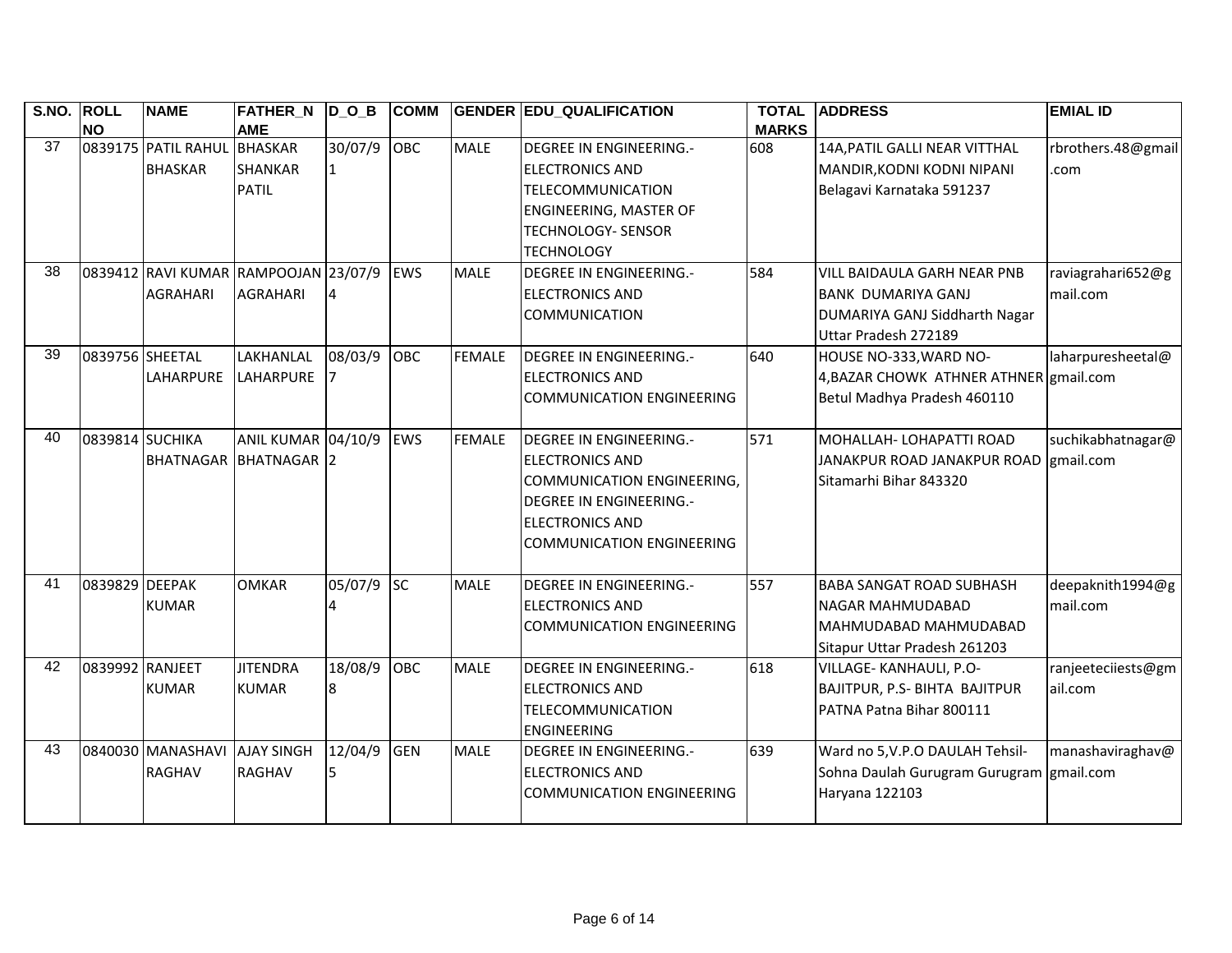| S.NO. | <b>ROLL</b>     | <b>NAME</b>       | <b>FATHER N DOB</b> |                | <b>COMM</b> |               | <b>GENDER EDU QUALIFICATION</b>  | <b>TOTAL</b> | <b>ADDRESS</b>                        | <b>EMIAL ID</b>     |
|-------|-----------------|-------------------|---------------------|----------------|-------------|---------------|----------------------------------|--------------|---------------------------------------|---------------------|
|       | <b>NO</b>       |                   | <b>AME</b>          |                |             |               |                                  | <b>MARKS</b> |                                       |                     |
| 44    | 0840318 SWAPNIL |                   | <b>RAM RAJ</b>      | 18/12/9        | <b>OBC</b>  | <b>MALE</b>   | <b>DEGREE IN ENGINEERING.-</b>   | 642          | vaishnawo nagar colony,               | m.swapnil1812@g     |
|       |                 | <b>MAURYA</b>     | <b>MAURYA</b>       | 1              |             |               | electronics and communication    |              | usaru, gaddopur Near narayana         | mail.com            |
|       |                 |                   |                     |                |             |               |                                  |              | hospital Faizabad faizabad Ayodhya    |                     |
|       |                 |                   |                     |                |             |               |                                  |              | Uttar Pradesh 224001                  |                     |
| 45    | 0840361 ARVIND  |                   | PAPPU               | 10/11/9        | OBC         | <b>MALE</b>   | <b>DEGREE IN ENGINEERING.-</b>   | 628          | Village Huriya Khurd Near Govt        | arvindya111@gmail   |
|       |                 | <b>KUMAR</b>      | YADAV               |                |             |               | Electronics And Computer, MTech- |              | School Huriya Kalan Neemrana          | .com                |
|       |                 |                   |                     |                |             |               | Optoelectronics and Optical      |              | Alwar Rajasthan 301704                |                     |
|       |                 |                   |                     |                |             |               | Communication                    |              |                                       |                     |
| 46    | 0840417 ANISH   |                   | <b>VIRENDRA</b>     | 05/04/9        | <b>GEN</b>  | <b>MALE</b>   | <b>DEGREE IN ENGINEERING.-</b>   | 637          | CARE OF VIRENDRA SINGH, VPO           | anish.singh697.199  |
|       |                 | <b>KUMAR</b>      | <b>KUMAR</b>        |                |             |               | <b>ELECTRONICS AND</b>           |              | MAJHUA, DISTRICT BALLIA               | 3@gmail.com         |
|       |                 | <b>SINGH</b>      | <b>SINGH</b>        |                |             |               | TELECOMMUNICATION, M. Tech.-     |              | MAJHUA BALLIA Ballia Uttar            |                     |
|       |                 |                   |                     |                |             |               | <b>COMMUNICATION AND SIGNAL</b>  |              | Pradesh 277403                        |                     |
|       |                 |                   |                     |                |             |               | <b>PROCESSING</b>                |              |                                       |                     |
| 47    | 0840439 ANILA   |                   | <b>RAKESH</b>       | 30/11/9        | <b>OBC</b>  | <b>FEMALE</b> | <b>DEGREE IN ENGINEERING.-</b>   | 621          | Chandrawanshi niwas Handipara         | chandravanshi.anila |
|       |                 | CHANDRAW          | <b>SINGH</b>        |                |             |               | <b>ELECTRONICS AND</b>           |              | <b>HMT Chowk Raipur Raipur Raipur</b> | 34@gmail.com        |
|       |                 | <b>ANSHI</b>      | <b>CHANDRAW</b>     |                |             |               | TELECOMMUNICATION                |              | Chhattisgarh 492001                   |                     |
|       |                 |                   | <b>ANSHI</b>        |                |             |               |                                  |              |                                       |                     |
| 48    | 0840454 MANISH  |                   | <b>KOUSHAL</b>      | 27/06/9        | GEN         | <b>MALE</b>   | <b>DEGREE IN ENGINEERING.-</b>   | 634          | H.N. 80 CHOUDHARY TOLA NEAR           | MS27061992@GM       |
|       |                 | <b>SRIVASTAVA</b> | <b>KISHORE</b>      | 12             |             |               | <b>IELECTRONICS AND</b>          |              | IDUDHNATH MANDIR SITAPUR              | AIL.COM             |
|       |                 |                   | SRIVASTAVA          |                |             |               | COMMUNICATION ENGINEERING,       |              | SITAPUR Sitapur Uttar Pradesh         |                     |
|       |                 |                   |                     |                |             |               | <b>MASTER OF TECHNOLOGY-</b>     |              | 261001                                |                     |
|       |                 |                   |                     |                |             |               | MICROELECTRONICS AND VLSI        |              |                                       |                     |
|       |                 |                   |                     |                |             |               | <b>DESIGN</b>                    |              |                                       |                     |
|       |                 |                   |                     |                |             |               |                                  |              |                                       |                     |
| 49    | 0840637 BAJRANG |                   | <b>KANA RAM</b>     | 06/03/9        | <b>ST</b>   | <b>MALE</b>   | <b>DEGREE IN ENGINEERING.-</b>   | 528          | NEAR MBM SCHOOL, ROHALI               | nitbaju@gmail.com   |
|       |                 | <b>LAL MEENA</b>  | <b>MEENA</b>        | $\overline{4}$ |             |               | <b>ELECTRONICS AND</b>           |              | IDHANI KHEJROLI ROAD                  |                     |
|       |                 |                   |                     |                |             |               | COMMUNICATION ENGINEERING        |              | <b>.UDAIPURIA MODE UDAIPURIYA</b>     |                     |
|       |                 |                   |                     |                |             |               |                                  |              | CHOMU Jaipur Rajasthan 303807         |                     |
|       |                 |                   |                     |                |             |               |                                  |              |                                       |                     |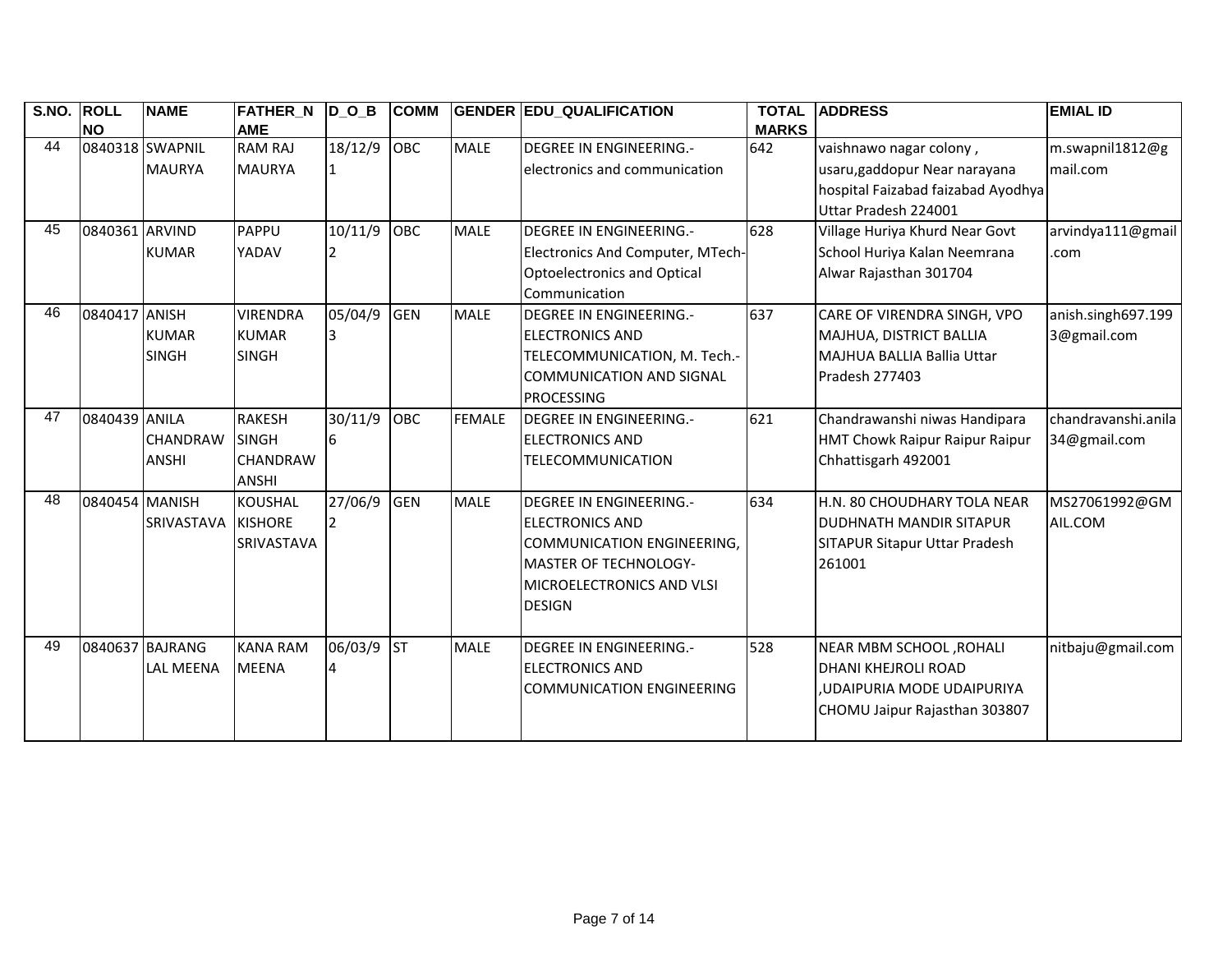| S.NO. ROLL      | <b>NO</b>       | <b>NAME</b>                      | <b>FATHER_N</b><br><b>AME</b>    | $D_0_B$      | <b>COMM</b> |               | <b>GENDER EDU_QUALIFICATION</b>                                                                                                                                                   | <b>TOTAL</b><br><b>MARKS</b> | <b>ADDRESS</b>                                                                                                                                                                      | <b>EMIAL ID</b>                 |
|-----------------|-----------------|----------------------------------|----------------------------------|--------------|-------------|---------------|-----------------------------------------------------------------------------------------------------------------------------------------------------------------------------------|------------------------------|-------------------------------------------------------------------------------------------------------------------------------------------------------------------------------------|---------------------------------|
| 50              | 0841116 LALAN   | <b>KUMAR JHA</b>                 | <b>KALI KANT</b><br><b>JHA</b>   | 04/03/9      | EWS         | <b>MALE</b>   | <b>DEGREE IN ENGINEERING.-</b><br>NETWORK, EDC, DIGITAL, ANALOG<br>,CONTROL,COMMUNICATION,<br><b>DEGREE IN ENGINEERING.-</b><br>CMOS, ADV<br>MATHEMATICS, DSP, EMBEDDED<br>SYSTEM | 576                          | LALAN KUMAR JHA, WARD-9 VI-<br>HABIBHOUAR, VIA-NEHRA<br><b>HABIBHOUAR DARBHANGA</b><br>Darbhanga Bihar 847233                                                                       | lalanjha91@gmail.c<br>lom       |
| 51              |                 | 0841258 ANUPAMA<br><b>DAROCH</b> | <b>KESHAR</b><br><b>SINGH</b>    | 13/06/9      | <b>SC</b>   | <b>FEMALE</b> | <b>DEGREE IN ENGINEERING.-</b><br><b>ELECTRONICS AND</b><br><b>COMMUNICATIONS</b>                                                                                                 | 594                          | H.NO.34B1, BLOCK E-3, GALI NO.<br>54-H4, FIRST SIXTY FEET ROAD<br>NEAR VIDYA MEMORIAL SCHOOL,<br><b>MOLARBAND EXTENSION</b><br><b>BADARPUR BADARPUR South Delhi</b><br>Delhi 110044 | anupama13daroch9<br>0@gmail.com |
| 52              | 0841465 LOKESH  | <b>KUMAR</b><br><b>JATAV</b>     | KUNVARJEE<br><b>JATAV</b>        | 01/10/8<br>q | <b>SC</b>   | <b>MALE</b>   | <b>DEGREE IN ENGINEERING.-</b><br><b>ELECTRONICS AND</b><br><b>TELECOMMUNICATION</b><br><b>ENGINEERING</b>                                                                        | 587                          | HOUSE NO. 43 NANDA NAGAR<br><b>COLONY NEAR KAILASH NAGAR</b><br><b>BAIRAGARH BAIRAGARH Bhopal</b><br>Madhya Pradesh 462030                                                          | lk0092647@gmail.c<br>lom        |
| $\overline{53}$ | 0841548 NISHANT |                                  | <b>RAJBIR</b><br><b>DHULL</b>    | 10/12/9      | GEN         | <b>MALE</b>   | <b>DEGREE IN ENGINEERING.-</b><br><b>ELECTRICAL ENGINEERING</b>                                                                                                                   | 642                          | 1800, tp-5, jyoti nagar near mehta<br>hospital thanesar kurukshetra<br>Kurukshetra Haryana 136118                                                                                   | ndhull0420@gmail.<br>com        |
| 54              | 0841882 SAROJ   | <b>KUMAR</b>                     | RAMNARESH 11/02/9<br>SAH         |              | <b>OBC</b>  | <b>MALE</b>   | <b>DEGREE IN ENGINEERING.-</b><br><b>ELECTRONICS AND</b><br><b>COMMUNICATION ENGINEERING</b>                                                                                      | 601                          | Village Bishnupur Police Station<br>Bela Bishnupur Sitamarhi Sitamarhi mail.com<br><b>Bihar 843324</b>                                                                              | sarojkumar8650@g                |
| 55              | 0842050 AKHIL   |                                  | <b>SUBHASH</b><br><b>CHANDRA</b> | 24/08/9      | OBC         | <b>MALE</b>   | <b>DEGREE IN ENGINEERING.-</b><br><b>ELECTRONICS AND</b><br><b>COMMUNICATION ENGINEERING</b>                                                                                      | 635                          | AKHIL SO SUBHASH CHANDRA,<br>BEHIND MARUTI CARE CENTER,<br>RAJGARH ROAD, SHANTI NAGAR,<br>PILANI PILANI Jhunjhunu<br>Rajasthan 333031                                               | akhil010kumar@gm <br>ail.com    |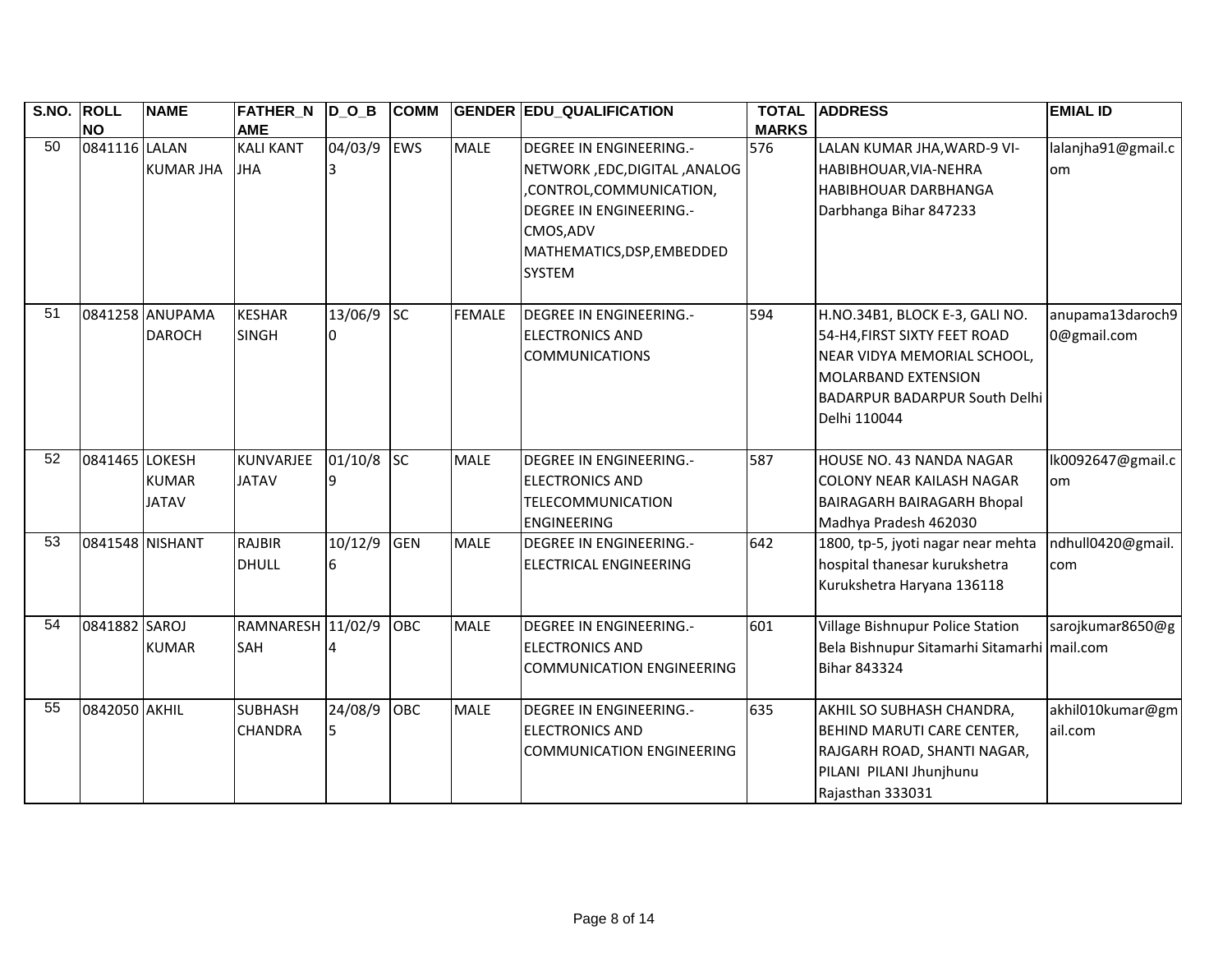| S.NO. ROLL      | <b>NO</b>      | <b>NAME</b>                 | <b>FATHER N</b><br><b>AME</b>                     | $D$ O B         | <b>COMM</b> |               | <b>GENDER EDU QUALIFICATION</b>                                                                                                                                                       | <b>TOTAL</b><br><b>MARKS</b> | <b>ADDRESS</b>                                                                                                               | <b>EMIAL ID</b>                 |
|-----------------|----------------|-----------------------------|---------------------------------------------------|-----------------|-------------|---------------|---------------------------------------------------------------------------------------------------------------------------------------------------------------------------------------|------------------------------|------------------------------------------------------------------------------------------------------------------------------|---------------------------------|
| 56              |                | 0842145 BHAVANA<br>SHREERAM | SREERAM<br><b>PASWAN</b>                          | 06/07/9 SC      |             | <b>FEMALE</b> | DEGREE IN ENGINEERING.-<br><b>ELECTRONICS AND</b><br><b>COMMUNICATION ENGINEERING</b>                                                                                                 | 544                          | <b>VILL- BINDTOLI SAHEBPUR KAMAL</b><br>Begusarai Bihar 851217                                                               | bhavanashreeram@<br>gmail.com   |
| $\overline{57}$ |                | 0842153 MOHIT RAJ           | <b>UMA</b><br><b>SHANKER</b><br><b>RAJORIA</b>    | 23/10/9 SC<br>6 |             | <b>MALE</b>   | <b>DEGREE IN ENGINEERING.-</b><br><b>Electronics and Communication</b><br>Engineering                                                                                                 | 572                          | H. NO. 120, AVANTIKA COLONY,<br>MDA NEAR AVANTIKA SAI PUBLIC<br>SCHOOL MORADABAD Moradabad<br>Uttar Pradesh 244001           | mohitrajoria23@gm<br>ail.com    |
| 58              | 0842171 SHANU  | <b>KUMAR</b>                | <b>JATA</b><br><b>SHANKAR</b><br><b>KESARWANI</b> | 12/09/9         | <b>EWS</b>  | <b>MALE</b>   | <b>DEGREE IN ENGINEERING.-</b><br><b>ELECTRONICS AND</b><br>COMMUNICATION, DEGREE IN<br><b>ENGINEERING.- MICROWAVE AND</b><br>OPTICAL COMMUNICATION                                   | 589                          | VILLAGE DEEHA POST DEEHA<br>PRAYAGRAJ UTTAR PRADESH<br>DEEHA, KHAIN ALLAHABAD<br>PRAYAGRAJ Prayagraj Uttar<br>Pradesh 212307 | sh.kumar201090@g<br>mail.com    |
| 59              | 0842293 MADHU  | TIMAN                       | <b>YOGENDRA</b><br><b>JATAV</b>                   | 02/07/9<br>3    | <b>SC</b>   | <b>FEMALE</b> | <b>DEGREE IN ENGINEERING.-</b><br><b>ELECTRONICS AND</b><br><b>COMMUNICATION</b>                                                                                                      | 546                          | VILLAGE-NAUGAON TEHSIL-<br>MAHAWA POST-POATA DAUSA<br>Dausa Rajasthan 321612                                                 | madhutiman.ies@g<br>mail.com    |
| 60              | 0842478 SWATI  |                             | <b>DHANRAJ</b><br><b>MEENA</b>                    | 11/04/9         | <b>ST</b>   | <b>FEMALE</b> | DEGREE IN ENGINEERING.-<br><b>Computer Science</b>                                                                                                                                    | 536                          | <b>GANGADEVI SADAN MAHAVEER</b><br>NAGAR BAPU BAZAR RISHABHDEO<br>RISHABHDEO UDAIPUR Udaipur<br>Rajasthan 313802             | swatnb22@gmail.c<br>lom         |
| 61              | 0842578 PANKAJ | <b>MEENA</b>                | <b>MAHAVEER</b><br><b>MEENA</b>                   | 02/06/9 ST      |             | <b>MALE</b>   | <b>DEGREE IN ENGINEERING.-</b><br><b>ELECTRONICS AND</b><br><b>COMMUNICATION ENGINEERING</b>                                                                                          | 540                          | Village napahera Tehsil digod<br>Kishorpura Kota Kota Rajasthan<br>325204                                                    | pankajmeenapm19<br>94@gmail.com |
| 62              |                | 0843340 SARIKA DEVI         | <b>CHANDRA</b><br><b>BOS SAINI</b>                | 15/09/9<br>3    | OBC         | <b>FEMALE</b> | DEGREE IN ENGINEERING.-<br><b>ELETRONICS AND</b><br><b>COMMUNICATION ENGINEERING,</b><br><b>DEGREE IN ENGINEERING.-</b><br><b>ELECTRONICS AND</b><br><b>COMMUNICATION ENGINEERING</b> | 640                          | DO CHANDRA BOS SAINI, HOUSE<br>NO.-11 VILLAGE-RASHIDGARH<br>THANA BHAWAN THANA BHAWAN<br>Shamli Uttar Pradesh 247777         | sarika10.ec@gmail.<br>com       |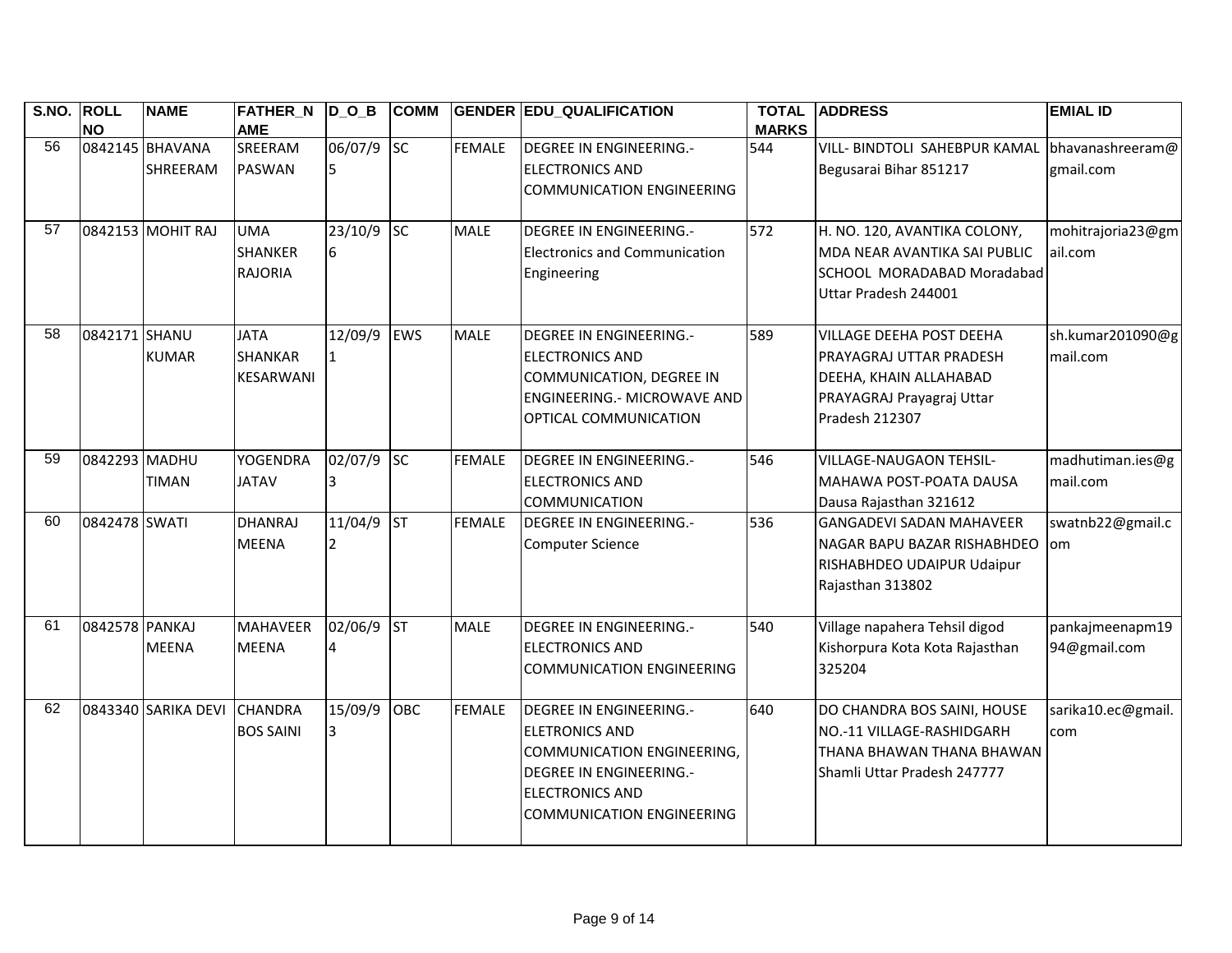| S.NO. | <b>ROLL</b><br><b>NO</b> | <b>NAME</b>      | <b>FATHER N</b><br><b>AME</b> | $D$ O B | <b>COMM</b> |               | <b>GENDER EDU QUALIFICATION</b>     | <b>TOTAL</b><br><b>MARKS</b> | <b>ADDRESS</b>                     | <b>EMIAL ID</b>    |
|-------|--------------------------|------------------|-------------------------------|---------|-------------|---------------|-------------------------------------|------------------------------|------------------------------------|--------------------|
| 63    | 0843646 ANJALI           |                  | <b>MOTILAL</b>                | 16/11/9 | <b>OBC</b>  | <b>FEMALE</b> | <b>DEGREE IN ENGINEERING.-</b>      | 635                          | <b>VILLAGE DAKKHINGAON KUNDA-</b>  | anjalikashyap1611  |
|       |                          |                  |                               |         |             |               | <b>ELECTRONICS AND</b>              |                              | SHAHGARH TEHSIL-GAURIGANJ          | @gmail.com         |
|       |                          |                  |                               |         |             |               | <b>COMMUNICATION ENGINEERING</b>    |                              | Amethi Uttar Pradesh 227411        |                    |
|       |                          |                  |                               |         |             |               |                                     |                              |                                    |                    |
| 64    | 0843694 AMBER            |                  | <b>RAJENDRA</b>               | 07/04/9 | GEN         | <b>MALE</b>   | DEGREE IN ENGINEERING.-             | 663                          | 61H7F OM GAYATRI NAGAR             | ambersrivastava592 |
|       |                          | SRIVASTAVA       | PRASAD                        |         |             |               | <b>ELECTRONICS ENGINEERING,</b>     |                              | PRAYAGRAJ, U.P. TELIYARGANJ        | @gmail.com         |
|       |                          |                  | SRIVASTAVA                    |         |             |               | DEGREE IN ENGINEERING.-             |                              | PRAYAGRAJ Prayagraj Uttar          |                    |
|       |                          |                  |                               |         |             |               | OPTOELECTRONICS AND OPTICAL         |                              | Pradesh 211004                     |                    |
|       |                          |                  |                               |         |             |               | <b>COMMUNICATION</b>                |                              |                                    |                    |
| 65    | 0843764 SATYAM           |                  | <b>KAMAL</b>                  | 08/07/9 | GEN         | <b>MALE</b>   | <b>DEGREE IN ENGINEERING.-</b>      | 651                          | HOUSE NO. 2276 SHASTRI NAGAR       | cool.satyam.94@g   |
|       |                          | SRIVASTAVA       | <b>KUMAR</b>                  |         |             |               | <b>ELECTRONICS ENGINEERING</b>      |                              | <b>HEAD POST OFFICE SULTANPUR</b>  | mail.com           |
|       |                          |                  | <b>SRIVASTAVA</b>             |         |             |               |                                     |                              | Sultanpur Uttar Pradesh 228001     |                    |
| 66    |                          | 0901482 PRASHANT | <b>RAJKUMAR</b>               | 20/06/9 | GEN         | <b>MALE</b>   | <b>DEGREE IN ENGINEERING.-</b>      | 624                          | SO Rajkumar Singh Parihar MS       | pspindraj@gmail.co |
|       |                          | <b>SINGH</b>     | <b>SINGH</b>                  |         |             |               | <b>Electronics And</b>              |                              | puram, sunderpur road pakka bhag m |                    |
|       |                          | <b>PARIHAR</b>   | <b>PARIHAR</b>                |         |             |               | Telecommunication                   |                              | Etawah Etawah Etawah Uttar         |                    |
|       |                          |                  |                               |         |             |               |                                     |                              | Pradesh 206001                     |                    |
| 67    | 1019329 RAMESH           |                  | <b>JAGDISH</b>                | 07/07/9 | <b>GEN</b>  | <b>MALE</b>   | <b>DEGREE IN ENGINEERING.-</b>      | 622                          | <b>VISHNU NAGAR CHOHATAN</b>       | prkv3634@gmail.co  |
|       |                          | <b>KUMAR</b>     |                               |         |             |               | Electronics And Communication       |                              | <b>CHOHATAN CHOHATAN Barmer</b>    | lm.                |
|       |                          |                  |                               |         |             |               | Engineering                         |                              | Rajasthan 344702                   |                    |
| 68    |                          | 1019353 THONDUR  | <b>THONDUR</b>                | 12/07/9 | <b>GEN</b>  | <b>MALE</b>   | <b>DEGREE IN ENGINEERING.- ECE</b>  | 624                          | <b>BRAHMANAPALLI VILLAGE</b>       | naveenthonduru@g   |
|       |                          | <b>NAVEEN</b>    | <b>MADHUSUD</b>               |         |             |               |                                     |                              | PULIVENDULA MANDAL                 | mail.com           |
|       |                          | <b>KUMAR</b>     | <b>HAN REDDY</b>              |         |             |               |                                     |                              | <b>BRAHMANAPALLI KADAPA</b>        |                    |
|       |                          | <b>REDDY</b>     |                               |         |             |               |                                     |                              | Cuddapah Andhra Pradesh 516390     |                    |
| 69    | 1019412 MAYANK           |                  | DILIP KUMAR 24/07/9           |         | GEN         | <b>MALE</b>   | <b>DEGREE IN ENGINEERING.-</b>      | 634                          | F-12, GOVERNMENT ENGINEERING       | gsmayanksharma23   |
|       |                          | <b>SHRAMA</b>    | SHARMA                        |         |             |               | <b>ELECTRONICS AND</b>              |                              | <b>COLLEGE CAMPUS, UJJAIN</b>      | 95@gmail.com       |
|       |                          |                  |                               |         |             |               | <b>TELECOMMUNICATION</b>            |                              | MADHONAGAR UJJAIN Ujjain           |                    |
|       |                          |                  |                               |         |             |               | <b>ENGINEERING</b>                  |                              | Madhya Pradesh 456010              |                    |
| 70    | 1019673 KOPPATI          |                  | <b>KOPPATI</b>                | 25/11/9 | OBC         | <b>MALE</b>   | DEGREE IN ENGINEERING .- Analog 641 |                              | H.No 1-5-8 NALI VILLAGE NALI       | koppatisivasankara |
|       |                          | <b>SIVA</b>      | <b>BIKSHAM</b>                | 4       |             |               | and digital communications,         |                              | NAGAYALANKA Krishna Andhra         | prasad95@gmail.co  |
|       |                          | <b>SANKARA</b>   |                               |         |             |               | analog and digital electronics, EDC |                              | Pradesh 521120                     | m                  |
|       |                          | PRASAD           |                               |         |             |               |                                     |                              |                                    |                    |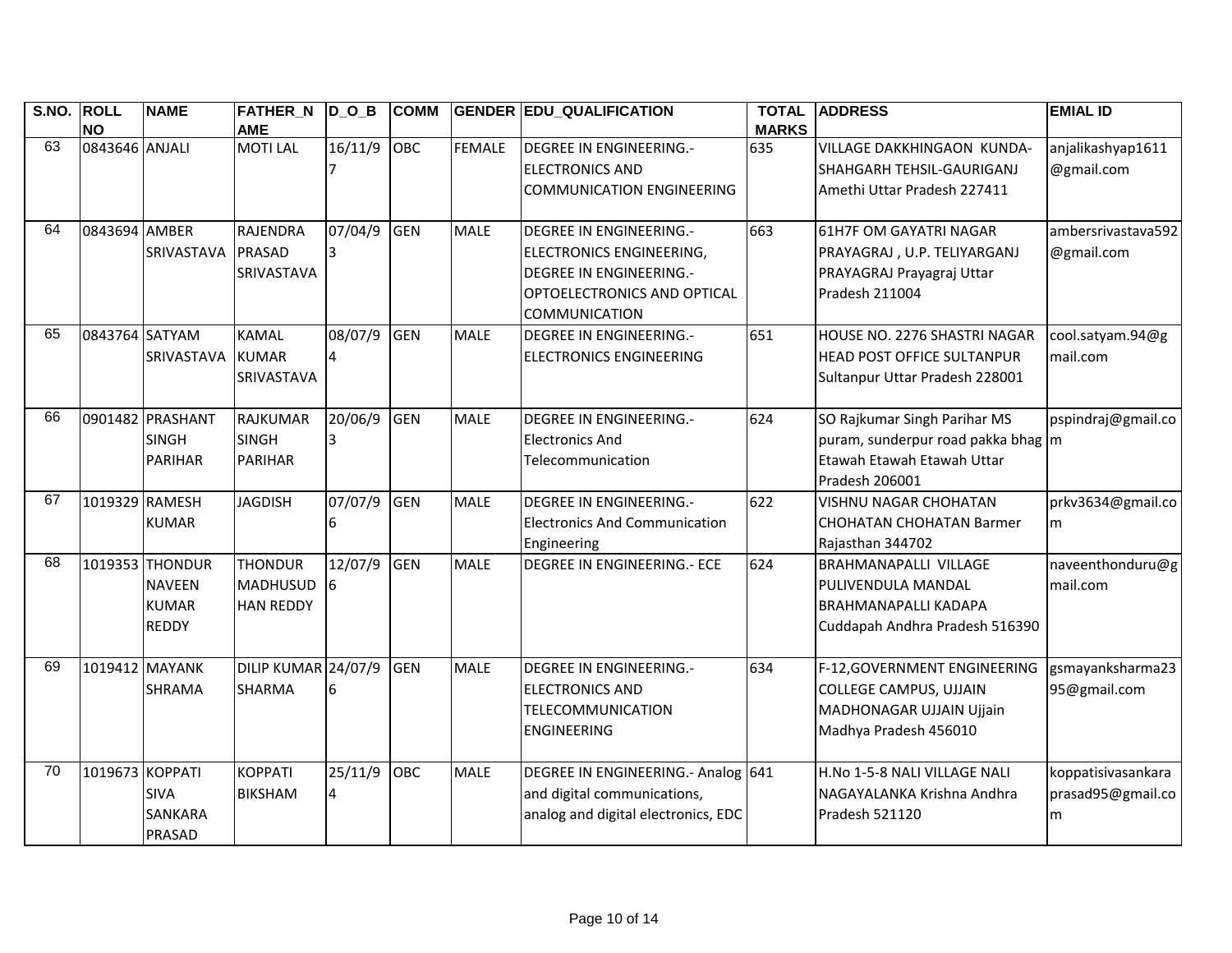| S.NO. ROLL      | <b>NO</b>       | <b>NAME</b>                                                   | <b>FATHER_N</b><br><b>AME</b>                    | $\overline{D}_O$ _B | <b>COMM</b> |               | <b>GENDER EDU_QUALIFICATION</b>                                                                                                         | <b>TOTAL</b><br><b>MARKS</b> | <b>ADDRESS</b>                                                                                                                          | <b>EMIAL ID</b>                 |
|-----------------|-----------------|---------------------------------------------------------------|--------------------------------------------------|---------------------|-------------|---------------|-----------------------------------------------------------------------------------------------------------------------------------------|------------------------------|-----------------------------------------------------------------------------------------------------------------------------------------|---------------------------------|
| 71              | 1019919 N SAI   | <b>KUMAR</b><br><b>REDDY</b>                                  | N VEMA<br><b>REDDY</b>                           | 25/08/9             | <b>GEN</b>  | <b>MALE</b>   | <b>DEGREE IN ENGINEERING.-</b><br><b>Electronics and Communication</b><br>Engineering                                                   | 634                          | 2-86, CHANDUBATLA<br>CHANDUBATLA CHANDUBATLA<br>Nagarkurnool Telangana 509209                                                           | sai494561@gmail.c<br>om         |
| 72              |                 | 1020048 DEVANABOYI D VENKATA<br><b>NA</b><br><b>TEJASWINI</b> | <b>RAO</b>                                       | 06/04/9             | <b>GEN</b>  | <b>FEMALE</b> | <b>DEGREE IN ENGINEERING.-</b><br><b>ELECTRONICS AND</b><br><b>COMMUNICATION ENGINEERING</b>                                            | 664                          | PLOT129, FLAT401, PRAGATHI<br>NAGAR, OPP JNTU, KUKATPALLY,<br>NIZAMPET POST HYDERABAD<br>Medchal-Malkajgiri Telangana<br>500090         | dtejaswini3@gmail.<br>com       |
| 73              | 1020309 BOJANKI | <b>VINAY</b><br><b>CHANDRA</b><br><b>MOULI</b>                | <b>BOJANKI</b><br>SRINIVAS                       | 03/10/9<br>$\Delta$ | OBC         | <b>MALE</b>   | <b>DEGREE IN ENGINEERING.-</b><br><b>ELECTRONIC</b><br>DEVICES, COMMUNICATION, CONT<br>ROL SYSTEMS, NETWORKS                            | 602                          | FNo.201, Sai Nilayam, Mytrhi<br>Nagar, Balaji nagar Gosala<br>down, Simhachalam<br>Visakhapatnam Visakhapatnam<br>Andhra Pradesh 530028 | moulibojanki@gmai<br>l.com      |
| $\overline{74}$ |                 | 1020355 MALOTHU<br><b>KARTHIK</b>                             | MALOTHU<br><b>BASYA</b>                          | 14/11/9             | <b>ST</b>   | <b>MALE</b>   | <b>DEGREE IN ENGINEERING.-</b><br><b>ELECTRONICS AND</b><br><b>COMMUNICATION</b>                                                        | 553                          | 5-6-973, Pakabanda bazar, near<br>bornakal x road khammam<br>Khammam Khammam Telangana<br>507002                                        | karthikmaloth7777<br>@gmail.com |
| $\overline{75}$ | 1021020 G       | <b>VISHNUVAR</b><br>DHAN REDDY ARA REDDY                      | G<br>PARAMESW                                    | 21/04/9             | GEN         | <b>MALE</b>   | DEGREE IN ENGINEERING.-<br><b>ELECTRONICS AND</b><br>TELECOMMUNICATION<br><b>ENGINEERING</b>                                            | 612                          | Flat no 302, Raghavendra heights<br>near nalanda college, NGOs colony y427@gmail.com<br>nandyal Kurnool Andhra Pradesh<br>518501        | vishnuvardhanredd               |
| 76              |                 | 1021089 PRAVEEN<br><b>KUMAR</b><br><b>MISHRA</b>              | <b>DINESH</b><br><b>CHANDRA</b><br><b>MISHRA</b> | 10/07/9             | <b>GEN</b>  | <b>MALE</b>   | <b>DEGREE IN ENGINEERING.-</b><br><b>ELECTRONICS AND</b><br>COMMUNICATION, MASTER OF<br>TECHNOLOGY- COMMUNICATION<br><b>ENGINEERING</b> | 645                          | vill pure tulai post dekahi majhilaha praveenm118@gm<br>Pratapgarh Pratapgarh Pratapgarh ail.com<br>Uttar Pradesh 230001                |                                 |
| 77              | 1022042 PRAVIN  | <b>KUMAR</b><br><b>SINGH</b>                                  | R A SINGH                                        | 16/01/9             | OBC         | <b>MALE</b>   | <b>DEGREE IN ENGINEERING.-</b><br><b>ELECTRONICS ENGINEERING</b>                                                                        | 621                          | WARD NO.4, HOUSE NO. 143<br>DINDAYALNAGAR, SAIYADRAJA<br>SAIYADRAJA Chandauli Uttar<br>Pradesh 232110                                   | singhpravinmoto@<br>gmail.com   |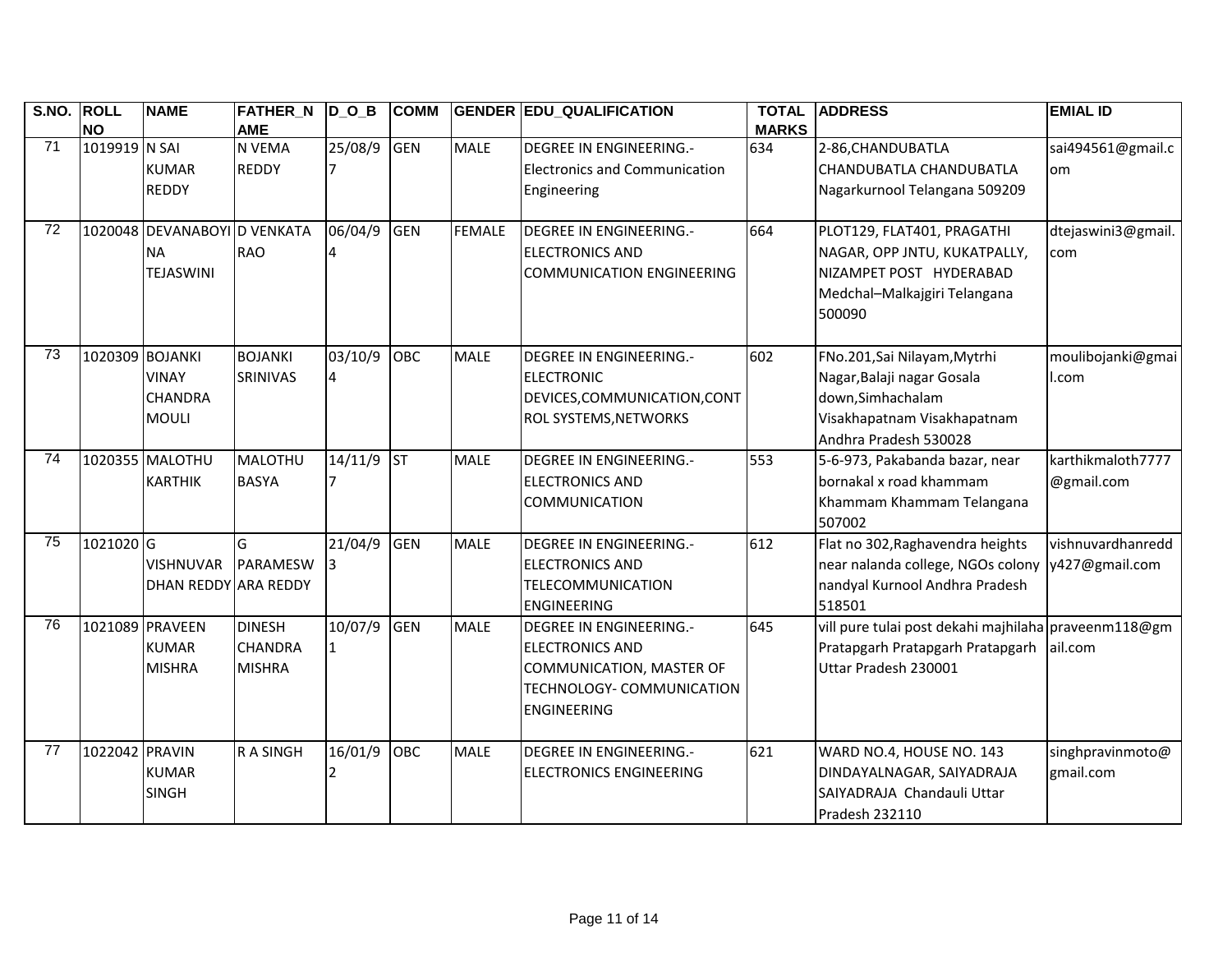| S.NO. | <b>ROLL</b>    | <b>NAME</b>          | FATHER_N D_O_B          |         | <b>COMM</b> |             | <b>GENDER EDU_QUALIFICATION</b>    | <b>TOTAL</b> | <b>ADDRESS</b>                                 | <b>EMIAL ID</b>     |
|-------|----------------|----------------------|-------------------------|---------|-------------|-------------|------------------------------------|--------------|------------------------------------------------|---------------------|
|       | <b>NO</b>      |                      | <b>AME</b>              |         |             |             |                                    | <b>MARKS</b> |                                                |                     |
| 78    |                | 1023051 MANNAM       | <b>MANNAM</b>           | 05/08/9 | <b>GEN</b>  | <b>MALE</b> | <b>DEGREE IN ENGINEERING.-</b>     | 632          | <b>GANUGAPANTA VILLAGE,</b>                    | anilkumarharibol.rn |
|       |                | ANIL KUMAR CHINAMALA |                         |         |             |             | <b>ELECTRONICS AND</b>             |              | <b>BADUGULERU POST KANIGIRI</b>                | s@gmail.com         |
|       |                |                      | <b>KONDAIAH</b>         |         |             |             | <b>COMMUNICATION</b>               |              | MANDAL ONGOLE Prakasam                         |                     |
|       |                |                      |                         |         |             |             |                                    |              | Andhra Pradesh 523245                          |                     |
| 79    | 1023123 EAGAM  |                      | EAGAM                   | 04/10/9 | GEN         | <b>MALE</b> | DEGREE IN ENGINEERING.-            | 660          | H.NO 02-10-1801, BHAGYANAGAR, eagamvinaykumar0 |                     |
|       |                | <b>VINAY</b>         | SRINIVAS                | 5       |             |             | <b>ELECTRONICS AND</b>             |              | <b>KARIMNAGAR Karimnagar</b>                   | 07@gmail.com        |
|       |                | <b>KUMAR</b>         |                         |         |             |             | <b>COMMUNICATION ENGINEERING</b>   |              | Telangana 505001                               |                     |
| 80    |                | 1110859 ABHISHEK     | <b>SURENDRA</b>         | 10/12/9 | OBC         | <b>MALE</b> | <b>DEGREE IN ENGINEERING.-</b>     | 593          | SO-SURENDRA PRASAD VILLAGE-                    | AK199610153@GM      |
|       |                | <b>KUMAR</b>         | <b>PRASAD</b>           | 6       |             |             | <b>ELECTRONICS AND</b>             |              | <b>MALAWAN YOGIPUR HILSA</b>                   | AIL.COM             |
|       |                |                      |                         |         |             |             | <b>COMMUNICATION ENGINEERING</b>   |              | Nalanda Bihar 801302                           |                     |
|       |                |                      |                         |         |             |             |                                    |              |                                                |                     |
| 81    | 1110976 RAKESH |                      | <b>LADU RAM</b>         | 14/10/9 | OBC         | <b>MALE</b> | DEGREE IN ENGINEERING.-            | 629          | Ward No. 5, Jato ka Mohalla                    | r.choudhary131021   |
|       |                | CHOUDHARY KADAWA     |                         | 6       |             |             | <b>ELECTRONICS AND</b>             |              | Village- Kadwa ka Bas Gadota Th.-              | 83@gmail.com        |
|       |                |                      |                         |         |             |             | <b>COMMUNICATION ENGINEERING</b>   |              | Mozamabad Jaipur Rajasthan                     |                     |
|       |                |                      |                         |         |             |             |                                    |              | 303007                                         |                     |
| 82    |                | 1111641 AKSHAYA      | <b>NARESH</b>           | 21/04/9 | <b>EWS</b>  | <b>MALE</b> | <b>DEGREE IN ENGINEERING.-</b>     | 572          | Ward No. 13 Hiramal mandir ke                  | akshayj211@gmail.   |
|       |                | <b>KUMAR</b>         | <b>KUMAR</b>            |         |             |             | <b>ELECTRONICS AND</b>             |              | pass Paota Paota Jaipur Rajasthan              | com                 |
|       |                | <b>GUPTA</b>         | <b>GUPTA</b>            |         |             |             | <b>COMMUNICATION ENGINEERING</b>   |              | 303106                                         |                     |
|       |                |                      |                         |         |             |             |                                    |              |                                                |                     |
| 83    |                | 1207827 GUDIPATI     | <b>GUDIPATI</b>         | 12/06/9 | OBC         | <b>MALE</b> | <b>DEGREE IN ENGINEERING.- ECE</b> | 595          | 2-39 JAKKEPALLI VILLAGE,                       | GSRIKANTH1947@      |
|       |                | <b>SRIKANTH</b>      | <b>GOPAIAH</b>          |         |             |             |                                    |              | <b>KUSUMANCHI MANDAL</b>                       | <b>GMAIL.COM</b>    |
|       |                |                      |                         |         |             |             |                                    |              | JAKKEPALLI KHAMMAM Khammam                     |                     |
|       |                |                      |                         |         |             |             |                                    |              | Telangana 507159                               |                     |
| 84    |                | 1208540 PANDIPATI    | PANDIPATI               | 05/02/9 | OBC         | <b>MALE</b> | <b>DEGREE IN ENGINEERING.-</b>     | 595          | 16-5 Uttaragadda vaddi palli                   | pandipatirammoha    |
|       |                |                      | RAMMOHAN RAMANAIAH 4    |         |             |             | <b>ELECTRONICS AND</b>             |              | Chittecherla gramam Tettupalli                 | n@gmail.com         |
|       |                |                      |                         |         |             |             | <b>COMMUNICATION ENGINEERING</b>   |              | post Chinnagottigallu Mandal                   |                     |
|       |                |                      |                         |         |             |             |                                    |              | Chittoor Andhra Pradesh 517194                 |                     |
|       |                |                      |                         |         |             |             |                                    |              |                                                |                     |
| 85    | 1306443 MOHIT  |                      | SURYAKANT               | 13/03/9 | OBC         | MALE        | <b>DEGREE IN ENGINEERING.-</b>     | 610          | Medical line Pathrot Teh-Achalpur              | mrongare@gmail.c    |
|       |                | <b>SURYAKANT</b>     | RAMLALSINH <sup>3</sup> |         |             |             | <b>ELECTRONICS AND</b>             |              | Pathrot Amravati Amravati                      | lom                 |
|       |                | <b>RONGARE</b>       | <b>RONGARE</b>          |         |             |             | <b>TELECOMMUNICATIONS</b>          |              | Maharashtra 444808                             |                     |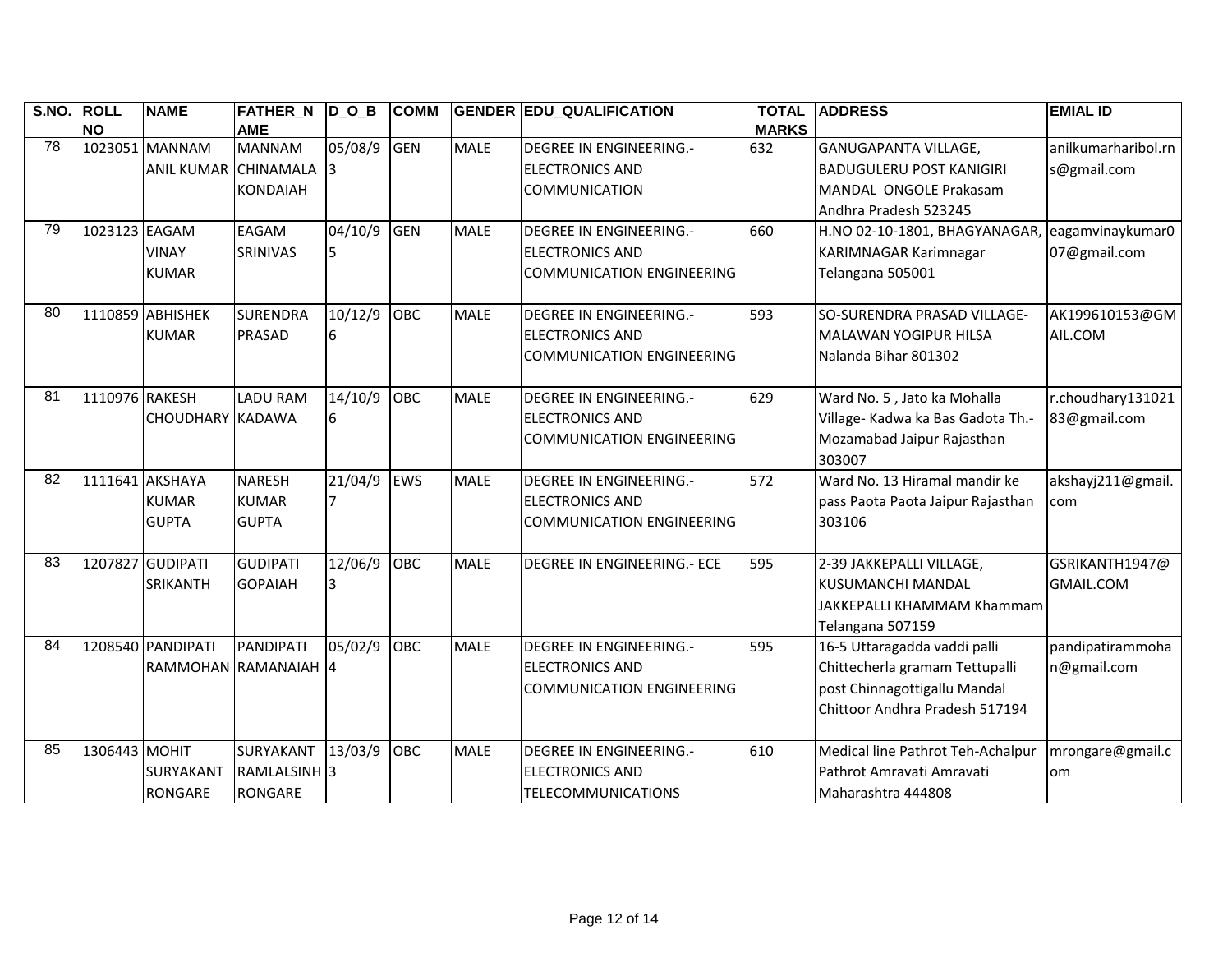| S.NO. | <b>ROLL</b><br><b>NO</b> | <b>NAME</b>        | <b>FATHER_N</b><br><b>AME</b> | $\overline{D}_O$ _B | <b>COMM</b> |               | <b>GENDER EDU_QUALIFICATION</b>      | <b>TOTAL</b><br><b>MARKS</b> | <b>ADDRESS</b>                                         | <b>EMIAL ID</b>         |
|-------|--------------------------|--------------------|-------------------------------|---------------------|-------------|---------------|--------------------------------------|------------------------------|--------------------------------------------------------|-------------------------|
| 86    |                          | 1508321 PREETI RAJ | <b>KUMAR</b>                  | 27/03/9 EWS         |             | <b>FEMALE</b> | DEGREE IN ENGINEERING.-              | 582                          | Opp Dr B Bhattacharyya Clinic Patel preetiraj.2327@gm  |                         |
|       |                          |                    | <b>SANJEEB</b>                | 4                   |             |               | <b>Electronics and Communication</b> |                              | Nagar Shastri Nagar Patna Patna                        | ail.com                 |
|       |                          |                    | <b>RANJAN</b>                 |                     |             |               |                                      |                              | <b>Bihar 800023</b>                                    |                         |
| 87    | 1508508 SHIVAM           |                    | <b>ARUN</b>                   | 15/05/9             | <b>EWS</b>  | <b>MALE</b>   | DEGREE IN ENGINEERING.-              | 570                          | <b>SO-ARUN KUMAR</b>                                   | shivamcontact01@        |
|       |                          | <b>KUMAR</b>       | <b>KUMAR</b>                  | 6                   |             |               | <b>ELECTRONICS AND</b>               |                              | CHAUDHARY, MOH-NEW COLONY                              | gmail.com               |
|       |                          |                    | <b>CHAUDHARY</b>              |                     |             |               | <b>COMMUNICATION ENGINEERING</b>     |                              | DILAWARPUR, DARBHANGA NEAR-                            |                         |
|       |                          |                    |                               |                     |             |               |                                      |                              | GANDHI SHISHU VIHAR SCHOOL,                            |                         |
|       |                          |                    |                               |                     |             |               |                                      |                              | DILAWARPUR MILKICHAK                                   |                         |
|       |                          |                    |                               |                     |             |               |                                      |                              | DARBHANGA Darbhanga Bihar                              |                         |
|       |                          |                    |                               |                     |             |               |                                      |                              | 846009                                                 |                         |
|       |                          |                    |                               |                     |             |               |                                      |                              |                                                        |                         |
| 88    |                          | 1508615 VISHAL SAH | PRADEEP                       | 05/03/9             | OBC         | <b>MALE</b>   | <b>DEGREE IN ENGINEERING.-</b>       | 595                          | PRADEEP KUMAR SAH OPP HONEY                            | vishalsahdce@gmai       |
|       |                          |                    | SAH                           |                     |             |               | <b>ENGINEERING PHYSICS</b>           |                              | DEW SCHOOL SAMADWAR PATH                               | II.com                  |
|       |                          |                    |                               |                     |             |               |                                      |                              | KADAMKUAN PATNA Patna Bihar                            |                         |
|       |                          |                    |                               |                     |             |               |                                      |                              | 800003                                                 |                         |
|       |                          |                    |                               |                     |             |               |                                      |                              |                                                        |                         |
| 89    | 2101453 JEETU            |                    | <b>HARI</b>                   | 08/11/9             | <b>OBC</b>  | <b>MALE</b>   | DEGREE IN ENGINEERING.-              | 618                          | 1343, VERMA COLONY GALI NO.2                           | jeetusharma833@g        |
|       |                          | <b>SHARMA</b>      | <b>SHANKER</b>                | $\overline{4}$      |             |               | <b>ELECTRONICS ENGINEERING</b>       |                              | DHAKPURA ROAD, WATERWORKS                              | mail.com                |
|       |                          |                    | <b>SHARMA</b>                 |                     |             |               |                                      |                              | <b>HATHRAS Hathras Uttar Pradesh</b>                   |                         |
| 90    | 2610197 ANMOL            |                    | <b>SATYA</b>                  | 13/09/9             | GEN         | <b>MALE</b>   | <b>DEGREE IN ENGINEERING.-</b>       | 658                          | 204101                                                 |                         |
|       |                          | <b>GUPTA</b>       | <b>PRAKASH</b>                | 6                   |             |               | <b>ELECTRONICS AND</b>               |                              | MAAL GODAM ROAD, RAMLEELA<br>CHOWK RUPAIDIHA RUPAIDIHA | anmolg528@gmail.<br>com |
|       |                          |                    | <b>GUPTA</b>                  |                     |             |               | <b>COMMUNICATION ENGINEERING</b>     |                              | <b>BAHRAICH Bahraich Uttar Pradesh</b>                 |                         |
|       |                          |                    |                               |                     |             |               |                                      |                              | 271881                                                 |                         |
| 91    | 2610701 MANSI            |                    | <b>NARENDRA</b>               | 16/07/9             | <b>GEN</b>  | <b>FEMALE</b> | <b>DEGREE IN ENGINEERING.-</b>       | 631                          | FLAT NO. 408, ZODIAC                                   | mansisharma14040        |
|       |                          | <b>SHARMA</b>      | <b>KUMAR</b>                  |                     |             |               | <b>ELECTRONICS AND</b>               |                              | APARTMENTS, SECTOR 2-B,                                | 44@nitp.ac.in           |
|       |                          |                    | <b>SHARMA</b>                 |                     |             |               | <b>COMMUNICATION</b>                 |                              | VRINDAVAN YOJNA, RAEBARELI                             |                         |
|       |                          |                    |                               |                     |             |               |                                      |                              | ROAD. LUCKNOW Lucknow Uttar                            |                         |
|       |                          |                    |                               |                     |             |               |                                      |                              | Pradesh 226029                                         |                         |
| 92    | 3901708 GANESH           |                    | <b>MAHADEV</b>                | 29/06/9             | GEN         | <b>MALE</b>   | <b>DEGREE IN ENGINEERING.-</b>       | 647                          | No 594 DME ROAD, SHINOLI BK                            | ganeshmahadevgan        |
|       |                          | <b>MAHADEV</b>     | <b>NARAYAN</b>                | <sup>0</sup>        |             |               | TELECOMMUNICATION                    |                              | <b>CHANDGAD SHINOLI KH B.O</b>                         | esh@gmail.com           |
|       |                          | SURANGE            | <b>SURANGE</b>                |                     |             |               |                                      |                              | SHINOLI SHINOLI BK Kolhapur                            |                         |
|       |                          |                    |                               |                     |             |               |                                      |                              | Maharashtra 416507                                     |                         |